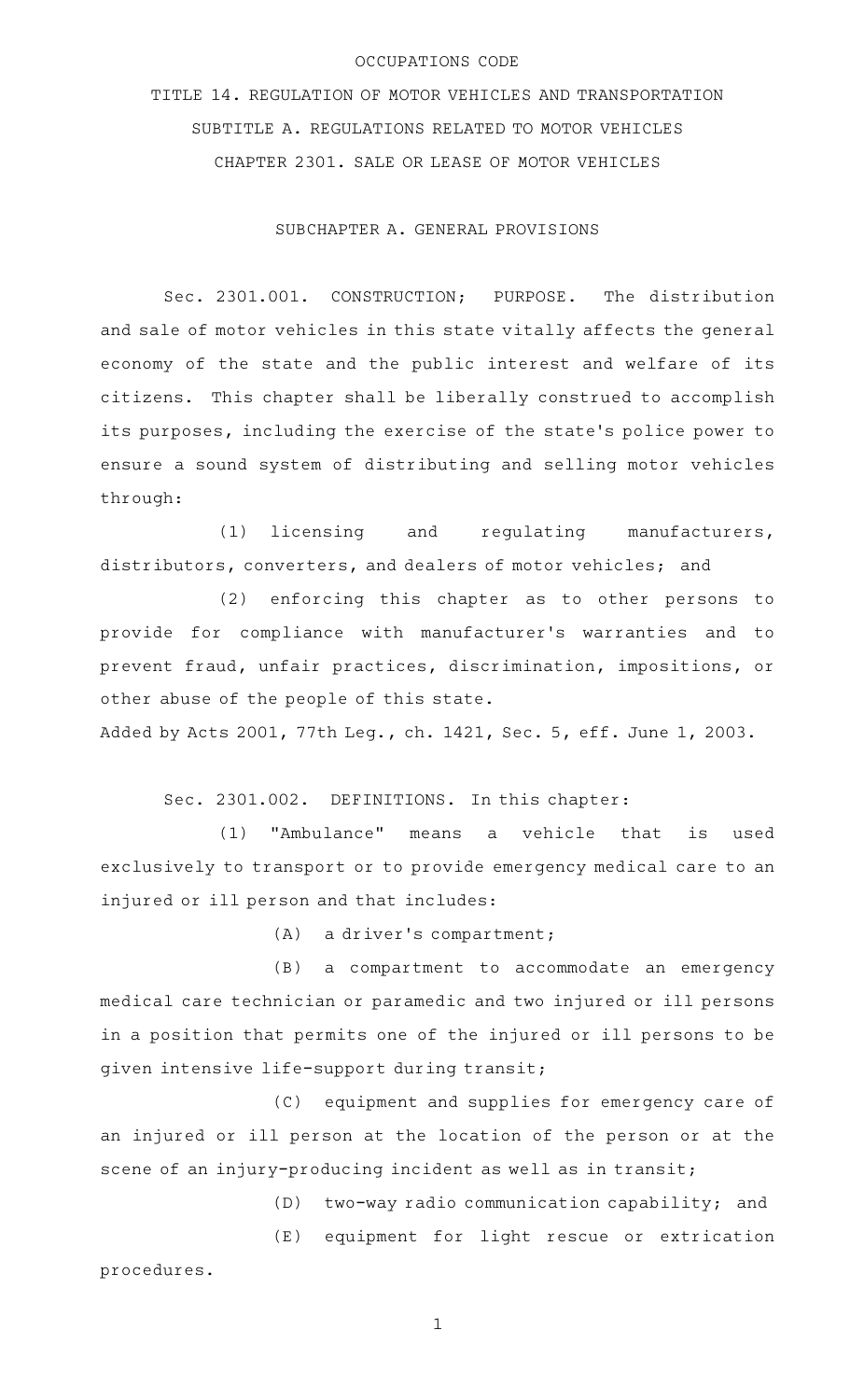(1-a) "Ambulance manufacturer" means a person other than the manufacturer of a motor vehicle chassis who, before the retail sale of the motor vehicle, performs modifications on the chassis that result in the finished product being classified as an ambulance.

(2) "Board" has the meaning assigned by Section [2301.005](http://www.statutes.legis.state.tx.us/GetStatute.aspx?Code=OC&Value=2301.005).

(3) "Broker" means a person who, for a fee, commission, or other valuable consideration, arranges or offers to arrange a transaction involving the sale of a new motor vehicle, other than a person who is:

(A) a franchised dealer or a bona fide employee of a franchised dealer acting for the franchised dealer;

(B) a representative or a bona fide employee of a representative acting for the representative;

(C) a distributor or a bona fide employee of a distributor acting for the distributor; or

(D) the owner of the vehicle at any point in the transaction.

 $(4)$  "Chassis manufacturer" means a person who manufactures and produces the frame on which the body of a motor vehicle is mounted.

(5) "Conversion" means a motor vehicle, other than a motor home, ambulance, or fire-fighting vehicle, that:

(A) has been substantially modified by a person other than the manufacturer or distributor of the chassis of the motor vehicle; and

(B) has not been the subject of a retail sale.

(6) "Converter" means a person who before the retail sale of a motor vehicle:

 $(A)$  assembles, installs, or affixes a body, cab, or special equipment to a chassis; or

(B) substantially adds, subtracts from, or modifies a previously assembled or manufactured motor vehicle other than a motor home, ambulance, or fire-fighting vehicle.

(7) "Dealer" means a person who holds a general distinguishing number issued by the board under Chapter [503](http://www.statutes.legis.state.tx.us/GetStatute.aspx?Code=TN&Value=503),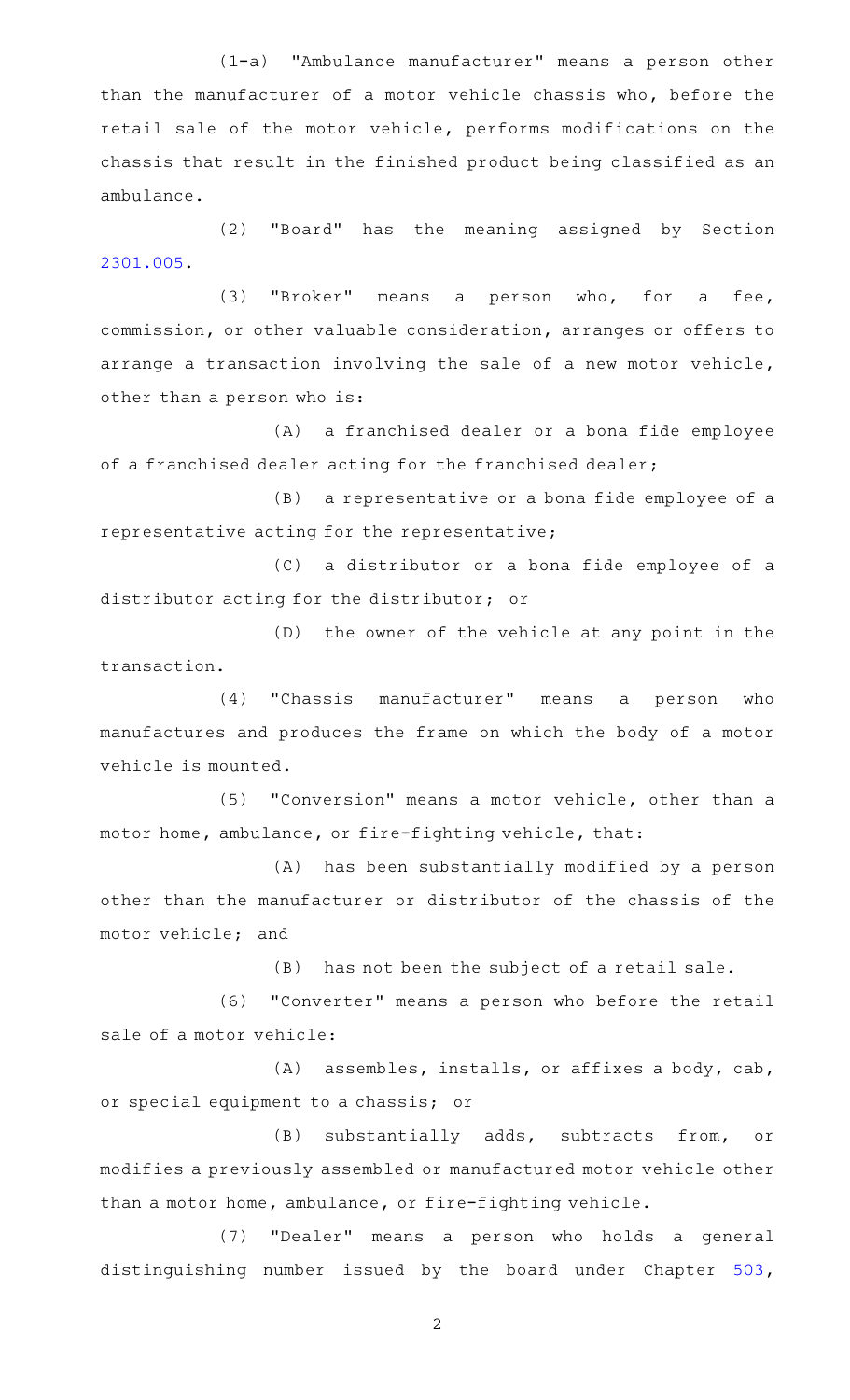Transportation Code.

(8) "Dealership" means the physical premises and business facilities on which a franchised dealer operates the dealer 's business, including the sale and repair of motor vehicles. The term includes premises or facilities at which a person engages only in the repair of a motor vehicle if the repair is performed under a franchise and a motor vehicle manufacturer 's warranty.

(9) "Department" means the Texas Department of Motor Vehicles.

(10) "Director" means the director of the division.

(11) "Distributor" means a person, other than a manufacturer, who:

(A) distributes or sells new motor vehicles to a franchised dealer; or

(B) enters into franchise agreements with franchised dealers, on behalf of the manufacturer.

(12) "Division" means the department division that regulates the distribution and sale of motor vehicles.

(13) "Executive director" means the executive director of the department.

(14) "Fire-fighting vehicle" means a motor vehicle the only purposes of which are to transport firefighters to the scene of a fire and to provide equipment to fight the fire, and that is built on a truck chassis with a gross carrying capacity of at least 10,000 pounds, to which the following have been permanently affixed or mounted:

(A) a water tank with a combined capacity of at least 500 gallons; and

(B) a centrifugal water pump with a capacity of at least 750 gallons per minute at 150 pounds per square inch net pump pressure.

(14-a) "Fire-fighting vehicle manufacturer" means a person other than the manufacturer of a motor vehicle chassis who, before the retail sale of the motor vehicle, performs modifications on the chassis that result in the finished product being classified as a fire-fighting vehicle.

(15) "Franchise" means one or more contracts between a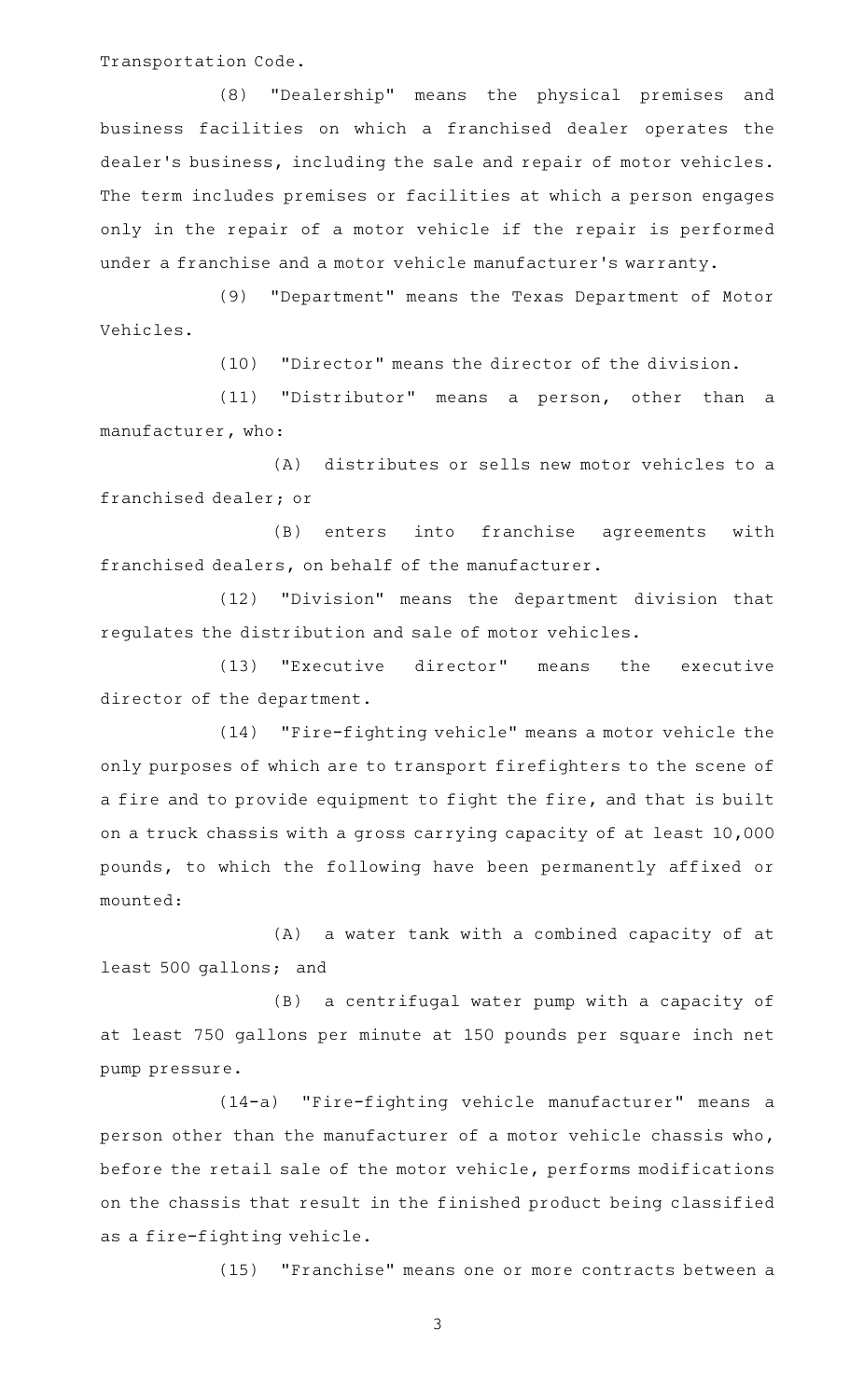franchised dealer as franchisee and a manufacturer or a distributor as franchisor, including a written communication from a franchisor to a franchisee in which a duty is imposed on the franchisee, under which:

(A) the franchisee is granted the right to sell and service new motor vehicles manufactured or distributed by the franchisor or only to service motor vehicles under the contract and a manufacturer 's warranty;

 $(B)$  the franchisee is a component of the franchisor's distribution system as an independent business;

(C) the franchisee is substantially associated with the franchisor's trademark, tradename, and commercial symbol;

(D) the franchisee's business substantially relies on the franchisor for a continued supply of motor vehicles, parts, and accessories; or

 $(E)$  any right, duty, or obligation granted or imposed by this chapter is affected.

(16) "Franchised dealer" means a person who:

(A) holds a franchised motor vehicle dealer's license issued by the board under this chapter and Chapter [503](http://www.statutes.legis.state.tx.us/GetStatute.aspx?Code=TN&Value=503), Transportation Code; and

(B) is engaged in the business of buying, selling, or exchanging new motor vehicles and servicing or repairing motor vehicles under a manufacturer 's warranty at an established and permanent place of business under a franchise in effect with a manufacturer or distributor.

(17) "General distinguishing number" means a dealer license issued by the board under Chapter [503](http://www.statutes.legis.state.tx.us/GetStatute.aspx?Code=TN&Value=503), Transportation Code.

(17-a) "Hearings examiner" means a person employed by the department to preside over hearings under this chapter.

(17-b) "Independent mobility motor vehicle dealer" means a nonfranchised dealer who:

(A) holds a general distinguishing number issued by the board under Chapter [503,](http://www.statutes.legis.state.tx.us/GetStatute.aspx?Code=TN&Value=503) Transportation Code;

(B) holds a converter's license issued under this chapter;

(C) is engaged in the business of buying,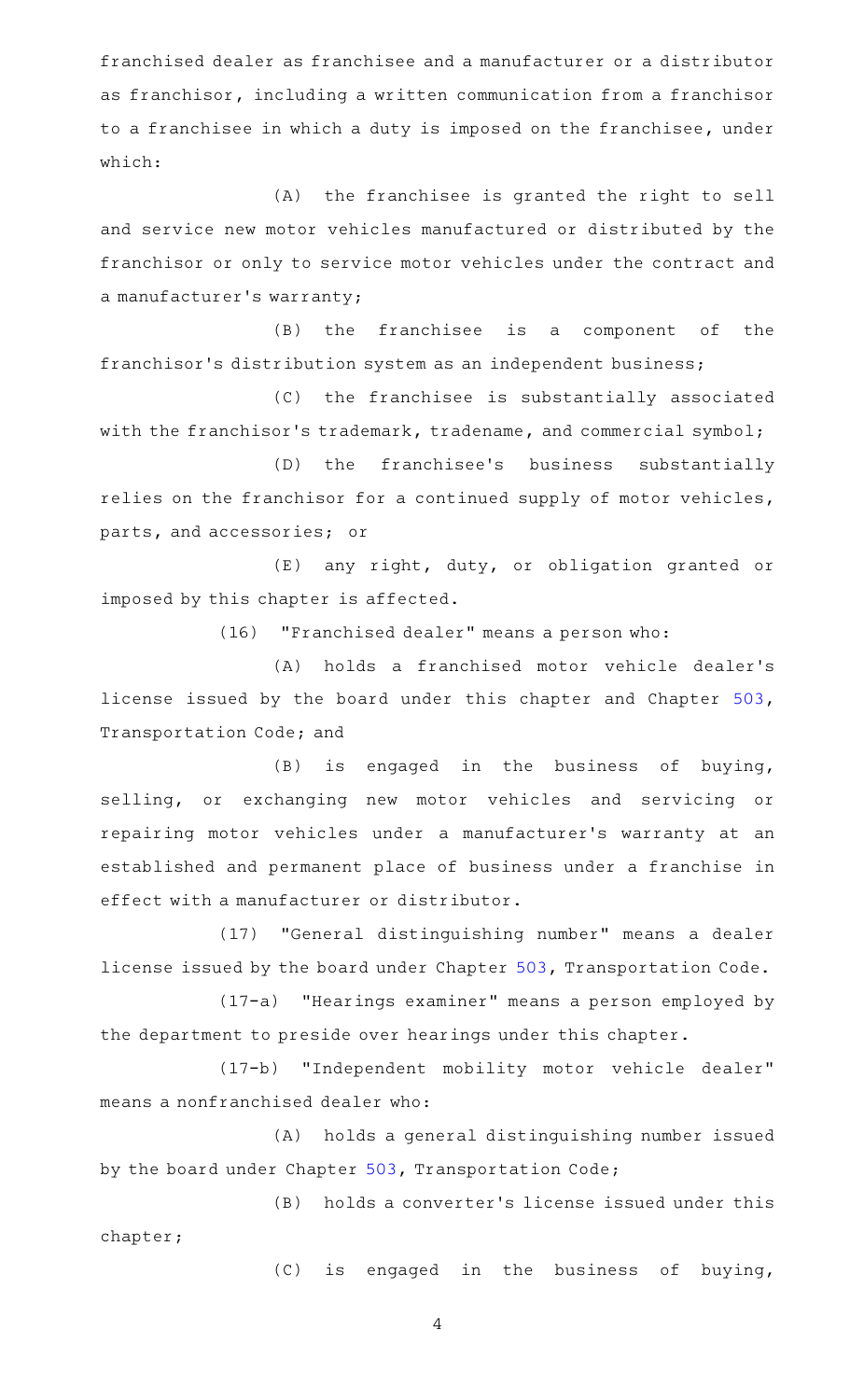selling, or exchanging mobility motor vehicles and servicing or repairing the devices installed on mobility motor vehicles at an established and permanent place of business in this state; and

(D) is certified by the manufacturer of each mobility device that the dealer installs, if the manufacturer offers that certification.

(18) "License holder" means a person who holds a license or general distinguishing number issued by the board under this chapter or Chapter [503,](http://www.statutes.legis.state.tx.us/GetStatute.aspx?Code=TN&Value=503) Transportation Code.

(19) "Manufacturer" means a person who manufactures or assembles new motor vehicles.

(20) "Manufacturer's statement of origin" means a certificate on a form prescribed by the department showing the original transfer of a new motor vehicle from the manufacturer to the original purchaser.

(20-a) "Mobility motor vehicle" means a motor vehicle that is designed and equipped to transport a person with a disability and that:

 $(A)$  has a chassis that contains:

(i) a permanently lowered floor or lowered

frame; or

(ii) a permanently raised roof and raised door;

 $(B)$  contains at least one of the following:

 $(i)$  an electronic or mechanical wheelchair, scooter, or platform lift that enables a person to enter or exit the vehicle while occupying a wheelchair or scooter;

(ii) an electronic or mechanical wheelchair ramp; or

(iii) a system to secure a wheelchair or scooter to allow for a person to be safely transported while occupying the wheelchair or scooter; and

(C) is installed as an integral part or permanent attachment to the motor vehicle 's chassis.

(21) "Motor home" means a motor vehicle that is designed to provide temporary living quarters and that:

(A) is built on a motor vehicle chassis as an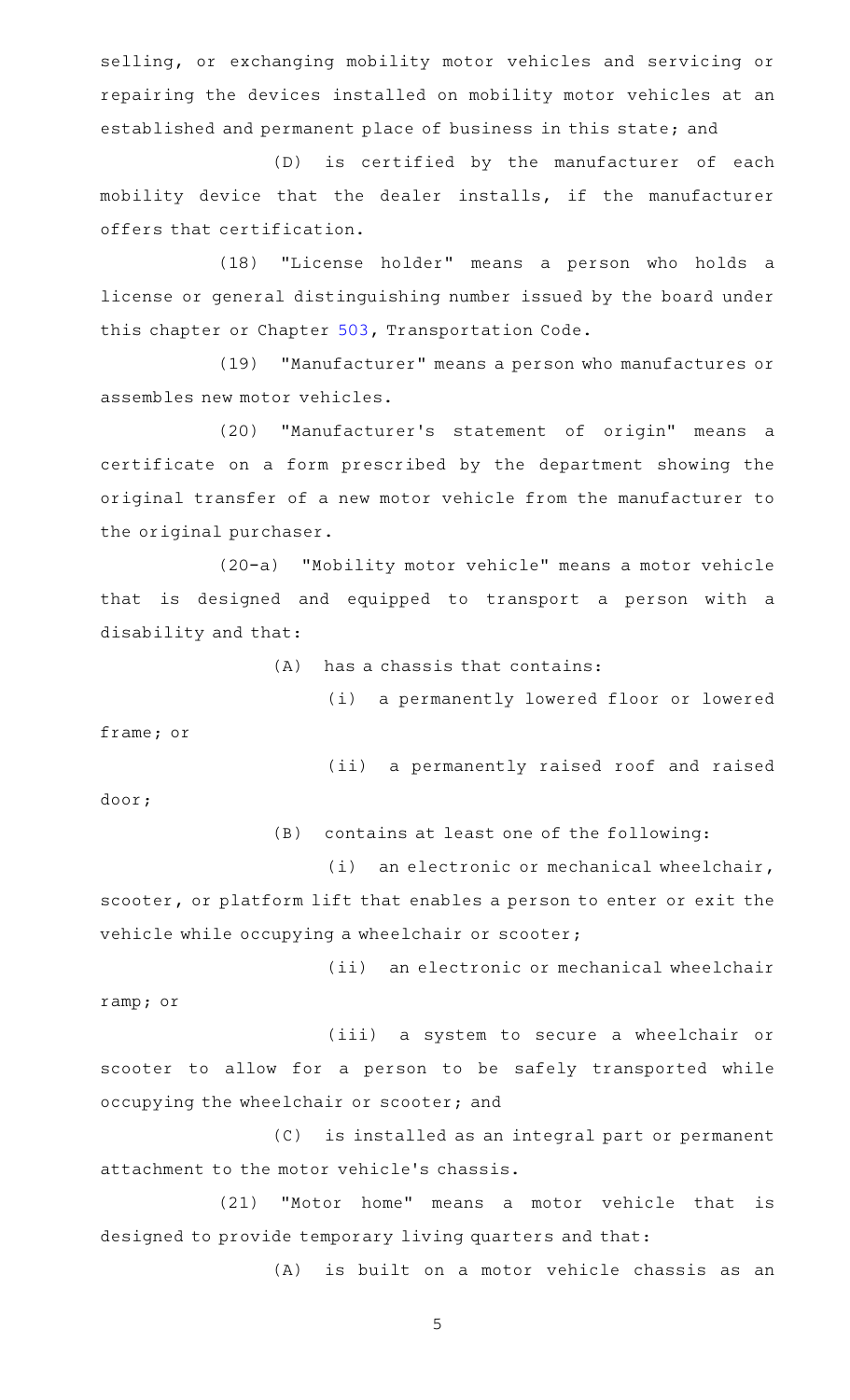integral part of or a permanent attachment to the chassis; and

(B) contains at least four of the following independent life support systems that are permanently installed and designed to be removed only for repair or replacement and that meet the standards of the American National Standards Institute, Standards for Recreational Vehicles:

(i) a cooking facility with an on-board fuel source;

(ii) a gas or electric refrigerator;

(iii) a toilet with exterior evacuation;

(iv) a heating or air conditioning system

with an on-board power or fuel source separate from the vehicle engine;

(v) a potable water supply system that includes at least a sink, a faucet, and a water tank with an exterior service supply connection; or

(vi) a 110-125 volt electric power supply.

(22) "Motor home manufacturer" means a person other than the manufacturer of a motor vehicle chassis who, before the retail sale of the motor vehicle, performs modifications on the chassis that result in the finished product being classified as a motor home.

(23) "Motor vehicle" means:

(A) a fully self-propelled vehicle having two or more wheels that has as its primary purpose the transport of a person or persons, or property, on a public highway;

(B) a fully self-propelled vehicle having two or more wheels that:

(i) has as its primary purpose the transport of a person or persons or property;

(ii) is not manufactured for use on public streets, roads, or highways; and

(iii) meets the requirements for a certificate of title;

(C) an engine, transmission, or rear axle, regardless of whether attached to a vehicle chassis, manufactured for installation in a vehicle that has: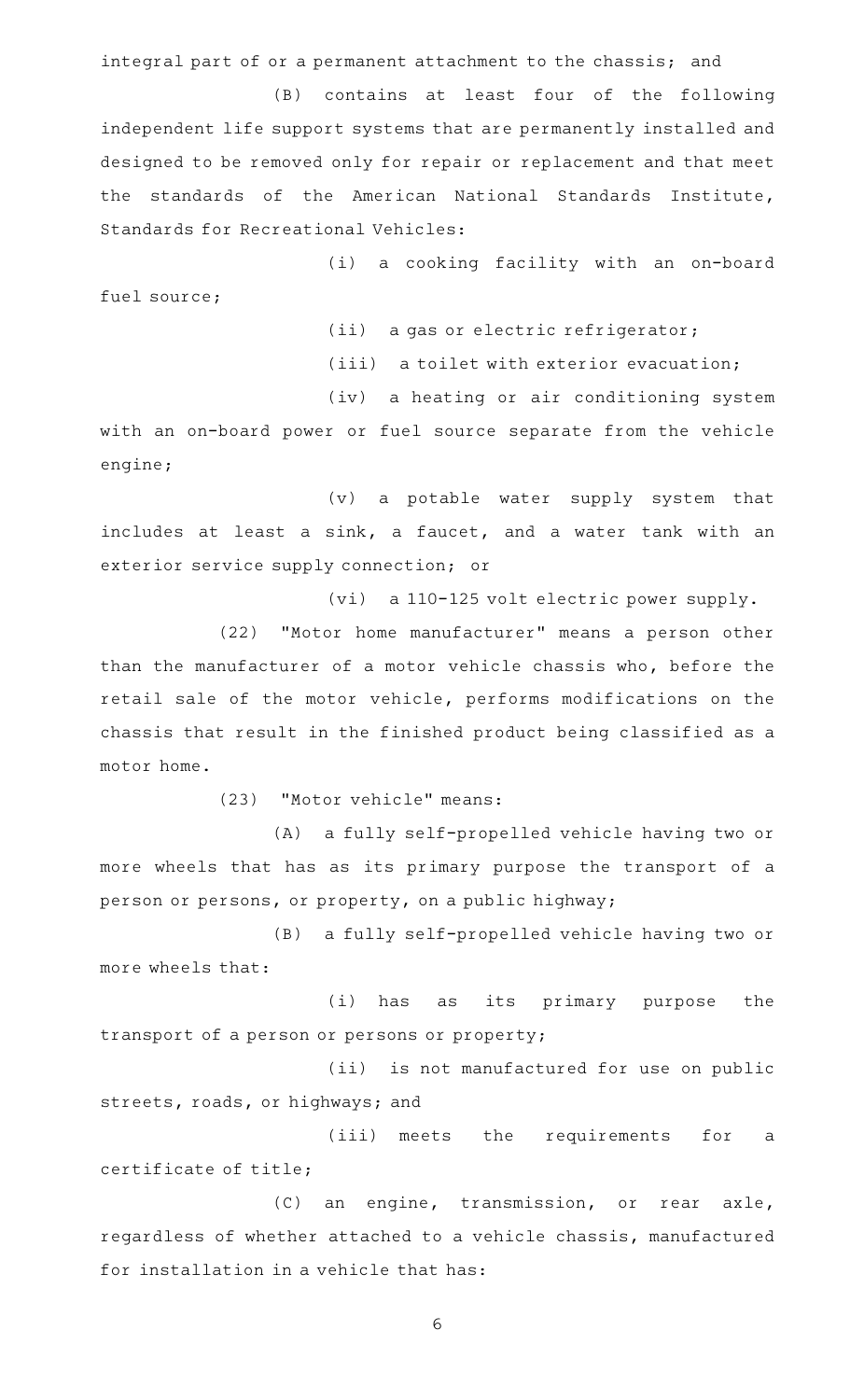(i) the transport of a person or persons, or

property, on a public highway as its primary purpose; and

(ii) a gross vehicle weight rating of more than 16,000 pounds; or

(D) a towable recreational vehicle.

(23-a) "New mobility motor vehicle" means a mobility motor vehicle that has not been the subject of a retail sale, regardless of the mobility motor vehicle 's mileage.

(24) "New motor vehicle" means a motor vehicle that has not been the subject of a retail sale regardless of the mileage of the vehicle.

(25) "Nonfranchised dealer" means a person who holds an independent motor vehicle dealer 's general distinguishing number, an independent mobility motor vehicle dealer 's general distinguishing number, or a wholesale motor vehicle dealer 's general distinguishing number issued by the board under Chapter [503,](http://www.statutes.legis.state.tx.us/GetStatute.aspx?Code=TN&Value=503) Transportation Code.

(26) "Party" means a person or agency named or admitted as a party and whose legal rights, duties, or privileges are to be determined by the board after an opportunity for adjudicative hearing.

(27) "Person" means a natural person, partnership, corporation, association, trust, estate, or any other legal entity.

(27-a) "Property use agreement" means a contract, other than a franchise, between a franchised dealer and a manufacturer, distributor, or representative that grants the manufacturer, distributor, or representative the right to regulate the franchised dealer 's use of the dealership and other facilities covered by the franchise.

(28) "Relocate" means to transfer an existing dealership operation to facilities at a different location, including a transfer that results in a consolidation or dualing of an existing dealer 's operation.

(29) "Representative" means a person who:

(A) is or acts as an agent or employee for a manufacturer, distributor, or converter; and

(B) performs any duty in this state relating to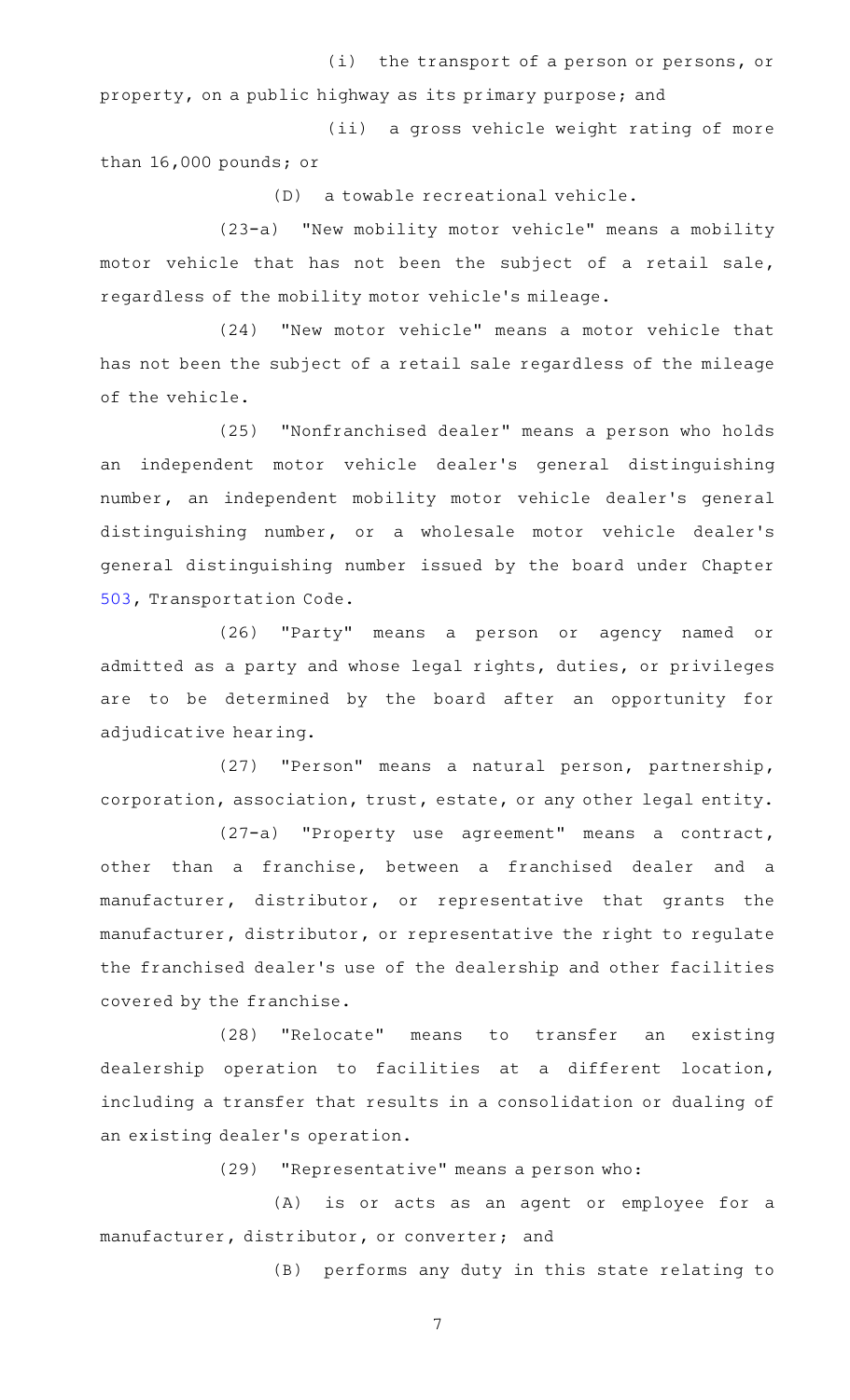promoting the distribution or sale of new motor vehicles or contacts dealers in this state on behalf of a manufacturer, distributor, or converter.

(30) "Retail sale" means any sale of a motor vehicle other than:

(A) a sale in which the purchaser acquires a vehicle for resale; or

(B) a sale of a vehicle that is operated in accordance with Section [503.061](http://www.statutes.legis.state.tx.us/GetStatute.aspx?Code=TN&Value=503.061), Transportation Code.

 $(31)$  "Rule":

(A) means a statement by the board of general applicability that:

(i) implements, interprets, or prescribes law or policy; or

(ii) describes the procedure or practice requirements of the board;

(B) includes the amendment or repeal of a prior rule; and

(C) does not include a statement regarding only the internal management or organization of the board and not affecting the rights of a person not connected with the board.

(32) "Towable recreational vehicle" means a nonmotorized vehicle that:

(A) was originally designed and manufactured primarily to provide temporary human habitation in conjunction with recreational, camping, or seasonal use;

(B) meets the requirements to be issued a certificate of title and registration by the department as a travel trailer through a county tax assessor-collector;

 $(C)$  is permanently built on a single chassis;

(D) contains at least one life support system;

and

 $(E)$  is designed to be towable by a motor vehicle.

(33) Repealed by Acts 2009, 81st Leg., R.S., Ch. 933, Sec. 2U.02, eff. September 1, 2009.

(34) "Vehicle lease" means a transfer of the right to possess and use a motor vehicle for a term of more than 180 days in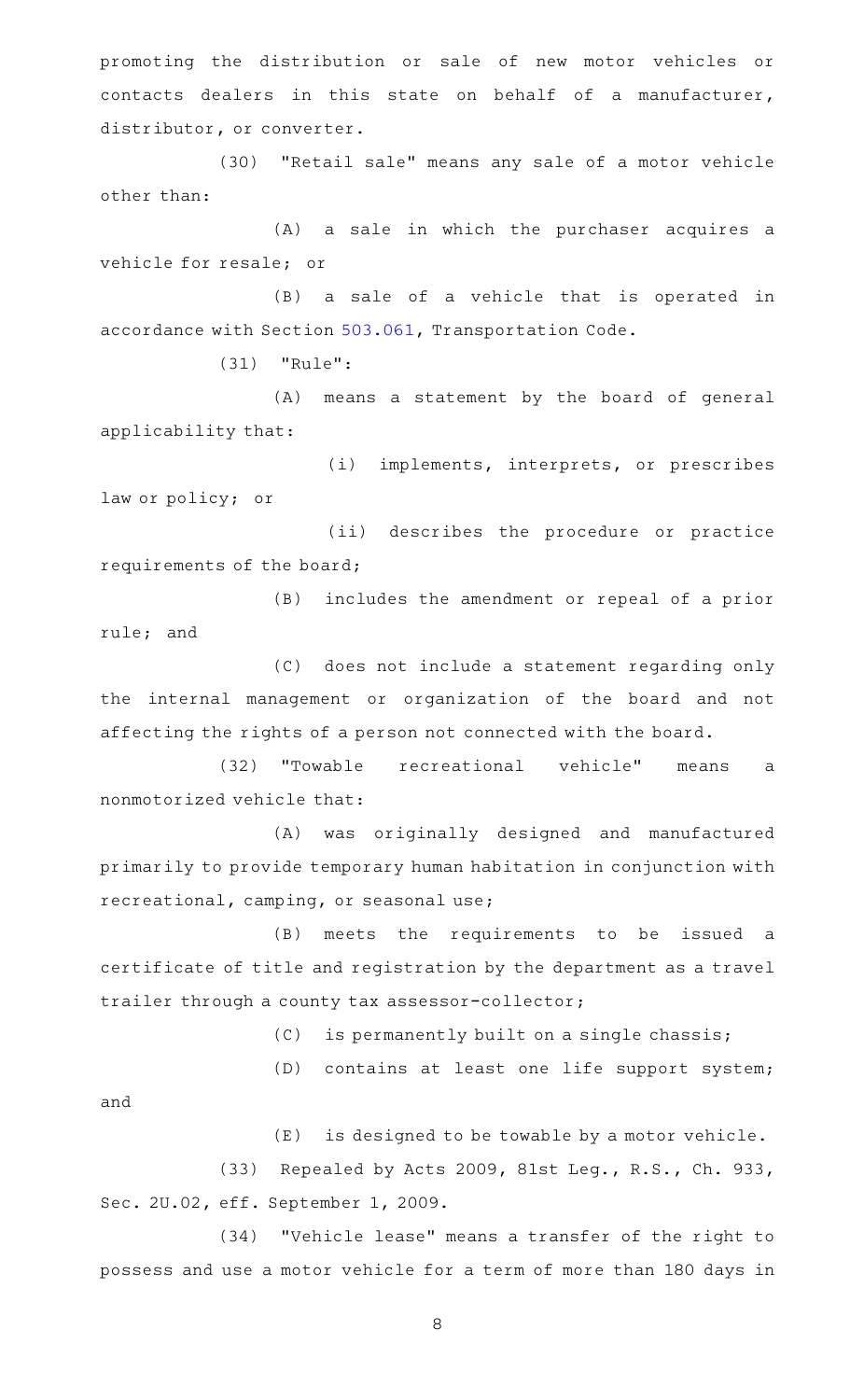return for consideration.

(35) "Vehicle lease facilitator" means a person, other than a franchised dealer, a vehicle lessor, or a bona fide employee of a franchised dealer or vehicle lessor, who:

(A) holds the person out to any other person as a "motor vehicle leasing company" or "motor vehicle leasing agent," or uses a similar title, to solicit or procure another person to enter into an agreement to become the lessee of a motor vehicle that is not, and will not be, titled in the name of or registered to the facilitator;

(B) otherwise solicits another person to enter into an agreement to become a lessee of a motor vehicle that is not, and will not be, titled in the name of or registered to the facilitator; or

(C) is otherwise engaged in the business of securing lessees or prospective lessees of a motor vehicle that is not, and will not be, titled in the name of or registered to the facilitator.

(36) "Vehicle lessor" means a person who leases or offers to lease a motor vehicle to another person under a lease agreement.

(37) "Warranty work" means parts, labor, and any other expenses incurred by a franchised dealer in complying with the terms of a manufacturer 's or distributor 's warranty.

Added by Acts 2001, 77th Leg., ch. 1421, Sec. 5, eff. June 1, 2003. Amended by Acts 2003, 78th Leg., ch. 1276, Sec. 14A.601(a), 14A.602, eff. Sept. 1, 2003.

Amended by:

Acts 2005, 79th Leg., Ch. 281 (H.B. [2702](http://www.legis.state.tx.us/tlodocs/79R/billtext/html/HB02702F.HTM)), Sec. 7.01, eff. June 14, 2005.

Acts 2007, 80th Leg., R.S., Ch. 710 (H.B. [2216](http://www.legis.state.tx.us/tlodocs/80R/billtext/html/HB02216F.HTM)), Sec. 1, eff. June 15, 2007.

Acts 2009, 81st Leg., R.S., Ch. 933 (H.B. [3097\)](http://www.legis.state.tx.us/tlodocs/81R/billtext/html/HB03097F.HTM), Sec. 2U.01, eff. September 1, 2009.

Acts 2009, 81st Leg., R.S., Ch. 933 (H.B. [3097\)](http://www.legis.state.tx.us/tlodocs/81R/billtext/html/HB03097F.HTM), Sec. 2U.02, eff. September 1, 2009.

Acts 2009, 81st Leg., R.S., Ch. 933 (H.B. [3097\)](http://www.legis.state.tx.us/tlodocs/81R/billtext/html/HB03097F.HTM), Sec. 3I.02,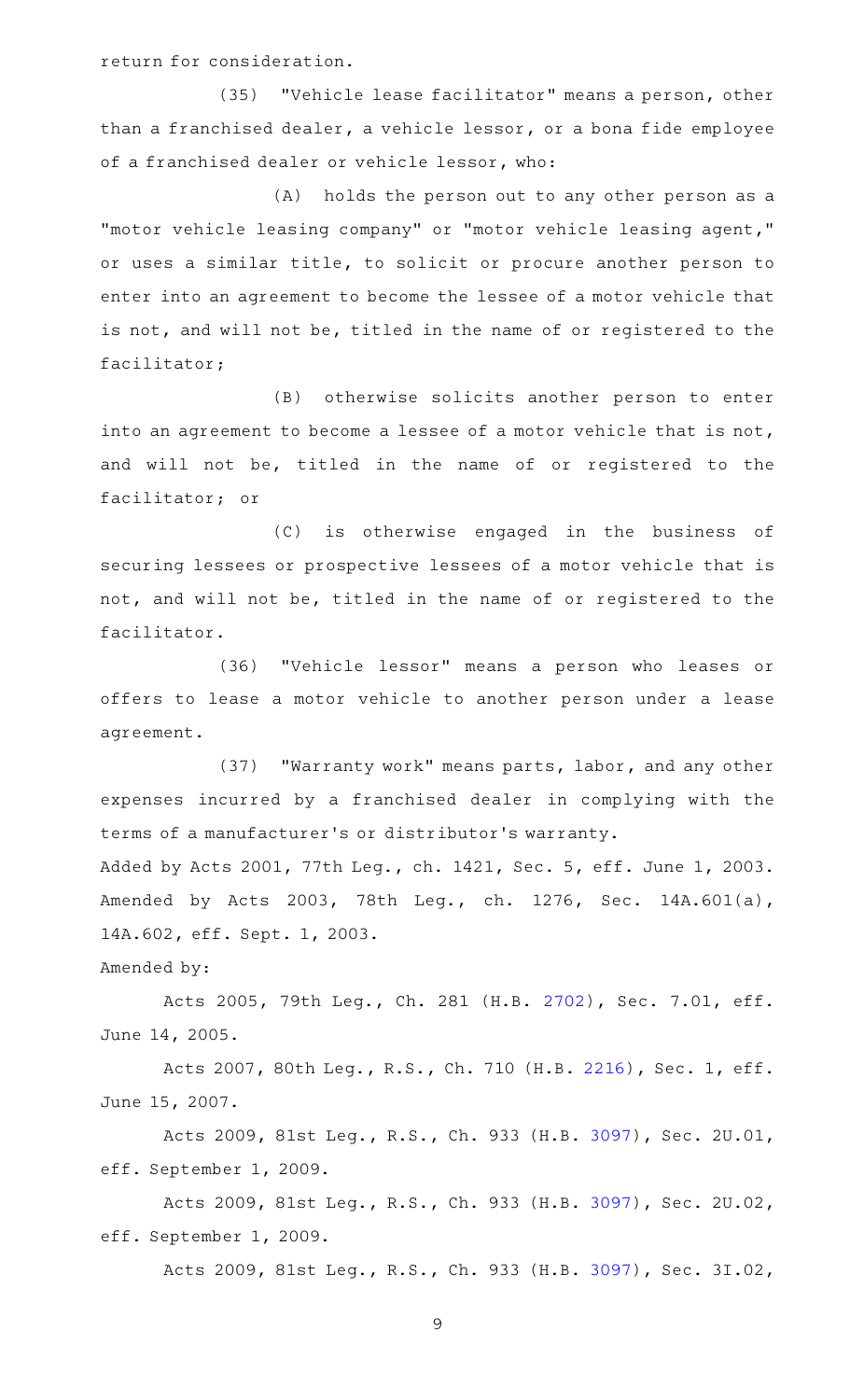eff. September 1, 2009.

Acts 2009, 81st Leg., R.S., Ch. 933 (H.B. [3097\)](http://www.legis.state.tx.us/tlodocs/81R/billtext/html/HB03097F.HTM), Sec. 3I.10, eff. September 1, 2009.

Acts 2011, 82nd Leg., R.S., Ch. 137 (S.B. [529](http://www.legis.state.tx.us/tlodocs/82R/billtext/html/SB00529F.HTM)), Sec. 1, eff. September 1, 2011.

Acts 2011, 82nd Leg., R.S., Ch. 1290 (H.B. [2017](http://www.legis.state.tx.us/tlodocs/82R/billtext/html/HB02017F.HTM)), Sec. 1, eff. September 1, 2011.

Acts 2013, 83rd Leg., R.S., Ch. 1135 (H.B. [2741](http://www.legis.state.tx.us/tlodocs/83R/billtext/html/HB02741F.HTM)), Sec. 5, eff. September 1, 2013.

Acts 2013, 83rd Leg., R.S., Ch. 1379 (H.B. [1692](http://www.legis.state.tx.us/tlodocs/83R/billtext/html/HB01692F.HTM)), Sec. 1, eff. January 1, 2014.

Acts 2017, 85th Leg., R.S., Ch. 183 (S.B. [1052](http://www.legis.state.tx.us/tlodocs/85R/billtext/html/SB01052F.HTM)), Sec. 8, eff. September 1, 2017.

Sec. 2301.003. EFFECT ON AGREEMENTS. (a) The terms and conditions of a franchise are subject to this chapter.

(b) An agreement to waive the terms of this chapter is void and unenforceable. A term or condition of a franchise inconsistent with this chapter is unenforceable.

Added by Acts 2001, 77th Leg., ch. 1421, Sec. 5, eff. June 1, 2003.

Sec. 2301.004. CHAPTER EXCLUSIVE. Unless otherwise specifically provided by law not in conflict with this chapter, all aspects of the distribution and sale of motor vehicles are governed exclusively by this chapter.

Added by Acts 2001, 77th Leg., ch. 1421, Sec. 5, eff. June 1, 2003.

Sec. 2301.0045. NONAPPLICABILITY OF CHAPTER TO ASSEMBLED VEHICLES AND HOBBYIST. This chapter does not apply to an assembled vehicle or a hobbyist, as those terms are defined by Section [731.001,](http://www.statutes.legis.state.tx.us/GetStatute.aspx?Code=TN&Value=731.001) Transportation Code.

Added by Acts 2019, 86th Leg., R.S., Ch. 1079 (H.B. [1755\)](http://www.legis.state.tx.us/tlodocs/86R/billtext/html/HB01755F.HTM), Sec. 1, eff. September 1, 2019.

Sec. 2301.005. TITLE CHANGES. (a) A reference in law, including a rule, to the Texas Motor Vehicle Commission or to the board means the board of the Texas Department of Motor Vehicles.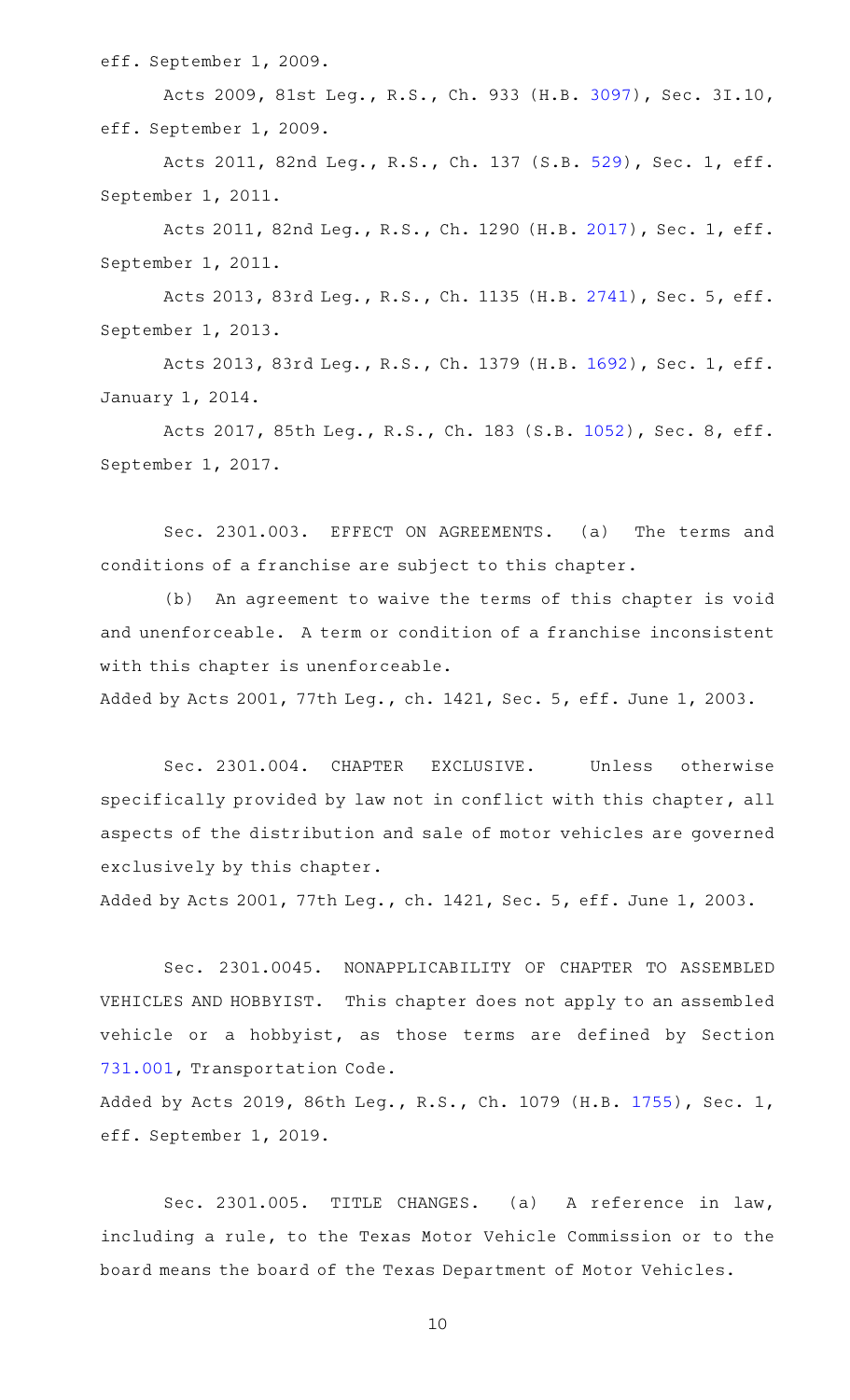(b) A reference in law, including a rule, to the executive director of the Texas Motor Vehicle Commission means the executive director of the Texas Department of Motor Vehicles.

(c) A reference in law, including a rule, to the Texas Motor Vehicle Commission Code means this chapter.

(d) A reference in law other than this chapter to a dealer licensed by the Texas Motor Vehicle Commission or a dealer licensed by the Motor Vehicle Board of the Texas Department of Transportation means a franchised dealer.

(e) A reference in this chapter to a rule or to a board rule means a rule adopted by the commission, except that all board rules that were in effect on June 1, 2005, remain in effect until amended or repealed by the commission.

Added by Acts 2001, 77th Leg., ch. 1421, Sec. 5, eff. June 1, 2003. Amended by:

Acts 2005, 79th Leg., Ch. 281 (H.B. [2702](http://www.legis.state.tx.us/tlodocs/79R/billtext/html/HB02702F.HTM)), Sec. 7.02, eff. June 14, 2005.

Acts 2009, 81st Leg., R.S., Ch. 933 (H.B. [3097\)](http://www.legis.state.tx.us/tlodocs/81R/billtext/html/HB03097F.HTM), Sec. 3I.03, eff. September 1, 2009.

Sec. 2301.006. BROKERS PROHIBITED. A person may not act as, offer to act as, or claim to be a broker. Added by Acts 2001, 77th Leg., ch. 1421, Sec. 5, eff. June 1, 2003.

Sec. 2301.007. TOWING VEHICLE BY LICENSE HOLDER. Notwithstanding any other law, a person licensed under this chapter does not commit an offense by employing a person to tow a disabled vehicle to or from the premises for which the person is licensed regardless of whether the person employed to tow the vehicle:

(1) holds a certificate issued by a state agency authorizing the person to engage in the business of towing vehicles for hire; or

(2) commits an offense by towing the vehicle. Added by Acts 2001, 77th Leg., ch. 1421, Sec. 5, eff. June 1, 2003.

SUBCHAPTER C. DIVISION PERSONNEL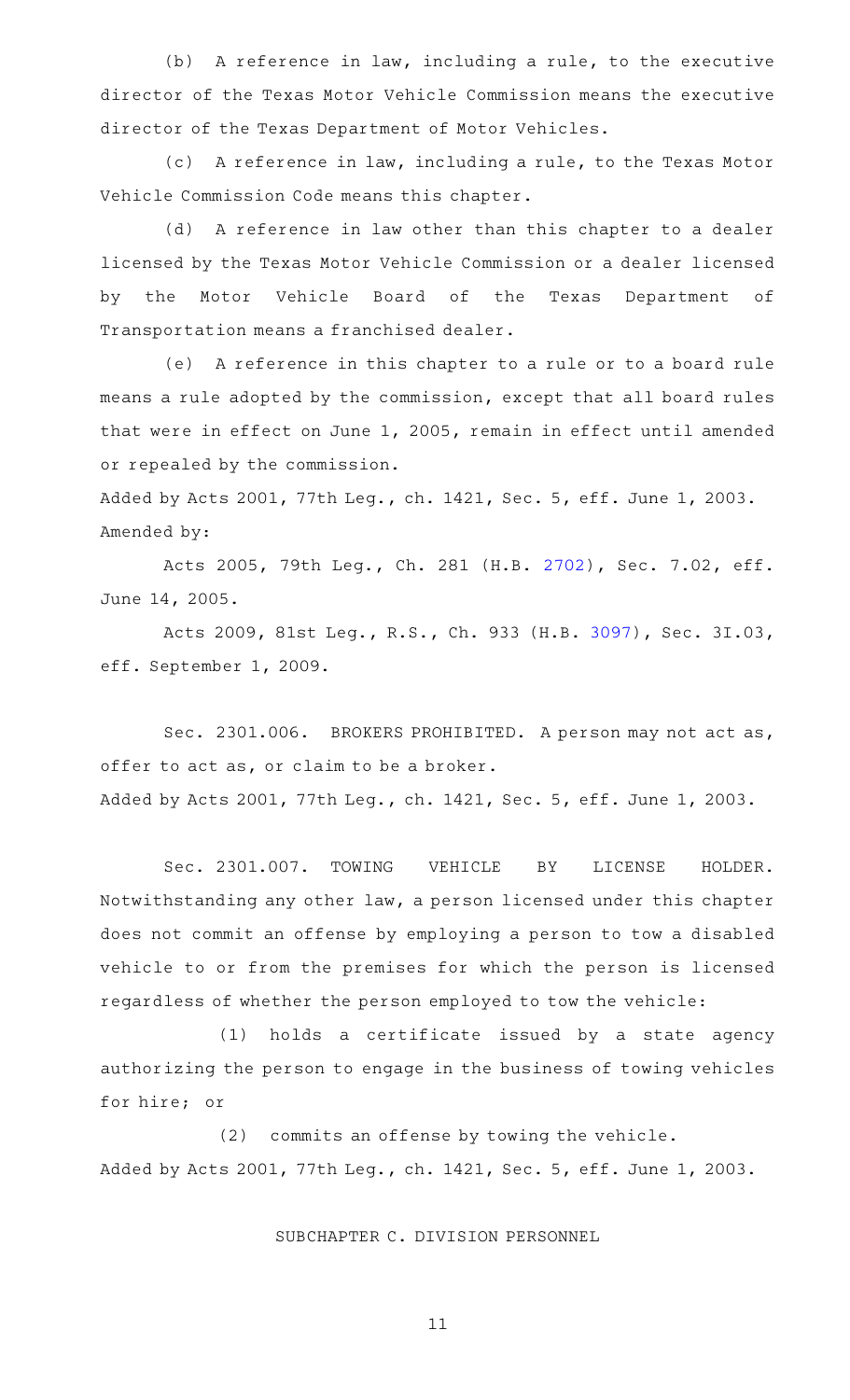Sec. 2301.103. PERSONNEL. A division employee is subject to dismissal if the employee has an interest in or is related within the first degree by consanguinity or affinity, as determined under Chapter [573,](http://www.statutes.legis.state.tx.us/GetStatute.aspx?Code=GV&Value=573) Government Code, to a person who has an interest in a business that manufactures, distributes, converts, sells, or leases motor vehicles.

Added by Acts 2001, 77th Leg., ch. 1421, Sec. 5, eff. June 1, 2003. Amended by:

Acts 2005, 79th Leg., Ch. 281 (H.B. [2702](http://www.legis.state.tx.us/tlodocs/79R/billtext/html/HB02702F.HTM)), Sec. 7.04, eff. June 14, 2005.

Sec. 2301.104. HEARINGS EXAMINERS. (a) The department may employ a chief hearings examiner and one or more additional hearings examiners.

(b) A hearings examiner must be licensed to practice law in this state.

Added by Acts 2013, 83rd Leg., R.S., Ch. 1379 (H.B. [1692\)](http://www.legis.state.tx.us/tlodocs/83R/billtext/html/HB01692F.HTM), Sec. 2, eff. January 1, 2014.

## SUBCHAPTER D. BOARD POWERS AND DUTIES

Sec. 2301.151. GENERAL JURISDICTION OF BOARD. (a) The board has the exclusive original jurisdiction to regulate those aspects of the distribution, sale, or lease of motor vehicles that are governed by this chapter, including the original jurisdiction to determine its own jurisdiction.

(b) The board may take any action that is specifically designated or implied under this chapter or that is necessary or convenient to the exercise of the power and jurisdiction granted under Subsection (a).

Added by Acts 2001, 77th Leg., ch. 1421, Sec. 5, eff. June 1, 2003. Amended by Acts 2003, 78th Leg., ch. 1276, Sec. 14A.605(a), eff. Sept. 1, 2003.

Sec. 2301.152. GENERAL DUTIES OF BOARD. (a) In accordance with this chapter, the board shall:

(1) administer this chapter;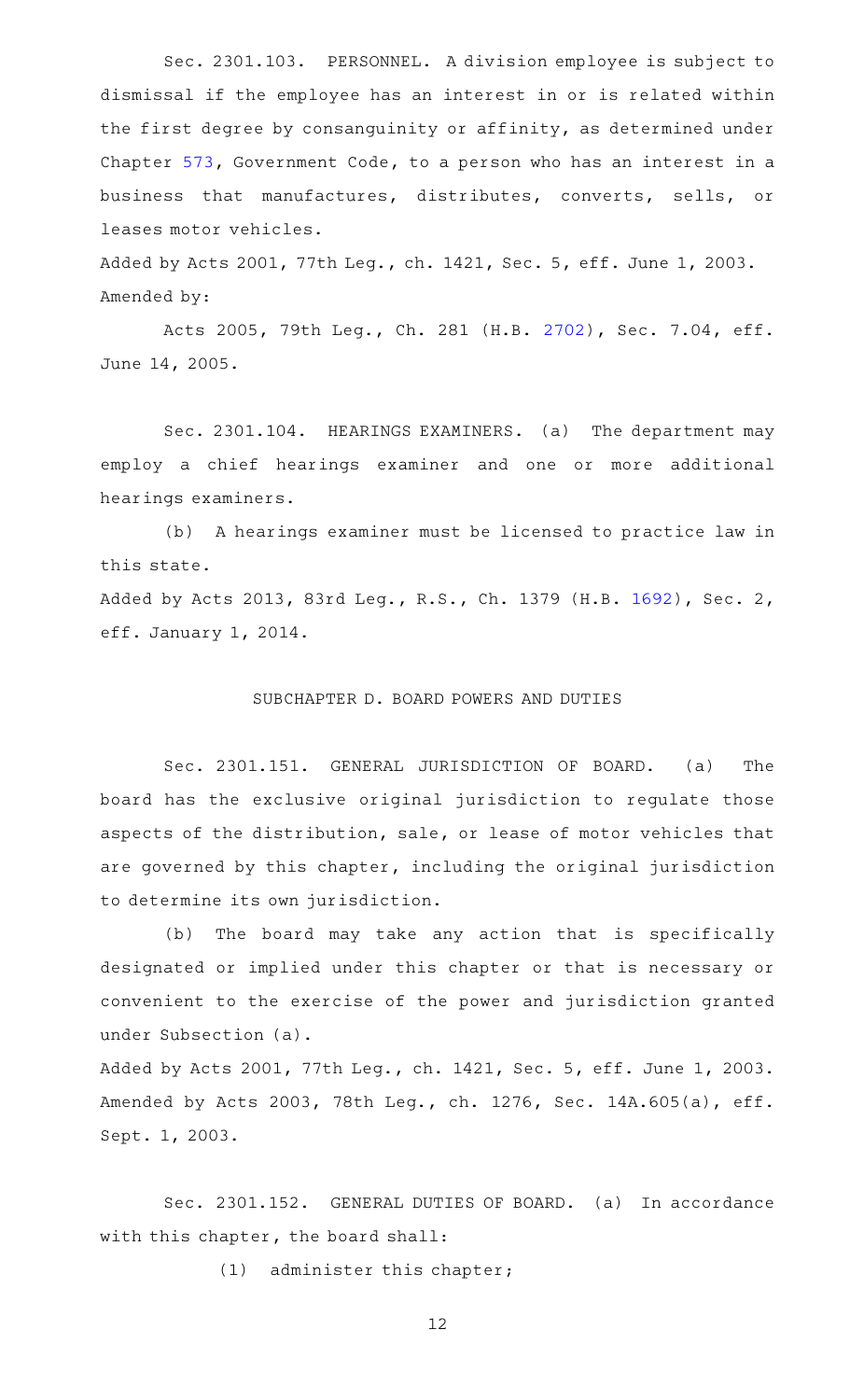$(2)$  establish the qualifications of license holders;

 $(3)$  ensure that the distribution, sale, and lease of motor vehicles is conducted as required by this chapter and board rules;

 $(4)$  provide for compliance with warranties; and

(5) prevent fraud, unfair practices, discrimination, impositions, and other abuses in connection with the distribution and sale of motor vehicles.

(b) In addition to the duties delegated to the board under this chapter, the board shall enforce and administer Chapter [503](http://www.statutes.legis.state.tx.us/GetStatute.aspx?Code=TN&Value=503), Transportation Code.

Added by Acts 2001, 77th Leg., ch. 1421, Sec. 5, eff. June 1, 2003.

Sec. 2301.153. GENERAL POWERS OF BOARD. (a) Notwithstanding any other provision of law, the board has all powers necessary, incidental, or convenient to perform a power or duty expressly granted under this chapter, including the power to:

(1) initiate and conduct proceedings, investigations, or hearings;

- $(2)$  administer oaths;
- $(3)$  receive evidence and pleadings;

(4) issue subpoenas to compel the attendance of any person;

 $(5)$  order the production of any tangible property, including papers, records, or other documents;

(6) make findings of fact on all factual issues arising out of a proceeding initiated under this chapter;

(7) specify and govern appearance, practice, and procedures before the board;

(8) adopt rules and issue conclusions of law and decisions, including declaratory decisions or orders;

- (9) enter into contracts;
- (10) execute instruments;
- (11) retain counsel;

(12) use the services of the attorney general and institute and direct the conduct of legal proceedings in any forum;

(13) obtain other professional services as necessary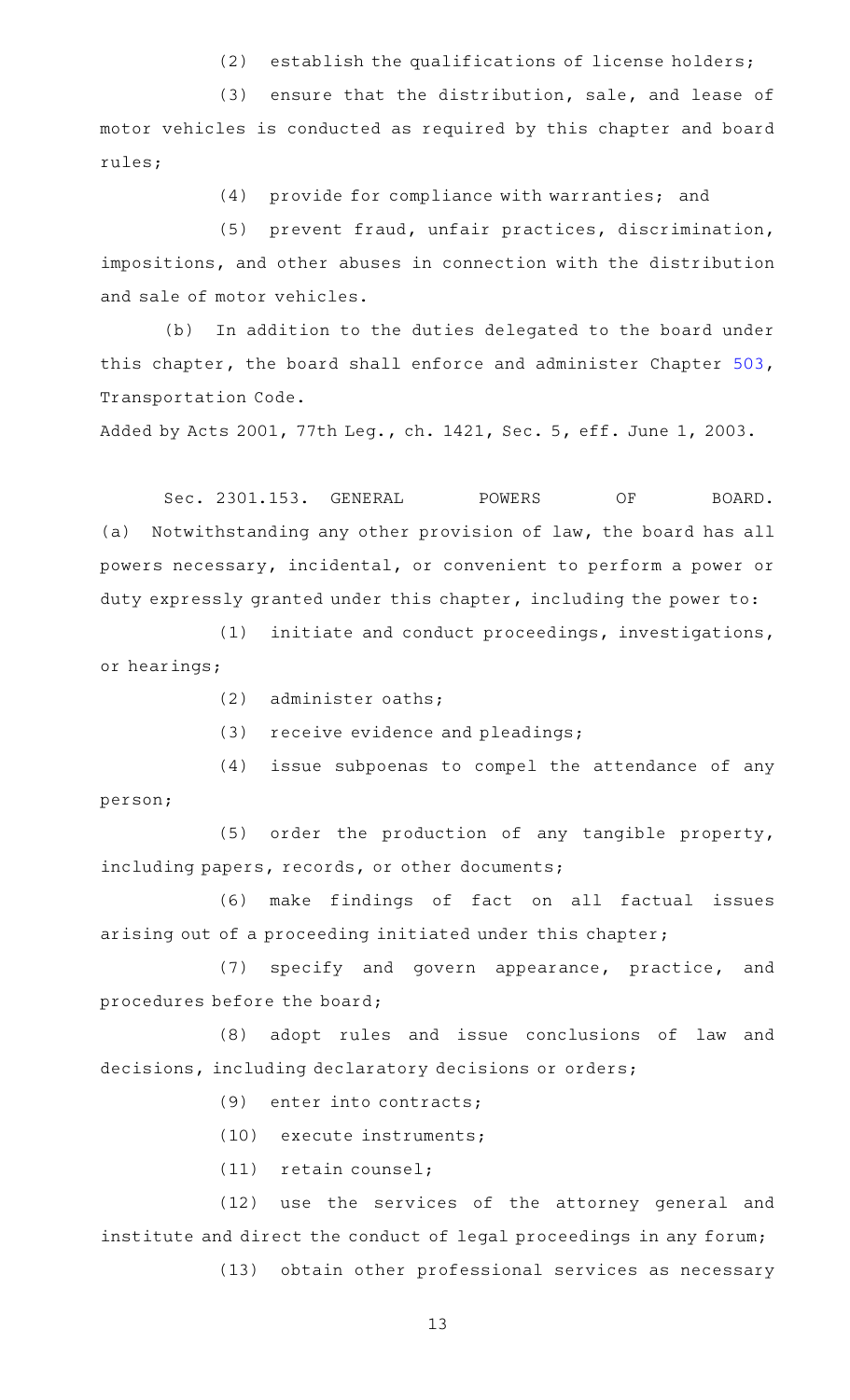and convenient;

 $(14)$  impose a sanction for contempt;

(15) assess and collect fees and costs, including attorney 's fees;

(16) issue, suspend, or revoke licenses;

(17) prohibit and regulate acts and practices in connection with the distribution and sale of motor vehicles or warranty performance obligations;

(18) issue cease and desist orders in the nature of temporary or permanent injunctions;

 $(19)$  impose a civil penalty;

(20) enter an order requiring a person to:

(A) repurchase property under Section [2301.465](http://www.statutes.legis.state.tx.us/GetStatute.aspx?Code=OC&Value=2301.465) and pay costs and expenses of a party in connection with an order entered under that section;

(B) perform an act other than the payment of money; or

 $(C)$  refrain from performing an act; and

 $(21)$  enforce a board order.

(b) The board may inspect the books and records of a license holder in connection with the performance of its duties under this chapter.

Added by Acts 2001, 77th Leg., ch. 1421, Sec. 5, eff. June 1, 2003. Amended by Acts 2003, 78th Leg., ch. 1276, Sec. 14A.606(a), eff. Sept. 1, 2003.

Amended by:

Acts 2011, 82nd Leg., R.S., Ch. 1290 (H.B. [2017](http://www.legis.state.tx.us/tlodocs/82R/billtext/html/HB02017F.HTM)), Sec. 2, eff. September 1, 2011.

Sec. 2301.154. DELEGATION OF POWERS. (a) The director may delegate any of the director's powers to one or more of the division 's employees.

(b) The board by rule may delegate any power relating to a contested case hearing brought under this chapter or Chapter [503](http://www.statutes.legis.state.tx.us/GetStatute.aspx?Code=TN&Value=503), Transportation Code, other than the power to issue a final order, to:

(1) one or more of the board's members;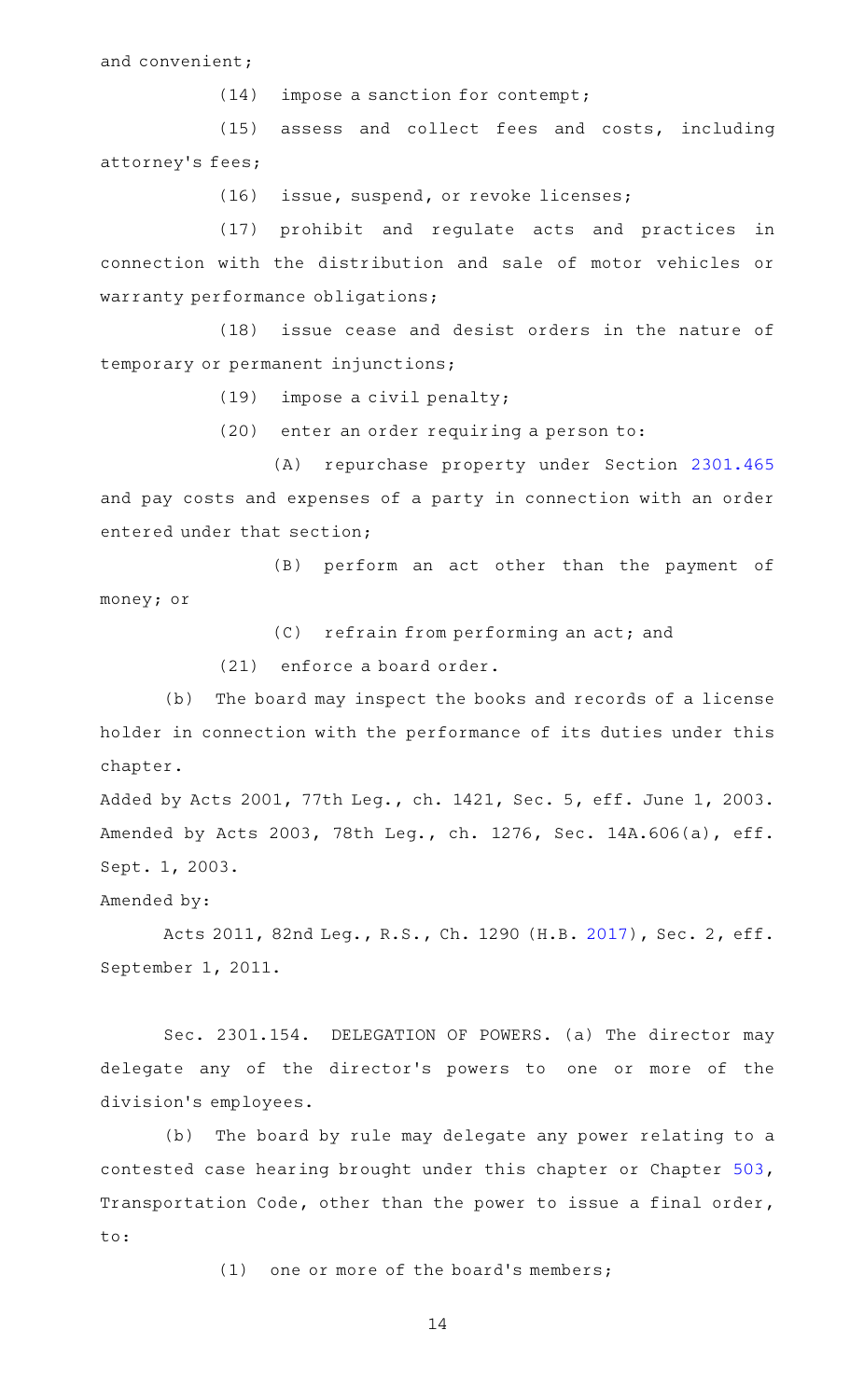- (2) the executive director;
- $(3)$  the director; or
- (4) one or more of the department's employees.

(c) The board by rule may delegate the authority to issue a final order in a contested case hearing brought under this chapter or Chapter [503,](http://www.statutes.legis.state.tx.us/GetStatute.aspx?Code=TN&Value=503) Transportation Code, to:

(1) one or more of the board's members;

(2) the executive director; or

 $(3)$  the director of a division within the department designated by the board or the executive director to carry out the requirements of this chapter.

(d) The board by rule may delegate any power relating to a complaint investigation to any person employed by the department.

(e) An action taken by a person to whom a power or other authority is delegated under Subsection (b) or (c), including the issuance of an order, is considered an action of the board and may not be appealed to the board.

Added by Acts 2001, 77th Leg., ch. 1421, Sec. 5, eff. June 1, 2003. Amended by:

Acts 2005, 79th Leg., Ch. 281 (H.B. [2702](http://www.legis.state.tx.us/tlodocs/79R/billtext/html/HB02702F.HTM)), Sec. 7.05, eff. June 14, 2005.

Acts 2011, 82nd Leg., R.S., Ch. 1290 (H.B. [2017](http://www.legis.state.tx.us/tlodocs/82R/billtext/html/HB02017F.HTM)), Sec. 3, eff. September 1, 2011.

Acts 2013, 83rd Leg., R.S., Ch. 1135 (H.B. [2741](http://www.legis.state.tx.us/tlodocs/83R/billtext/html/HB02741F.HTM)), Sec. 7, eff. September 1, 2013.

Sec. 2301.155. RULES. The authority to adopt rules under this chapter is vested in the board. In accordance with this chapter and the rules, decisions, and orders of the board, the board shall adopt rules as necessary or convenient to administer this chapter and to govern practice and procedure before the board. Added by Acts 2001, 77th Leg., ch. 1421, Sec. 5, eff. June 1, 2003.

Sec. 2301.156. DEPOSIT OF REVENUE. Notwithstanding any other law to the contrary, all money collected by the board under this chapter shall be deposited in the state treasury to the credit of the Texas Department of Motor Vehicles fund.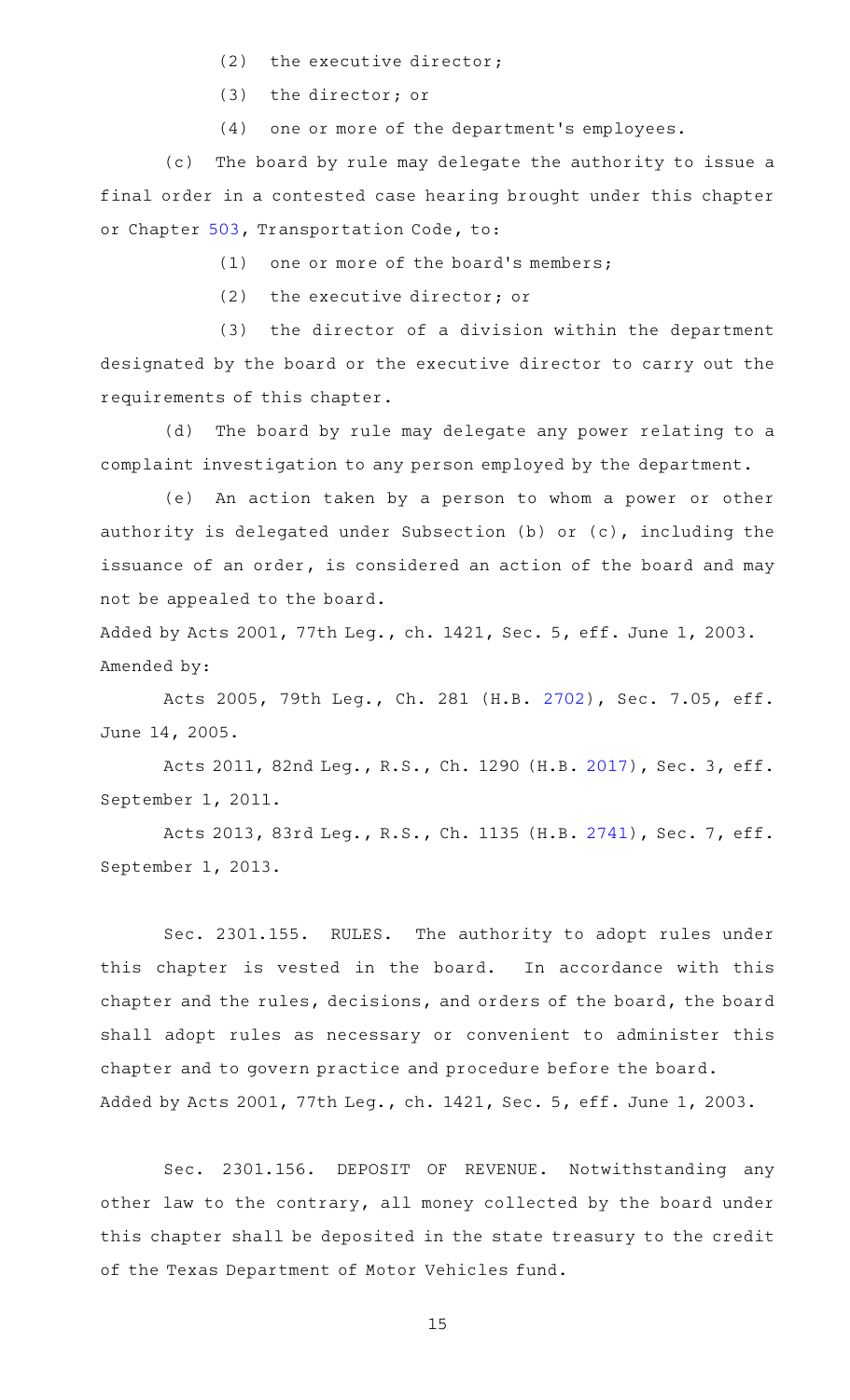Added by Acts 2001, 77th Leg., ch. 1421, Sec. 5, eff. June 1, 2003. Amended by:

Acts 2013, 83rd Leg., R.S., Ch. 1287 (H.B. [2202](http://www.legis.state.tx.us/tlodocs/83R/billtext/html/HB02202F.HTM)), Sec. 4, eff. September 1, 2013.

Sec. 2301.160. TOLLING OF TIME LIMIT DURING MEDIATION. A time limit relating to a board proceeding that is imposed by this chapter on the board or on a dealer is tolled during the pendency of mediation required by this chapter or by a franchise agreement. Added by Acts 2003, 78th Leg., ch. 1276, Sec. 14A.607(a), eff. Sept. 1, 2003.

SUBCHAPTER E. PUBLIC INTEREST INFORMATION AND COMPLAINT PROCEDURES

Sec. 2301.201. PUBLIC INTEREST INFORMATION. (a) The director or the director 's designee shall prepare information describing the functions of the board and the procedures by which complaints or protests are filed with and resolved by the board.

(b) The board shall make the information available to the public and appropriate state agencies. Added by Acts 2001, 77th Leg., ch. 1421, Sec. 5, eff. June 1, 2003.

Sec. 2301.202. COMPLAINTS; RECORDS. (a) The board shall provide to a person who files a complaint, and to each person that is the subject of the complaint, information about the board's policies and procedures relating to complaint investigation and resolution.

(b) The board shall keep an information file about each complaint filed with the board that the board has authority to resolve. The board shall keep the following information for each complaint filed by the board for the purpose of enforcing this chapter:

- $(1)$  the date the complaint is filed;
- (2) the name of the person filing the complaint;
- $(3)$  the subject matter of the complaint;

(4) each person contacted in relation to the complaint;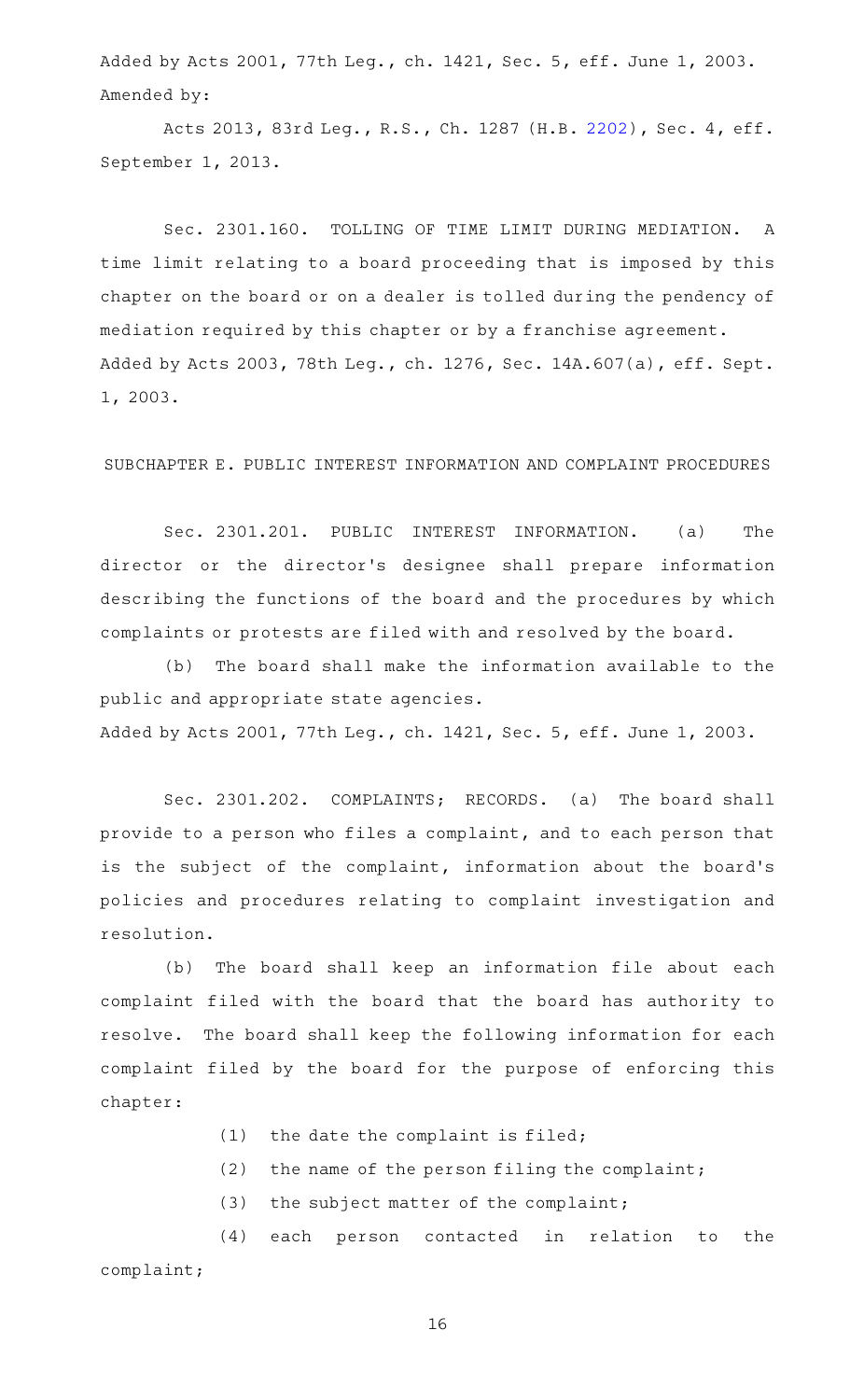(5) a summary of the results of the review or investigation of the complaint; and

 $(6)$  if the board does not take action on the complaint, an explanation of the reasons that action was not taken.

(c) If a written complaint is filed with the board that the board has authority to resolve, the board, at least quarterly and until final disposition of the complaint, shall notify the parties to the complaint of the status of the complaint unless the notice would jeopardize an ongoing board investigation. Added by Acts 2001, 77th Leg., ch. 1421, Sec. 5, eff. June 1, 2003. Amended by Acts 2003, 78th Leg., ch. 1276, Sec. 14A.608(a), eff.

Sept. 1, 2003.

Sec. 2301.203. COMPLAINT INVESTIGATION AND DISPOSITION. (a) If the board has reason to believe, through receipt of a complaint or otherwise, that a violation of this chapter or a rule, order, or decision of the board has occurred or is likely to occur, the board shall conduct an investigation unless it determines that the complaint is frivolous or for the purpose of harassment.

(b) If the investigation establishes that a violation of this chapter or a rule, order, or decision of the board has occurred or is likely to occur, the board shall initiate proceedings as it determines appropriate to enforce this chapter or its rules, orders, and decisions.

(c) The board may not file a complaint alleging a violation of this chapter or a board rule relating to advertising until the board has notified the license holder involved of the alleged violation and given the license holder an opportunity to cure the violation without further proceedings or liability.

Added by Acts 2001, 77th Leg., ch. 1421, Sec. 5, eff. June 1, 2003.

Sec. 2301.204. COMPLAINT CONCERNING VEHICLE DEFECT. (a) The owner of a motor vehicle or the owner's designated agent may make a complaint concerning a defect in a motor vehicle that is covered by a manufacturer 's, converter 's, or distributor 's warranty agreement applicable to the vehicle.

(b) The complaint must be made in writing to the applicable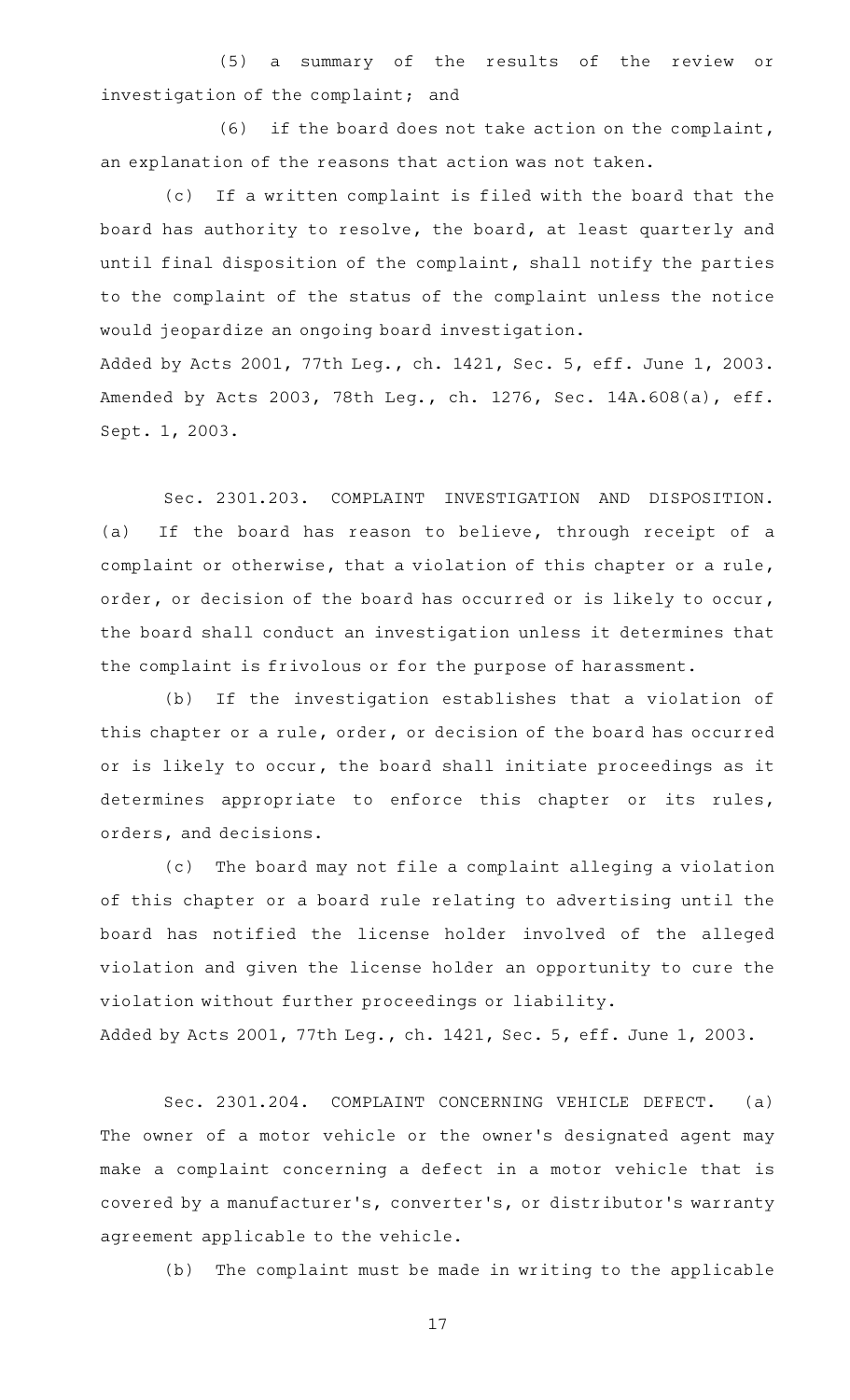dealer, manufacturer, converter, or distributor and must specify each defect in the vehicle that is covered by the warranty.

(c) The owner may also invoke the board's jurisdiction by sending a copy of the complaint to the board.

(d) A hearing may be scheduled on any complaint made under this section that is not privately resolved between the owner and the dealer, manufacturer, converter, or distributor. Added by Acts 2001, 77th Leg., ch. 1421, Sec. 5, eff. June 1, 2003.

Sec. 2301.205. NOTICE OF COMPLAINT PROCEDURE. (a) A franchised dealer shall provide notice of the complaint procedures provided by Section [2301.204](http://www.statutes.legis.state.tx.us/GetStatute.aspx?Code=OC&Value=2301.204) and Subchapter M to each person to whom the dealer sells a new motor vehicle.

(b) The board may require its approval of the contents of the notice required by Subsection (a) or may prescribe the contents of the notice.

(c) The failure to provide notice as required by this section is a violation of this chapter.

Added by Acts 2001, 77th Leg., ch. 1421, Sec. 5, eff. June 1, 2003.

### SUBCHAPTER F. LICENSE REQUIREMENTS

Sec. 2301.251. LICENSE REQUIRED: GENERALLY. (a) Unless a person holds a license issued under this chapter authorizing the activity, the person may not:

(1) engage in business as, serve in the capacity of, or act as a dealer, manufacturer, distributor, converter, vehicle lessor, or vehicle lease facilitator in this state; or

(2) perform or offer to perform repair services on a motor vehicle under a franchise and a motor vehicle manufacturer 's warranty, regardless of whether the person sells or offers to sell motor vehicles at the same location.

(b) A franchised dealer must have both a franchised motor vehicle dealer 's general distinguishing number issued under Chapter [503](http://www.statutes.legis.state.tx.us/GetStatute.aspx?Code=TN&Value=503), Transportation Code, and a license issued under this chapter.

(c)AAA manufacturer or distributor that directly or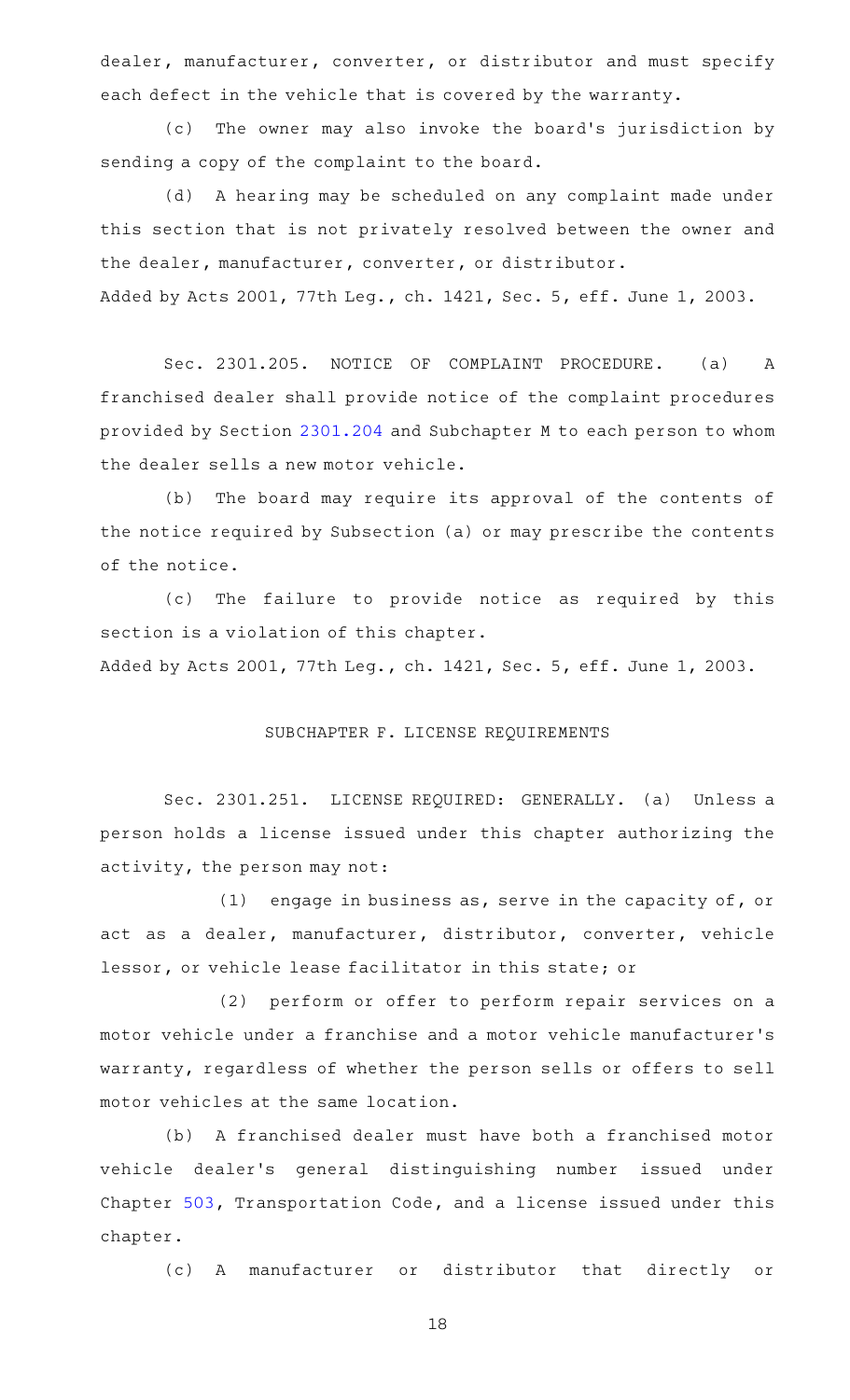indirectly reimburses another person to perform warranty repair services on a vehicle is engaged in business in this state regardless of whether the manufacturer sells or offers for sale new motor vehicles in this state.

Added by Acts 2001, 77th Leg., ch. 1421, Sec. 5, eff. June 1, 2003. Amended by:

Acts 2019, 86th Leg., R.S., Ch. 594 (S.B. [604](http://www.legis.state.tx.us/tlodocs/86R/billtext/html/SB00604F.HTM)), Sec. 2.01, eff. September 1, 2019.

Sec. 2301.252. LICENSE REQUIRED: SALE OF NEW MOTOR VEHICLES. (a) A person may not engage in the business of buying, selling, or exchanging new motor vehicles unless the person:

(1) holds a franchised dealer's license issued under this chapter for the make of new motor vehicle being bought, sold, or exchanged; or

(2) is a bona fide employee of the holder of a franchised dealer 's license.

(b) For purposes of this section:

 $(1)$  the make of a conversion is that of the chassis manufacturer;

 $(2)$  the make of a motor home is that of the motor home manufacturer;

(3) the make of an ambulance is that of the ambulance manufacturer; and

 $(4)$  the make of a fire-fighting vehicle is that of the fire-fighting vehicle manufacturer.

Added by Acts 2001, 77th Leg., ch. 1421, Sec. 5, eff. June 1, 2003. Amended by Acts 2003, 78th Leg., ch. 1276, Sec. 14A.609(a), eff. Sept. 1, 2003.

# Amended by:

Acts 2011, 82nd Leg., R.S., Ch. 1290 (H.B. [2017](http://www.legis.state.tx.us/tlodocs/82R/billtext/html/HB02017F.HTM)), Sec. 4, eff. September 1, 2011.

Sec. 2301.253. LICENSE REQUIRED: VEHICLE LEASE FACILITATORS. Unless a person holds a vehicle lease facilitator license and complies with this chapter, the person may not:

(1) act in the capacity of or engage in the business of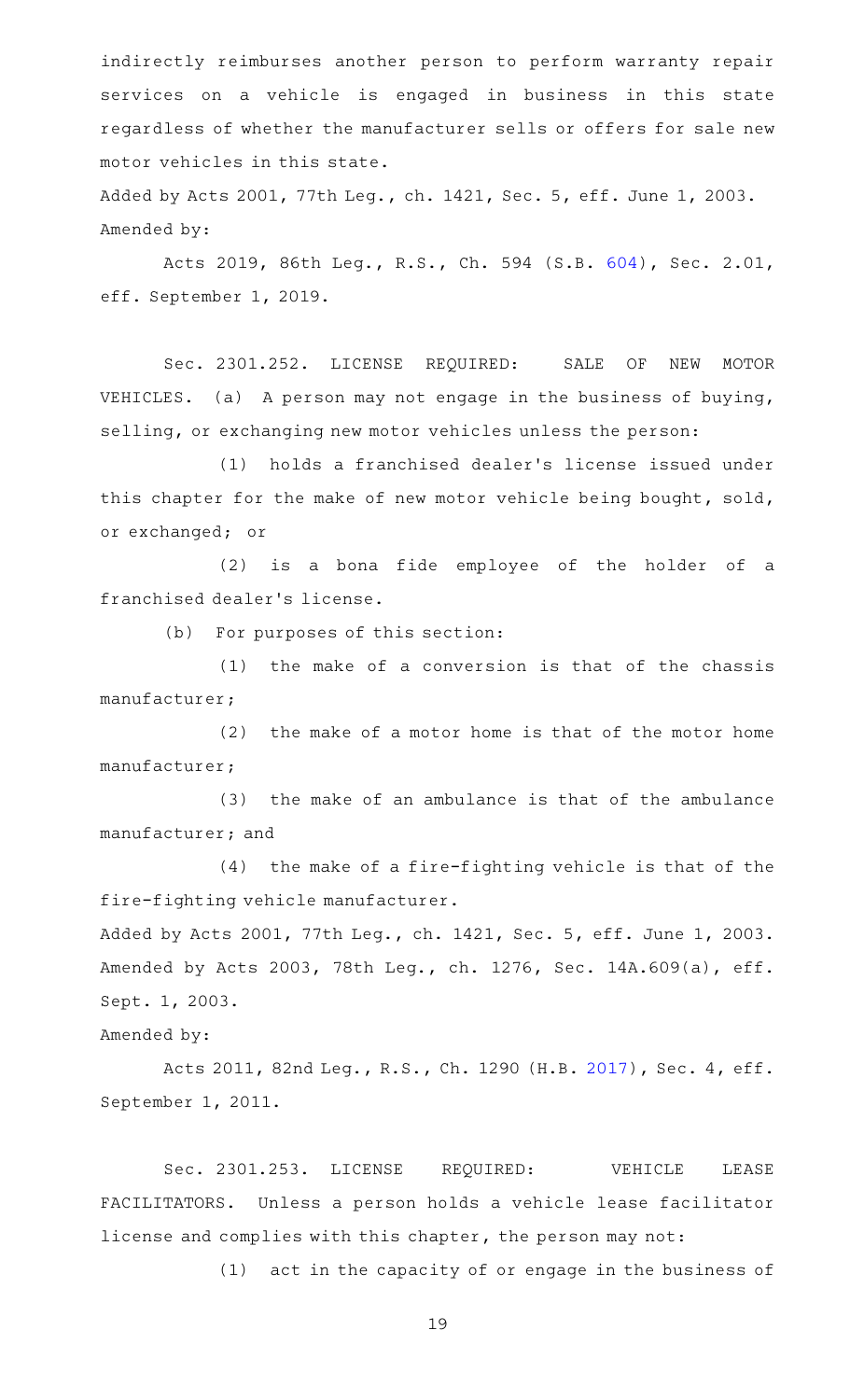a vehicle lease facilitator;

(2) hold the person out to any other person as a "leasing company," "leasing agent," "lease facilitator," or similar title, directly or indirectly engaged in the business of a vehicle lease facilitator; or

(3) otherwise engage in the solicitation or procurement of a prospective lessee for a motor vehicle that is not titled in the name of and registered to the person. Added by Acts 2001, 77th Leg., ch. 1421, Sec. 5, eff. June 1, 2003.

Sec. 2301.254. LICENSE NOT REQUIRED FOR CERTAIN VEHICLE LESSORS OR VEHICLE LEASE FACILITATORS. (a) A person is not required to obtain a license to act as a vehicle lessor or a vehicle lease facilitator if the person is:

(1) a state or federally chartered financial institution or a regulated subsidiary of the financial institution; or

 $(2)$  a trust or other entity that owns an interest in a vehicle lease and the vehicle that is the subject of the lease, if the lease covering the vehicle is initiated, managed, serviced, and administered by a licensed vehicle lessor.

(b) A franchised dealer is not required to have a vehicle lessor or vehicle lease facilitator license to engage in any capacity in the business of leasing a motor vehicle that the dealer owns and is licensed under this chapter to sell.

Added by Acts 2001, 77th Leg., ch. 1421, Sec. 5, eff. June 1, 2003.

Sec. 2301.255. NONFRANCHISED DEALERS; GENERAL DISTINGUISHING NUMBER. (a) A nonfranchised dealer may not operate as a dealer unless the person holds a general distinguishing number. A nonfranchised dealer is not required to obtain an additional license under this chapter.

 $(b)$  For purposes of a nonfranchised dealer, a reference to a license in this chapter means a general distinguishing number. Added by Acts 2001, 77th Leg., ch. 1421, Sec. 5, eff. June 1, 2003.

Sec. 2301.256. REVIEW OF NEW APPLICATIONS. A new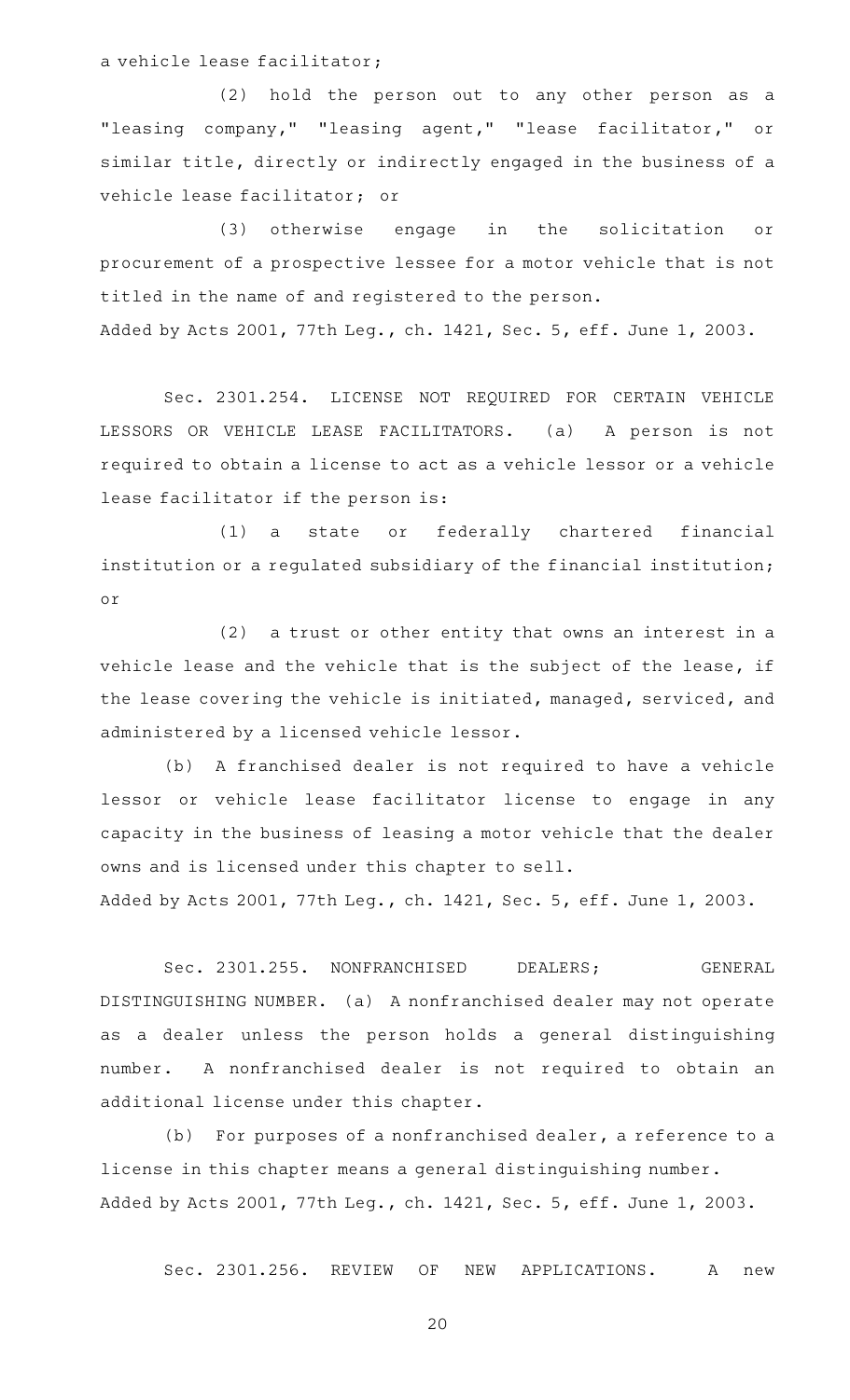application for a license under this chapter shall be reviewed and may be investigated to determine compliance with this chapter. Added by Acts 2001, 77th Leg., ch. 1421, Sec. 5, eff. June 1, 2003.

Sec. 2301.257. APPLICATION FOR DEALER'S LICENSE. (a) An application for a dealer 's license must be on a form prescribed by the department. The application must include:

(1) the information required by Chapter  $503$ , Transportation Code; and

(2) information the board determines by rule is necessary to determine the applicant's qualifications to adequately serve the public.

(b) If a material change occurs in the information included in an application for a dealer's license, the dealer shall notify the department of the change within a reasonable time. The department shall prescribe a form for the disclosure of the change.

(c) A franchised dealer must apply for a separate license under this section for each separate and distinct dealership showroom as determined by the department. Before changing a location, a dealer must obtain a new license for that location.

(d) The act of filing an application under this section or a form prescribed under this section does not establish the applicant as a franchised dealer.

Added by Acts 2001, 77th Leg., ch. 1421, Sec. 5, eff. June 1, 2003. Amended by:

Acts 2007, 80th Leg., R.S., Ch. 732 (H.B. [2651](http://www.legis.state.tx.us/tlodocs/80R/billtext/html/HB02651F.HTM)), Sec. 1, eff. September 1, 2007.

Acts 2009, 81st Leg., R.S., Ch. 684 (H.B. [2640](http://www.legis.state.tx.us/tlodocs/81R/billtext/html/HB02640F.HTM)), Sec. 1, eff. September 1, 2009.

Acts 2011, 82nd Leg., R.S., Ch. 1290 (H.B. [2017](http://www.legis.state.tx.us/tlodocs/82R/billtext/html/HB02017F.HTM)), Sec. 5, eff. September 1, 2011.

Acts 2013, 83rd Leg., R.S., Ch. 1135 (H.B. [2741](http://www.legis.state.tx.us/tlodocs/83R/billtext/html/HB02741F.HTM)), Sec. 8, eff. September 1, 2013.

Sec. 2301.2575. REQUEST FOR DEALER'S LICENSE APPLICATION CONFIDENTIAL. Notwithstanding any other law or rule, a request for an application for a dealer 's license is confidential, is not an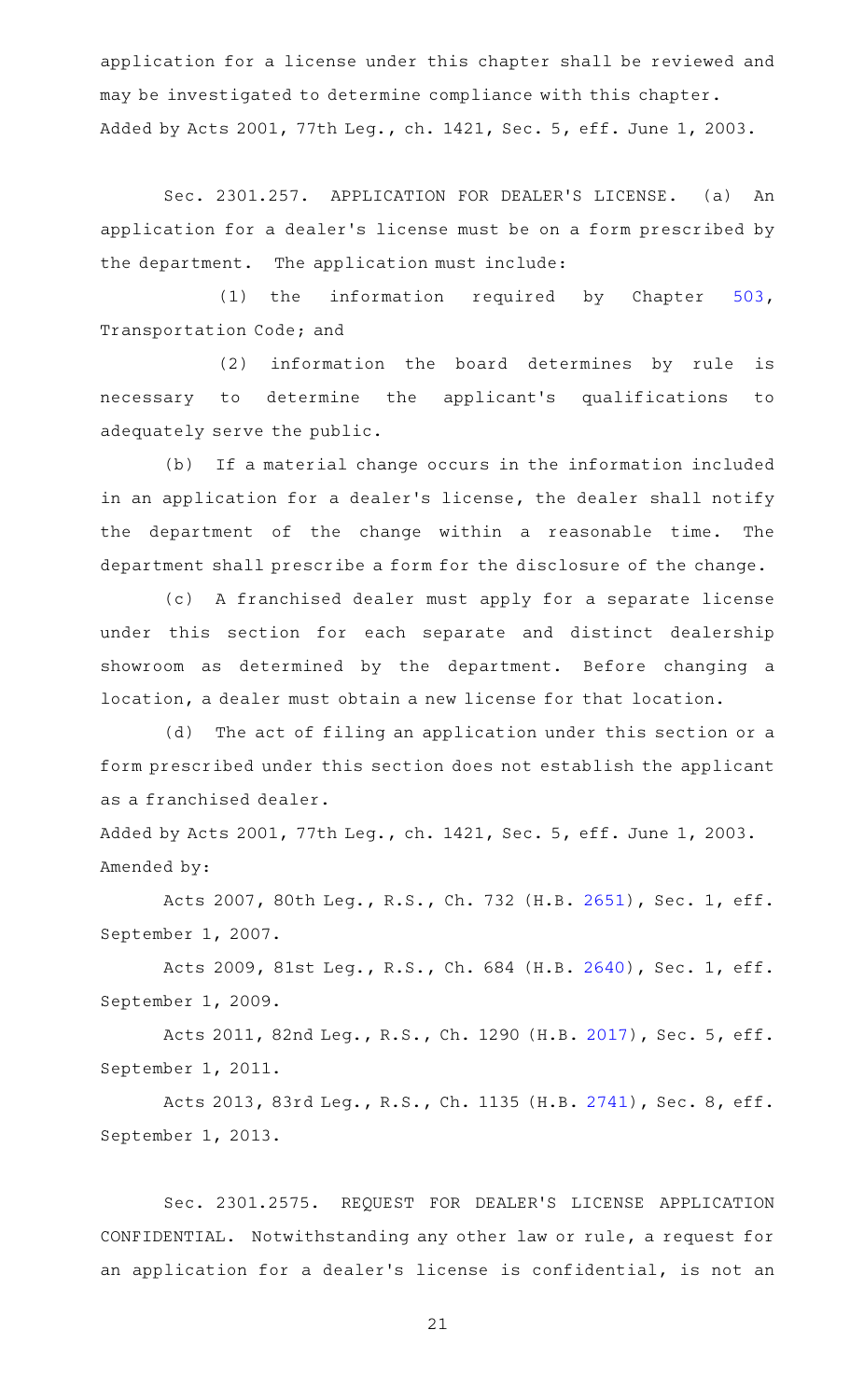open record, and is not available for public inspection. Added by Acts 2003, 78th Leg., ch. 1276, Sec. 14A.610(a), eff. Sept. 1, 2003.

Sec. 2301.258. GENERAL REQUIREMENTS FOR APPLICATION FOR MANUFACTURER'S, DISTRIBUTOR'S, OR CONVERTER'S LICENSE. An application for a manufacturer 's, distributor 's, or converter 's license must be on a form prescribed by the department. The application must include information the department determines necessary to fully determine the qualifications of an applicant, including financial resources, business integrity and experience, facilities and personnel for serving franchised dealers, and other information the department determines pertinent to safeguard the public interest and welfare.

Added by Acts 2001, 77th Leg., ch. 1421, Sec. 5, eff. June 1, 2003. Amended by:

Acts 2011, 82nd Leg., R.S., Ch. 1290 (H.B. [2017](http://www.legis.state.tx.us/tlodocs/82R/billtext/html/HB02017F.HTM)), Sec. 6, eff. September 1, 2011.

Acts 2019, 86th Leg., R.S., Ch. 594 (S.B. [604](http://www.legis.state.tx.us/tlodocs/86R/billtext/html/SB00604F.HTM)), Sec. 2.02, eff. September 1, 2019.

Sec. 2301.259. APPLICATION FOR MANUFACTURER'S LICENSE. (a) An applicant for a manufacturer 's license must provide a list of each distributor or representative acting for the applicant and each dealer franchised to sell the applicant 's products in this state and their respective locations. An applicant for or holder of a manufacturer 's license must inform the board of a change to the list not later than the 15th day after the date of the change. Information submitted under this subsection becomes a part of the application.

(b) Repealed by Acts 2013, 83rd Leg., R.S., Ch. 1135, Sec. 140(1), eff. September 1, 2013.

(c) An application for a manufacturer's license must include a statement regarding the manufacturer 's compliance with Subchapter I and Sections 2301.451-2301.476.

(d) An application for a manufacturer's license must specify: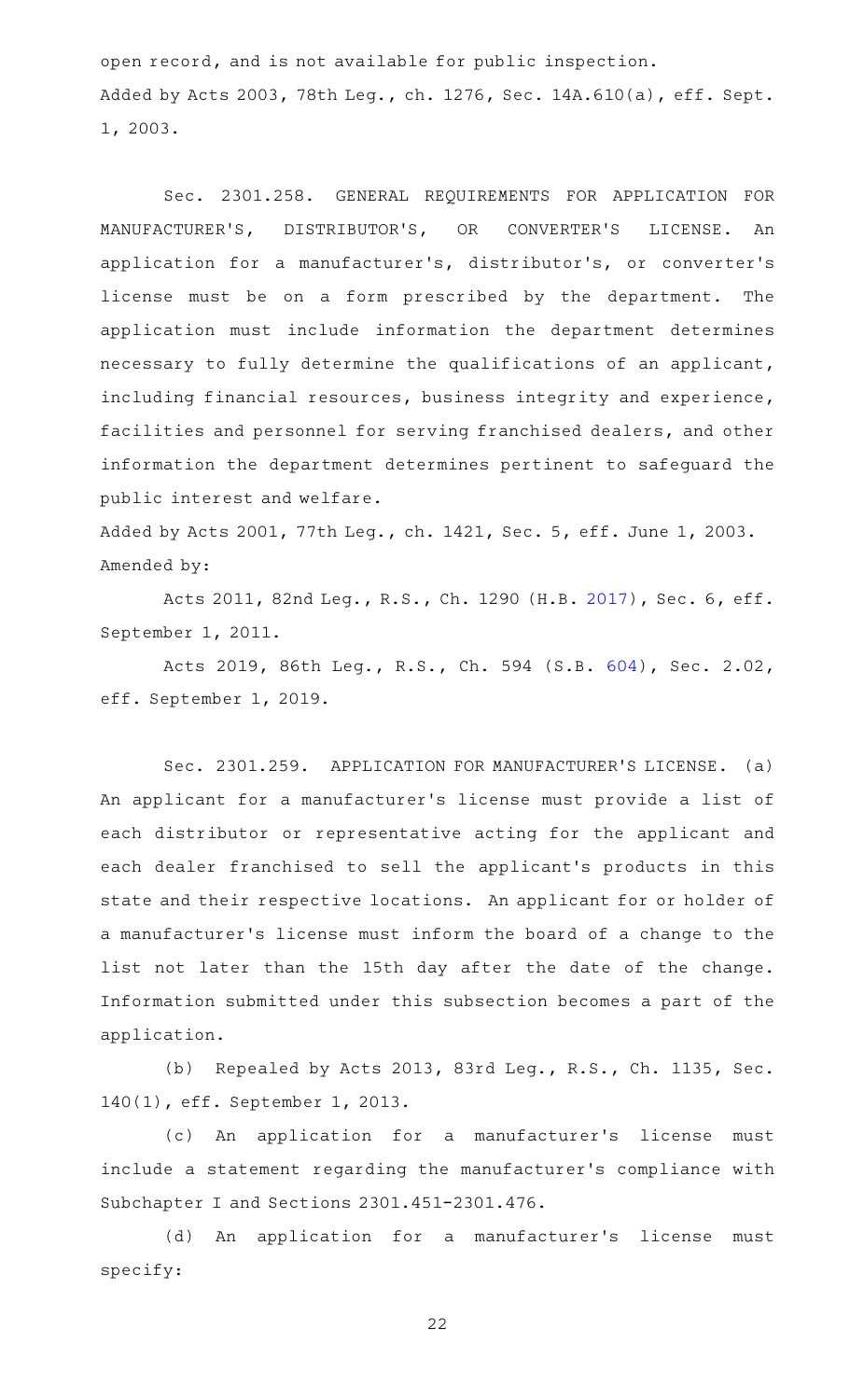(1) the preparation and delivery obligations of the manufacturer 's franchised dealers before delivery of a new motor vehicle to a retail purchaser; and

(2) the schedule of compensation to be paid to a franchised dealer for the work and service performed under Subdivision (1).

Added by Acts 2001, 77th Leg., ch. 1421, Sec. 5, eff. June 1, 2003. Amended by Acts 2003, 78th Leg., ch. 1276, Sec. 14A.611(a), eff. Sept. 1, 2003.

Amended by:

Acts 2013, 83rd Leg., R.S., Ch. 1135 (H.B. [2741\)](http://www.legis.state.tx.us/tlodocs/83R/billtext/html/HB02741F.HTM), Sec. 140(1), eff. September 1, 2013.

Sec. 2301.260. APPLICATION FOR DISTRIBUTOR'S LICENSE.

(a) An application for a distributor's license must disclose:

(1) the manufacturer for whom the distributor will act;

(2) whether the manufacturer is licensed in this state;

(3) the persons in this state who will be responsible for compliance with the warranty covering the motor vehicles to be sold;

 $(4)$  the terms of the contract under which the distributor will act for the manufacturer; and

(5) the franchised dealers with whom the distributor will do business.

(b) An applicant for a distributor's license that has a responsibility under a warranty agreement must include a statement regarding the manufacturer 's compliance with Subchapter I and Sections 2301.451-2301.476.

(c) An applicant for or holder of a distributor's license must inform the board of a change in the information provided under this section not later than the 15th day after the date of the change. Information submitted under this subsection becomes a part of the application.

Added by Acts 2001, 77th Leg., ch. 1421, Sec. 5, eff. June 1, 2003.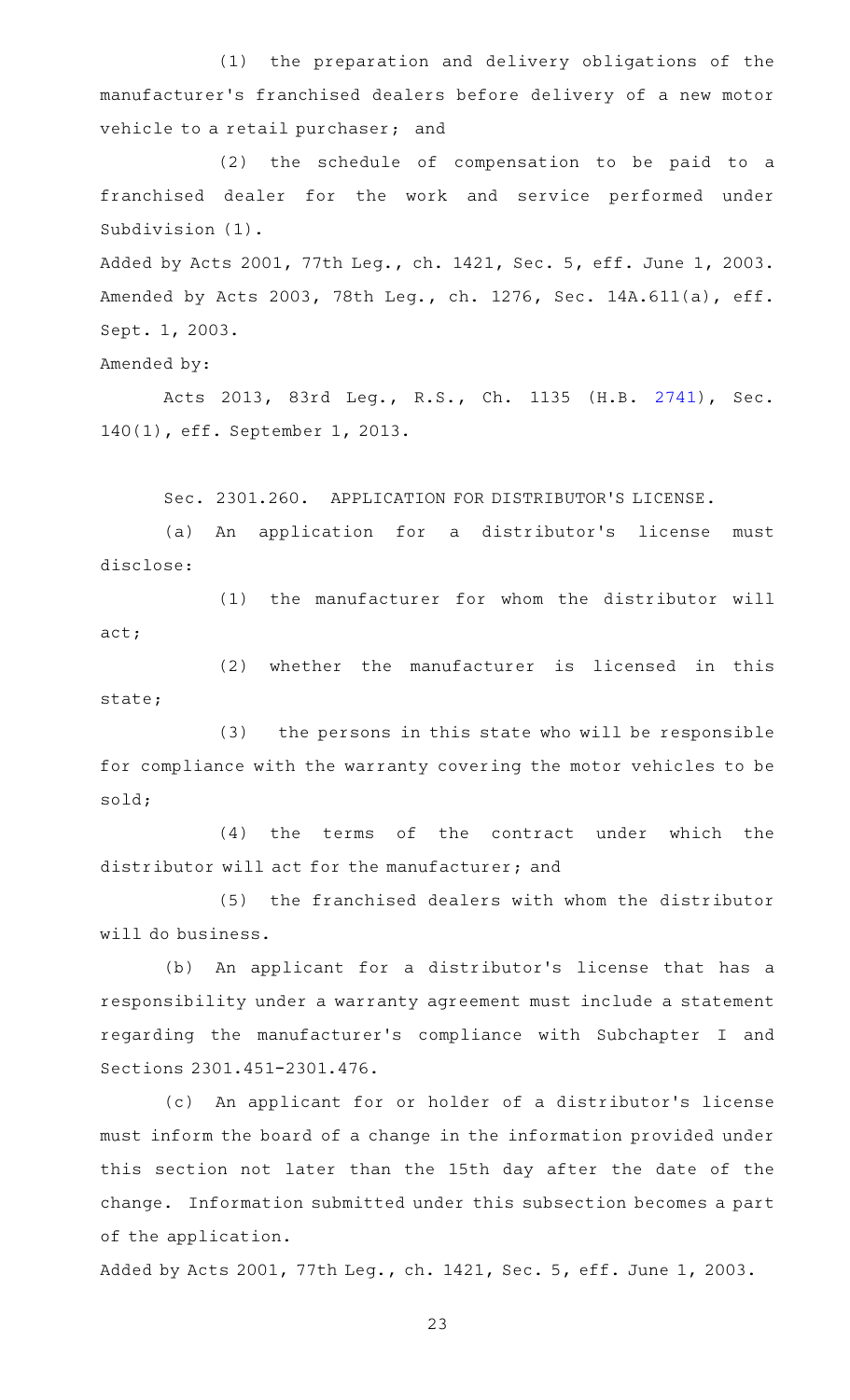#### Amended by:

Acts 2013, 83rd Leg., R.S., Ch. 1135 (H.B. [2741](http://www.legis.state.tx.us/tlodocs/83R/billtext/html/HB02741F.HTM)), Sec. 9, eff. September 1, 2013.

Sec. 2301.261. APPLICATION FOR VEHICLE LESSOR'S LICENSE. (a) An application for a vehicle lessor's license must:

(1) be on a form prescribed by the department;

(2) contain evidence of compliance with Chapter  $503$ , Transportation Code, if applicable; and

(3) state other information required by the department.

(b) This chapter does not require a separate license for each employee of a vehicle lessor.

Added by Acts 2001, 77th Leg., ch. 1421, Sec. 5, eff. June 1, 2003. Amended by:

Acts 2011, 82nd Leg., R.S., Ch. 1290 (H.B. [2017](http://www.legis.state.tx.us/tlodocs/82R/billtext/html/HB02017F.HTM)), Sec. 7, eff. September 1, 2011.

Sec. 2301.262. APPLICATION FOR VEHICLE LEASE FACILITATOR LICENSE. (a) An application for a vehicle lease facilitator license must be on a form prescribed by the department and contain the information required by the department.

(b) This chapter does not require a separate license for each employee of a vehicle lease facilitator. Added by Acts 2001, 77th Leg., ch. 1421, Sec. 5, eff. June 1, 2003. Amended by:

Acts 2011, 82nd Leg., R.S., Ch. 1290 (H.B. [2017](http://www.legis.state.tx.us/tlodocs/82R/billtext/html/HB02017F.HTM)), Sec. 8, eff. September 1, 2011.

Sec. 2301.263. LICENSE ISSUED SUBJECT TO NEW LAW AND RULES. A license issued under this chapter is subject to each provision of this chapter and board rule in effect on the date the license is issued and each provision of this chapter and board rule that takes effect during the term of the license.

Added by Acts 2001, 77th Leg., ch. 1421, Sec. 5, eff. June 1, 2003.

Sec. 2301.264. LICENSE FEES.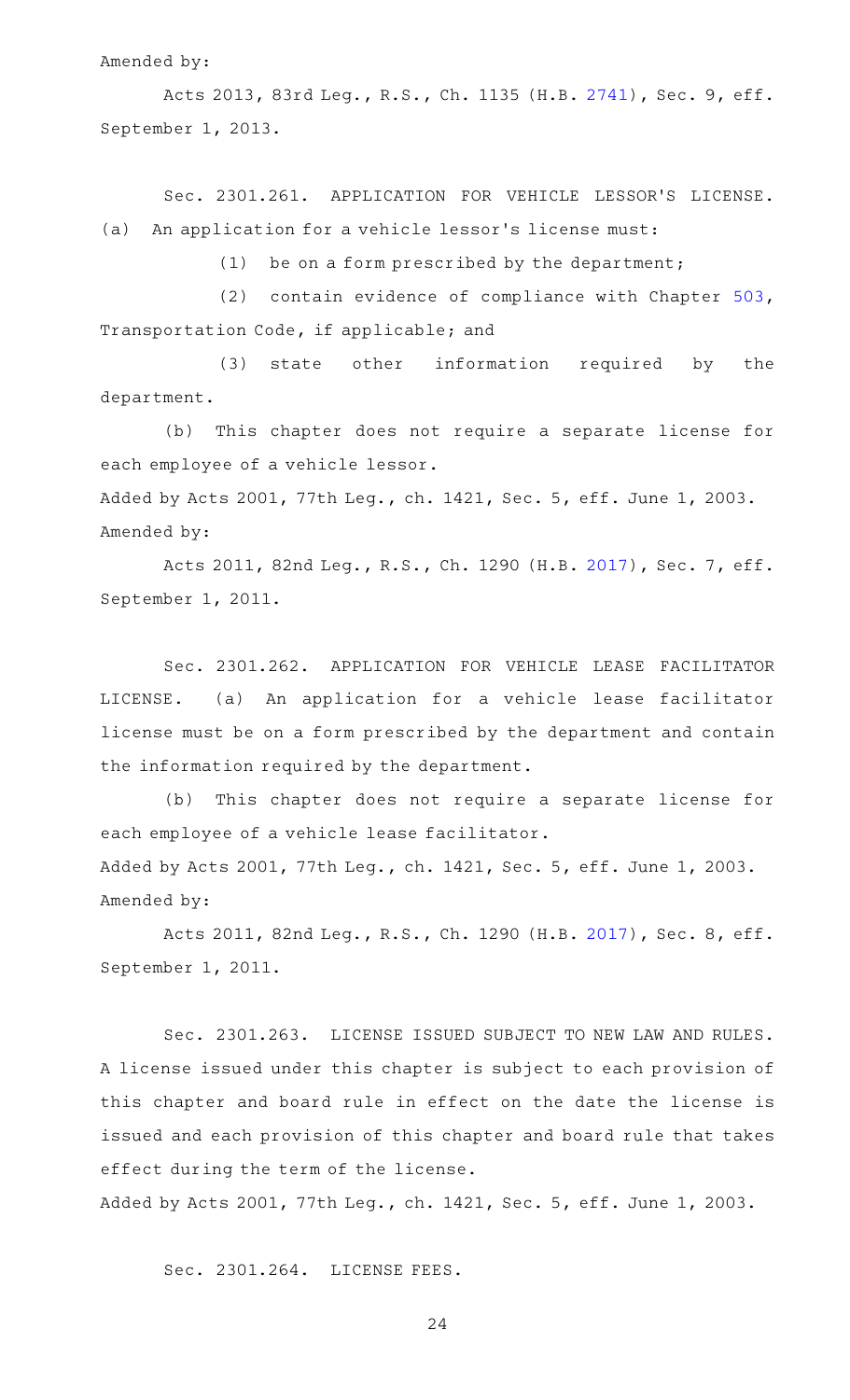(a) The annual fees for a license issued under this chapter are:

(1) \$900 for a manufacturer or distributor, plus \$20 for each dealer franchised by the manufacturer or distributor;

 $(2)$  for a franchised dealer:

(A) \$175, if the dealer sold fewer than 201 new motor vehicles during the preceding calendar year;

(B) \$275, if the dealer sold more than 200 but fewer than 401 new motor vehicles during the preceding calendar year;

(C) \$400, if the dealer sold more than 400 but fewer than 801 new motor vehicles during the preceding calendar year;

(D) \$500, if the dealer sold more than 800 but fewer than 1,201 new motor vehicles during the preceding calendar year;

 $(E)$  \$625, if the dealer sold more than 1,200 but fewer than 1,601 new motor vehicles during the preceding calendar year;

 $(F)$  \$750, if the dealer sold more than 1,600 new motor vehicles during the preceding calendar year; and

(G) \$100 for each location separate from the dealership at which the dealer does not offer motor vehicles for sale but performs warranty service work on vehicles the dealer is franchised and licensed to sell;

 $(3)$  \$375 for a converter;

 $(4)$  for a vehicle lessor:

(A) \$175, if the lessor leased 200 or fewer motor vehicles during the preceding calendar year;

(B) \$275, if the lessor leased more than 200 but fewer than 401 motor vehicles during the preceding calendar year;

(C) \$400, if the lessor leased more than 400 but fewer than 801 motor vehicles during the preceding calendar year;

(D) \$500, if the lessor leased more than 800 but fewer than 1,201 motor vehicles during the preceding calendar year;

but fewer than 1,601 motor vehicles during the preceding calendar

 $(E)$  \$625, if the lessor leased more than 1,200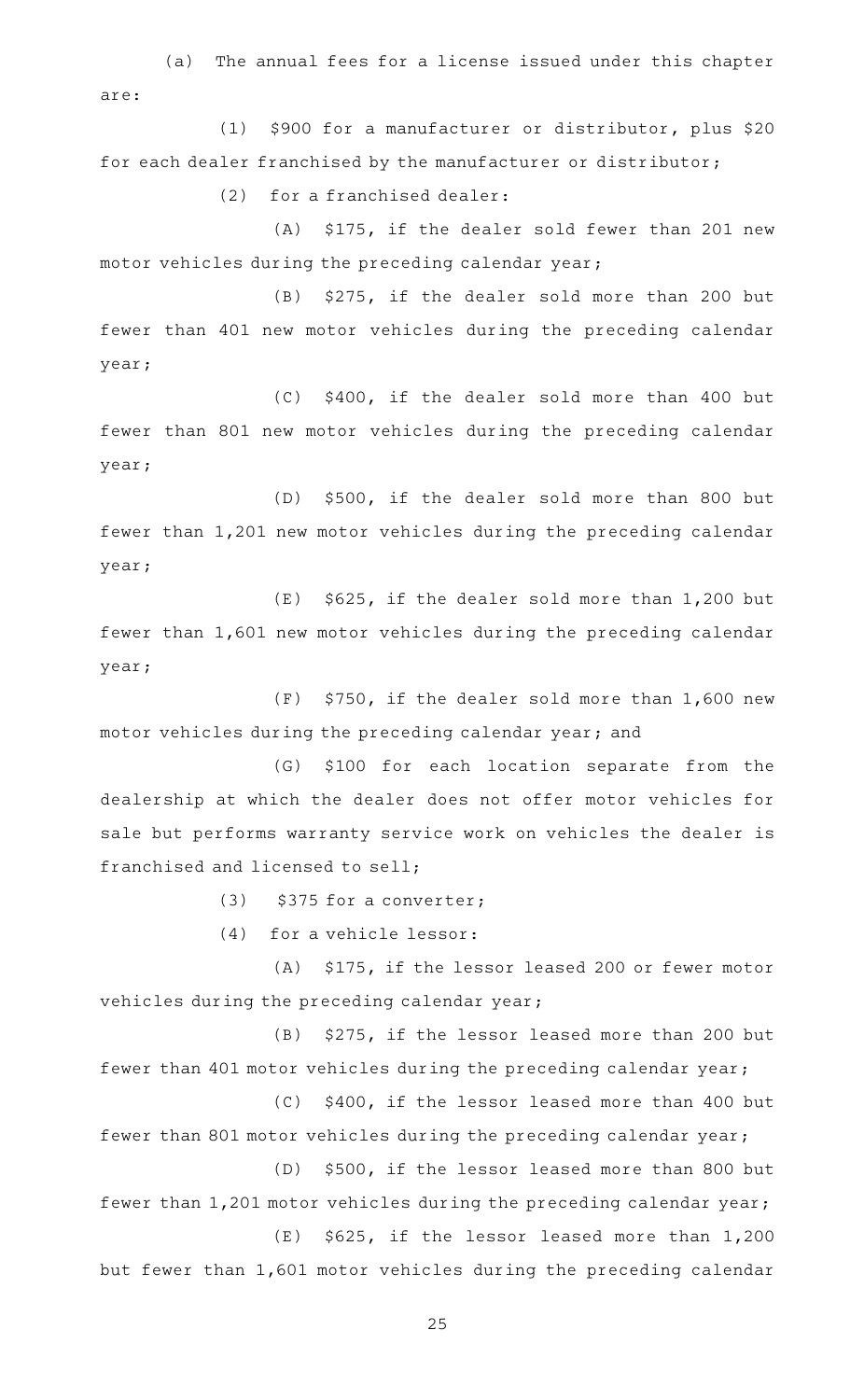year; and

 $(F)$  \$750, if the lessor leased more than  $1,600$ motor vehicles during the preceding calendar year; and

(5) \$375 for a vehicle lease facilitator.

(b) A person who fails to apply for a license required under this chapter or fails to pay a fee within the required time must pay a penalty equal to 50 percent of the amount of the fee for each 30 days after the date the license is required or the fee is due.

(c) Repealed by Acts 2019, 86th Leg., R.S., Ch. 594 (S.B. [604\)](http://www.legis.state.tx.us/tlodocs/86R/billtext/html/SB00604F.HTM), Sec. 2.15, eff. September 1, 2019.

(d) The department may refund a fee collected under this chapter that is not due or that exceeds the amount due.

(e) The fee for an amendment to a license under this chapter is \$25.

(f) The fee for a duplicate license under this chapter is \$50.

Added by Acts 2001, 77th Leg., ch. 1421, Sec. 5, eff. June 1, 2003. Amended by Acts 2003, 78th Leg., ch. 1276, Sec. 14A.612(a), eff. Sept. 1, 2003.

Amended by:

Acts 2007, 80th Leg., R.S., Ch. 732 (H.B. [2651](http://www.legis.state.tx.us/tlodocs/80R/billtext/html/HB02651F.HTM)), Sec. 2, eff. September 1, 2007.

Acts 2011, 82nd Leg., R.S., Ch. 1290 (H.B. [2017](http://www.legis.state.tx.us/tlodocs/82R/billtext/html/HB02017F.HTM)), Sec. 9, eff. September 1, 2011.

Acts 2013, 83rd Leg., R.S., Ch. 1135 (H.B. [2741](http://www.legis.state.tx.us/tlodocs/83R/billtext/html/HB02741F.HTM)), Sec. 10, eff. September 1, 2013.

Acts 2019, 86th Leg., R.S., Ch. 594 (S.B. [604](http://www.legis.state.tx.us/tlodocs/86R/billtext/html/SB00604F.HTM)), Sec. 2.03, eff. September 1, 2019.

Acts 2019, 86th Leg., R.S., Ch. 594 (S.B. [604](http://www.legis.state.tx.us/tlodocs/86R/billtext/html/SB00604F.HTM)), Sec. 2.15, eff. September 1, 2019.

Sec. 2301.265. SERVICE OF PROCESS ON LICENSE HOLDER. Obtaining a license under this chapter constitutes doing business in this state. A license holder who fails to designate an agent for service of process is considered to have designated the secretary of state as the agent for receipt of service of process.

Added by Acts 2001, 77th Leg., ch. 1421, Sec. 5, eff. June 1, 2003.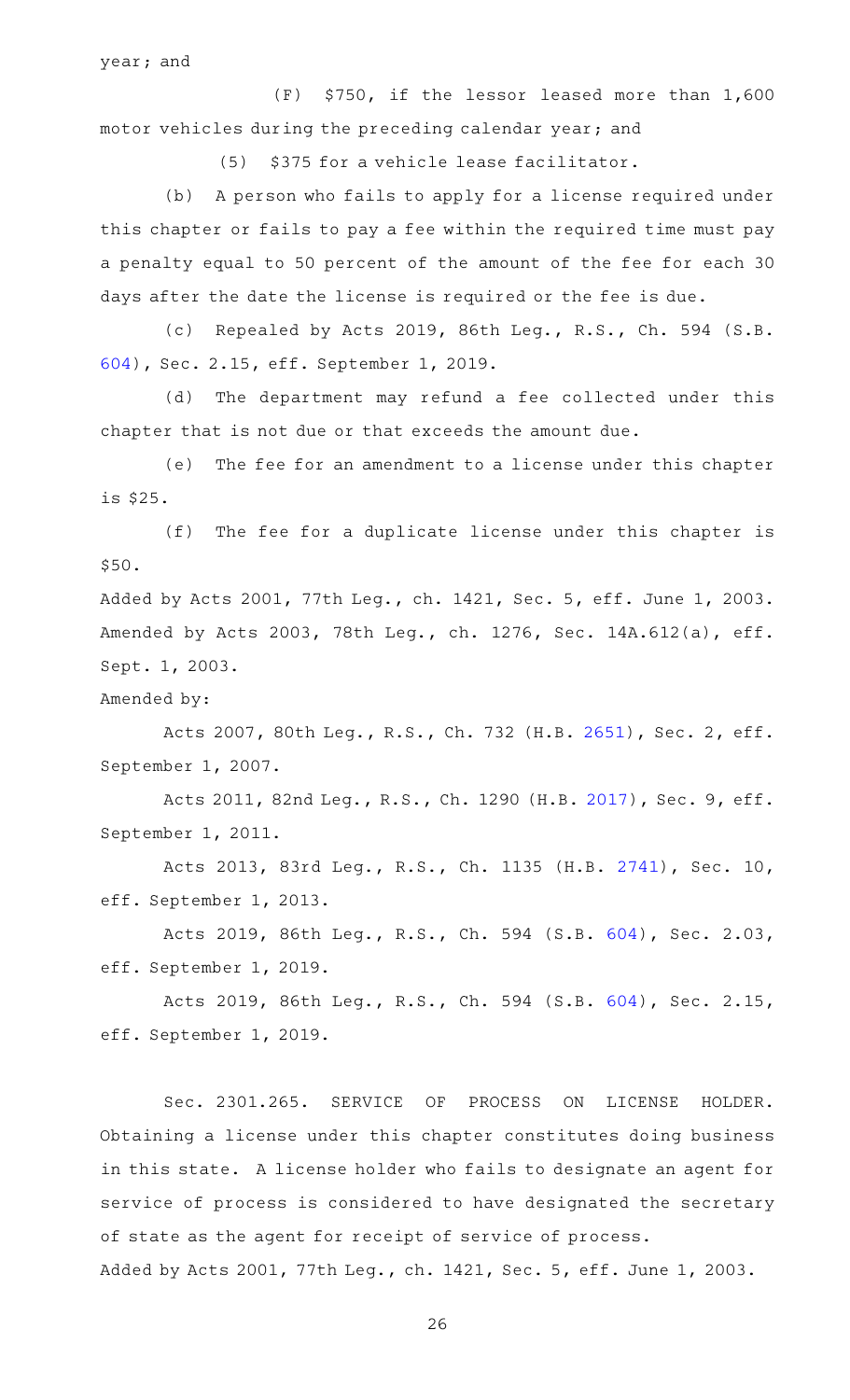Sec. 2301.266. DUPLICATE LICENSE. The board may:

(1) issue a duplicate license for any license the board issues;

(2) charge a fee for the issuance of a duplicate license; and

(3) adopt rules applicable to the issuance of a duplicate license.

Added by Acts 2003, 78th Leg., ch. 1276, Sec. 14A.613(a), eff. Sept. 1, 2003.

# SUBCHAPTER G. LICENSE EXPIRATION AND RENEWAL

Sec. 2301.301. LICENSE TERM AND RENEWAL. (a) Licenses issued under this chapter are valid for the period prescribed by the board.

(b) The department may issue a license for a term of less than the period prescribed under Subsection (a) to coordinate the expiration dates of licenses held by a person that is required to obtain more than one license to perform activities under this chapter.

(c) The board by rule may implement a system under which licenses expire on various dates during the year. For a year in which a license expiration date is changed, the fee for the license shall be prorated so that the license holder pays only that portion of the fee that is allocable to the number of months during which the license is valid. On renewal of the license on the new expiration date, the entire license renewal fee is payable.

(d)AAA license renewal may be administratively granted unless a protest is made to the board.

(e) If the board prescribes the term of a license under this chapter for a period other than one year, the board shall prorate the applicable annual fee required under this chapter as necessary to reflect the term of the license.

Added by Acts 2001, 77th Leg., ch. 1421, Sec. 5, eff. June 1, 2003. Amended by:

Acts 2007, 80th Leg., R.S., Ch. 732 (H.B. [2651](http://www.legis.state.tx.us/tlodocs/80R/billtext/html/HB02651F.HTM)), Sec. 3, eff.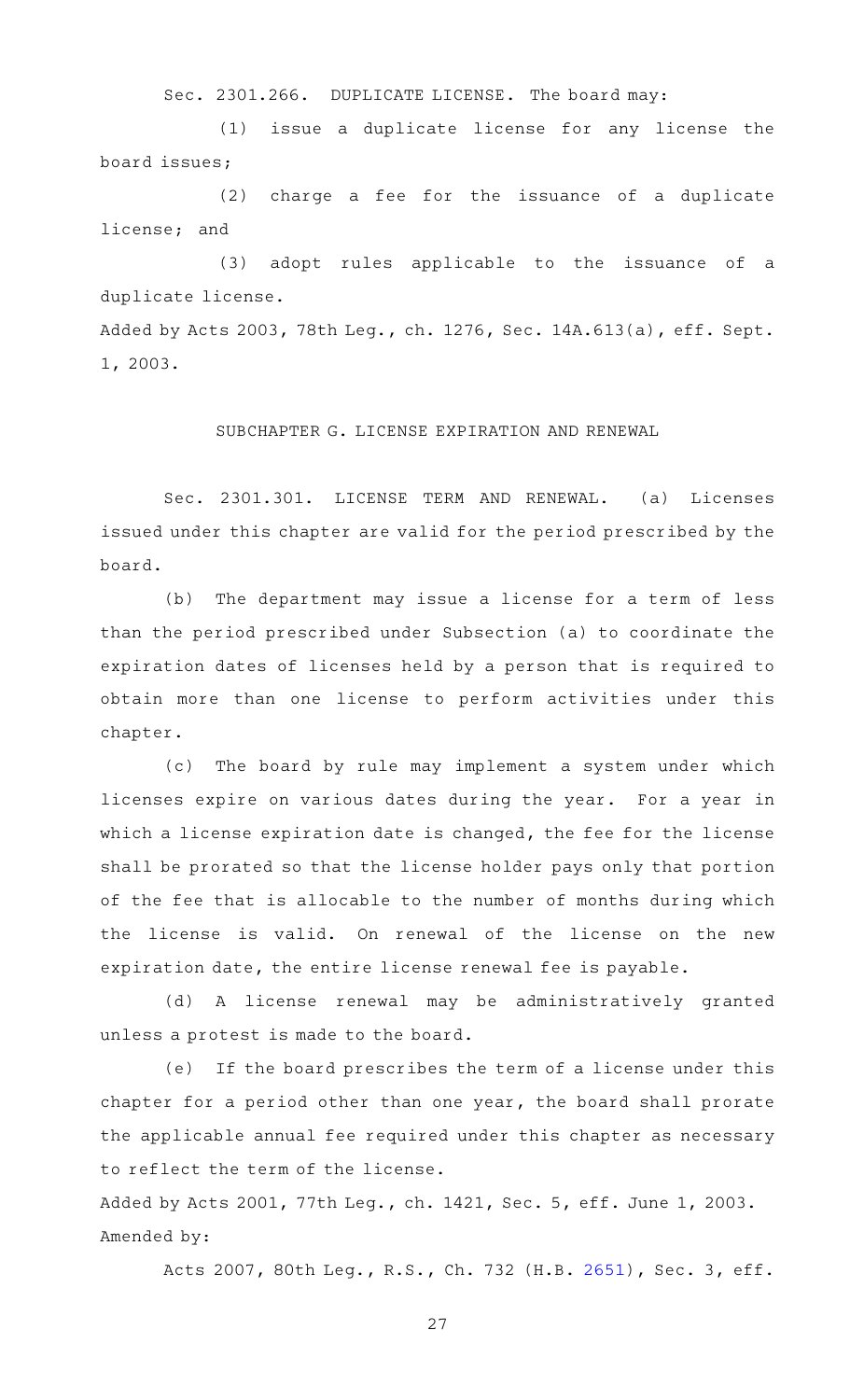September 1, 2007.

Acts 2007, 80th Leg., R.S., Ch. 732 (H.B. [2651](http://www.legis.state.tx.us/tlodocs/80R/billtext/html/HB02651F.HTM)), Sec. 4, eff. September 1, 2007.

Acts 2011, 82nd Leg., R.S., Ch. 1290 (H.B. [2017](http://www.legis.state.tx.us/tlodocs/82R/billtext/html/HB02017F.HTM)), Sec. 10, eff. September 1, 2011.

Acts 2013, 83rd Leg., R.S., Ch. 1135 (H.B. [2741](http://www.legis.state.tx.us/tlodocs/83R/billtext/html/HB02741F.HTM)), Sec. 11, eff. September 1, 2013.

Sec. 2301.302. NOTICE OF LICENSE EXPIRATION. The department shall notify each person licensed under this chapter of the date of license expiration and the amount of the fee required for license renewal. The notice shall be sent at least 30 days before the date of license expiration.

Added by Acts 2001, 77th Leg., ch. 1421, Sec. 5, eff. June 1, 2003. Amended by:

Acts 2011, 82nd Leg., R.S., Ch. 1290 (H.B. [2017](http://www.legis.state.tx.us/tlodocs/82R/billtext/html/HB02017F.HTM)), Sec. 11, eff. September 1, 2011.

Sec. 2301.303. RENEWAL OF DEALER'S LICENSE. A dealer shall renew the dealer's license on an application prescribed by the department. The department shall include in the renewal application a request for disclosure of material changes described by Section [2301.257](http://www.statutes.legis.state.tx.us/GetStatute.aspx?Code=OC&Value=2301.257).

Added by Acts 2001, 77th Leg., ch. 1421, Sec. 5, eff. June 1, 2003. Amended by:

Acts 2007, 80th Leg., R.S., Ch. 732 (H.B. [2651](http://www.legis.state.tx.us/tlodocs/80R/billtext/html/HB02651F.HTM)), Sec. 5, eff. September 1, 2007.

Acts 2013, 83rd Leg., R.S., Ch. 1135 (H.B. [2741](http://www.legis.state.tx.us/tlodocs/83R/billtext/html/HB02741F.HTM)), Sec. 12, eff. September 1, 2013.

Sec. 2301.304. PROCEDURE FOR RENEWAL OF CERTAIN LICENSES. The holder of a manufacturer's, distributor's, or converter's license may apply for a renewal of the license by complying with the application process specified by this chapter and board rule.

Added by Acts 2001, 77th Leg., ch. 1421, Sec. 5, eff. June 1, 2003. Amended by: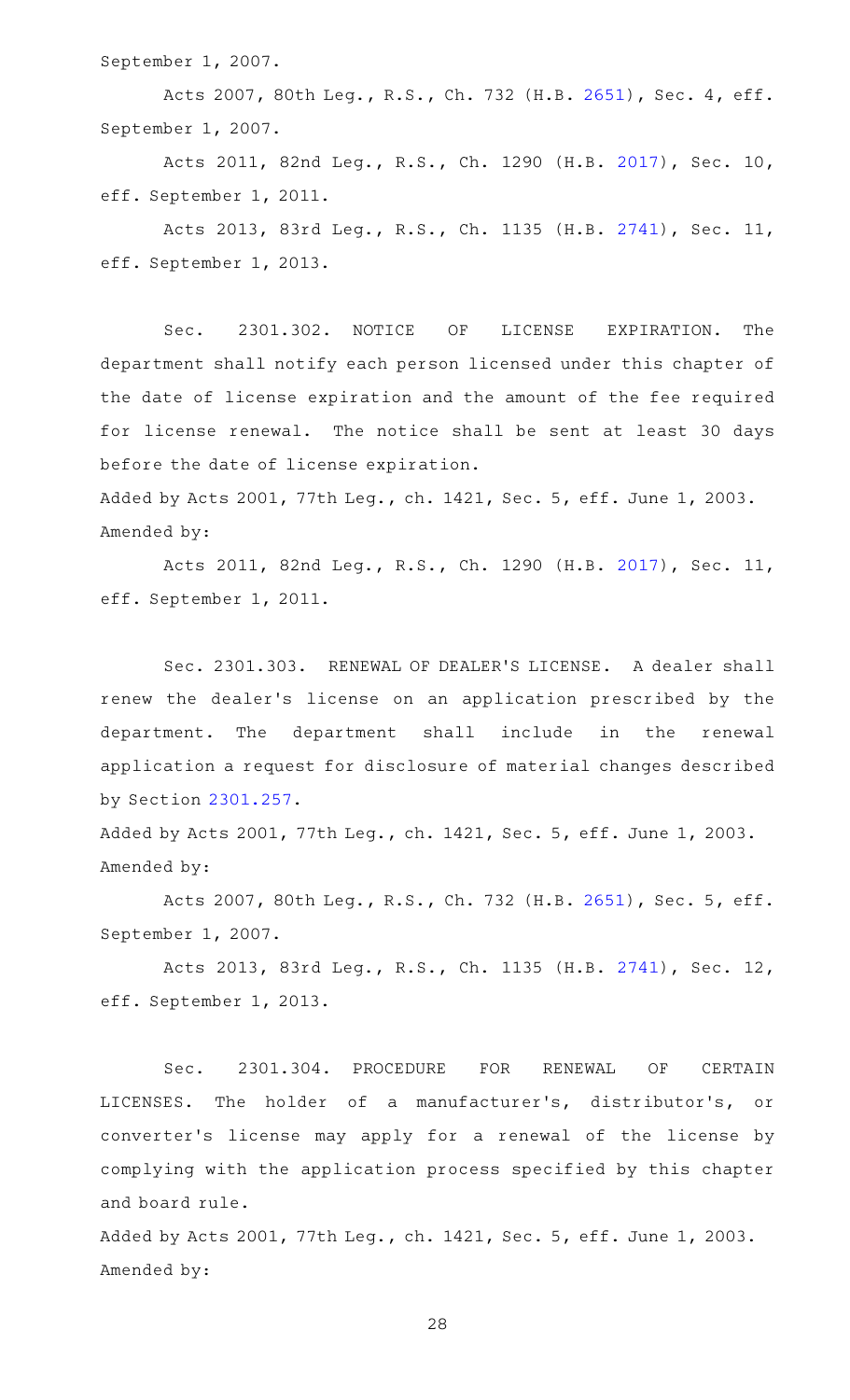Acts 2019, 86th Leg., R.S., Ch. 594 (S.B. [604](http://www.legis.state.tx.us/tlodocs/86R/billtext/html/SB00604F.HTM)), Sec. 2.04, eff. September 1, 2019.

#### SUBCHAPTER H. DEALERS

Sec. 2301.351. GENERAL PROHIBITION. A dealer may not:

 $(1)$  violate a board rule;

 $(2)$  aid or abet a person who violates this chapter, Chapter [503](http://www.statutes.legis.state.tx.us/GetStatute.aspx?Code=TN&Value=503), Transportation Code, or a rule adopted under those chapters; or

(3) use false, deceptive, or misleading advertising relating to the sale or lease of motor vehicles. Added by Acts 2001, 77th Leg., ch. 1421, Sec. 5, eff. June 1, 2003. Amended by:

Acts 2011, 82nd Leg., R.S., Ch. 1290 (H.B. [2017](http://www.legis.state.tx.us/tlodocs/82R/billtext/html/HB02017F.HTM)), Sec. 12, eff. September 1, 2011.

Sec. 2301.352. PROHIBITION: REQUIRING ADDITIONAL EQUIPMENT AFTER RETAIL SALE. A franchised dealer may not require as a condition of the sale and delivery of a new motor vehicle a retail purchaser of the vehicle to purchase special features, equipment, parts, or accessories that the purchaser did not order or desire and that were not already installed on the vehicle at the time of sale. Added by Acts 2001, 77th Leg., ch. 1421, Sec. 5, eff. June 1, 2003.

Sec. 2301.353. PROHIBITION: PERFORMANCE OF OBLIGATION UNDER AGREEMENT WITH MANUFACTURER. A franchised dealer may not fail to perform an obligation placed on:

 $(1)$  the selling dealer in connection with the preparation and delivery of a new motor vehicle for retail sale as provided in the manufacturer 's preparation and delivery agreements that are applicable to the vehicle; or

(2) the dealer in connection with the manufacturer's warranty agreements.

Added by Acts 2001, 77th Leg., ch. 1421, Sec. 5, eff. June 1, 2003. Amended by:

Acts 2013, 83rd Leg., R.S., Ch. 1135 (H.B. [2741](http://www.legis.state.tx.us/tlodocs/83R/billtext/html/HB02741F.HTM)), Sec. 13,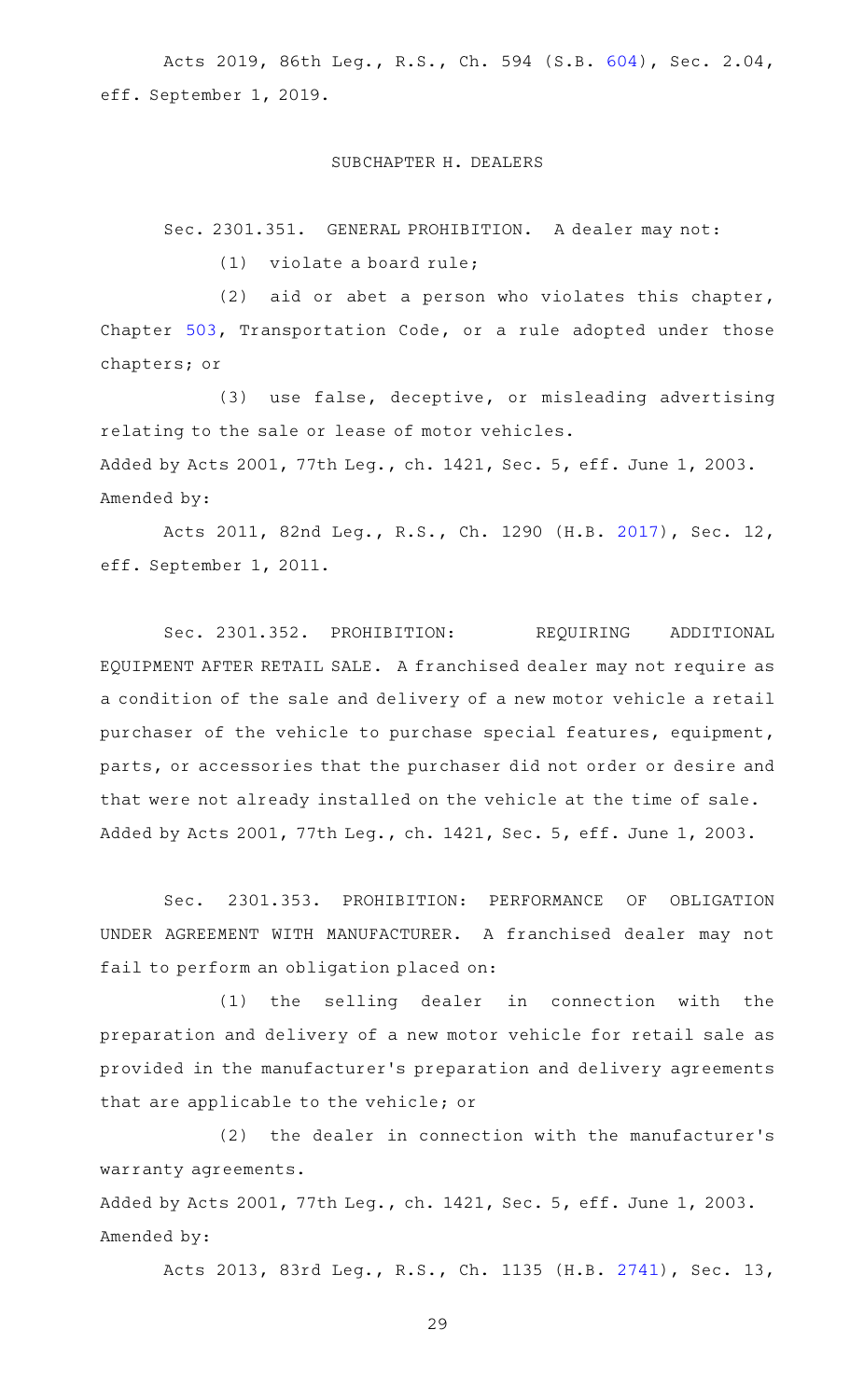eff. September 1, 2013.

Sec. 2301.354. USE OF SIGNS. (a) A franchised dealer may not operate without appropriate signs that:

 $(1)$  are readily and easily visible to the public; and

(2) identify the dealer's place of business and the products the dealer offers for sale.

(b) To the extent of a conflict between this section and another law, including an ordinance, this section prevails.

(c) If a dispute arises under this section:

 $(1)$  the board has exclusive jurisdiction to determine whether a sign complies with this section; and

 $(2)$  the board shall uphold an ordinance of a home-rule municipality and protect a franchised dealer from retribution by a manufacturer or distributor for complying with the ordinance. Added by Acts 2001, 77th Leg., ch. 1421, Sec. 5, eff. June 1, 2003.

Sec. 2301.355. USE OF MULTIPLE LOCATIONS. (a) A franchised dealer may conduct business at more than one location, except that the dealer may establish and maintain a separate location for the display and sale of new motor vehicles only if expressly authorized by the dealer 's franchise and license.

(b) A franchised dealer must hold a separate license for each separate and distinct dealership as required by Section [2301.257](http://www.statutes.legis.state.tx.us/GetStatute.aspx?Code=OC&Value=2301.257).

Added by Acts 2001, 77th Leg., ch. 1421, Sec. 5, eff. June 1, 2003.

Sec. 2301.356. NOTICE OF CERTAIN PROPOSED CHANGES. A licensed dealer shall promptly notify the board of any proposed change in its ownership, location, franchise, or any other matter the board by rule may require.

Added by Acts 2001, 77th Leg., ch. 1421, Sec. 5, eff. June 1, 2003.

Sec. 2301.357. PROHIBITED FEE. (a) A franchised dealer may not directly or indirectly pay a fee to a vehicle lessor or a vehicle lease facilitator.

(b) For purposes of Subsection  $(a)$ , an adjustment in the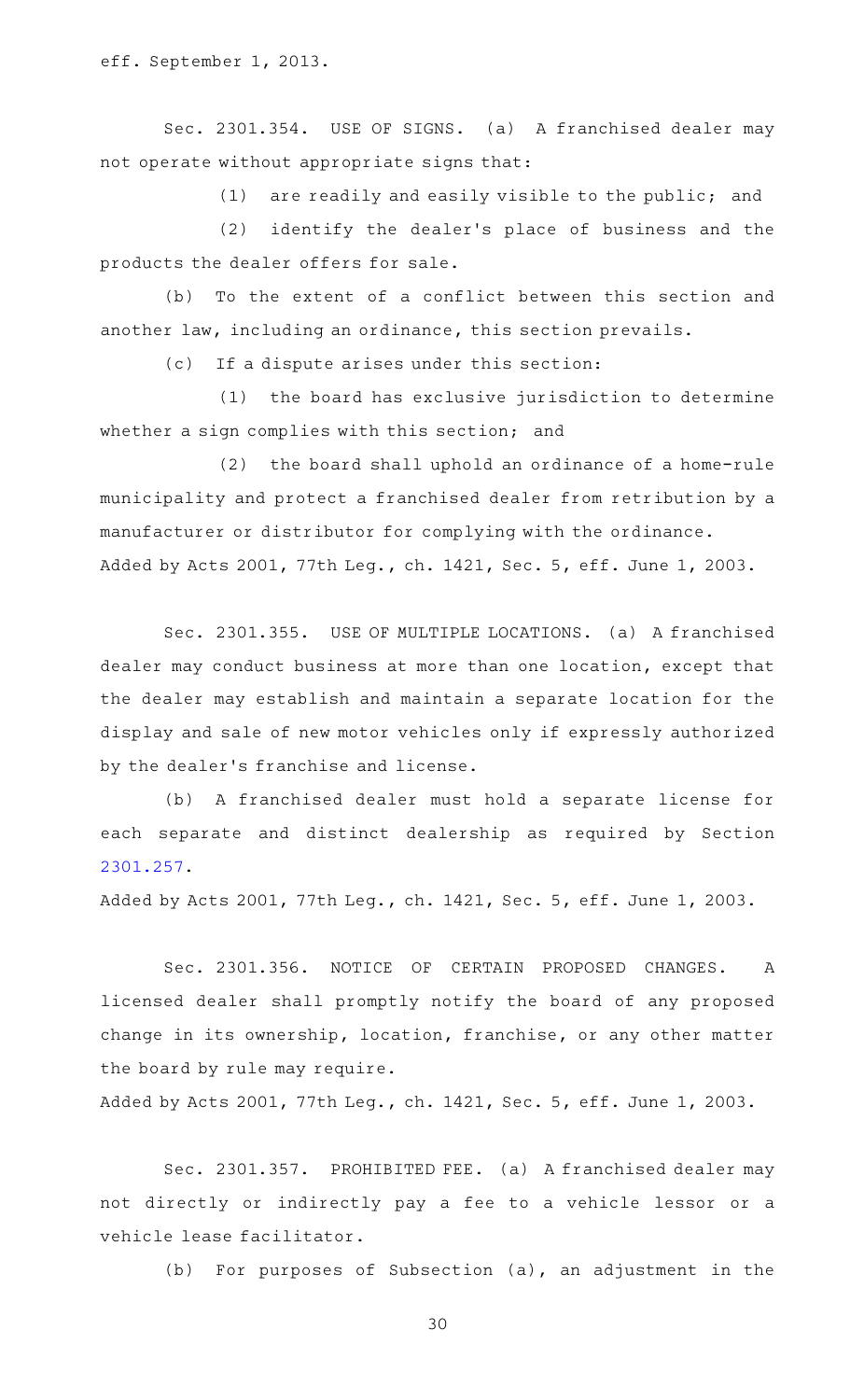purchase price paid for the lease or leased vehicle is not a fee. This subsection does not authorize a fee for referring leases or prospective lessees.

Added by Acts 2001, 77th Leg., ch. 1421, Sec. 5, eff. June 1, 2003.

Sec. 2301.358. VEHICLE SHOW OR EXHIBITION. (a) A person who holds a license issued under this chapter may not participate in a new motor vehicle show or exhibition unless the person provides the department with written notice before the date the show or exhibition opens.

(b) A person who holds a license issued under this chapter may not sell or offer for sale a new motor vehicle at a show or exhibition, but dealership personnel may be present to aid in showing and exhibiting new motor vehicles.

(c) This section does not prohibit the sale of a towable recreational vehicle, motor home, ambulance, fire-fighting vehicle, or tow truck at a show or exhibition if:

(1) the department receives written notice of the show or exhibition before the date the show or exhibition opens; and

 $(2)$  the sale is not otherwise prohibited by law.

(d) A rule adopted by the board regulating the off-site display or sale of towable recreational vehicles must include a provision that authorizes the display and sale of towable recreational vehicles at a private event in a trade area that would not otherwise qualify for the private event under the application of general participation requirements for organized dealer shows and exhibitions.

Added by Acts 2001, 77th Leg., ch. 1421, Sec. 5, eff. June 1, 2003. Amended by Acts 2003, 78th Leg., ch. 85, Sec. 1, eff. Sept. 1, 2003. Amended by:

Acts 2011, 82nd Leg., R.S., Ch. 1290 (H.B. [2017](http://www.legis.state.tx.us/tlodocs/82R/billtext/html/HB02017F.HTM)), Sec. 13, eff. September 1, 2011.

Acts 2013, 83rd Leg., R.S., Ch. 1135 (H.B. [2741](http://www.legis.state.tx.us/tlodocs/83R/billtext/html/HB02741F.HTM)), Sec. 14, eff. September 1, 2013.

Acts 2019, 86th Leg., R.S., Ch. 594 (S.B. [604](http://www.legis.state.tx.us/tlodocs/86R/billtext/html/SB00604F.HTM)), Sec. 2.05, eff. September 1, 2019.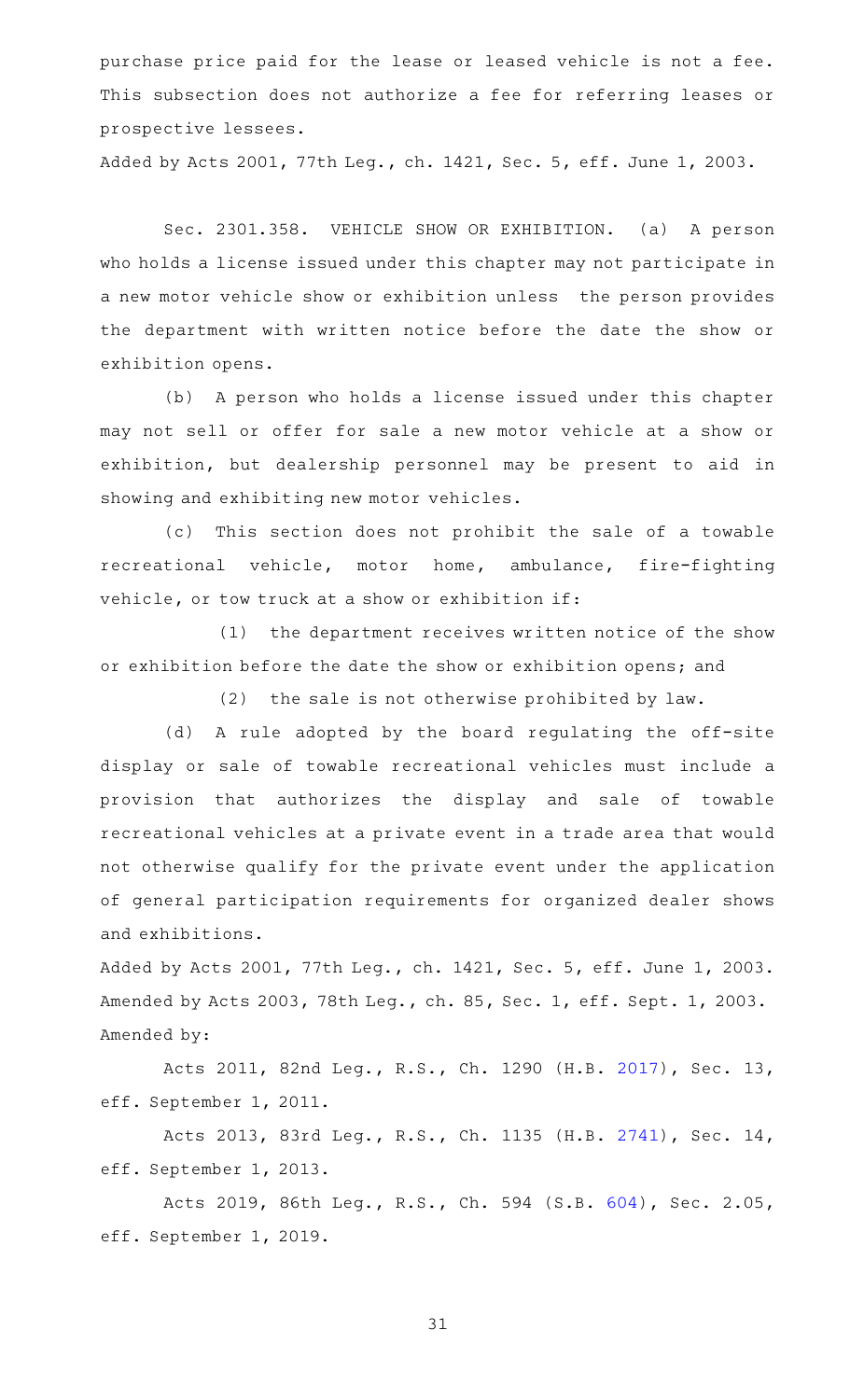Sec. 2301.359. TRANSFER OF OWNERSHIP BY DEALER. (a) A dealer must notify the manufacturer or distributor of a vehicle the dealer is franchised to sell of the dealer 's decision to assign, sell, or otherwise transfer a franchise or a controlling interest in the dealership to another person. The notice is the application by the dealer for approval by the manufacturer or distributor of the transfer.

(b) Notice under Subsection (a) must:

(1) be in writing and include the prospective transferee 's name, address, financial qualifications, and business experience; and

(2) be sent by certified mail, return receipt requested.

 $(c)$  The notice must be accompanied by:

(1) a copy of pertinent agreements regarding the proposed assignment, sale, or transfer;

(2) completed application forms and related information generally used by the manufacturer or distributor in reviewing prospective dealers, if the forms are on file with the board; and

(3) the prospective transferee's written agreement to comply with the franchise to the extent that the franchise is not in conflict with this chapter.

(d) Not later than the 60th day after the date of receipt of a notice and application under this section, a manufacturer or distributor shall determine whether a dealer 's prospective transferee is qualified and shall send a letter by certified mail, return receipt requested, informing the dealer of the approval or the unacceptability of the prospective transferee. If the prospective transferee is not acceptable, the manufacturer or distributor shall include a statement setting forth the material reasons for the rejection.

(e) A manufacturer or distributor may not unreasonably withhold approval of an application filed under Subsection (a).

(f) An application filed under this section is approved unless rejected by the manufacturer or distributor in the manner provided by this section.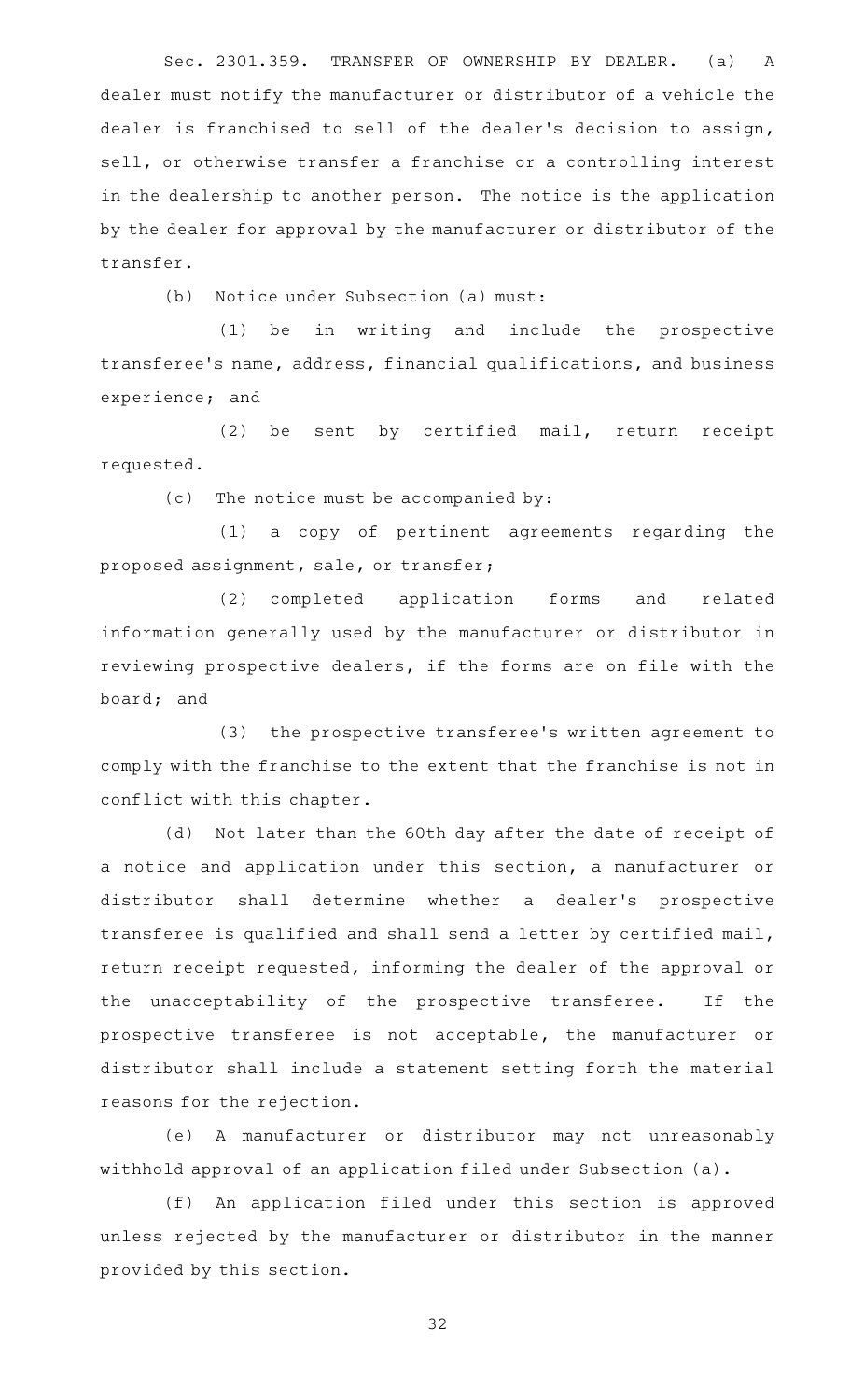(g) In determining whether to approve an application filed under Subsection (a), a manufacturer or distributor may consider:

(1) the prospective transferee's financial and operational performance as a franchised dealer, if the prospective transferee is or has been a franchised dealer;

(2) the prospective transferee's moral character; or

(3) the extent to which a prospective transferee satisfies any criteria developed by the manufacturer or distributor and made available to the prospective transferee, specifically to determine the business experience and financial qualifications of a prospective transferee.

(h) A manufacturer or distributor may consider the criteria developed under Subsection (g)(3) only if the criteria are in writing, are reasonable, and are uniformly applied in similar situations.

(i) It is unreasonable for a manufacturer or distributor to reject a prospective transferee who is of good moral character and who satisfies the criteria developed under Subsection (q)(3). Added by Acts 2001, 77th Leg., ch. 1421, Sec. 5, eff. June 1, 2003. Amended by:

Acts 2011, 82nd Leg., R.S., Ch. 137 (S.B. [529](http://www.legis.state.tx.us/tlodocs/82R/billtext/html/SB00529F.HTM)), Sec. 2, eff. September 1, 2011.

Sec. 2301.360. REVIEW BY BOARD FOLLOWING DENIAL OF TRANSFER. (a) A dealer whose application is rejected under Section [2301.359](http://www.statutes.legis.state.tx.us/GetStatute.aspx?Code=OC&Value=2301.359) may file a protest with the board. A protest filed under this section is a contested case.

(b) In a protest under this section, the board must determine whether the rejection was reasonable under the criteria described by Section [2301.359](http://www.statutes.legis.state.tx.us/GetStatute.aspx?Code=OC&Value=2301.359). The burden is on the manufacturer or distributor to prove that the prospective transferee is not qualified under the criteria. The board shall enter an order holding that the prospective transferee either is qualified or is not qualified.

(c) If the board's order is that the prospective transferee is qualified, the dealer 's franchise is amended to reflect the change in franchisee, and the manufacturer or distributor shall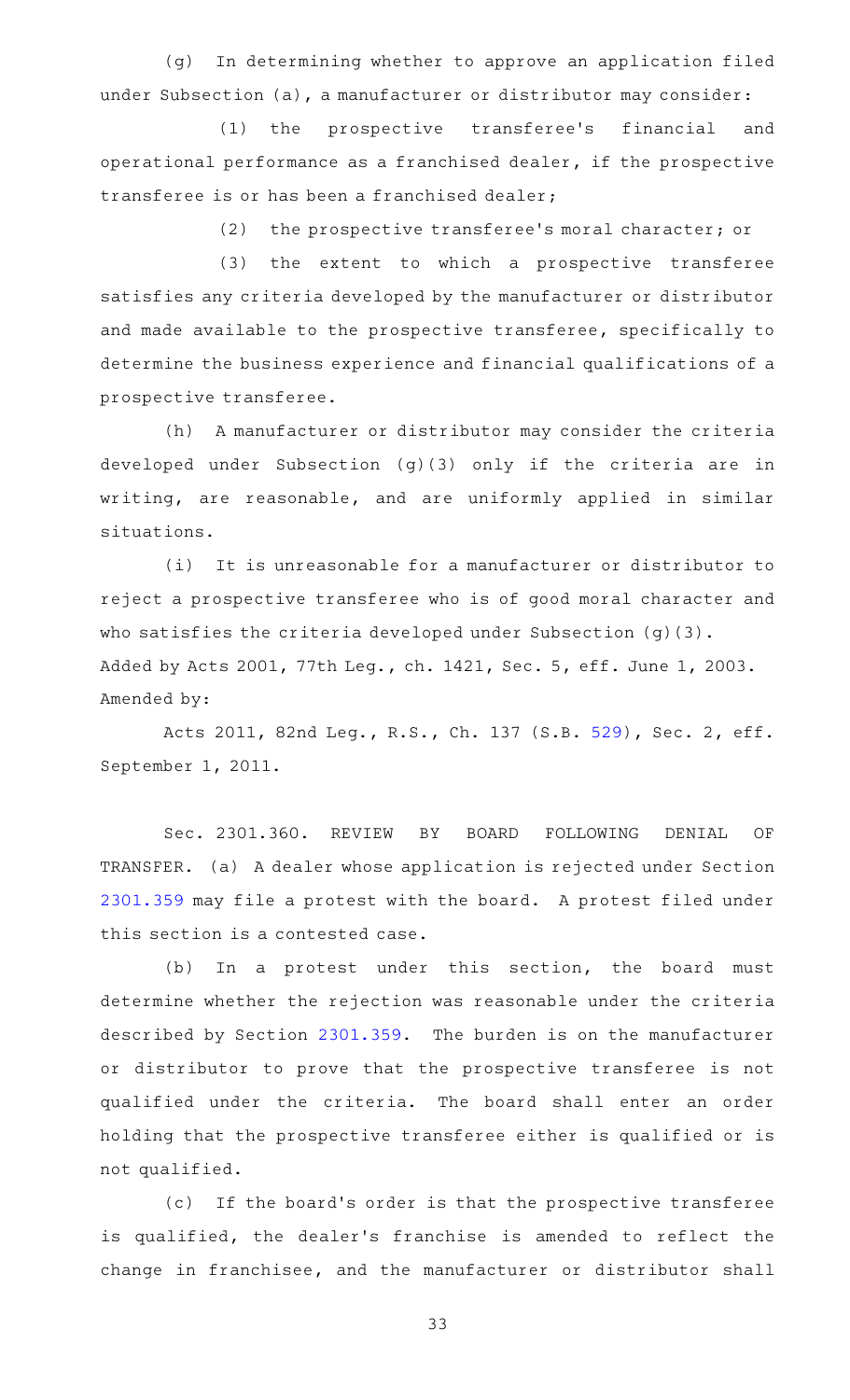accept the transfer for all purposes.

(d) If the board's order is that the prospective transferee is not qualified, the board may include in the order:

(1) specific reasons why the prospective transferee is not qualified; and

(2) specific conditions under which the prospective transferee would be qualified.

(e) If the board's order that a prospective transferee is not qualified includes specific conditions under which the prospective transferee would be qualified, the board may retain jurisdiction of the dispute for a time certain to allow the dealer and prospective transferee to meet the conditions.

Added by Acts 2001, 77th Leg., ch. 1421, Sec. 5, eff. June 1, 2003. Amended by:

Acts 2009, 81st Leg., R.S., Ch. 684 (H.B. [2640](http://www.legis.state.tx.us/tlodocs/81R/billtext/html/HB02640F.HTM)), Sec. 2, eff. September 1, 2009.

Sec. 2301.361. INDEPENDENT MOBILITY MOTOR VEHICLE DEALER. (a) Notwithstanding any other law or rule, an independent mobility motor vehicle dealer may:

(1) purchase or otherwise acquire a new motor vehicle with a lowered floor or frame or a raised roof and door to fit or equip the motor vehicle for retail sale as a mobility motor vehicle;

(2) display a new mobility motor vehicle to a person with a disability to fit or equip the vehicle as a mobility motor vehicle for the person; and

(3) sell or arrange for the sale and delivery of a new mobility motor vehicle to a purchaser at the independent mobility motor vehicle dealer 's place of business if the transaction occurs through or by a franchised dealer of the motor vehicle 's chassis line make.

(b) An independent mobility motor vehicle dealer who purchased or acquired a new motor vehicle from a franchised dealer to equip the vehicle as a mobility motor vehicle may not advertise the vehicle for sale until the vehicle is fitted or equipped as a mobility motor vehicle.

(c) An independent mobility motor vehicle dealer may not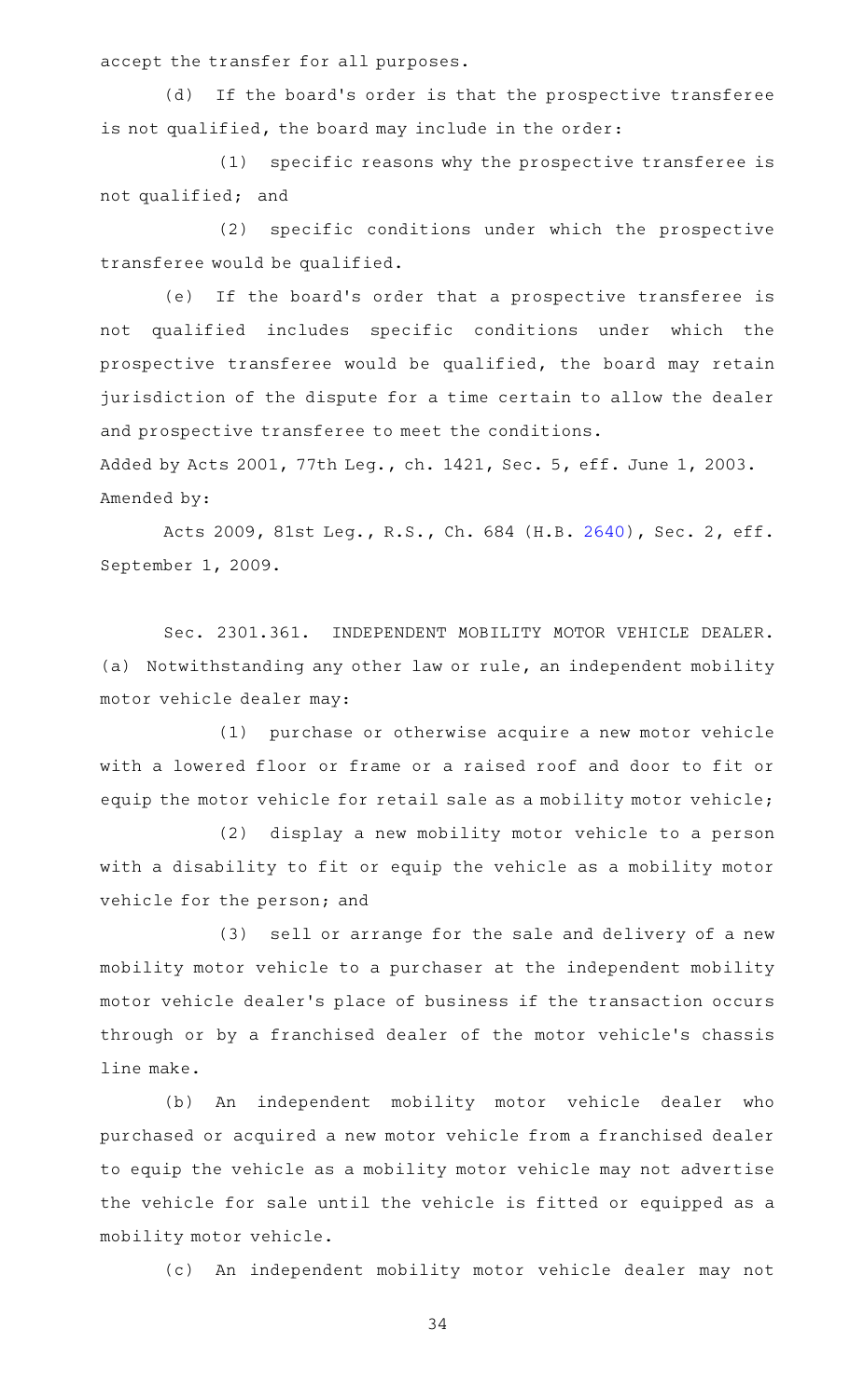sell or offer to sell a new motor vehicle other than a new mobility motor vehicle.

Added by Acts 2007, 80th Leg., R.S., Ch. 710 (H.B. [2216](http://www.legis.state.tx.us/tlodocs/80R/billtext/html/HB02216F.HTM)), Sec. 2, eff. June 15, 2007.

Sec. 2301.362. OFFSITE SALES. (a) Except as provided by Subsections (b) and (c) and Sections [2301.358](http://www.statutes.legis.state.tx.us/GetStatute.aspx?Code=OC&Value=2301.358)(c) and (d), a dealer may only sell or offer to sell a motor vehicle from an established and permanent place of business:

 $(1)$  that is approved by the division; and

(2) for which a general distinguishing number has been issued.

(b) A dealer may sell or offer to sell a motor vehicle online through an advertisement on the Internet to a buyer who never personally appears at the dealer 's established and permanent place of business.

(c)AAA dealer may sell, offer to sell, including by consignment, or exchange at a public auction an antique motor vehicle that is at least 25 years of age or a special interest vehicle that is at least 12 years of age or that has been the subject of a retail sale.

(d) For purposes of this section, "special interest vehicle" has the meaning assigned by Section [683.077](http://www.statutes.legis.state.tx.us/GetStatute.aspx?Code=TN&Value=683.077), Transportation Code.

Added by Acts 2007, 80th Leg., R.S., Ch. 1363 (H.B. [2559\)](http://www.legis.state.tx.us/tlodocs/80R/billtext/html/HB02559F.HTM), Sec. 1, eff. June 15, 2007.

Renumbered from Occupations Code, Section [2301.361](http://www.statutes.legis.state.tx.us/GetStatute.aspx?Code=OC&Value=2301.361) by Acts 2009, 81st Leg., R.S., Ch. 87 (S.B. [1969\)](http://www.legis.state.tx.us/tlodocs/81R/billtext/html/SB01969F.HTM), Sec. 27.001(74), eff. September 1, 2009.

## Amended by:

Acts 2015, 84th Leg., R.S., Ch. 777 (H.B. [2481\)](http://www.legis.state.tx.us/tlodocs/84R/billtext/html/HB02481F.HTM), Sec. 14, eff. September 1, 2015.

Sec. 2301.363. REQUIRED NOTICE. A dealer that sells or exchanges a motor home or a towable recreational vehicle subject to inspection under Chapter [548,](http://www.statutes.legis.state.tx.us/GetStatute.aspx?Code=TN&Value=548) Transportation Code, shall notify the buyer in writing at the time of the sale or exchange that the motor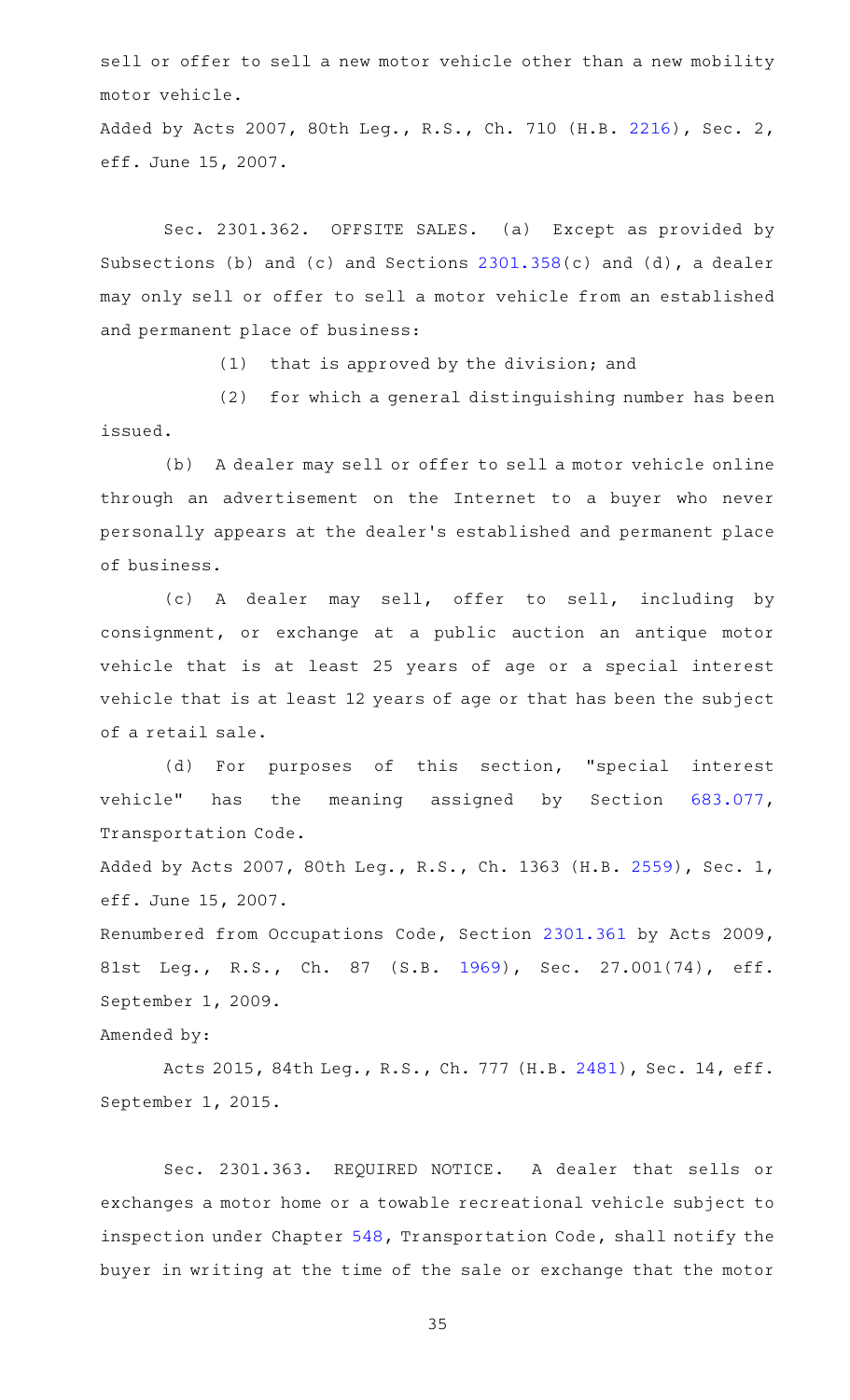vehicle is subject to inspection requirements.

Added by Acts 2009, 81st Leg., R.S., Ch. 717 (H.B. [2918](http://www.legis.state.tx.us/tlodocs/81R/billtext/html/HB02918F.HTM)), Sec. 1, eff. September 1, 2009.

SUBCHAPTER I. WARRANTIES: REIMBURSEMENT OF DEALER

Sec. 2301.401. WARRANTY, PREPARATION, AND DELIVERY REQUIREMENTS. (a) On request, a manufacturer or distributor shall provide to the department a copy of the current requirements the manufacturer or distributor imposes on its dealers with respect to the dealer 's:

(1) duties under the manufacturer's or distributor's warranty; and

(2) vehicle preparation and delivery obligations.

(b) Warranty or preparation and delivery requirements placed on a dealer by a manufacturer are not enforceable unless the requirements are reasonable.

Added by Acts 2001, 77th Leg., ch. 1421, Sec. 5, eff. June 1, 2003. Amended by:

Acts 2011, 82nd Leg., R.S., Ch. 1290 (H.B. [2017](http://www.legis.state.tx.us/tlodocs/82R/billtext/html/HB02017F.HTM)), Sec. 14, eff. September 1, 2011.

Acts 2013, 83rd Leg., R.S., Ch. 1135 (H.B. [2741](http://www.legis.state.tx.us/tlodocs/83R/billtext/html/HB02741F.HTM)), Sec. 15, eff. September 1, 2013.

Sec. 2301.402. RATE OF COMPENSATION. (a) A manufacturer or distributor shall fairly and adequately compensate its dealers for warranty work.

(b) A manufacturer or distributor may not pay or reimburse a dealer an amount of money for warranty work that is less than the amount the dealer charges a retail customer for similar nonwarranty work.

(c) In computing the amount of money a dealer charges a retail customer under Subsection (b), the manufacturer or distributor shall use the greater of:

(1) the average labor rate charged during the preceding six months by the dealer on 100 sequential nonwarranty repair orders, exclusive of routine maintenance; or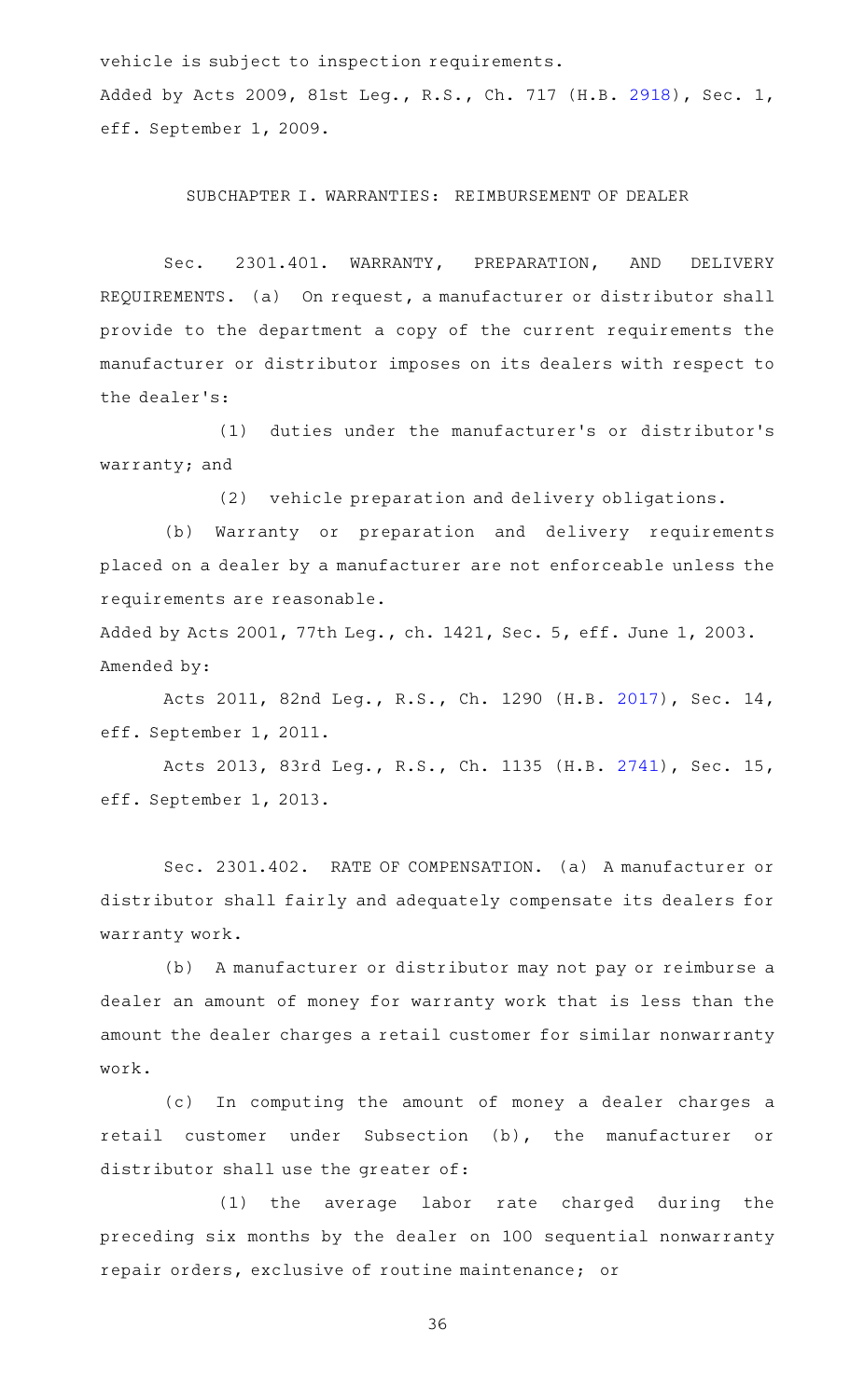(2) the average labor rate charged for 90 consecutive days during the preceding six months by the dealer for nonwarranty repairs, exclusive of routine maintenance.

Added by Acts 2001, 77th Leg., ch. 1421, Sec. 5, eff. June 1, 2003.

Sec. 2301.403. ADJUSTMENT OF WARRANTY LABOR RATE. (a) A dealer may request an adjustment in the dealer 's warranty labor rate. The request must be sent to the manufacturer or distributor by certified mail, return receipt requested, and must state the requested rate and include information reasonably necessary to enable the manufacturer or distributor to adequately evaluate the request.

(b) Not later than the 60th day after the date of receipt of a request under this section, the manufacturer or distributor shall provide written notice to the requesting dealer of the approval or disapproval of the request. If the request is disapproved, the manufacturer or distributor shall state the reasons for the disapproval.

(c) A requesting dealer may file a protest with the board if the manufacturer or distributor:

 $(1)$  disapproves the request; or

(2) fails to respond within the time required by this section.

(d) After a protest is filed, the board may uphold the manufacturer 's or distributor 's decision only if the manufacturer or distributor proves by a preponderance of the evidence that the disapproval of the request or failure to respond was reasonable.

(e) If the board does not determine that the disapproval of the request or failure to respond was reasonable, the board shall order the requested rate into effect as of the 60th day after the receipt of the request by the manufacturer or distributor.

(f) Except by agreement of the parties, a warranty labor rate established under this subchapter may not be adjusted more often than once a year.

Added by Acts 2001, 77th Leg., ch. 1421, Sec. 5, eff. June 1, 2003.

Sec. 2301.404. TIME FOR PAYMENT. (a) A manufacturer or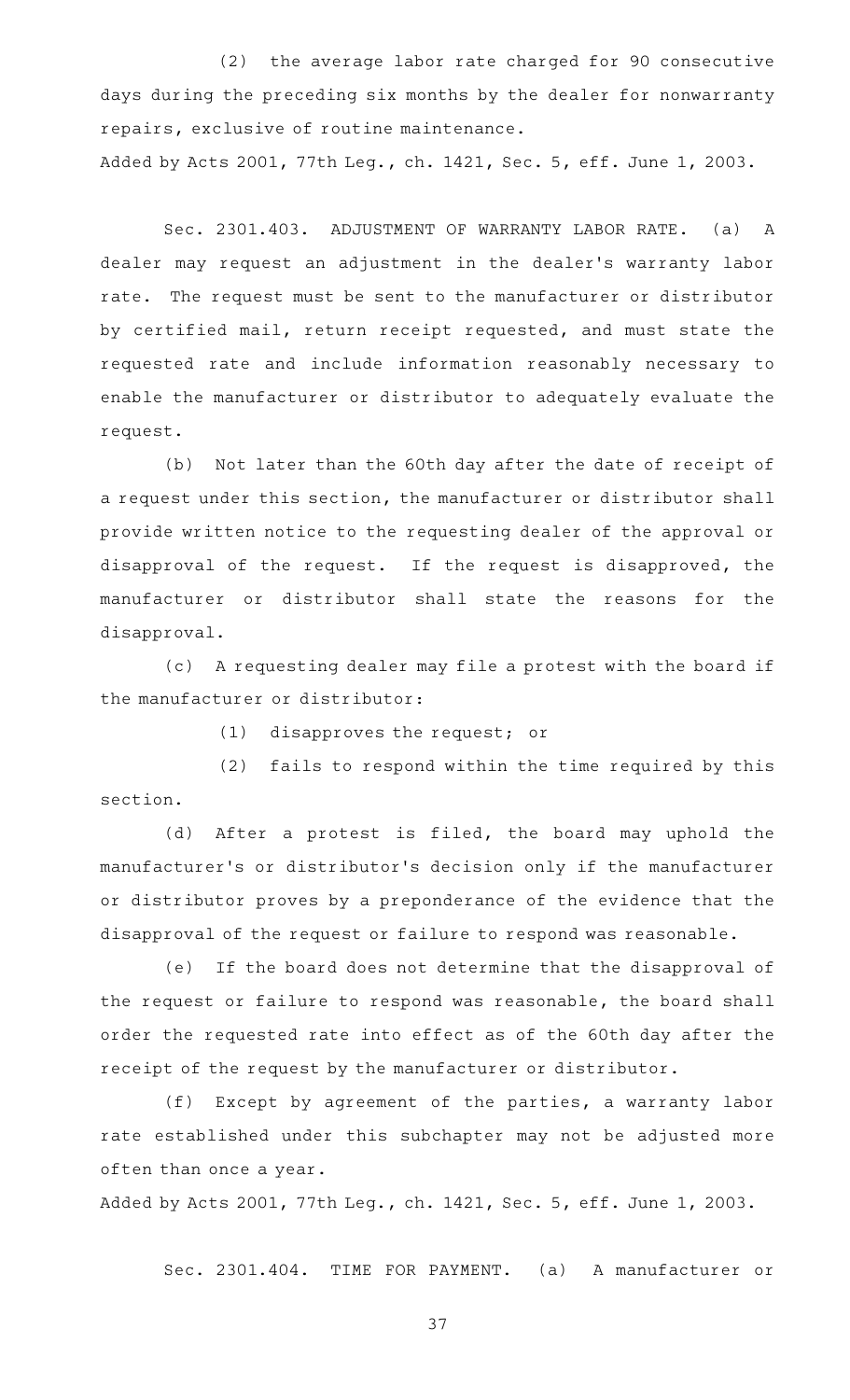distributor shall pay a dealer 's claim for reimbursement for warranty work or dealer preparation and delivery work not later than the 30th day after the date of approval of the claim.

(b) A claim that is not disapproved before the 31st day after the date of receipt is considered approved.

(c) If a claim is disapproved, the manufacturer or distributor shall provide the dealer written notice of the reasons for the disapproval.

Added by Acts 2001, 77th Leg., ch. 1421, Sec. 5, eff. June 1, 2003.

Sec. 2301.405. CHARGE BACK TO DEALER. (a) A manufacturer or distributor may not charge back to a dealer money paid by the manufacturer or distributor to satisfy a claim approved and paid under this subchapter unless the manufacturer or distributor shows that:

(1) the claim was false or fraudulent;

(2) repair work was not properly performed or was unnecessary to correct a defective condition; or

(3) the dealer who made the claim failed to substantiate the claim as provided by the manufacturer 's or distributor 's requirements that were enforceable under Section [2301.401](http://www.statutes.legis.state.tx.us/GetStatute.aspx?Code=OC&Value=2301.401) at the time the claim was filed.

(b) A manufacturer or distributor may not audit a claim filed under this subchapter after the first anniversary of the date the claim is submitted unless the manufacturer or distributor has reasonable grounds to suspect that the claim was fraudulent. Added by Acts 2001, 77th Leg., ch. 1421, Sec. 5, eff. June 1, 2003.

Sec. 2301.406. PROHIBITED REQUIREMENTS FOR PAYMENT. A manufacturer or distributor may not require, as a prerequisite to the payment of a claim for reimbursement, that a dealer file a statement of actual time spent in performance of labor, unless actual time is the basis for reimbursement.

Added by Acts 2001, 77th Leg., ch. 1421, Sec. 5, eff. June 1, 2003.

SUBCHAPTER J. MANUFACTURERS, DISTRIBUTORS, AND REPRESENTATIVES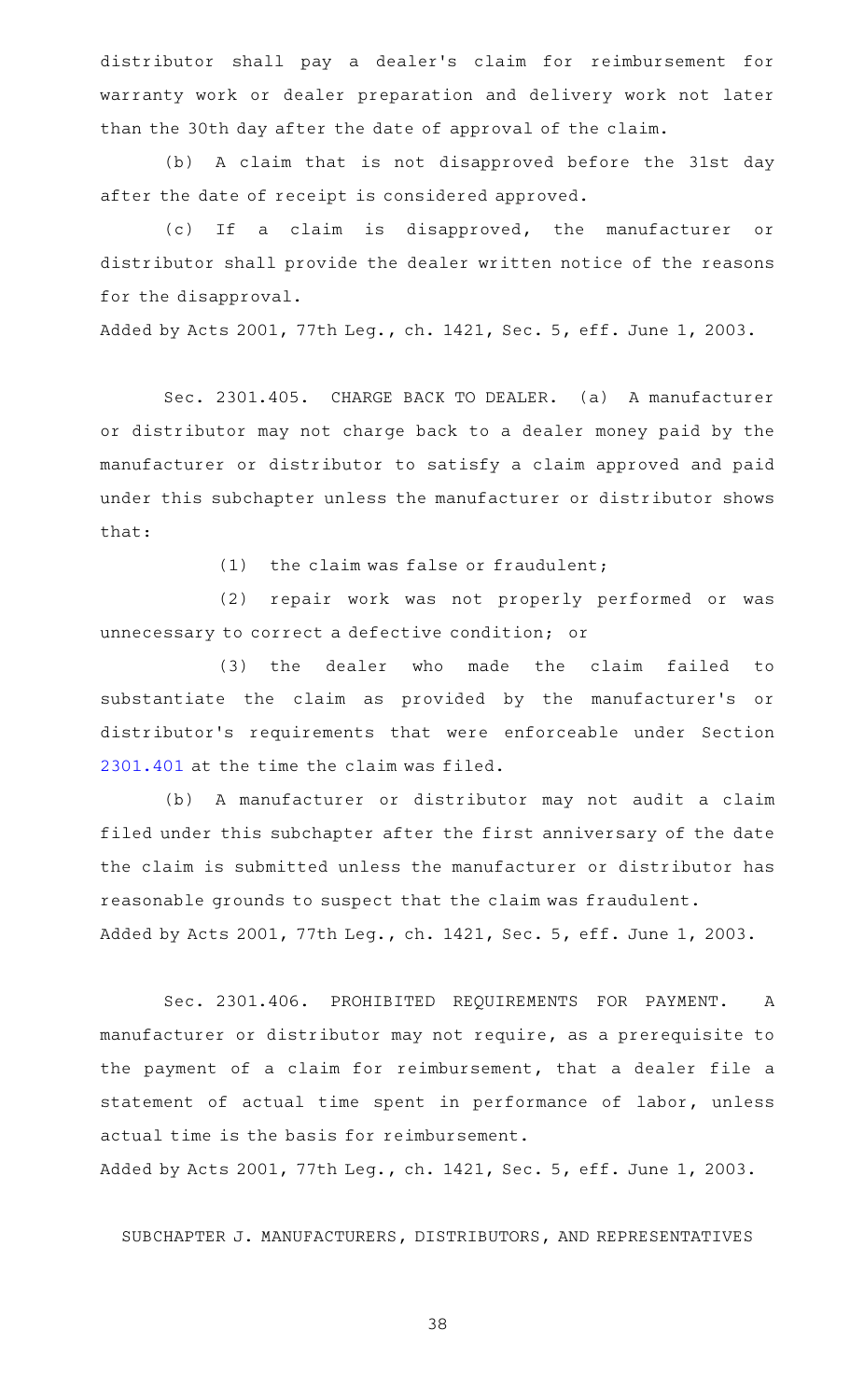Sec. 2301.451. PROHIBITION: ITEMS NOT ORDERED. A manufacturer, distributor, or representative may not require or attempt to require a franchised dealer to order, accept delivery of, or pay anything of value, directly or indirectly, for a motor vehicle or an appliance, part, accessory, or any other commodity unless the dealer voluntarily ordered or contracted for the item. Added by Acts 2001, 77th Leg., ch. 1421, Sec. 5, eff. June 1, 2003.

Sec. 2301.452. DELIVERY OF MOTOR VEHICLE OR PART. (a) A manufacturer, distributor, or representative shall deliver in a reasonable quantity and within a reasonable time to a franchised dealer who holds a franchise for a motor vehicle sold or distributed by the manufacturer, distributor, or representative any new motor vehicle or part or accessory for a new motor vehicle as covered by the franchise if the vehicle, part, or accessory is publicly advertised as being available for delivery or is actually being delivered.

(b) This section does not apply to a delivery prevented by:

 $(1)$  an act of God;

(2) a work stoppage or delay because of a strike or labor dispute;

(3) a freight embargo; or

(4) another cause beyond the control of the manufacturer, distributor, or representative.

Added by Acts 2001, 77th Leg., ch. 1421, Sec. 5, eff. June 1, 2003.

Sec. 2301.453. TERMINATION OR DISCONTINUANCE OF FRANCHISE. (a) Notwithstanding the terms of any franchise, a manufacturer, distributor, or representative may not terminate or discontinue a franchise with a franchised dealer or directly or indirectly force or attempt to force a franchised dealer to relocate or discontinue a line-make or parts or products related to that line-make unless the manufacturer, distributor, or representative provides notice of the termination or discontinuance as required by Subsection (c) and:

 $(1)$  the manufacturer, distributor, or representative receives the dealer 's informed written consent;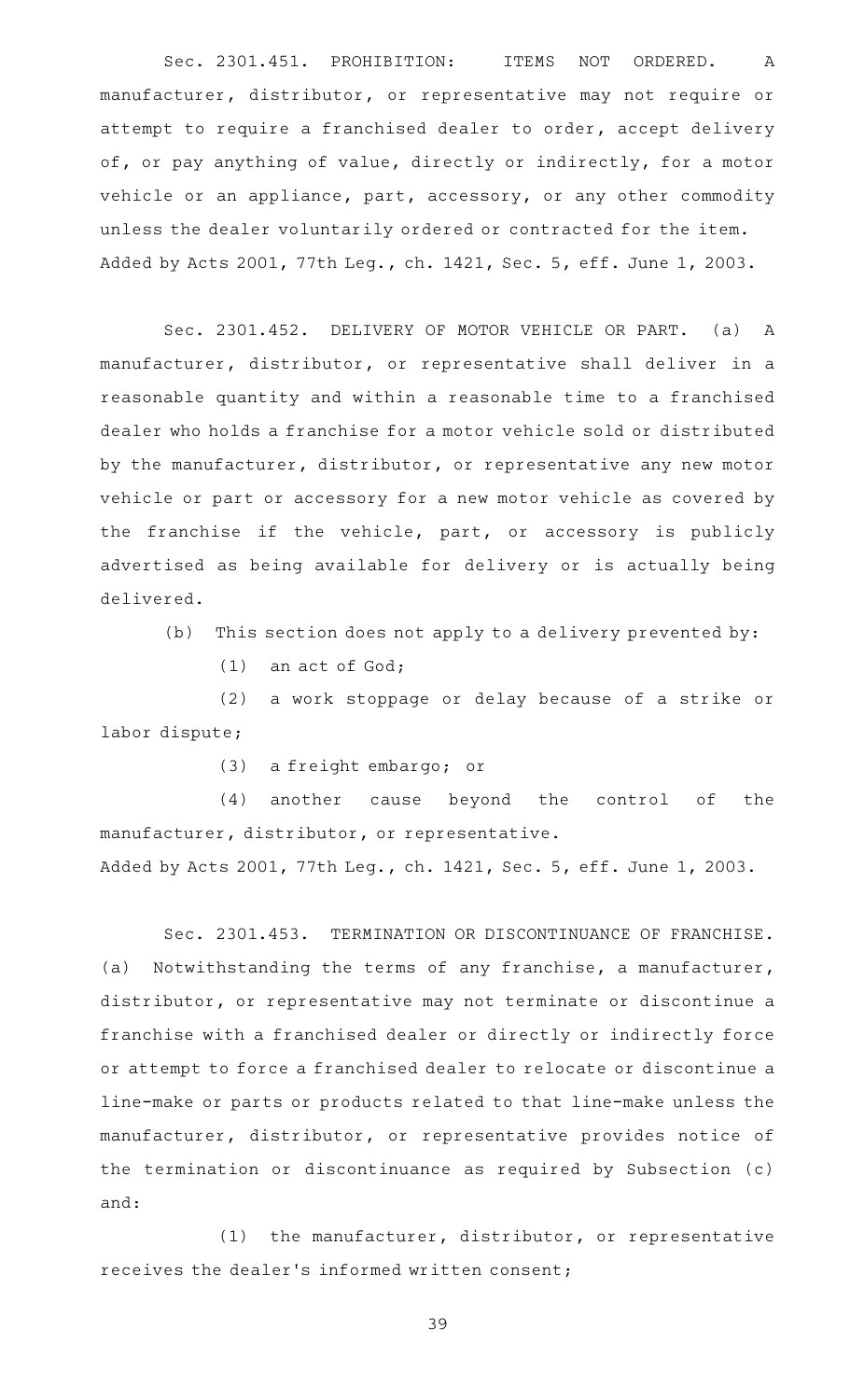(2) the appropriate time for the dealer to file a protest under Subsection (e) has expired; or

(3) the board makes a determination of good cause under Subsection (g).

(b) A termination or discontinuance to which this section applies includes a termination or discontinuance of a franchise that results from a change by a manufacturer, distributor, or representative of its:

(1) distributor;

(2) method of distribution of its products in this state; or

(3) business structure or ownership.

(c) Except as provided by Subsection (d), the manufacturer, distributor, or representative must provide written notice by registered or certified mail to the dealer and the board stating the specific grounds for the termination or discontinuance. The notice must:

(1) be received not later than the 60th day before the effective date of the termination or discontinuance; and

 $(2)$  contain on its first page a conspicuous statement that reads: "NOTICE TO DEALER: YOU MAY BE ENTITLED TO FILE A PROTEST WITH THE TEXAS DEPARTMENT OF MOTOR VEHICLES IN AUSTIN, TEXAS, AND HAVE A HEARING IN WHICH YOU MAY PROTEST THE PROPOSED TERMINATION OR DISCONTINUANCE OF YOUR FRANCHISE UNDER THE TERMS OF CHAPTER [2301](http://www.statutes.legis.state.tx.us/GetStatute.aspx?Code=OC&Value=2301), OCCUPATIONS CODE, IF YOU OPPOSE THIS ACTION."

(d) Notice may be provided not later than the 15th day before the effective date of termination or discontinuance if a licensed dealer fails to conduct its customary sales and service operations during its customary business hours for seven consecutive business days. This subsection does not apply if the failure is caused by:

 $(1)$  an act of God;

(2) a work stoppage or delay because of a strike or labor dispute;

(3) an order of the board; or

(4) another cause beyond the control of the dealer.

(e) A franchised dealer may file a protest with the board of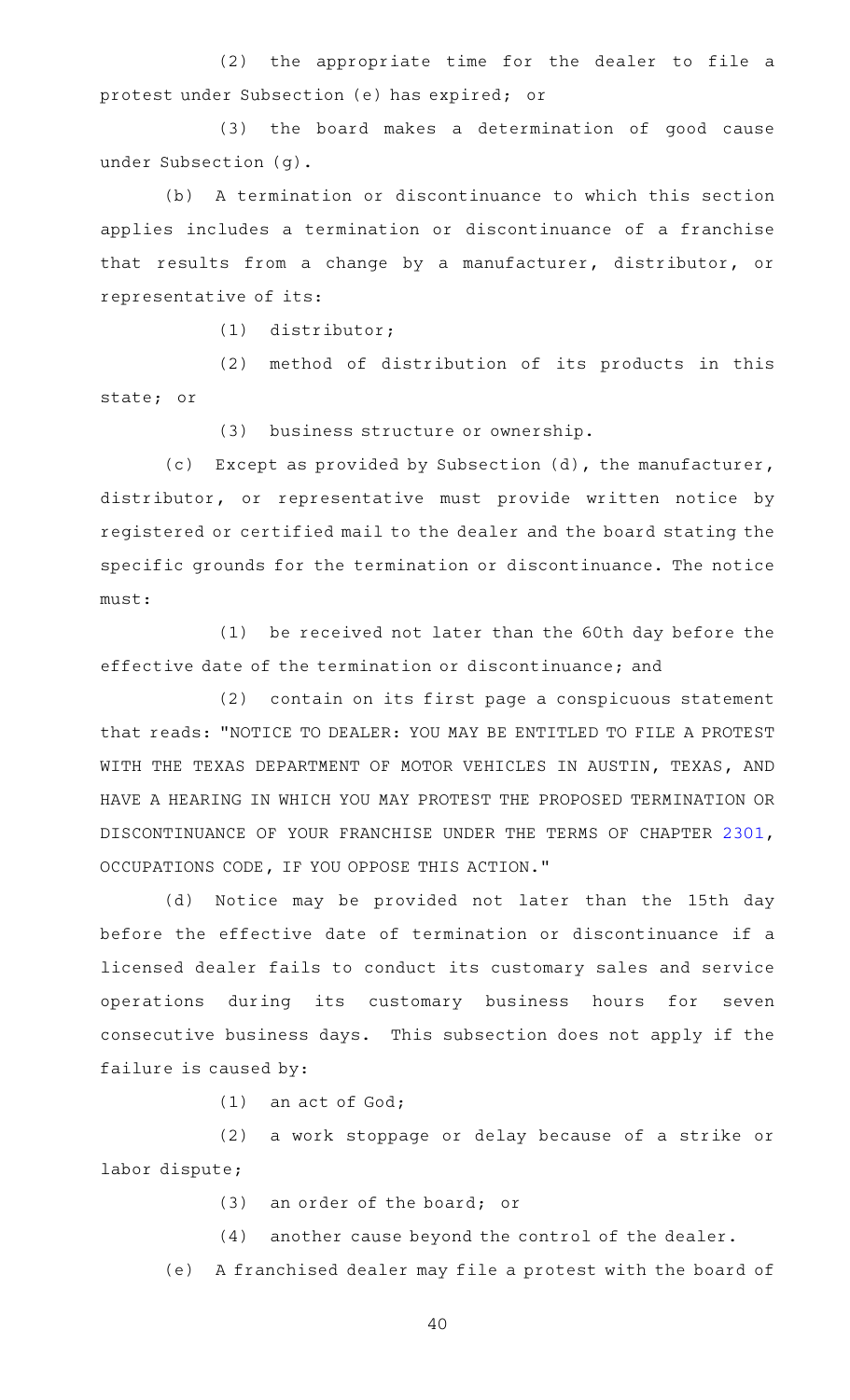the termination or discontinuance not later than the latter of:

 $(1)$  the 60th day after the date of the receipt of the notice of termination or discontinuance; or

 $(2)$  the time specified in the notice.

(f) After a timely protest is filed under Subsection  $(e)$ , the board shall notify the party seeking the termination or discontinuance that:

 $(1)$  a timely protest has been filed;

 $(2)$  a hearing is required under this chapter; and

(3) the party may not terminate or discontinue the franchise until the board issues its final order or decision.

(g) After a hearing, the board shall determine whether the party seeking the termination or discontinuance has established by a preponderance of the evidence that there is good cause for the proposed termination or discontinuance.

(h) If a franchise is terminated or discontinued, the manufacturer, distributor, or representative shall establish another franchise in the same line-make within a reasonable time unless it is shown to the board by a preponderance of the evidence that the community or trade area cannot reasonably support such a dealership. If this showing is made, a license may not be issued for a franchised dealer in the same area until a change in circumstances is established.

(i)AAA manufacturer that changes its distributor or the method of distribution of its products in this state in a manner that results in unlawful termination or discontinuance of a franchise without good cause may not directly or indirectly distribute its products in this state.

Added by Acts 2001, 77th Leg., ch. 1421, Sec. 5, eff. June 1, 2003. Amended by Acts 2003, 78th Leg., ch. 1276, Sec. 14A.614, eff. Sept. 1, 2003.

Amended by:

Acts 2021, 87th Leg., R.S., Ch. 276 (H.B. [3514](http://www.legis.state.tx.us/tlodocs/87R/billtext/html/HB03514F.HTM)), Sec. 3, eff. September 1, 2021.

Sec. 2301.454. MODIFICATION OR REPLACEMENT OF FRANCHISE. (a) Notwithstanding the terms of any franchise, a manufacturer,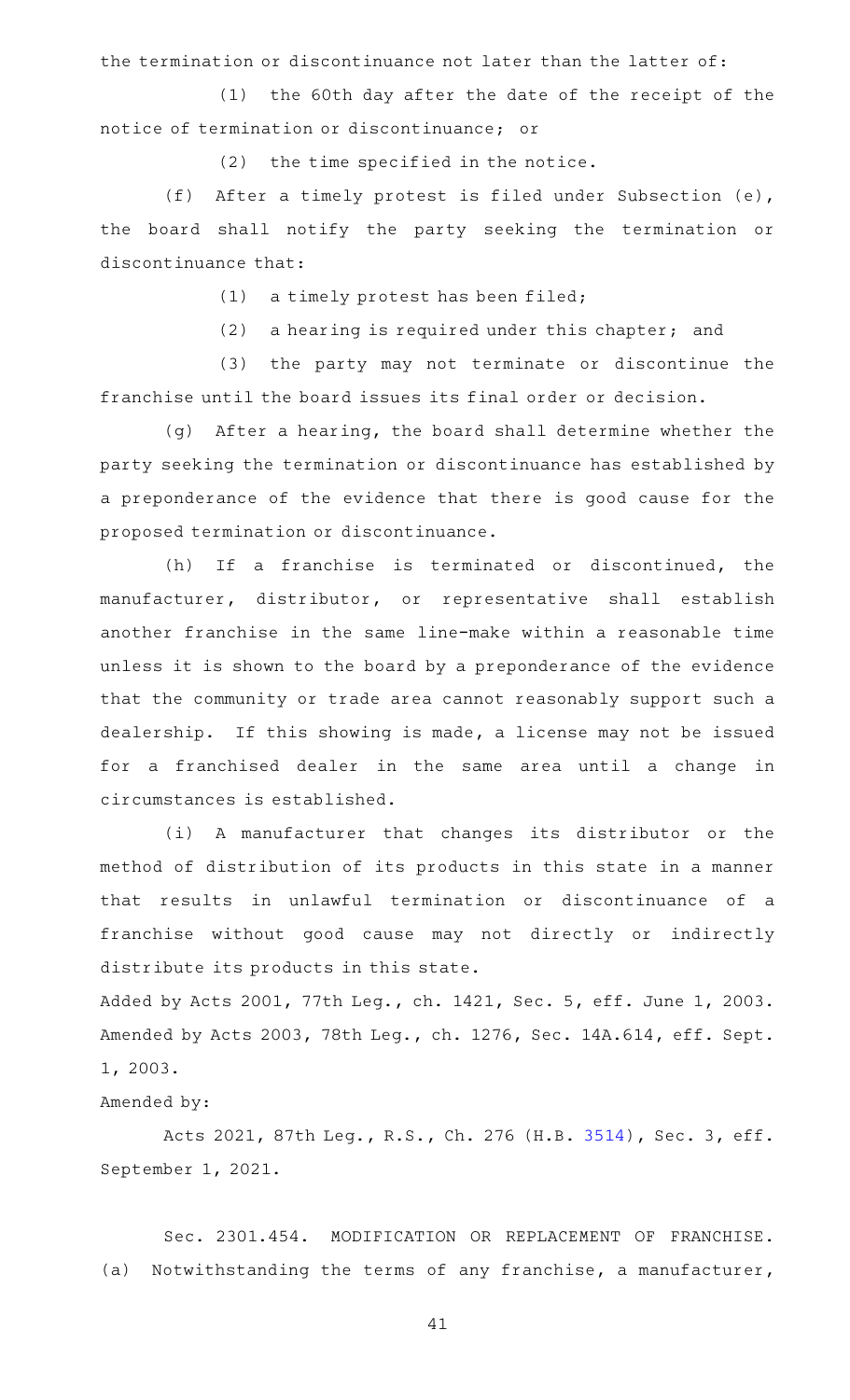distributor, or representative may not modify or replace a franchise if the modification or replacement would adversely affect to a substantial degree the dealer 's sales, investment, or obligations to provide service to the public, unless:

 $(1)$  the manufacturer, distributor, or representative provides written notice by registered or certified mail to each affected dealer and the department of the modification or replacement; and

(2) if a protest is filed under this section, the board approves the modification or replacement.

(b) The notice required by Subsection  $(a)(1)$  must:

(1) be given not later than the 60th day before the date of the modification or replacement; and

(2) contain on its first page a conspicuous statement that reads: "NOTICE TO DEALER: YOU MAY BE ENTITLED TO FILE A PROTEST WITH THE TEXAS DEPARTMENT OF MOTOR VEHICLES IN AUSTIN, TEXAS, AND HAVE A HEARING IN WHICH YOU MAY PROTEST THE PROPOSED MODIFICATION OR REPLACEMENT OF YOUR FRANCHISE UNDER THE TERMS OF CHAPTER [2301](http://www.statutes.legis.state.tx.us/GetStatute.aspx?Code=OC&Value=2301), OCCUPATIONS CODE, IF YOU OPPOSE THIS ACTION."

(c) A franchised dealer may file a protest with the board of the modification or replacement not later than the latter of:

(1) the 60th day after the date of the receipt of the notice; or

 $(2)$  the time specified in the notice.

(d) After a protest is filed, the board shall determine whether the manufacturer, distributor, or representative has established by a preponderance of the evidence that there is good cause for the proposed modification or replacement. The prior franchise continues in effect until the board resolves the protest. Added by Acts 2001, 77th Leg., ch. 1421, Sec. 5, eff. June 1, 2003. Amended by Acts 2003, 78th Leg., ch. 1276, Sec. 14A.615, eff. Sept. 1, 2003.

# Amended by:

Acts 2011, 82nd Leg., R.S., Ch. 1290 (H.B. [2017](http://www.legis.state.tx.us/tlodocs/82R/billtext/html/HB02017F.HTM)), Sec. 15, eff. September 1, 2011.

Acts 2021, 87th Leg., R.S., Ch. 276 (H.B. [3514](http://www.legis.state.tx.us/tlodocs/87R/billtext/html/HB03514F.HTM)), Sec. 4, eff. September 1, 2021.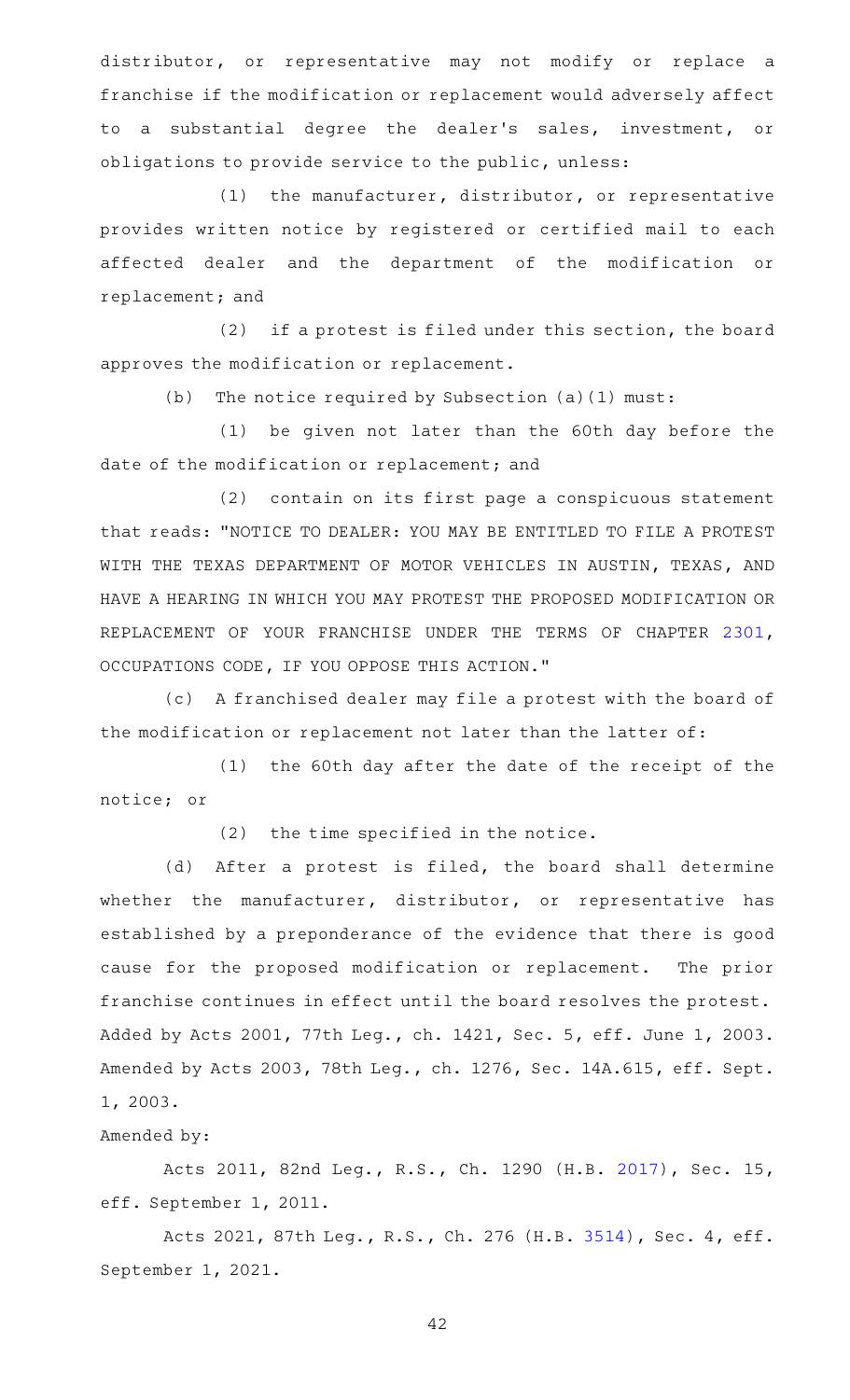Sec. 2301.455. DETERMINATION OF GOOD CAUSE FOR TERMINATION, DISCONTINUANCE, MODIFICATION, OR REPLACEMENT. (a) Notwithstanding the terms of any franchise, in determining whether good cause has been established under Section [2301.453](http://www.statutes.legis.state.tx.us/GetStatute.aspx?Code=OC&Value=2301.453) or [2301.454](http://www.statutes.legis.state.tx.us/GetStatute.aspx?Code=OC&Value=2301.454), the board shall consider all existing circumstances, including:

 $(1)$  the dealer's sales in relation to the sales in the market;

(2) the dealer's investment and obligations;

 $(3)$  injury or benefit to the public;

(4) the adequacy of the dealer's service facilities, equipment, parts, and personnel in relation to those of other dealers of new motor vehicles of the same line-make;

(5) whether warranties are being honored by the dealer;

(6) the parties' compliance with the franchise, except to the extent that the franchise conflicts with this chapter; and

 $(7)$  the enforceability of the franchise from a public policy standpoint, including issues of the reasonableness of the franchise's terms, oppression, adhesion, and the parties' relative bargaining power.

(b) The desire of a manufacturer, distributor, or representative for market penetration does not by itself constitute good cause.

Added by Acts 2001, 77th Leg., ch. 1421, Sec. 5, eff. June 1, 2003.

Sec. 2301.456. USE OF ADVERTISING. A manufacturer, distributor, or representative may not:

(1) use any false, deceptive, or misleading advertising; or

(2) notwithstanding the terms of any franchise, require that a franchised dealer join, contribute to, or affiliate with, directly or indirectly, any advertising association. Added by Acts 2001, 77th Leg., ch. 1421, Sec. 5, eff. June 1, 2003.

Sec. 2301.457. PROHIBITION: CHANGE OF FRANCHISED DEALER'S CAPITAL STRUCTURE. Notwithstanding the terms of any franchise, a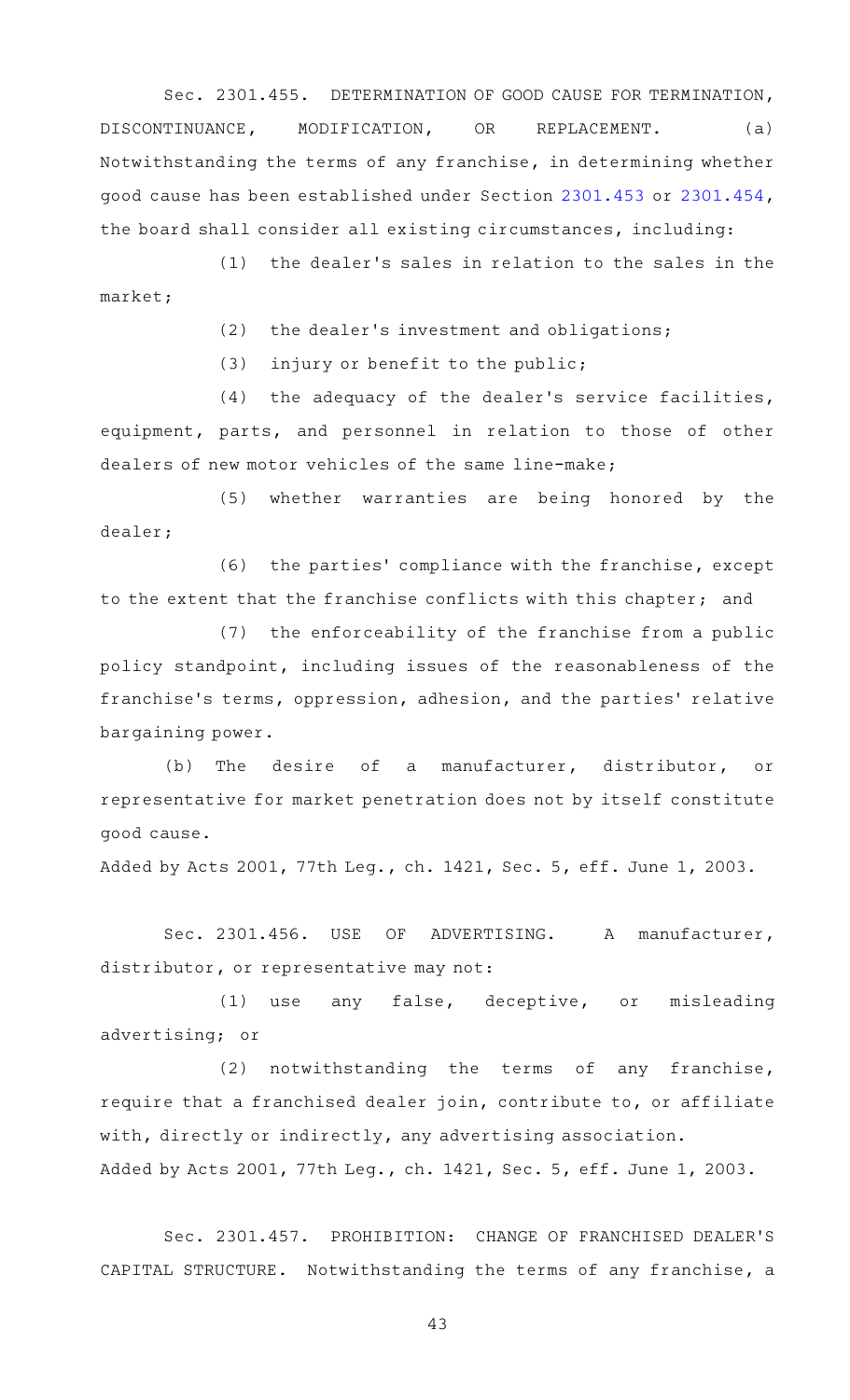manufacturer, distributor, or representative may not prevent a franchised dealer who meets reasonable capital requirements from reasonably changing:

(1) the capital structure of the dealership; or

(2) the means by or through which the dealer finances the operation of the dealership.

Added by Acts 2001, 77th Leg., ch. 1421, Sec. 5, eff. June 1, 2003.

Sec. 2301.458. PROHIBITION: CHANGE IN DEALER OWNERSHIP. Notwithstanding the terms of any franchise, except as provided by Section [2301.359](http://www.statutes.legis.state.tx.us/GetStatute.aspx?Code=OC&Value=2301.359) or [2301.360](http://www.statutes.legis.state.tx.us/GetStatute.aspx?Code=OC&Value=2301.360), a manufacturer, distributor, or representative may not fail to give effect to or attempt to prevent the sale or transfer of:

(1) a dealer, dealership, or franchise;

(2) an interest in a dealer, dealership, or franchise; or

(3) the management of a dealer, dealership, or franchise.

Added by Acts 2001, 77th Leg., ch. 1421, Sec. 5, eff. June 1, 2003.

Sec. 2301.459. PROHIBITION: USE OF PROMISSORY NOTE, SECURITY AGREEMENT, OR INSURANCE POLICY. Notwithstanding the terms of any franchise, a manufacturer, distributor, or representative may not require or attempt to require that a franchised dealer assign to or act as an agent for a manufacturer, distributor, or representative to secure:

(1) a promissory note or security agreement given in connection with the sale or purchase of a new motor vehicle; or

(2) an insurance policy on or having to do with the operation of a vehicle that is sold.

Added by Acts 2001, 77th Leg., ch. 1421, Sec. 5, eff. June 1, 2003.

Sec. 2301.460. WARRANTY, PREPARATION, OR DELIVERY AGREEMENT OBLIGATIONS. Notwithstanding the terms of any franchise, a manufacturer, distributor, or representative may not, after a complaint and a hearing, fail or refuse to perform an obligation placed on the manufacturer in connection with the preparation,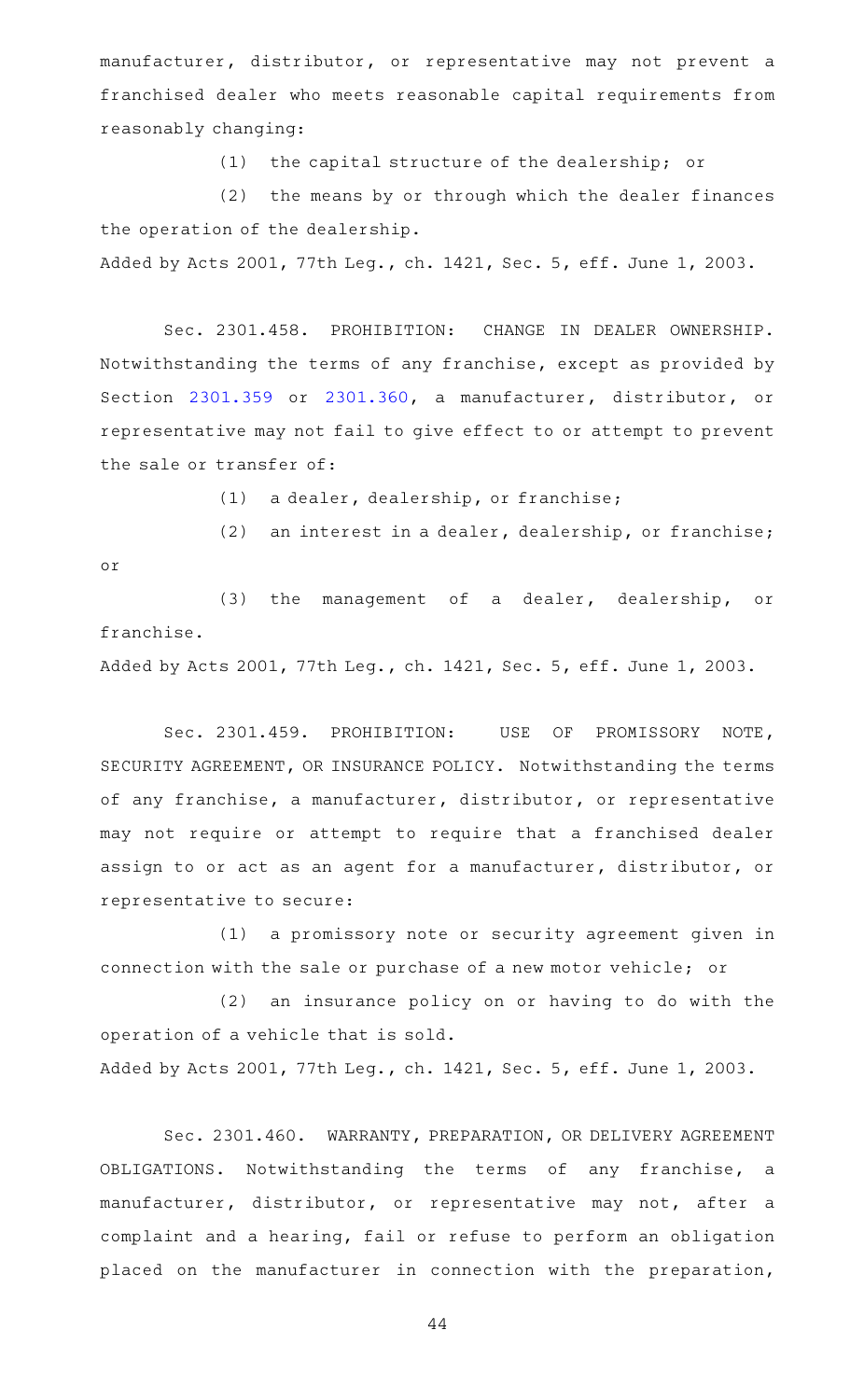delivery, and warranty of a new motor vehicle as provided in the manufacturer 's warranty, preparation, and delivery agreements. Added by Acts 2001, 77th Leg., ch. 1421, Sec. 5, eff. June 1, 2003. Amended by Acts 2003, 78th Leg., ch. 1276, Sec. 14A.616, eff. Sept. 1, 2003.

### Amended by:

Acts 2013, 83rd Leg., R.S., Ch. 1135 (H.B. [2741](http://www.legis.state.tx.us/tlodocs/83R/billtext/html/HB02741F.HTM)), Sec. 16, eff. September 1, 2013.

Sec. 2301.461. LIABILITY OF FRANCHISED DEALER. (a) Notwithstanding the terms of any franchise or any other law, a franchised dealer's preparation, delivery, and warranty obligations are the dealer 's sole responsibility for product liability as between the dealer and a manufacturer or distributor.

(b) Notwithstanding the terms of any franchise or any other law, a manufacturer or distributor shall reimburse the dealer for any loss incurred by the dealer, including legal fees, court costs, and damages, as a result of the dealer having been named a party in a product liability action, except for a loss caused by the dealer 's:

(1) failure to comply with an obligation described by Subsection (a);

(2) negligence or intentional misconduct; or

(3) modification of a product without the authorization of the manufacturer or distributor.

Added by Acts 2001, 77th Leg., ch. 1421, Sec. 5, eff. June 1, 2003. Amended by Acts 2003, 78th Leg., ch. 1276, Sec. 14A.617, eff. Sept. 1, 2003.

# Amended by:

Acts 2013, 83rd Leg., R.S., Ch. 1135 (H.B. [2741](http://www.legis.state.tx.us/tlodocs/83R/billtext/html/HB02741F.HTM)), Sec. 17, eff. September 1, 2013.

Sec. 2301.462. SUCCESSION FOLLOWING DEATH OF FRANCHISED DEALER. (a) Notwithstanding the terms of any franchise, except as provided by Subsection (b), a manufacturer, distributor, or representative shall honor the succession to a dealership by a legal heir or devisee under:

 $(1)$  the will of a franchised dealer; or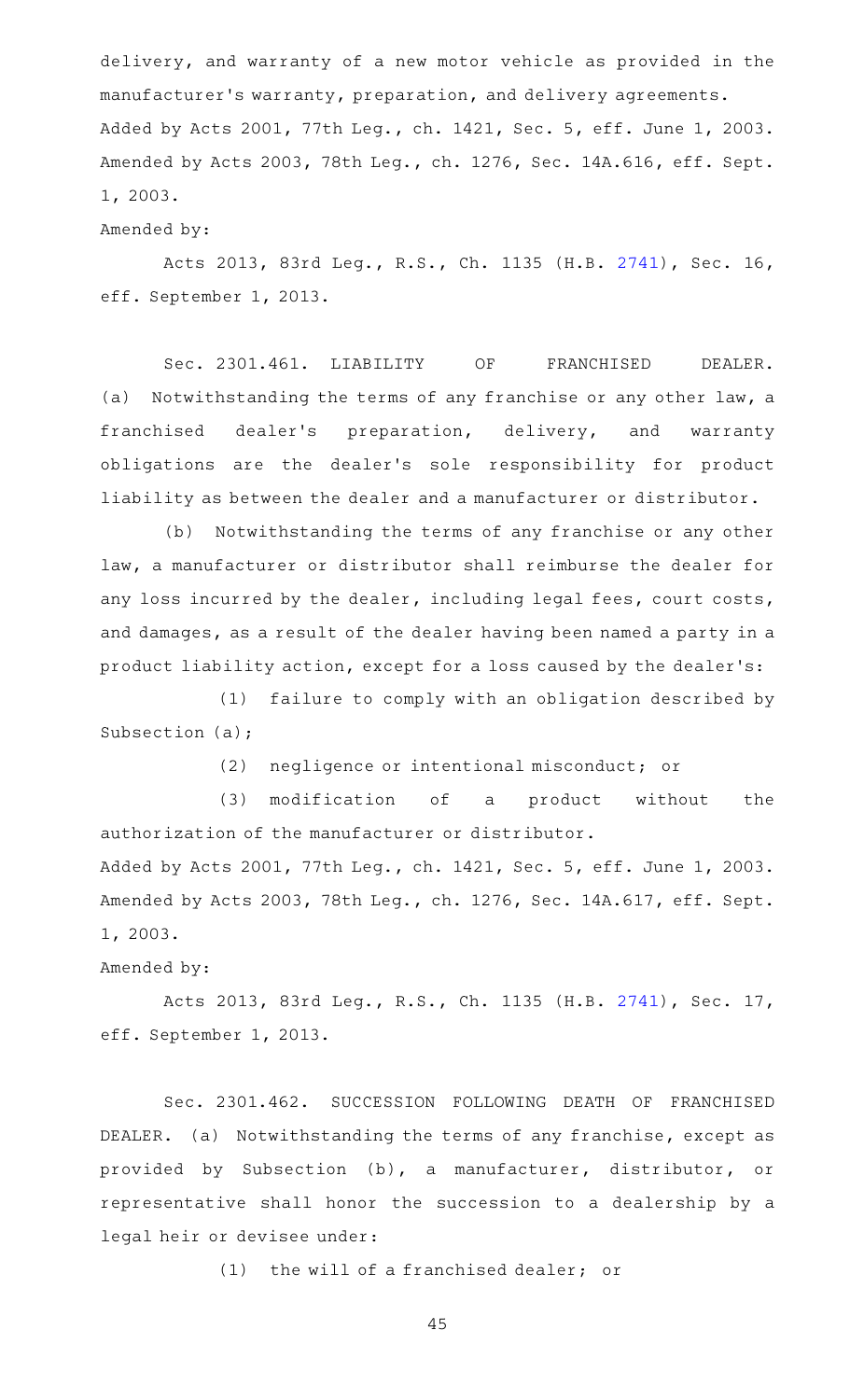(2) the laws of descent and distribution of this state.

(b) Notwithstanding the terms of any franchise, a manufacturer, distributor, or representative may refuse to honor a succession if, after notice and hearing, it is shown to the board that the result of the succession will be detrimental to the public interest and to the representation of the manufacturer or distributor.

(c) This section does not prevent a franchised dealer, during the dealer 's lifetime, from designating any person as a successor dealer by a written instrument filed with the manufacturer or distributor.

Added by Acts 2001, 77th Leg., ch. 1421, Sec. 5, eff. June 1, 2003. Amended by Acts 2003, 78th Leg., ch. 1276, Sec. 14A.618, eff. Sept. 1, 2003.

Sec. 2301.463. PROHIBITION: PAYMENT OF REBATE BY FRANCHISED DEALER. Notwithstanding the terms of any franchise, a manufacturer, distributor, or representative may not require a franchised dealer to directly or indirectly pay or assume any part of a refund, rebate, discount, or other financial adjustment made by the manufacturer, distributor, or representative to, or in favor of, a customer of the dealer, unless the dealer voluntarily agrees. Added by Acts 2001, 77th Leg., ch. 1421, Sec. 5, eff. June 1, 2003.

Sec. 2301.464. RELOCATION OF FRANCHISE. (a) Not later than the 60th day before the date a franchised dealer proposes to begin the relocation of a dealership, the dealer must provide written notice of the dealer 's intent to relocate to the dealer 's manufacturer, distributor, or representative. The notice must be sent by certified mail, return receipt requested. Notwithstanding the terms of any franchise, a manufacturer, distributor, or representative may not deny or withhold approval of a written application to relocate a franchise unless:

(1) the applicant receives written notice of the denial or withholding of approval not later than the 60th day after the date the application is received; and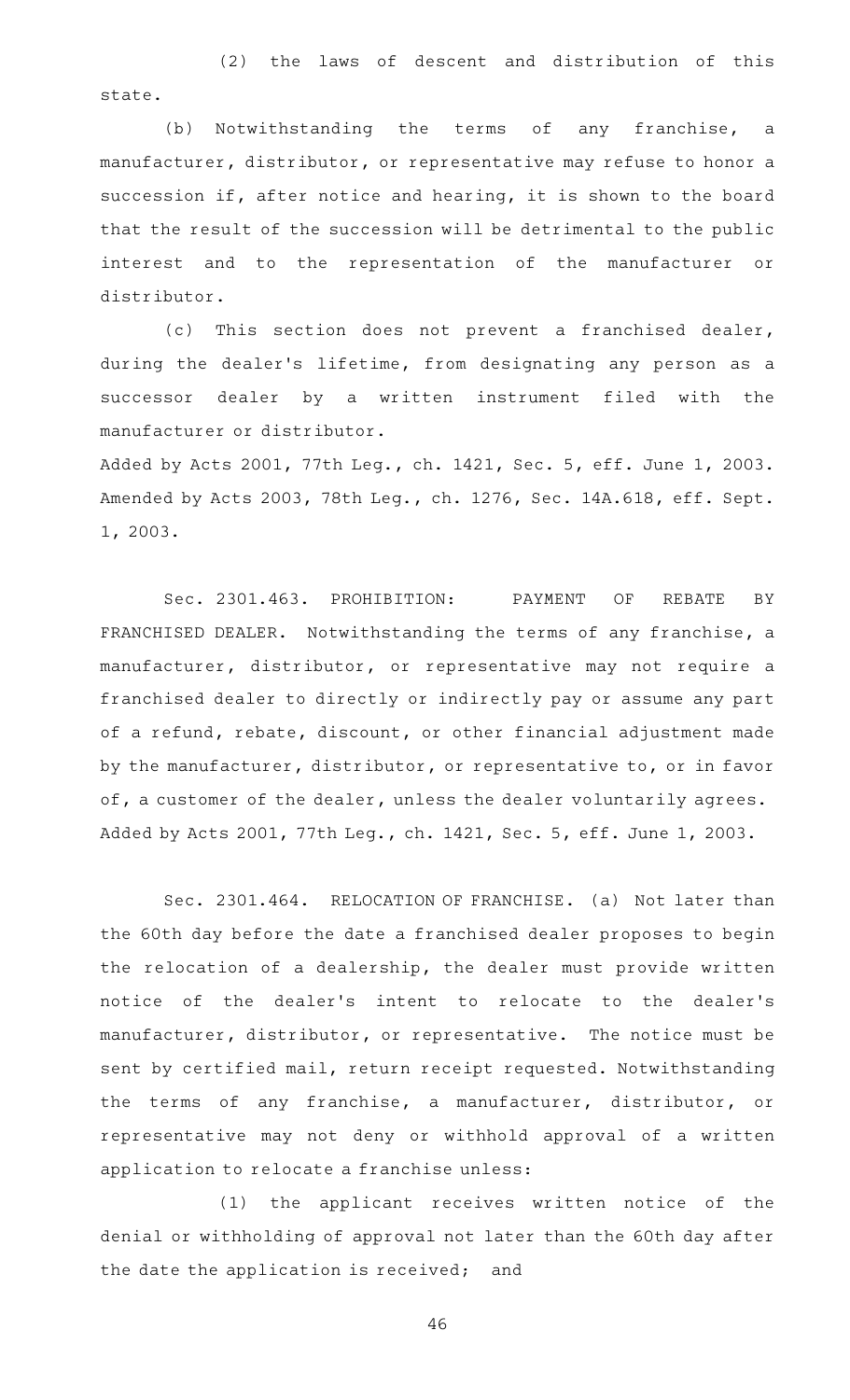(2) if the applicant files a protest with the board, the board makes a determination of reasonable grounds under this section.

(b) An application under Subsection (a) to relocate a franchise must contain information reasonably necessary to enable a manufacturer or distributor to adequately evaluate the application.

(c) If the applicant files a protest under Subsection (a)(2), the board shall hold a hearing. After the hearing, the board shall determine whether the manufacturer or distributor has established by a preponderance of the evidence that the grounds for the denial or withholding of approval of the relocation are reasonable.

Added by Acts 2001, 77th Leg., ch. 1421, Sec. 5, eff. June 1, 2003. Amended by Acts 2003, 78th Leg., ch. 1276, Sec. 14A.619, eff. Sept. 1, 2003.

Amended by:

Acts 2009, 81st Leg., R.S., Ch. 684 (H.B. [2640](http://www.legis.state.tx.us/tlodocs/81R/billtext/html/HB02640F.HTM)), Sec. 3, eff. September 1, 2009.

Sec. 2301.465. PAYMENT TO FRANCHISED DEALER FOLLOWING TERMINATION OF FRANCHISE. (a) In this section:

(1) "Net cost" means the franchised dealer cost for a new, unsold, undamaged, and complete motor vehicle in a dealer 's inventory:

 $(A)$  plus any charges by the manufacturer, distributor, or representative for distribution, delivery, and taxes; and

(B) less all allowances paid to the franchised dealer by the manufacturer, distributor, or representative.

(2) "Net discount value" is the net cost multiplied by the total mileage, exclusive of mileage placed on the motor vehicle before it was delivered to the dealer, divided by 100,000.

(b) Notwithstanding the terms of any franchise, after the termination of a franchise, a manufacturer, distributor, or representative shall pay to a franchised dealer or any lienholder, in accordance with the interest of each, the following amounts: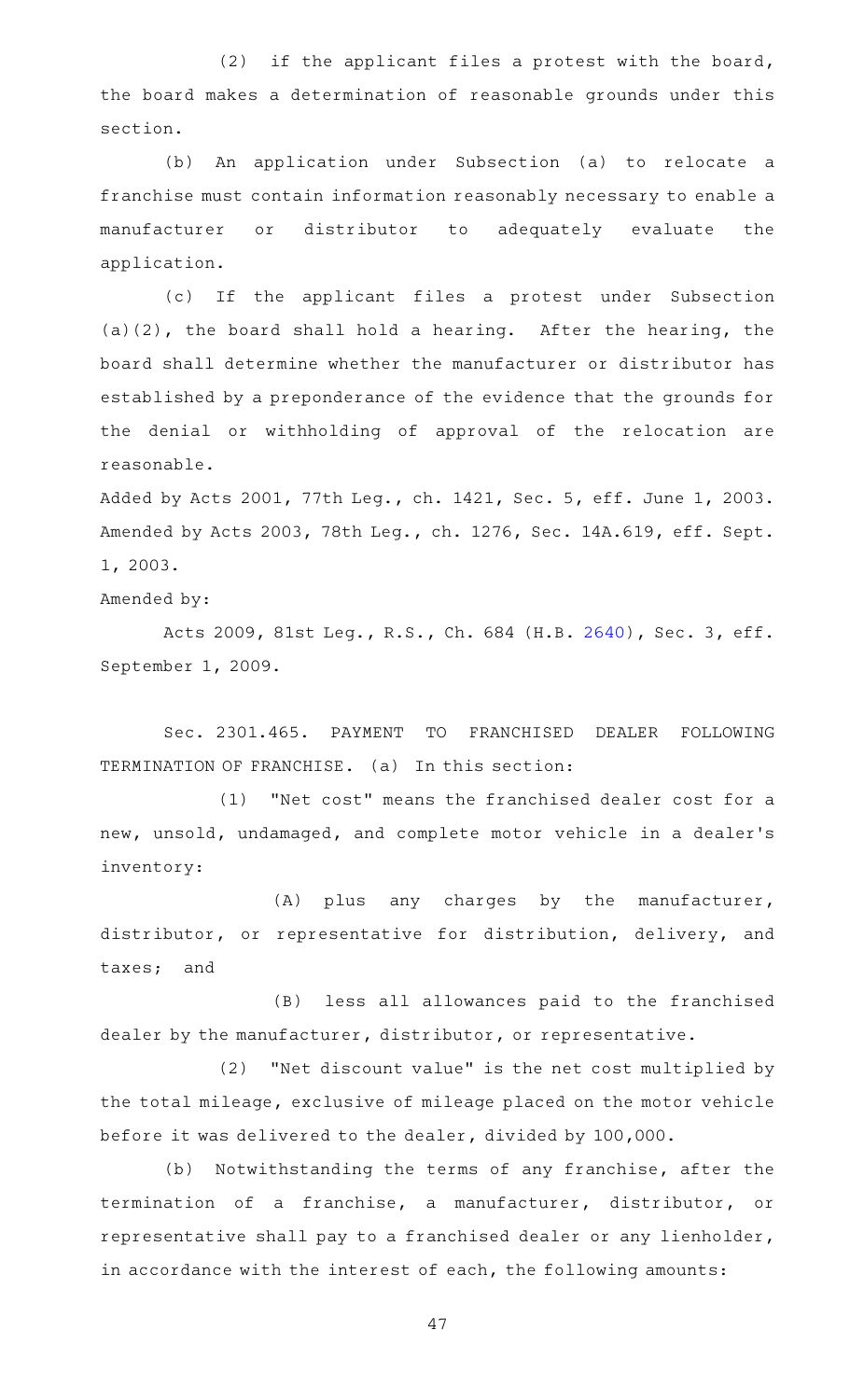(1) the dealer cost of each new motor vehicle in the dealer 's inventory with mileage of 5,000 miles or less, exclusive of mileage placed on the vehicle before it was delivered to the dealer, reduced by the net discount value of each vehicle, except that if a vehicle cannot be reduced by the net discount value, the manufacturer or distributor shall pay the dealer the net cost of the vehicle;

(2) the dealer cost of each new, unused, undamaged, and unsold part or accessory that:

(A) is in the current parts catalogue and is still in the original, resalable merchandising package and in an unbroken lot, except in the case of sheet metal, a comparable substitute for the original package may be used; and

(B) was purchased by the dealer either directly from the manufacturer or distributor or from an outgoing authorized dealer as a part of the dealer 's initial inventory;

(3) the fair market value of each undamaged sign owned by the dealer that bears a trademark or tradename used or claimed by the manufacturer, distributor, or representative and that was purchased from or at the request of the manufacturer, distributor, or representative;

(4) the fair market value of all special tools, data processing equipment, and automotive service equipment owned by the dealer that:

(A) were recommended in writing and designated as special tools and equipment;

(B) were purchased from or at the request of the manufacturer, distributor, or representative; and

(C) are in usable and good condition except for reasonable wear and tear;

(5) the cost of transporting, handling, packing, storing, and loading any property subject to repurchase under this section; and

(6) the depreciated value of computer software that was recommended and required in writing by the manufacturer, distributor, or representative.

(c) An amount described by Subsection (b) is due: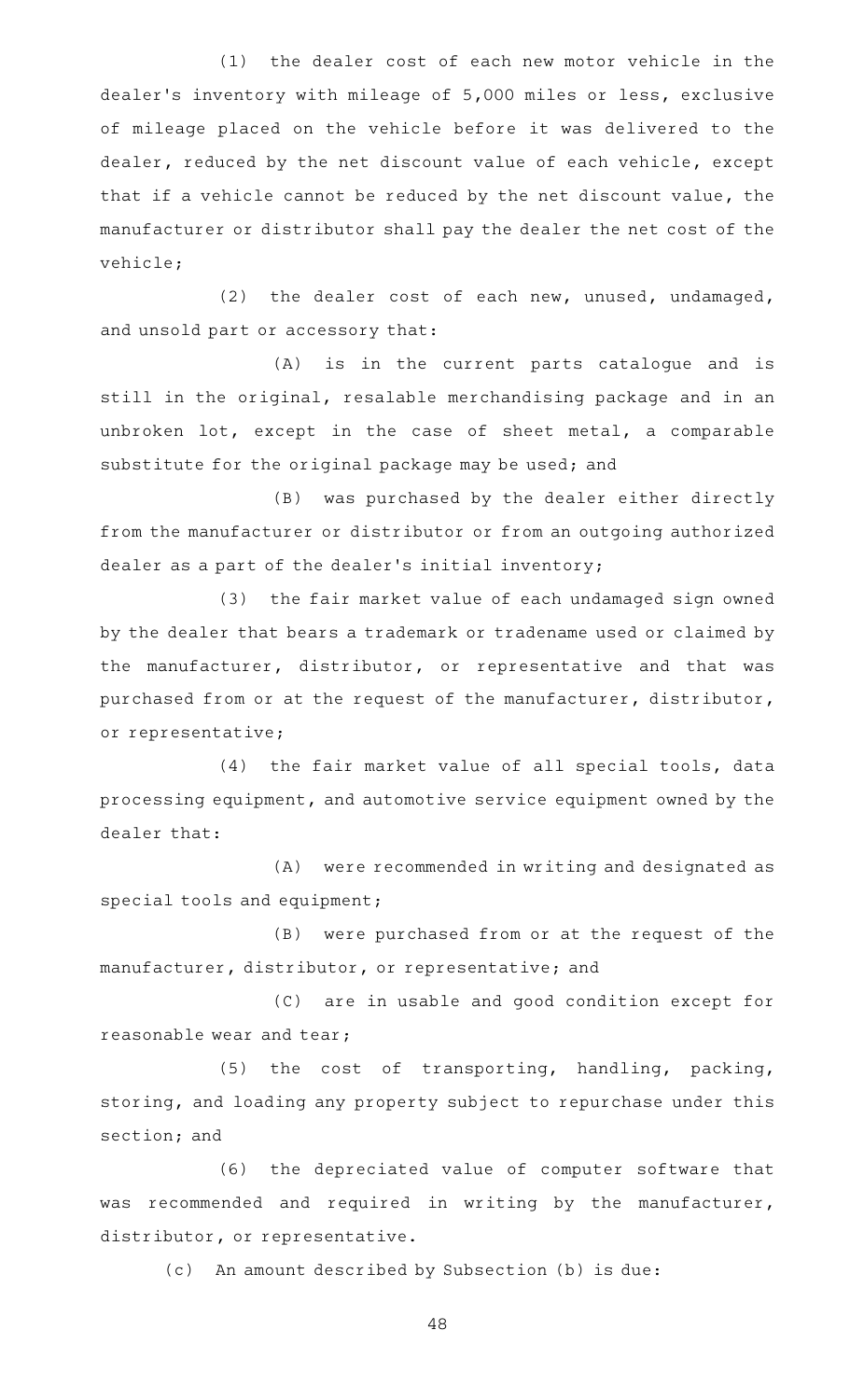(1) for property described by Subsection  $(b)(1)$ , not later than the 60th day after the date a franchise is terminated; and

(2) for all other property described by Subsection (b), not later than the 90th day after the date a franchise is terminated.

(d) As a condition of payment, a franchised dealer must comply with reasonable requirements provided by the franchise regarding the return of inventory.

(e)AAA manufacturer or distributor shall reimburse a franchised dealer for the dealer 's cost for storing any property covered by this section:

(1) beginning on the 91st day after the date the franchise is terminated; or

(2) before the date described by Subdivision (1) if the dealer notifies the manufacturer or distributor of the commencement of storage charges within that period.

(f) On receipt of notice under Subsection  $(e)(2)$ , a manufacturer or distributor may immediately take possession of the property by repurchase under this section.

(g) A manufacturer, distributor, or representative who fails to pay an amount within the time required by this section or at the time the dealer and any lienholder proffer good title before the time required for payment, is liable to the dealer for:

(1) the dealer cost, fair market value, or current price of the inventory, whichever amount is highest;

 $(2)$  interest on the amount due computed at the rate applicable to a judgment of a court; and

(3) reasonable attorney's fees and costs.

(h) Notwithstanding any other law, this section does not require a manufacturer, distributor, or representative to repurchase a motor vehicle that:

 $(1)$  at the time of termination of the franchise had been in the dealer 's inventory for at least 24 months after the date the dealer took delivery of the vehicle; or

(2) the dealer purchased not more than 30 days before the date of termination of the franchise solely in anticipation of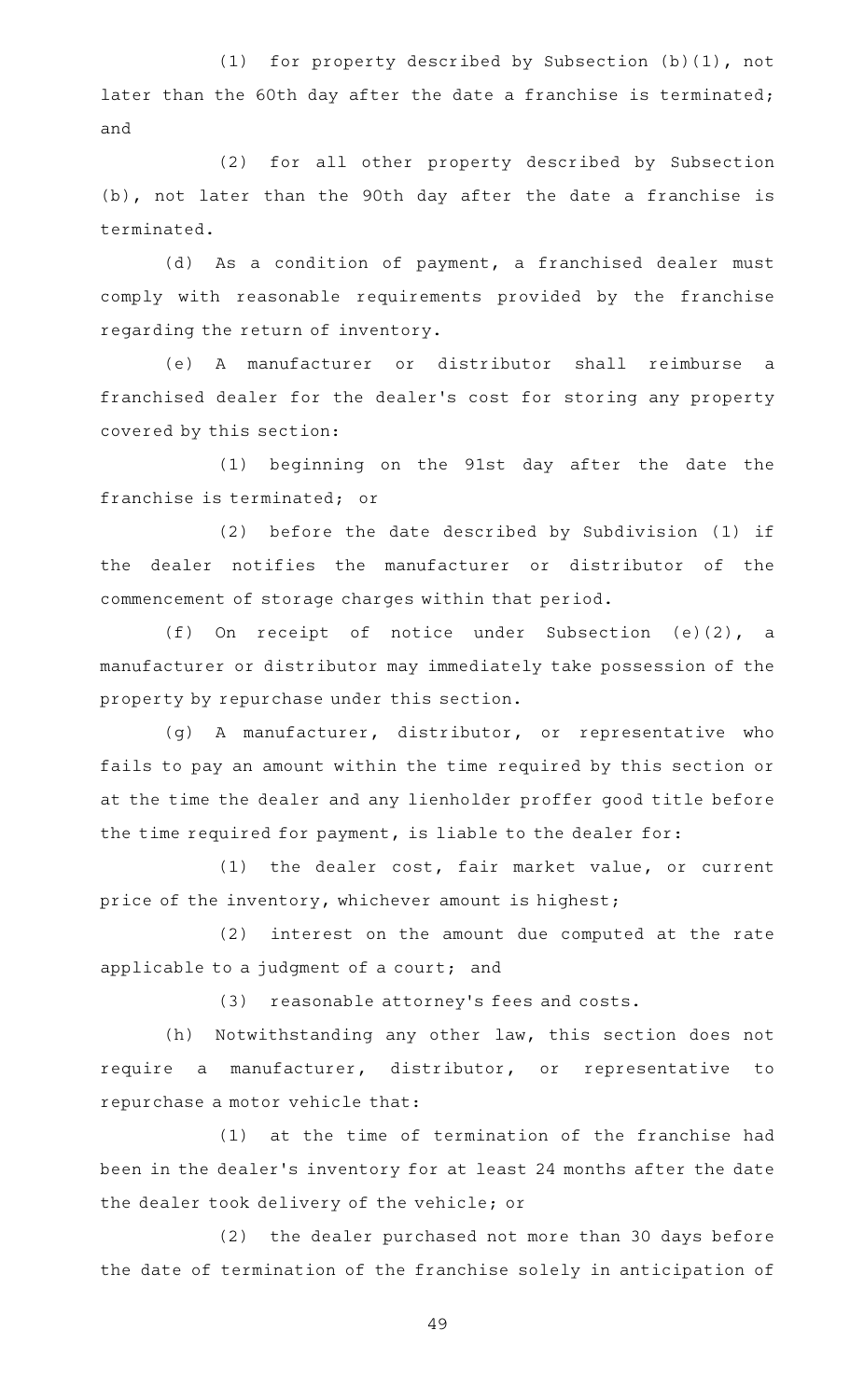the termination and, in the ordinary course of business, would not have purchased.

(i) For purposes of this section, a sale of the assets or stock of a dealership to a buyer who continues the operation of the dealership is not a termination of a franchise.

Added by Acts 2001, 77th Leg., ch. 1421, Sec. 5, eff. June 1, 2003. Amended by Acts 2003, 78th Leg., ch. 1276, Sec. 14A.620(a), (b), eff. Sept. 1, 2003.

Amended by:

Acts 2009, 81st Leg., R.S., Ch. 684 (H.B. [2640](http://www.legis.state.tx.us/tlodocs/81R/billtext/html/HB02640F.HTM)), Sec. 4, eff. September 1, 2009.

Acts 2011, 82nd Leg., R.S., Ch. 137 (S.B. [529](http://www.legis.state.tx.us/tlodocs/82R/billtext/html/SB00529F.HTM)), Sec. 3, eff. September 1, 2011.

Sec. 2301.4651. ADDITIONAL PAYMENT TO FRANCHISED DEALER IN CERTAIN SITUATIONS. (a) This section applies to a manufacturer, distributor, or representative that terminates or discontinues a franchise by:

 $(1)$  discontinuing a line-make;

 $(2)$  ceasing to do business in this state; or

(3) changing the distributor or method of distribution of its products in this state.

(b) In addition to the duties placed on a manufacturer, distributor, or representative by Section [2301.465,](http://www.statutes.legis.state.tx.us/GetStatute.aspx?Code=OC&Value=2301.465) a manufacturer, distributor, or representative to whom this section applies shall pay to the franchised dealer the following amounts as applicable:

 $(1)$  either:

(A) the dealer's construction costs for a new dealership completed in the two years preceding the date of the termination or discontinuance described by Subsection (a); or

(B) if the dealer does not have any costs described by Paragraph (A), the fair monthly rental value of the dealership payable in cash each month beginning on the first day of the first month following the date of the termination or discontinuance described by Subsection (a) and ending on the earlier of: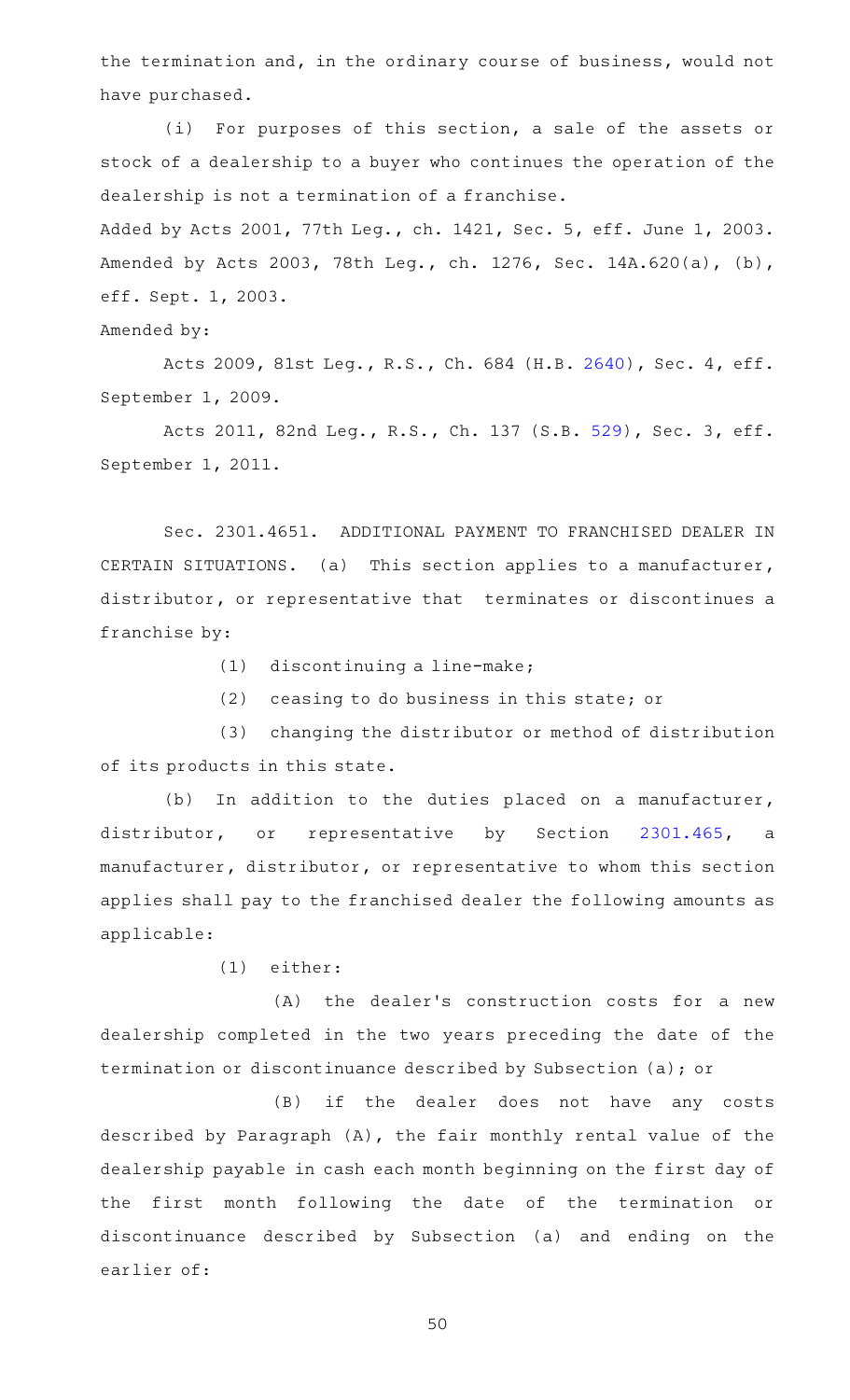(i) the first anniversary of the termination or discontinuance date; or

(ii) the date on which the dealer no longer owns the dealership;

(2) the dealer's costs for upgrading or substantially altering a dealership if the upgrades or alterations were completed or added in the two years preceding the date of the termination or discontinuance described by Subsection (a); and

(3) an amount equal to the value of the goodwill associated with the franchise as it existed on the day before the earlier of:

(A) the date of the termination or discontinuance described by Subsection (a); or

 $(B)$  the date on which the manufacturer, distributor, or representative announced its intention to terminate or discontinue the franchise in a manner described by Subsection (a).

(c)AAA franchised dealer receiving money under Subsection  $(b)(1)(B)$  shall:

 $(1)$  make a reasonable effort to earn income from a dealership after a termination or discontinuance described by Subsection (a); and

(2) inform the manufacturer, distributor, or representative of the dealer 's efforts under Subdivision (1) and of any income earned from the dealership.

(d) The amounts to be paid under Subsection (b)(1) or (2) to the dealer by a manufacturer, distributor, or representative shall be based on the percentage of the total square footage of the dealership attributable to sales, service, and parts suggested by a manufacturer or distributor and allocated to the franchise being terminated or discontinued at the time of the termination or discontinuance.

(e) A franchised dealer receiving money under Subsection (b)(1) or (2) shall mitigate damages by listing the dealership for lease or sublease with a real estate broker licensed under Chapter [1101](http://www.statutes.legis.state.tx.us/GetStatute.aspx?Code=OC&Value=1101) not later than the 30th day after the effective date of the termination or discontinuance described by Subsection (a) and shall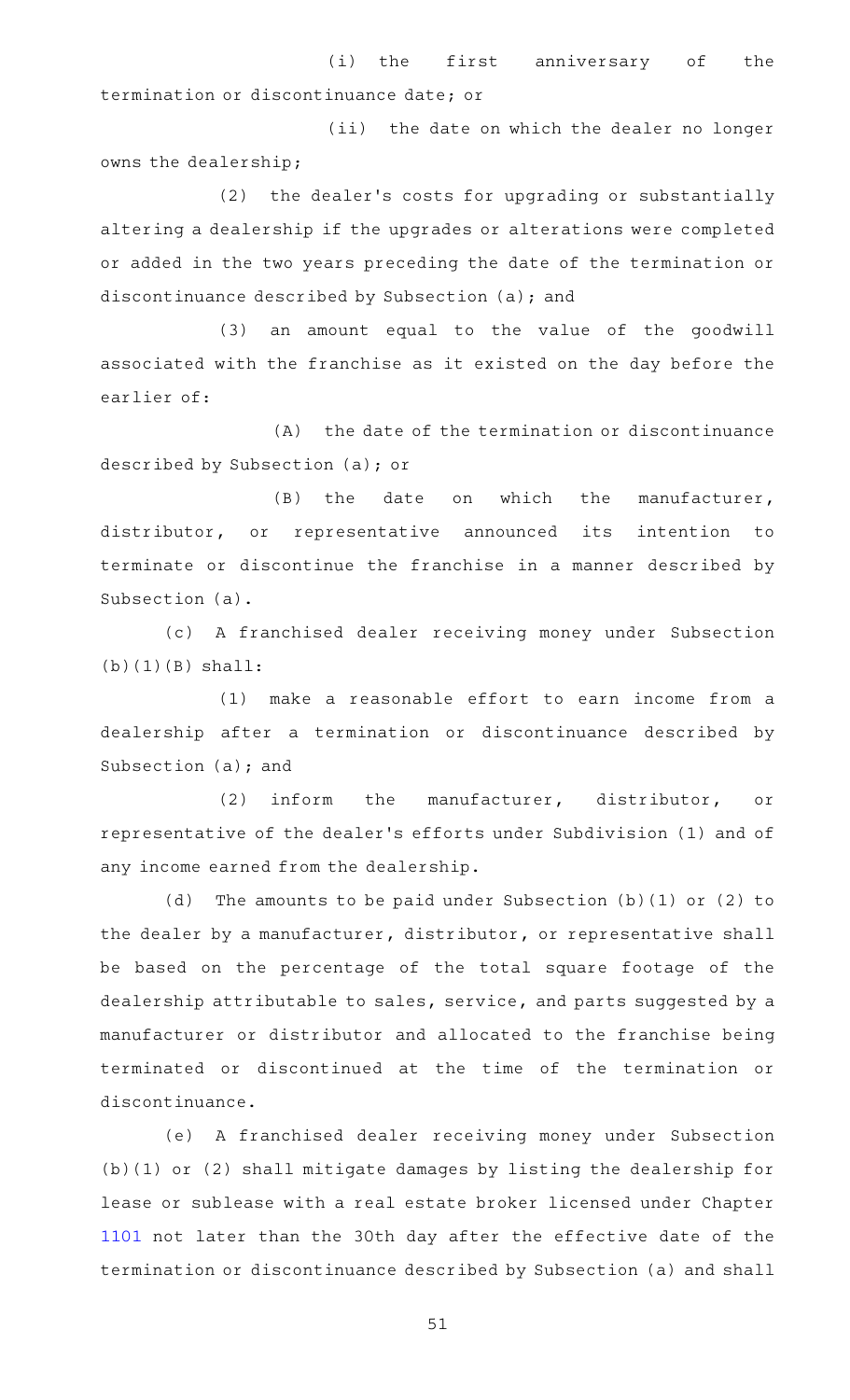reasonably cooperate with the broker in the performance of the broker 's duties.

(f) A manufacturer, distributor, or representative may reduce the amount of a payment made to a franchised dealer under Subsection (b)(1)(B) by the amount of any income earned by the dealer from the dealership during the month preceding the payment.

(g) The manufacturer, distributor, or representative, as appropriate, shall pay any amount described by Subsection  $(b)(1)(A)$ ,  $(b)(2)$ , or  $(b)(3)$  not later than the 90th day after the date of the termination or discontinuance described by Subsection (a).

(h) An amount payable under Subsection (b)(1)(A) or (b)(2) does not include any tax depreciation benefit received by the franchised dealer or any amount previously paid to the franchised dealer by the manufacturer, distributor, or representative to subsidize the costs incurred by the dealer in performing the activities described by Subsection (b)(1)(A) or (b)(2). Added by Acts 2011, 82nd Leg., R.S., Ch. 137 (S.B. [529](http://www.legis.state.tx.us/tlodocs/82R/billtext/html/SB00529F.HTM)), Sec. 4, eff. September 1, 2011.

Amended by:

Acts 2013, 83rd Leg., R.S., Ch. 1135 (H.B. [2741](http://www.legis.state.tx.us/tlodocs/83R/billtext/html/HB02741F.HTM)), Sec. 18, eff. September 1, 2013.

Sec. 2301.466. ARBITRATION. (a) Notwithstanding the terms of any franchise, a manufacturer, distributor, or representative may not require a franchised dealer to submit to arbitration on any issue unless the dealer and the manufacturer, distributor, or representative and their respective counsel agree to the arbitration after a controversy arises.

(b) An arbitrator shall apply this chapter in resolving a controversy. Either party may appeal to the board a decision of an arbitrator on the ground that the arbitrator failed to apply this chapter.

Added by Acts 2001, 77th Leg., ch. 1421, Sec. 5, eff. June 1, 2003.

Sec. 2301.467. PROHIBITIONS: SALES STANDARDS, RELOCATIONS, FACILITY CHANGES, PURCHASE OF EQUIPMENT. (a) Notwithstanding the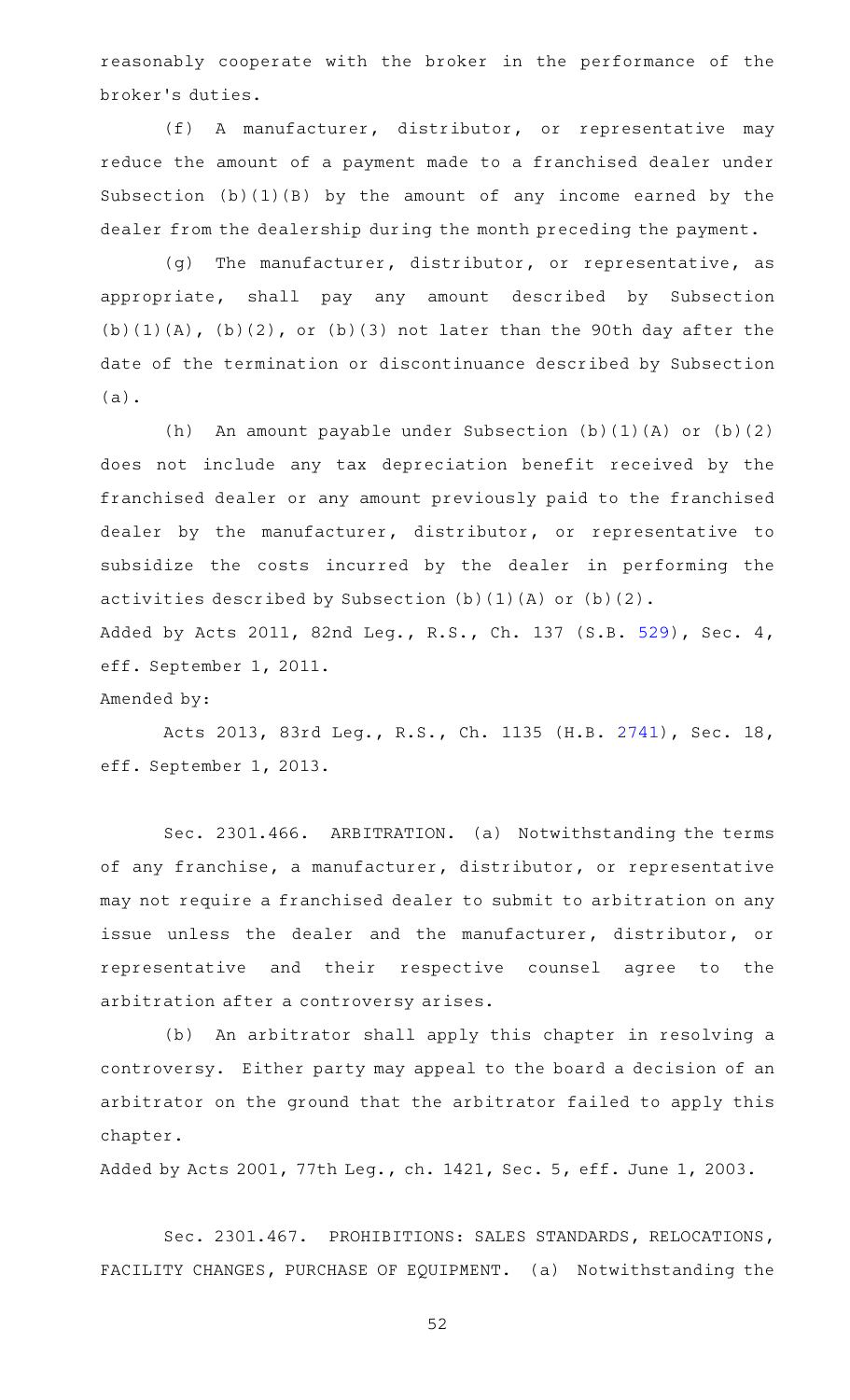terms of any franchise, a manufacturer, distributor, or representative may not:

(1) require adherence to unreasonable sales or service standards; or

(2) unreasonably require a franchised dealer to purchase special tools or equipment.

(b) Notwithstanding the terms of any franchise, a manufacturer, distributor, or representative may not unreasonably require a franchised dealer to relocate, or to replace or substantially change, alter, or remodel the dealer's facilities. Except as provided by Subsections (b-1) and (b-2), an act is reasonable if it is justifiable in light of current and reasonably foreseeable projections of economic conditions, financial expectations, and the market for new motor vehicles in the relevant market area.

 $(b-1)$  Except as necessary to comply with health or safety laws or to comply with technology requirements necessary to sell or service a line-make, it is unreasonable for a manufacturer, distributor, or representative to require a franchised dealer to construct a new dealership or to substantially change, alter, or remodel an existing dealership before the 10th anniversary of the date the construction of the dealership at that location was completed if the construction was in substantial compliance with standards or plans provided by a manufacturer, distributor, or representative or through a subsidiary or agent of the manufacturer, distributor, or representative.

 $(b-2)$  Except as necessary to comply with health or safety laws or to comply with technology requirements necessary to sell or service a line-make, it is unreasonable for a manufacturer, distributor, or representative to require a franchised dealer to substantially change, alter, or remodel an existing dealership before the 10th anniversary of the date that a prior change, alteration, or remodel of the dealership at that location was completed if the change, alteration, or remodel was in substantial compliance with standards or plans provided by a manufacturer, distributor, or representative or through a subsidiary or agent of the manufacturer, distributor, or representative.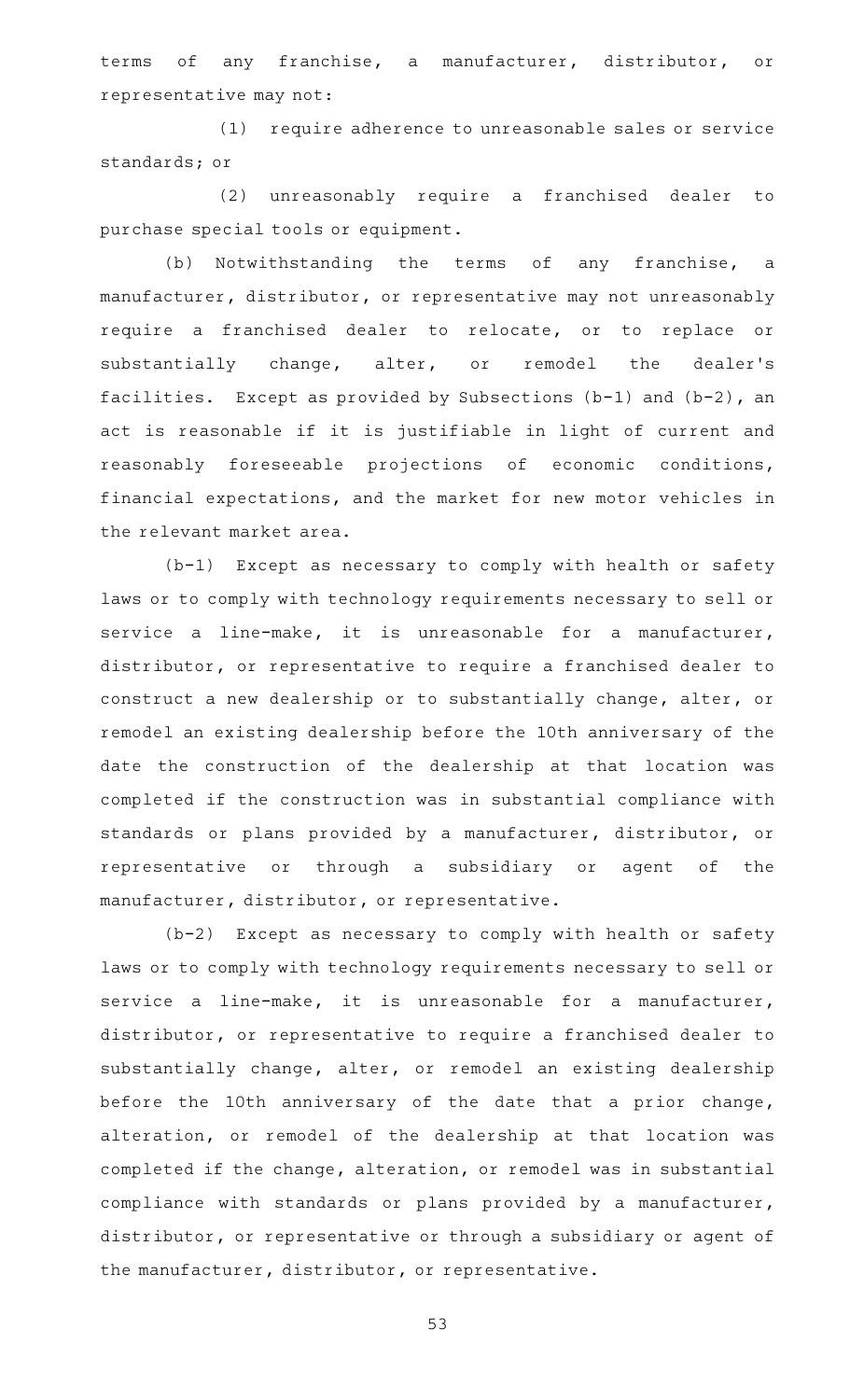(c) This section applies to the relationship between a manufacturer, distributor, or representative and:

 $(1)$  a current franchisee of the manufacturer, distributor, or representative;

 $(2)$  a successor of a current franchisee of the manufacturer, distributor, or representative; or

(3) a franchised dealer who is seeking to become a franchisee of the manufacturer, distributor, or representative. Added by Acts 2001, 77th Leg., ch. 1421, Sec. 5, eff. June 1, 2003. Amended by:

Acts 2009, 81st Leg., R.S., Ch. 684 (H.B. [2640](http://www.legis.state.tx.us/tlodocs/81R/billtext/html/HB02640F.HTM)), Sec. 5, eff. September 1, 2009.

Acts 2011, 82nd Leg., R.S., Ch. 137 (S.B. [529](http://www.legis.state.tx.us/tlodocs/82R/billtext/html/SB00529F.HTM)), Sec. 5, eff. September 1, 2011.

Sec. 2301.4671. FRANCHISE PROVISION ESTABLISHING RESTRICTION ON DEALER'S USE OF DEALERSHIP PROPERTY. Notwithstanding the terms of any franchise, a manufacturer, distributor, or representative may not:

(1) unreasonably limit or impair the ability of a franchised dealer to use the dealership property as the dealer considers appropriate;

(2) control the use of the dealership property after the franchise is terminated or discontinued; or

(3) at any time exercise exclusive control over the use of the dealership property.

Added by Acts 2011, 82nd Leg., R.S., Ch. 137 (S.B. [529](http://www.legis.state.tx.us/tlodocs/82R/billtext/html/SB00529F.HTM)), Sec. 6, eff. September 1, 2011.

Sec. 2301.468. INEQUITABLE TREATMENT OF DEALERS OR FRANCHISEES. Notwithstanding the terms of a franchise, a manufacturer, distributor, or representative may not treat franchised dealers of the same line-make differently as a result of the application of a formula or other computation or process intended to gauge the performance of a dealership or otherwise enforce standards or guidelines applicable to its franchised dealers in the sale of motor vehicles if, in the application of the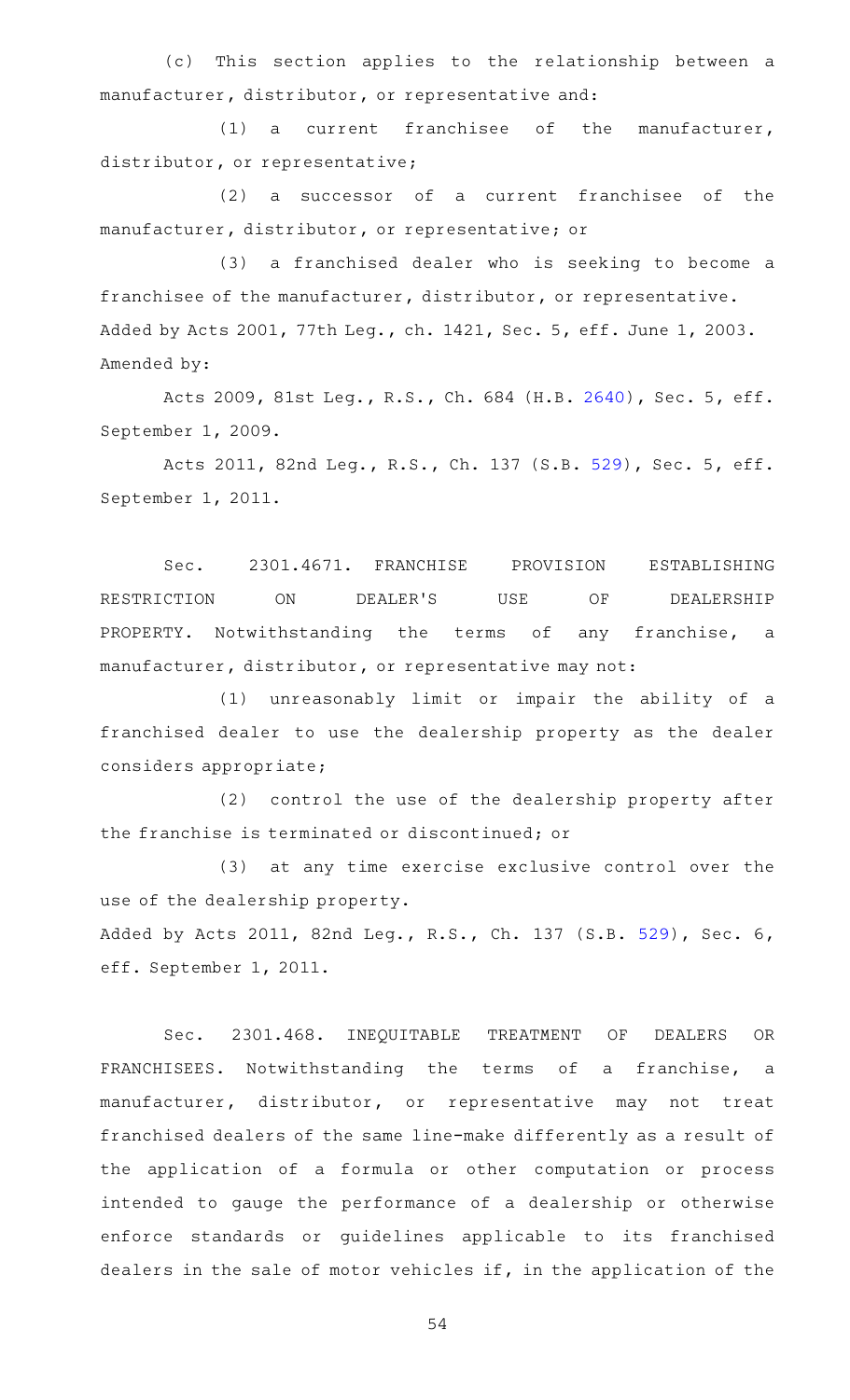standards or guidelines, the franchised dealers are treated unfairly or inequitably in the sale of a motor vehicle owned by the manufacturer or distributor.

Added by Acts 2001, 77th Leg., ch. 1421, Sec. 5, eff. June 1, 2003. Amended by:

Acts 2011, 82nd Leg., R.S., Ch. 137 (S.B. [529](http://www.legis.state.tx.us/tlodocs/82R/billtext/html/SB00529F.HTM)), Sec. 7, eff. September 1, 2011.

Sec. 2301.469. COSTS OF PRODUCT RECALL. Notwithstanding the terms of any franchise, a manufacturer, distributor, or representative shall compensate a franchised dealer for all costs incurred by the dealer as required by the manufacturer in complying with a product recall by the manufacturer or distributor, including any costs incurred by the dealer in notifying vehicle owners of the existence of the recall.

Added by Acts 2001, 77th Leg., ch. 1421, Sec. 5, eff. June 1, 2003.

Sec. 2301.470. PROHIBITION: CONDITIONS FOR FINANCING MOTOR VEHICLE. A manufacturer, distributor, or representative may not directly or indirectly, or through a subsidiary or agent, require as a condition for obtaining financing for a motor vehicle that:

(1) the purchaser of the vehicle purchase any product other than the motor vehicle from the manufacturer, the distributor, or an entity owned or controlled by the manufacturer or distributor; or

(2) an insurance policy or service contract bought by the purchaser be from a specific source. Added by Acts 2001, 77th Leg., ch. 1421, Sec. 5, eff. June 1, 2003.

Sec. 2301.471. USE OF FINANCING SUBSIDIARY. (a) A manufacturer, distributor, or representative may not:

(1) compel a franchised dealer through a financing subsidiary of the manufacturer or distributor to agree to unreasonable operating requirements; or

(2) directly or indirectly terminate a franchise through the actions of a financing subsidiary of the manufacturer or distributor.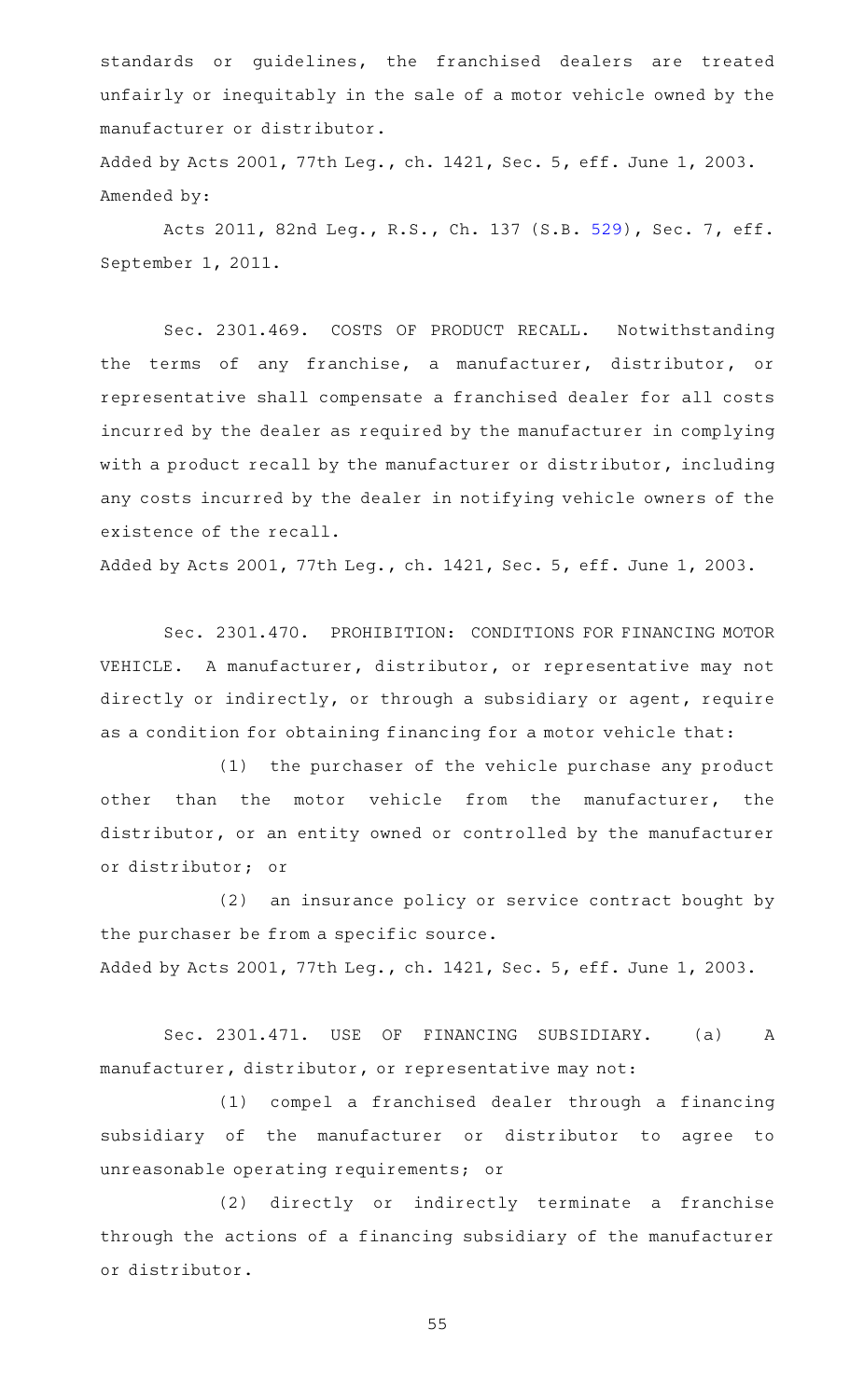(b) This section does not limit the right of a financing entity to engage in business practices in accordance with the usage of trade in retail and wholesale motor vehicle financing. Added by Acts 2001, 77th Leg., ch. 1421, Sec. 5, eff. June 1, 2003.

Sec. 2301.472. ADDITION OF LINE-MAKE. (a) Notwithstanding the terms of any franchise, a manufacturer, distributor, or representative may not deny or withhold approval of a franchised dealer 's application to add a line-make or parts or products related to that line-make unless:

(1) the manufacturer or distributor provides written notice of the denial or withholding of approval to the applicant not later than the 60th day after the date the application is received; and

(2) if the applicant files a protest under this section, the board upholds the denial or withholding of approval.

(b) After receiving notice under Subsection  $(a)(1)$ , a dealer may file a protest with the board.

(c) If the dealer files a protest, the board may uphold the manufacturer 's or distributor 's decision to deny or withhold approval of the addition of the line-make only if the manufacturer or distributor establishes by a preponderance of the evidence that the denial or withholding of approval was reasonable.

(d) In determining whether a manufacturer or distributor has established that the denial or withholding of approval is reasonable, the board shall consider all existing circumstances, including:

(1) the dealer's sales in relation to the sales in the market;

 $(2)$  the dealer's investment and obligations;

 $(3)$  injury or benefit to the public;

(4) the adequacy of the dealer's sales and service facilities, equipment, parts, and personnel in relation to those of other dealers of new motor vehicles of the same line-make;

(5) whether warranties are being honored by the dealer agreement;

(6) the parties' compliance with the franchise, except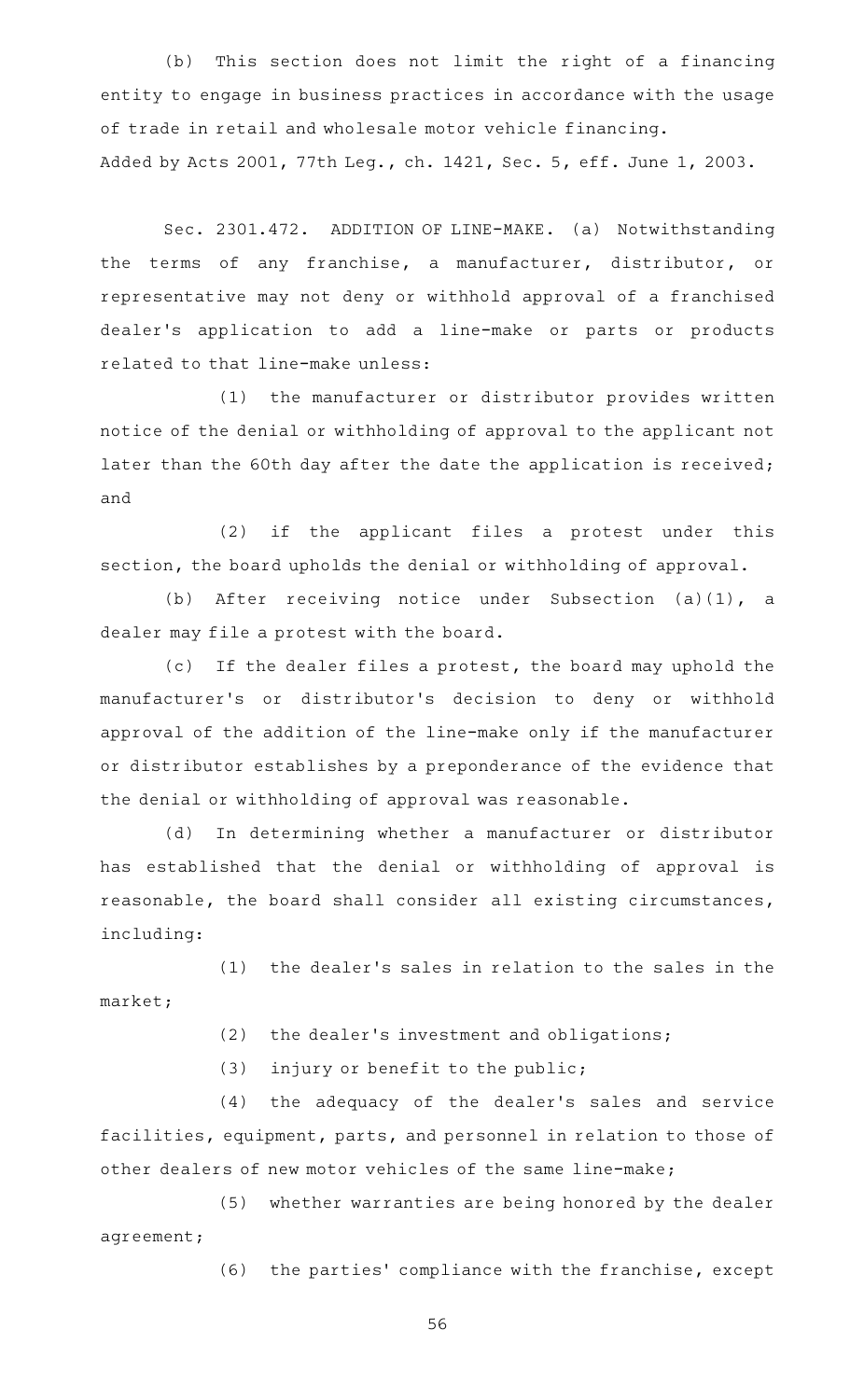to the extent that the franchise conflicts with this chapter;

 $(7)$  the enforceability of the franchise from a public policy standpoint, including issues of the reasonableness of the franchise's terms, oppression, adhesion, and the parties' relative bargaining power;

(8) whether the dealer complies with reasonable capitalization requirements or will be able to comply with reasonable capitalization requirements within a reasonable time;

 $(9)$  any harm to the manufacturer or distributor if the denial or withholding of approval is not upheld;

(10) any harm to the dealer if the denial or withholding of approval is upheld;

(11) the manufacturer's or distributor's investment and obligations; and

(12) whether the denial or withholding of approval is justified in light of current and reasonably foreseeable projections of economic conditions, financial expectations, and the market for new motor vehicles in the relevant market area. Added by Acts 2001, 77th Leg., ch. 1421, Sec. 5, eff. June 1, 2003. Amended by:

Acts 2009, 81st Leg., R.S., Ch. 684 (H.B. [2640](http://www.legis.state.tx.us/tlodocs/81R/billtext/html/HB02640F.HTM)), Sec. 6, eff. September 1, 2009.

Sec. 2301.473. MODELS WITHIN LINE-MAKE. A manufacturer, distributor, or representative may not:

(1) fail or refuse to offer to its same line-make franchised dealers all models manufactured for that line-make; or

(2) require as a prerequisite to receiving a model or series of vehicles that a franchised dealer:

 $(A)$  pay an extra fee;

(B) purchase unreasonable advertising displays or other materials; or

(C) remodel, renovate, or recondition the dealer 's existing facilities.

Added by Acts 2001, 77th Leg., ch. 1421, Sec. 5, eff. June 1, 2003.

Sec. 2301.474. PAYMENT OF COSTS FOR ADMINISTRATIVE OR CIVIL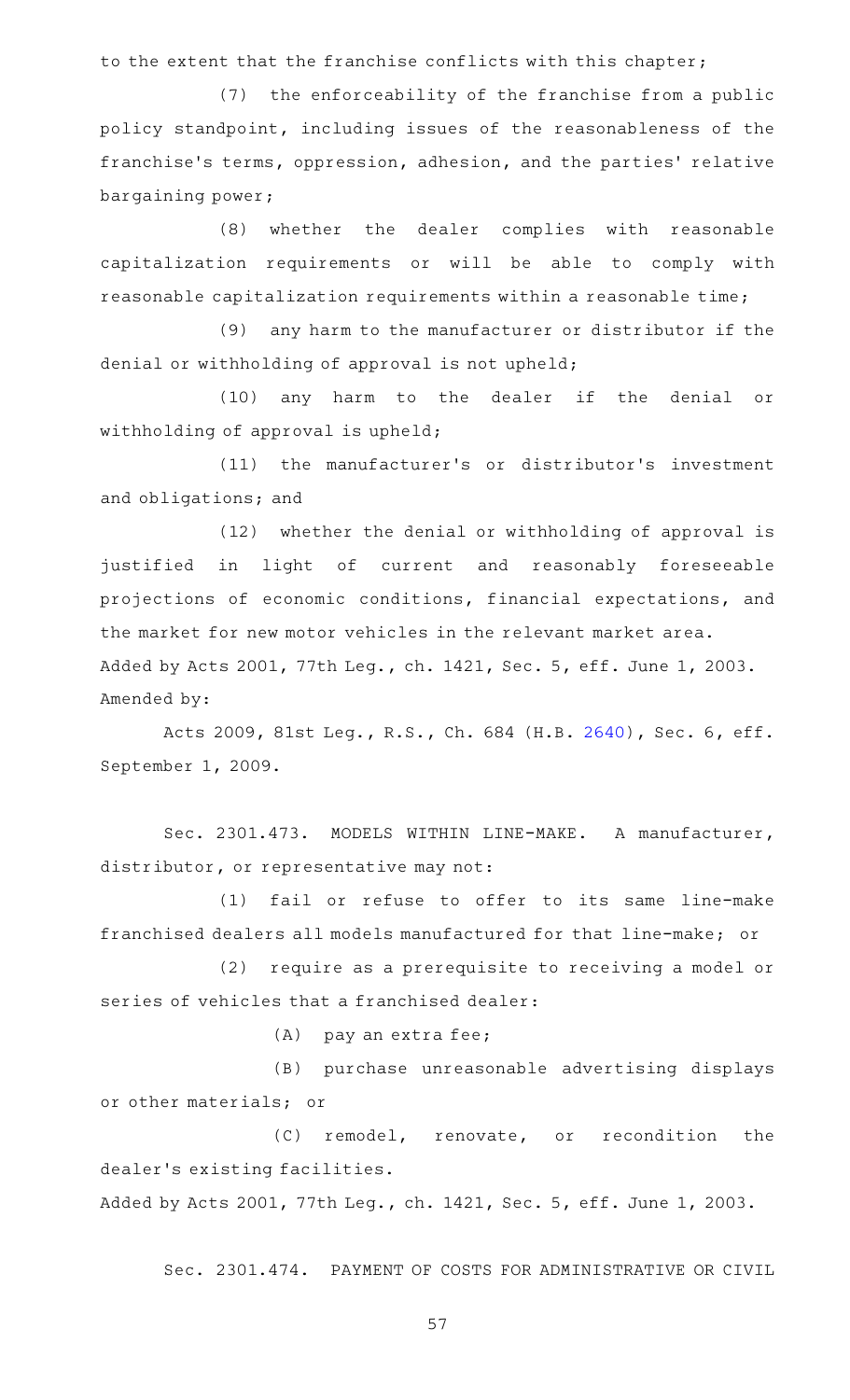PROCEEDING. (a) A manufacturer, distributor, or representative may not require a franchised dealer to compensate the manufacturer or distributor for any court costs, attorney's fees, or other expenses incurred in an administrative or civil proceeding arising under this chapter.

(b) This section does not prohibit a manufacturer and a franchised dealer from entering into an agreement to share costs in a proceeding in which the dealer and manufacturer have the same or similar interests.

Added by Acts 2001, 77th Leg., ch. 1421, Sec. 5, eff. June 1, 2003.

Sec. 2301.4749. MANUFACTURER OR DISTRIBUTOR INCENTIVE PROGRAMS: PAYMENT TO DEALER. (a) A manufacturer or distributor shall pay a dealer 's claim filed under a manufacturer or distributor incentive program not later than the 30th day after the date the claim is approved.

(b) A claim is considered approved unless a manufacturer or distributor rejects the claim not later than the 31st day after the date of receipt of the claim by the manufacturer or distributor.

(c) The manufacturer or distributor shall provide the dealer with written notice of a rejection of a claim and the reasons for the rejection.

Added by Acts 2011, 82nd Leg., R.S., Ch. 137 (S.B. [529](http://www.legis.state.tx.us/tlodocs/82R/billtext/html/SB00529F.HTM)), Sec. 8, eff. September 1, 2011.

Sec. 2301.475. MANUFACTURER OR DISTRIBUTOR INCENTIVE PROGRAMS: AUDIT OR CHARGEBACK. (a) Except as provided by Subsection (b), after the first anniversary of the date a manufacturer or distributor pays a claim under Section [2301.4749](http://www.statutes.legis.state.tx.us/GetStatute.aspx?Code=OC&Value=2301.4749), the manufacturer or distributor may not:

(1) charge back to a dealer money paid by the manufacturer or distributor as a result of the incentive program;

(2) charge back to a dealer the cash value of a prize or other thing of value awarded to the dealer as a result of the incentive program; or

(3) audit the records of a dealer to determine compliance with the terms of the incentive program, unless the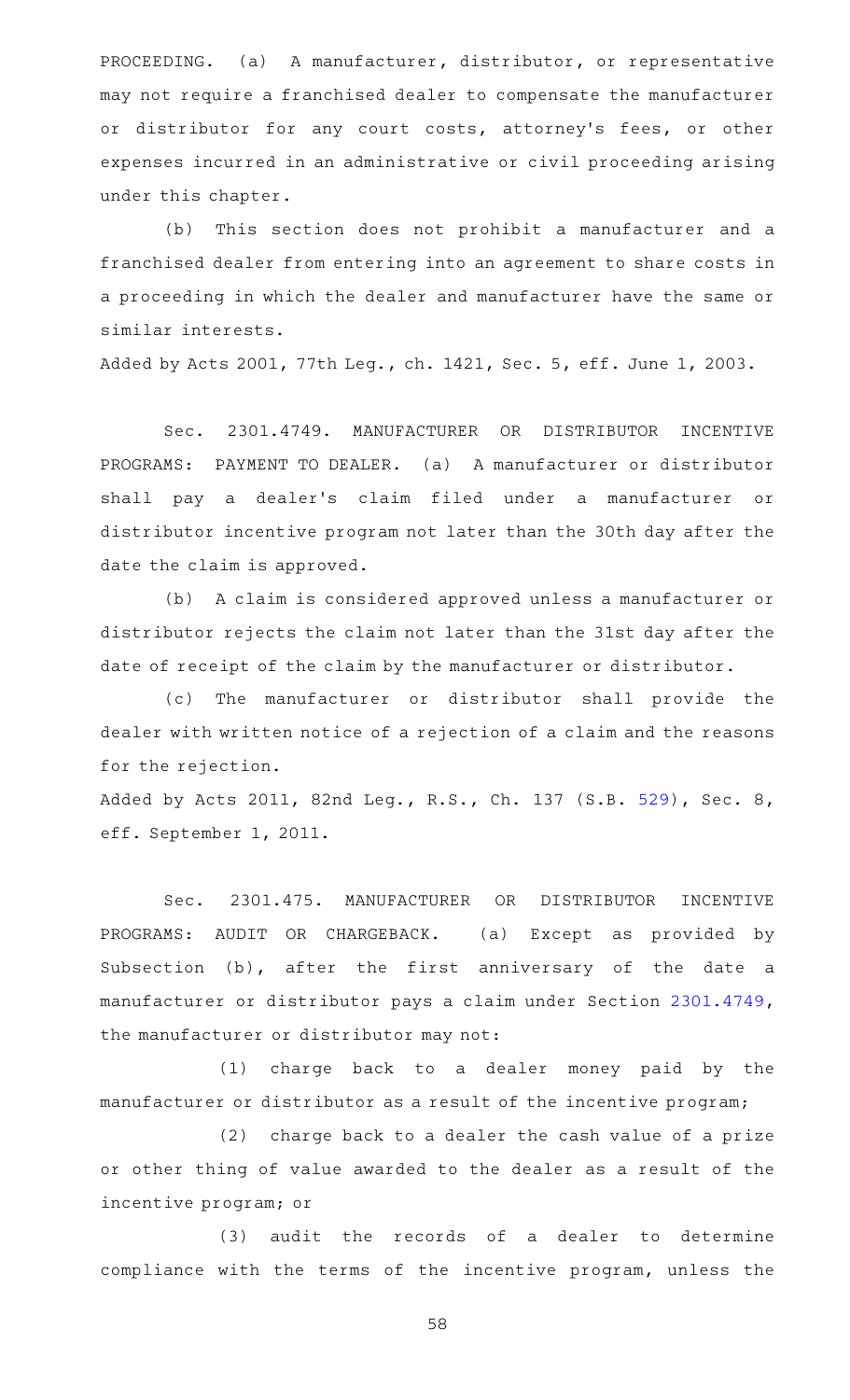manufacturer or distributor has reasonable grounds to believe the dealer committed fraud with respect to the incentive program.

(b) A manufacturer or distributor may make charge-backs to a dealer if, after an audit, the manufacturer or distributor has reasonable grounds to conclude that the dealer committed fraud with respect to the incentive program.

(c) Money paid by a manufacturer or distributor under an incentive program may only be paid to a dealer, unless the dealer agrees to the payment of the money to another person, including an employee of the dealer, before the payment is made.

Added by Acts 2001, 77th Leg., ch. 1421, Sec. 5, eff. June 1, 2003. Amended by:

Acts 2009, 81st Leg., R.S., Ch. 684 (H.B. [2640](http://www.legis.state.tx.us/tlodocs/81R/billtext/html/HB02640F.HTM)), Sec. 7, eff. September 1, 2009.

Acts 2011, 82nd Leg., R.S., Ch. 137 (S.B. [529](http://www.legis.state.tx.us/tlodocs/82R/billtext/html/SB00529F.HTM)), Sec. 9, eff. September 1, 2011.

Acts 2011, 82nd Leg., R.S., Ch. 137 (S.B. [529\)](http://www.legis.state.tx.us/tlodocs/82R/billtext/html/SB00529F.HTM), Sec. 10, eff. September 1, 2011.

For expiration of Subsections  $(j)$ ,  $(k)$ ,  $(1)$ ,  $(m)$ ,  $(n)$ , and  $(o)$ , see Subsection (o).

Sec. 2301.476. MANUFACTURER OR DISTRIBUTOR OWNERSHIP, OPERATION, OR CONTROL OF DEALERSHIP. (a) In this section:

(1) "Manufacturer" includes:

(A) a representative; or

 $(B)$  a person who:

(i) is affiliated with a manufacturer or representative; or

(ii) directly or indirectly through an intermediary, is controlled by, or is under common control with, a manufacturer.

(2) "Type of motor vehicle" means the classification of a motor vehicle as one of the following:

(A) a passenger car or a truck, including a pickup truck, van, panel delivery truck, or a carryall truck, with a gross vehicle weight rating of 14,000 pounds or less that is used primarily to transport persons or property;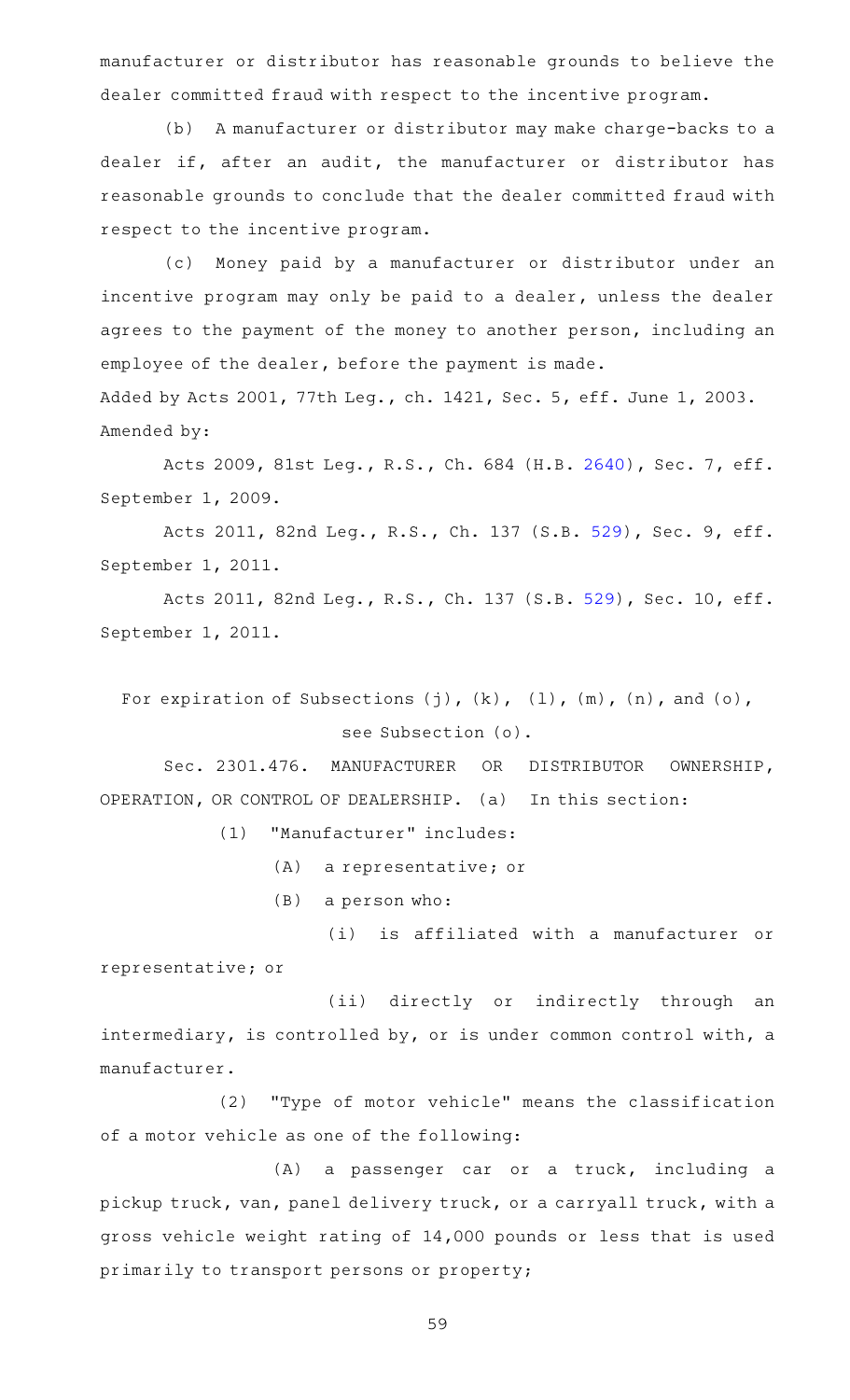(B) a motorcycle or motor-driven cycle, which includes:  $(i)$  an all-terrain vehicle, as defined by Section [551A.001](http://www.statutes.legis.state.tx.us/GetStatute.aspx?Code=TN&Value=551A.001), Transportation Code; (ii) a recreational off-highway vehicle, as defined by Section [551A.001](http://www.statutes.legis.state.tx.us/GetStatute.aspx?Code=TN&Value=551A.001), Transportation Code; (iii) an autocycle, as defined by Section [501.008,](http://www.statutes.legis.state.tx.us/GetStatute.aspx?Code=TN&Value=501.008) Transportation Code; (iv) a moped, as defined by Section [541.201,](http://www.statutes.legis.state.tx.us/GetStatute.aspx?Code=TN&Value=541.201) Transportation Code; or  $(v)$  a motorcycle, as defined by Section [541.201,](http://www.statutes.legis.state.tx.us/GetStatute.aspx?Code=TN&Value=541.201) Transportation Code; (C) an engine, transmission, or rear axle, as described by Section [2301.002](http://www.statutes.legis.state.tx.us/GetStatute.aspx?Code=OC&Value=2301.002)(23)(C); (D) a medium-duty or heavy-duty truck with a gross vehicle weight rating of more than 14,000 pounds; (E) a bus, as defined by Section [541.201](http://www.statutes.legis.state.tx.us/GetStatute.aspx?Code=TN&Value=541.201), Transportation Code;  $(F)$  a road tractor or truck tractor, as defined by Section [541.201,](http://www.statutes.legis.state.tx.us/GetStatute.aspx?Code=TN&Value=541.201) Transportation Code; (G) a firefighting vehicle; or  $(H)$  a recreational vehicle, which includes:  $(i)$  a motor home; (ii) a towable recreational vehicle; (iii) a travel trailer, as defined by Section [501.002,](http://www.statutes.legis.state.tx.us/GetStatute.aspx?Code=TN&Value=501.002) Transportation Code; or (iv) a house trailer, as defined by Section

[501.002,](http://www.statutes.legis.state.tx.us/GetStatute.aspx?Code=TN&Value=501.002) Transportation Code.

(b) For purposes of Subsection  $(a)(1)(B)(ii)$ , a person is controlled by a manufacturer if the manufacturer is directly or indirectly authorized, by law or by agreement of the parties, to direct or influence the person 's management and policies.

(c) Except as provided by this section, a manufacturer or distributor may not directly or indirectly:

 $(1)$  own an interest in:

(A) a franchised dealer or dealership, as defined by Sections [2301.002\(](http://www.statutes.legis.state.tx.us/GetStatute.aspx?Code=OC&Value=2301.002)16) and (8), respectively, for the same type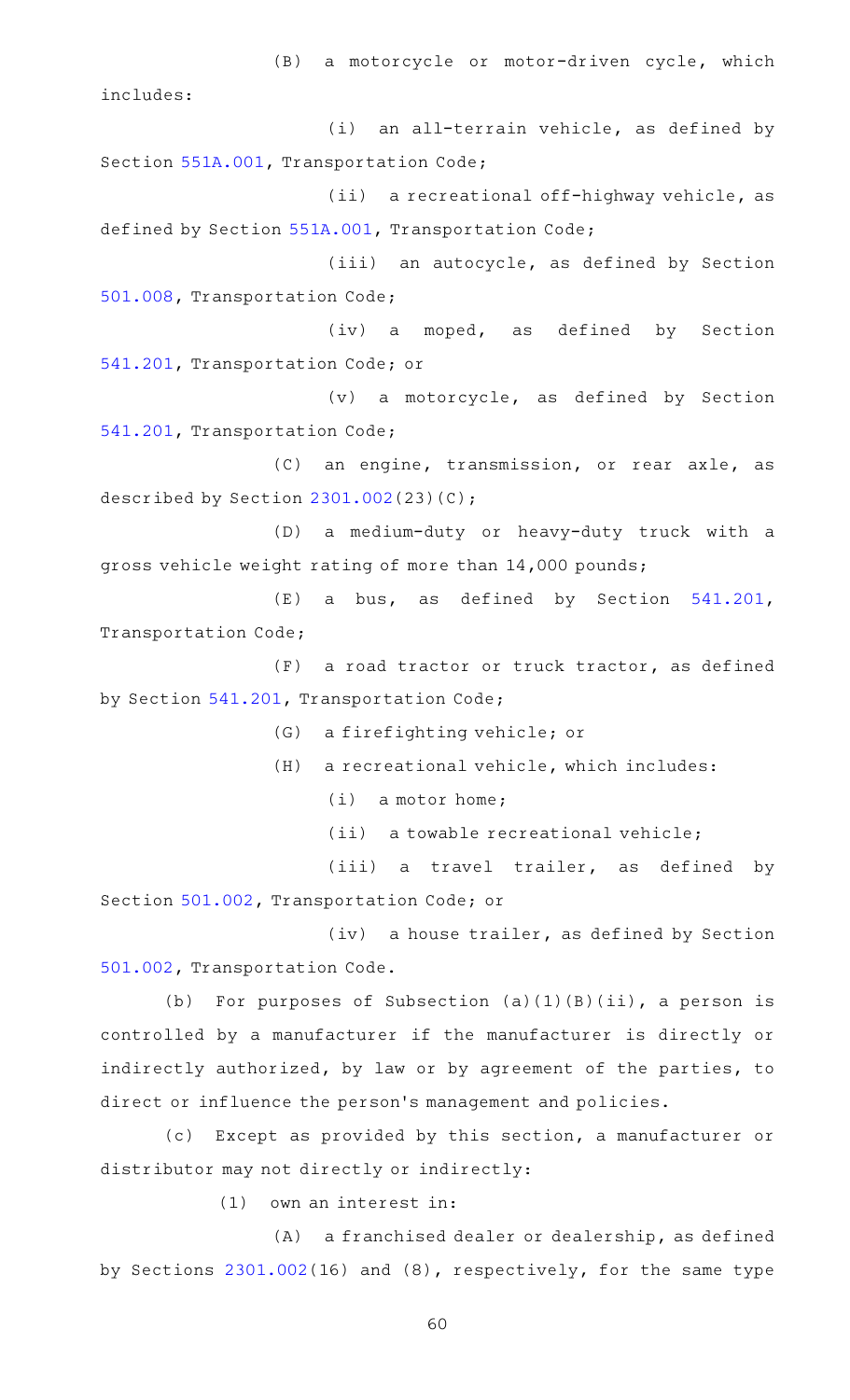of motor vehicle that:

(i) the manufacturer manufactures or distributes; or

(ii) the distributor distributes; or

 $(B)$  a nonfranchised dealer or dealership;

(2) operate or control:

 $(A)$  a franchised dealer or dealership, as defined by Sections [2301.002\(](http://www.statutes.legis.state.tx.us/GetStatute.aspx?Code=OC&Value=2301.002)16) and (8), respectively, for the same type of motor vehicle that:

(i) the manufacturer manufactures or distributes; or

(ii) the distributor distributes; or

(B) a nonfranchised dealer or dealership; or

 $(3)$  act in the capacity of:

(A) a franchised dealer or dealership, as defined by Sections [2301.002\(](http://www.statutes.legis.state.tx.us/GetStatute.aspx?Code=OC&Value=2301.002)16) and (8), respectively, for the same type of motor vehicle that:

(i) the manufacturer manufactures or distributes; or

(ii) the distributor distributes; or

(B) a nonfranchised dealer.

(d) A manufacturer or distributor may own an interest in a franchised dealer, or otherwise control a dealership, for a period not to exceed 12 months from the date the manufacturer or distributor acquires the dealership if:

(1) the person from whom the manufacturer or distributor acquired the dealership was a franchised dealer; and

(2) the dealership is for sale by the manufacturer or distributor at a reasonable price and on reasonable terms and conditions.

(e) On a showing of good cause by a manufacturer or distributor, the board may extend the time limit imposed under Subsection (d) for a period not to exceed an additional 12 months. An application for an extension after the first extension is granted is subject to protest by a dealer of the same line-make whose dealership is located in the same county as, or within 15 miles of, the dealership owned or controlled by the manufacturer or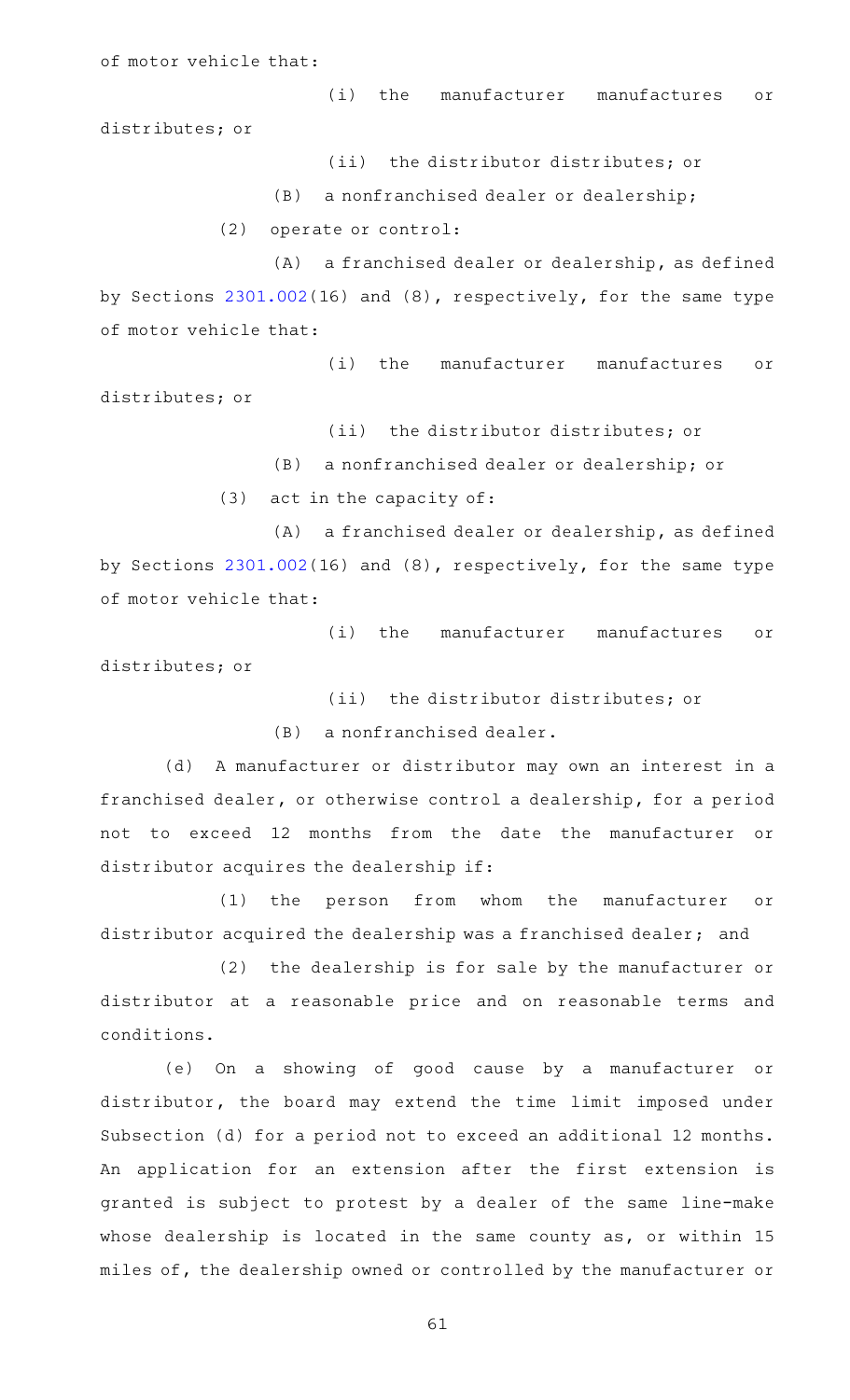distributor.

(f) For the purpose of determining compliance with Subsection (d)(2), the price of a dealership and the other terms and conditions of a contract for the sale of a dealership are reasonable if the purchaser is a franchised dealer who:

 $(1)$  has made a significant investment in the dealership, subject to loss;

(2) has an ownership interest in the dealership; and

(3) operates the dealership under a plan to acquire full ownership of the dealership within a reasonable time and under reasonable terms and conditions.

(g) For the purpose of broadening the diversity of its dealer body and enhancing opportunities for qualified persons who are part of a group that has been historically underrepresented in its dealer body, or other qualified persons who lack the resources to purchase a dealership outright, but for no other purpose, a manufacturer or distributor may temporarily own an interest in a dealership if the manufacturer 's or distributor 's participation in the dealership is in a bona fide relationship with a franchised dealer who:

 $(1)$  has made a significant investment in the dealership, subject to loss;

(2) has an ownership interest in the dealership; and

(3) operates the dealership under a plan to acquire full ownership of the dealership within a reasonable time and under reasonable terms.

(h) A person who on June 7, 1995, held both a motor home manufacturer 's license and a motor home dealer 's license issued under this chapter may:

 $(1)$  hold:

 $(A)$  a motor home manufacturer's license;

(B) a general distinguishing number issued under Chapter [503,](http://www.statutes.legis.state.tx.us/GetStatute.aspx?Code=TN&Value=503) Transportation Code; and

(C) not more than two franchised dealer's licenses; and

(2) operate as both a manufacturer and dealer of motor homes but of no other type of vehicle.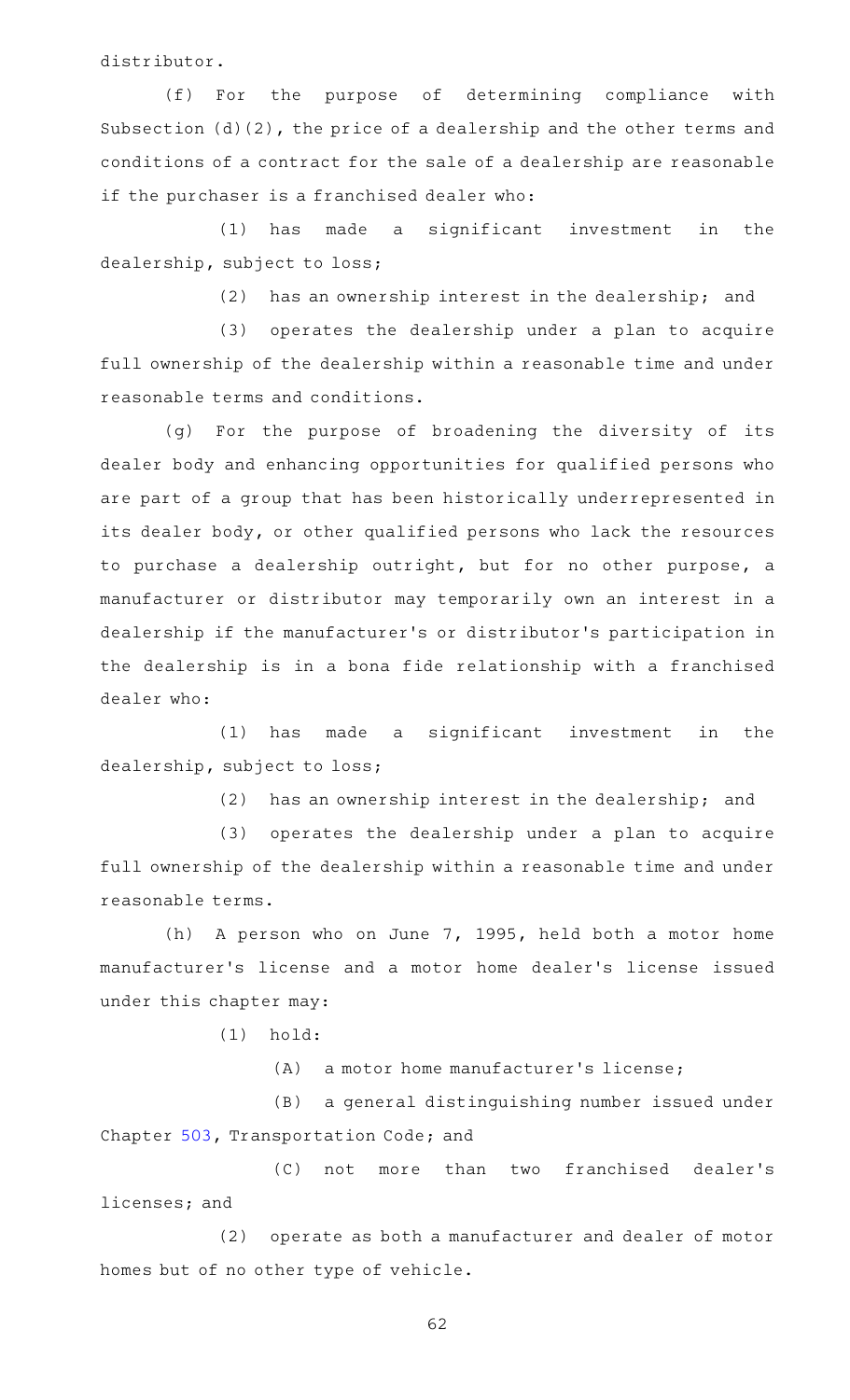(h-1) A person who on January 18, 2002, held both a converter 's license to convert buses with a gross vehicle weight rating of 40,000 pounds or more and a franchised dealer 's license to sell buses issued under this chapter may:

(1) regain and hold both licenses; and

(2) operate as both a converter and franchised dealer of bus conversions with a gross vehicle weight rating of 40,000 pounds or more but of no other type of vehicle.

(i) Notwithstanding the terms of this chapter, and subject to the limitations set forth in this subsection, a manufacturer or distributor may own an interest in an entity that holds a general distinguishing number if the entity:

(1) is primarily engaged in the business of renting to other persons passenger vehicles or commercial motor vehicles that the entity owns; and

(2) sells or offers for sale no vehicle other than a vehicle that the entity:

(A) owns and has taken from service in its rental fleet; or

 $(B)$  has taken in trade as part of a transaction involving the sale of a vehicle taken from service in its rental fleet.

(j) This section does not prohibit a manufacturer or distributor that owned, on or before January 1, 2007, an interest in a motor vehicle dealer engaged in the sale of used motor vehicles, and that has not agreed to or been ordered by a court order or ruling to comply with Subsection (c), from continuing to directly or indirectly own an interest in the motor vehicle dealer if the manufacturer 's or distributor 's ownership and control of the motor vehicle dealer does not increase after January 1, 2007. The exception provided by this subsection:

(1) applies if the motor vehicle dealer is engaged in the business of selling or offering for sale only used trucks that have a gross vehicle weight rating of 16,000 pounds or more;

(2) does not apply if the motor vehicle dealer sells a new motor vehicle;

(3) does not permit an increase in the manufacturer's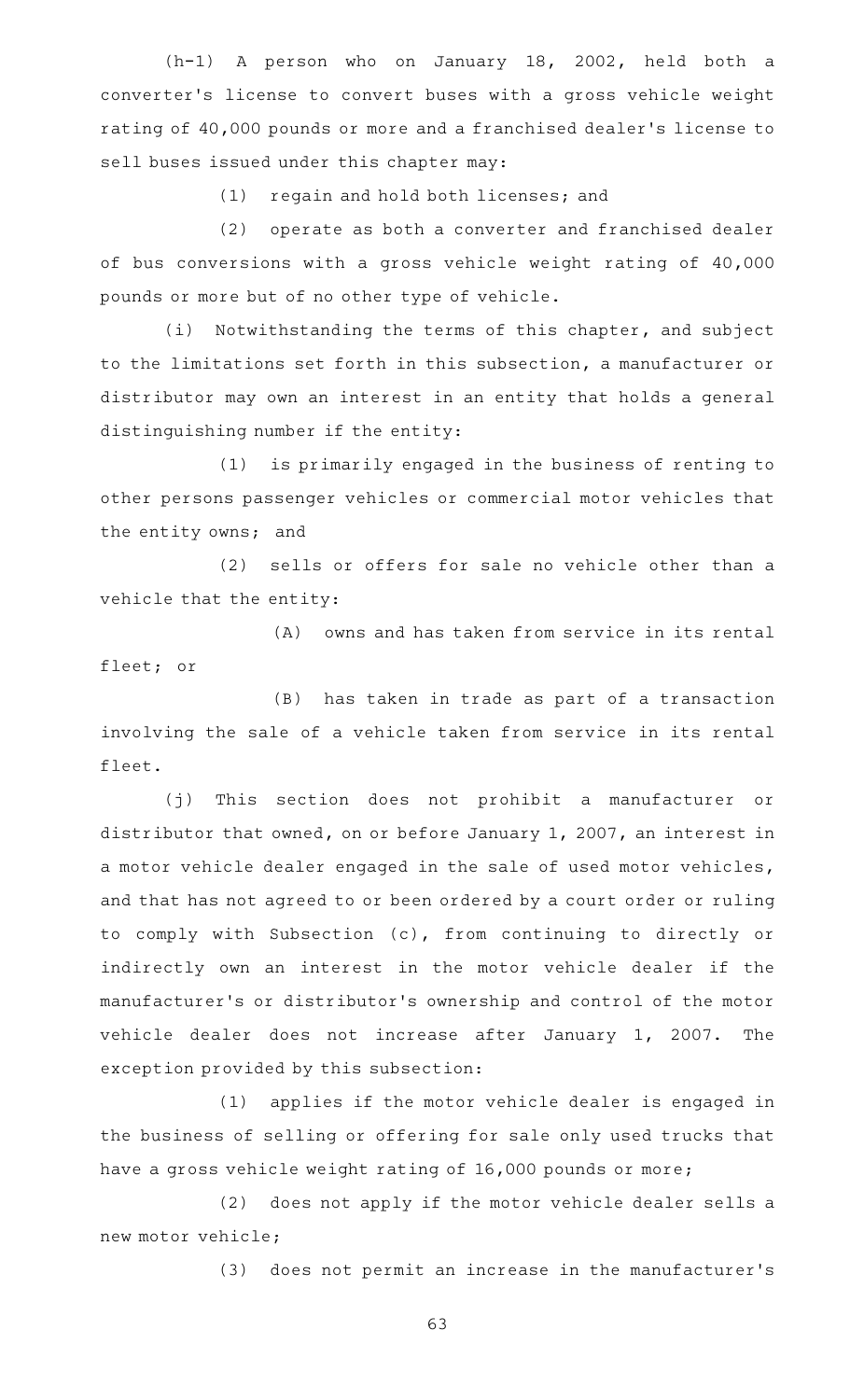or distributor 's ownership interest in the motor vehicle dealer;

(4) does not grant an exception to this chapter other than the exception expressly provided by this subsection;

(5) applies regardless of whether there is a transfer or relocation of the motor vehicle dealer required by:

- $(A)$  an act of God;
- $(B)$  the exercise of eminent domain authority; or

(C) another reason approved by the division after a hearing conducted in the same manner as a contested case under Subchapter O; and

(6) does not apply if the manufacturer or distributor no longer owns the interest in the motor vehicle dealer that the manufacturer or distributor owned on or before January 1, 2007.

(k)AAA motor vehicle dealer under Subsection (j) violates that subsection if the dealer:

(1) sells or offers for sale a motor vehicle with a gross vehicle weight rating of less than 16,000 pounds, other than a motor vehicle the dealer has acquired as a trade-in in a transaction involving the retail sale of a motor vehicle with a gross vehicle weight rating of 16,000 pounds or more and if the trade-in motor vehicle will be sold or offered for sale only to a person who holds a general distinguishing number issued in the category described by Section [503.029\(](http://www.statutes.legis.state.tx.us/GetStatute.aspx?Code=TN&Value=503.029)a)(6)(C), Transportation Code;

(2) performs or offers to perform new motor vehicle warranty repair; or

(3) sells or offers for sale a new motor vehicle.

(1) A manufacturer or distributor described by Subsection (j) violates that subsection if the manufacturer or distributor:

(1) sells, assigns, or otherwise transfers an interest in the motor vehicle dealer or a portion of its interest in the motor vehicle dealer to an unaffiliated manufacturer or distributor; or

(2) increases its ownership interest in the motor vehicle dealer.

(m) A person who violates Subsection (j),  $(k)$ , or (l) is subject to:

(1) a civil penalty under Section [2301.801;](http://www.statutes.legis.state.tx.us/GetStatute.aspx?Code=OC&Value=2301.801)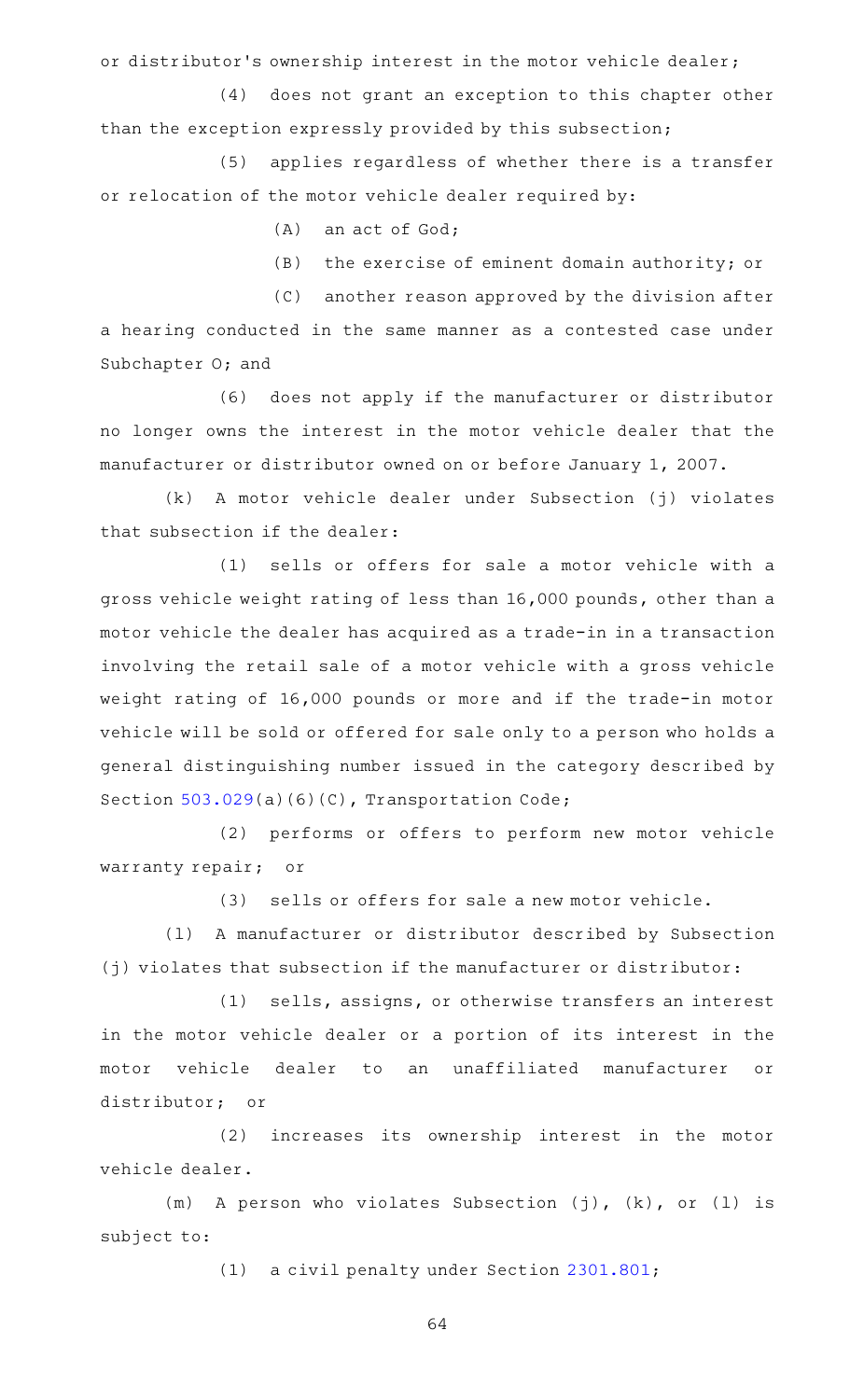(2) a suit for injunctive relief under Section [2301.804](http://www.statutes.legis.state.tx.us/GetStatute.aspx?Code=OC&Value=2301.804); and

(3) denial, revocation, or suspension of a license under Section [2301.651](http://www.statutes.legis.state.tx.us/GetStatute.aspx?Code=OC&Value=2301.651).

(n) For purposes of Subsections (j),  $(k)$ , and  $(1)$ , a reference to a motor vehicle dealer includes the physical premises, business facilities, and operations where motor vehicle sales occur.

(o) This subsection, Subsections (j) through (n), and the exception provided by Subsection (j) expire September 1, 2023. Added by Acts 2001, 77th Leg., ch. 1421, Sec. 5, eff. June 1, 2003. Amended by Acts 2003, 78th Leg., ch. 503, Sec. 1, eff. June 20, 2003; Acts 2003, 78th Leg., ch. 1276, Sec. 14A.621(a), eff. Sept. 1, 2003.

Amended by:

Acts 2007, 80th Leg., R.S., Ch. 105 (H.B. [733](http://www.legis.state.tx.us/tlodocs/80R/billtext/html/HB00733F.HTM)), Sec. 1, eff. September 1, 2008.

Acts 2009, 81st Leg., R.S., Ch. 933 (H.B. [3097\)](http://www.legis.state.tx.us/tlodocs/81R/billtext/html/HB03097F.HTM), Sec. 5.01, eff. September 1, 2009.

Acts 2011, 82nd Leg., R.S., Ch. 1290 (H.B. [2017](http://www.legis.state.tx.us/tlodocs/82R/billtext/html/HB02017F.HTM)), Sec. 16, eff. September 1, 2011.

Acts 2015, 84th Leg., R.S., Ch. 512 (H.B. [833](http://www.legis.state.tx.us/tlodocs/84R/billtext/html/HB00833F.HTM)), Sec. 1, eff. June 16, 2015.

Acts 2019, 86th Leg., R.S., Ch. 440 (S.B. [1415](http://www.legis.state.tx.us/tlodocs/86R/billtext/html/SB01415F.HTM)), Sec. 1, eff. September 1, 2019.

Acts 2021, 87th Leg., R.S., Ch. 915 (H.B. [3607\)](http://www.legis.state.tx.us/tlodocs/87R/billtext/html/HB03607F.HTM), Sec. 14.005, eff. September 1, 2021.

Sec. 2301.477. MANUFACTURER DOING BUSINESS IN THIS STATE. A manufacturer whose products are offered for sale in this state under a franchise entered into between its distributor or representative and a dealer is bound by the terms of the franchise and this chapter as if the manufacturer had executed the franchise. Added by Acts 2001, 77th Leg., ch. 1421, Sec. 5, eff. June 1, 2003.

Sec. 2301.478. ACTION ON FRANCHISE. (a) Notwithstanding the terms of any franchise or any other law, an action or proceeding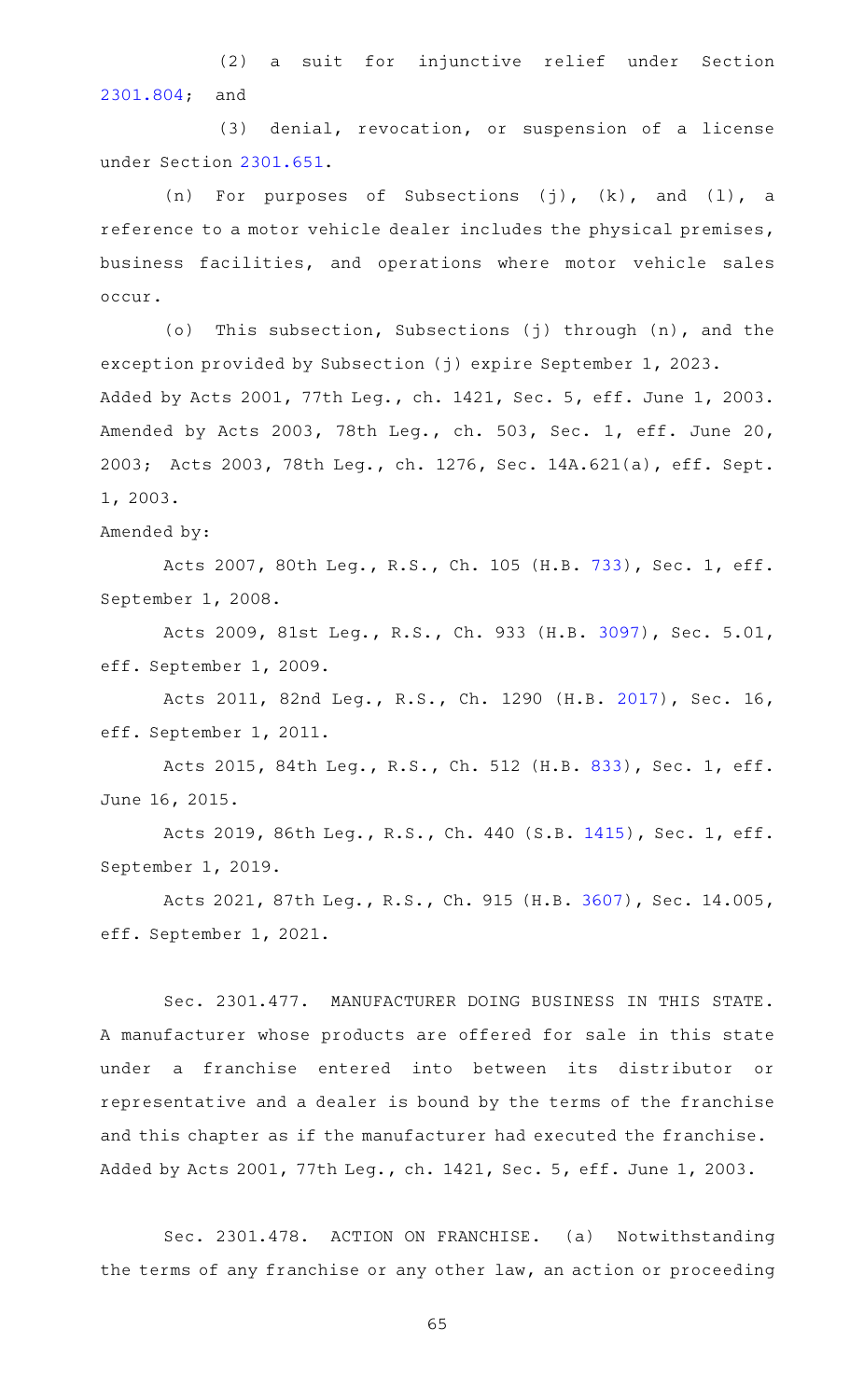brought by a manufacturer, representative, converter, or distributor against a dealer must be brought in an appropriate forum in this state only, and the law of this state applies to the action or proceeding.

(b) Each party to a franchise owes to the other party a duty of good faith and fair dealing that is actionable in tort. Added by Acts 2001, 77th Leg., ch. 1421, Sec. 5, eff. June 1, 2003.

Sec. 2301.479. ADVERSE ACTION IN CONNECTION WITH EXPORT OF VEHICLE. (a) Except as otherwise provided by this section, a manufacturer, distributor, or representative may not take an adverse action against a franchised dealer because the franchised dealer sells or leases a vehicle that is later exported to a location outside the United States.

 $(b)$  A franchise provision that allows a manufacturer, distributor, or representative to take adverse action against a franchised dealer because the franchised dealer sells or leases a vehicle that is later exported to a location outside the United States is enforceable only if, at the time of the original sale or lease, the dealer knew or reasonably should have known that the vehicle would be exported to a location outside the United States.

(c)AAA franchised dealer is presumed to have no actual knowledge that a vehicle the dealer sells or leases will be exported to a location outside the United States if, under the laws of a state of the United States:

 $(1)$  the vehicle is titled;

 $(2)$  the vehicle is registered; and

(3) applicable state and local taxes are paid for the vehicle.

(d) The presumption under Subsection (c) may be rebutted by direct, clear, and convincing evidence that the franchised dealer had actual knowledge or reasonably should have known at the time of the original sale or lease that the vehicle would be exported to a location outside the United States.

(e) Except as otherwise permitted by this section, a franchise provision that allows a manufacturer, distributor, or representative to take adverse action against a franchised dealer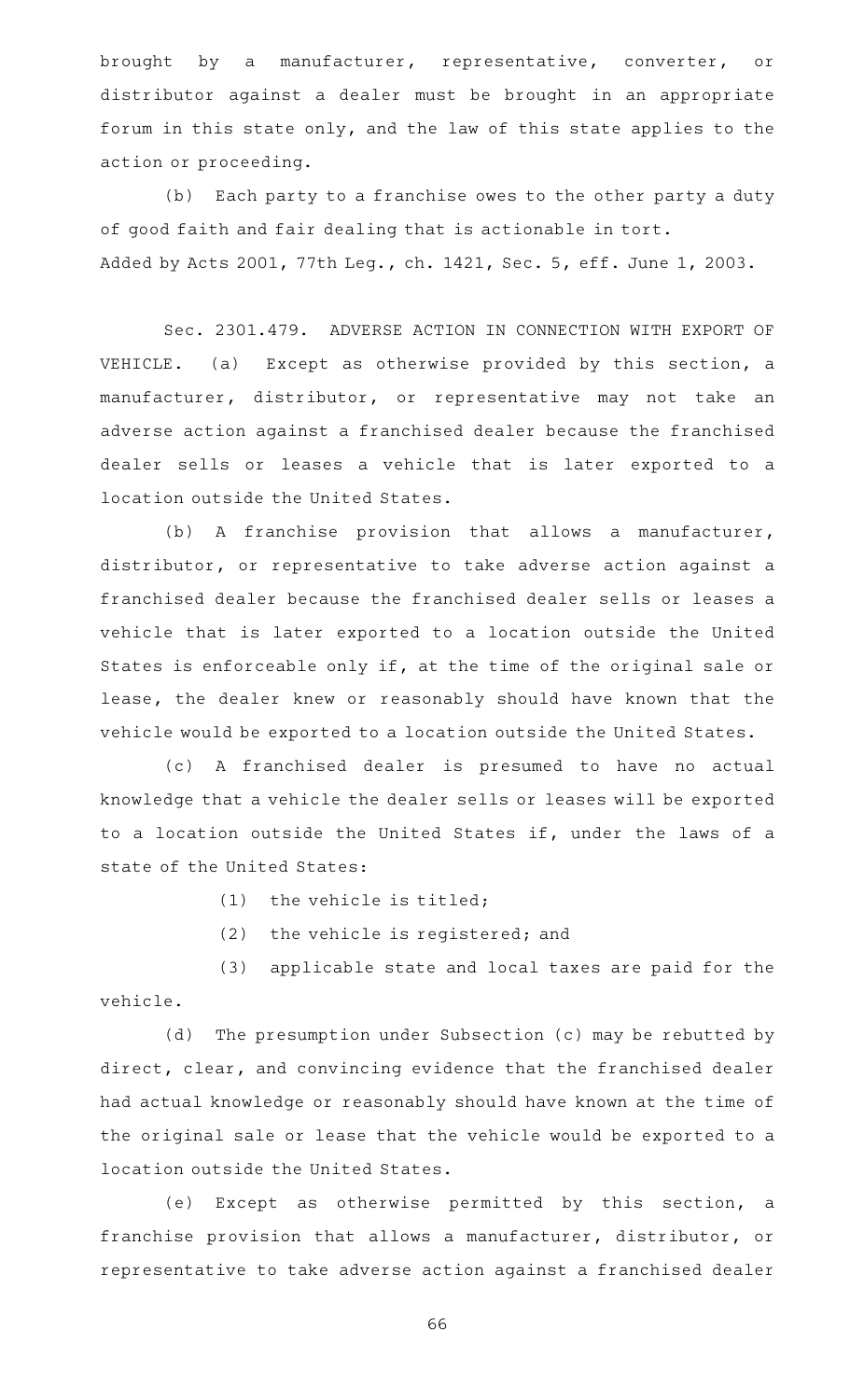because the franchised dealer sells or leases a vehicle that is later exported to a location outside the United States is void and unenforceable.

Added by Acts 2009, 81st Leg., R.S., Ch. 684 (H.B. [2640](http://www.legis.state.tx.us/tlodocs/81R/billtext/html/HB02640F.HTM)), Sec. 8, eff. September 1, 2009.

Sec. 2301.480. DISCLOSURE OF CERTAIN INFORMATION. A manufacturer, distributor, or representative may not require that a franchised dealer provide to the manufacturer, distributor, or representative information regarding a customer, except to the extent that a specific item of information is necessary:

(1) for the sale or delivery of a new motor vehicle to a customer;

(2) for reasonable marketing purposes;

(3) to validate a claim and make payment under an incentive program;

(4) to support a dealer's claim for reimbursement for repairs performed under a manufacturer 's warranty; or

(5) to satisfy a product recall or safety obligation. Added by Acts 2011, 82nd Leg., R.S., Ch. 137 (S.B. [529\)](http://www.legis.state.tx.us/tlodocs/82R/billtext/html/SB00529F.HTM), Sec. 11, eff. September 1, 2011.

Sec. 2301.481. PROPERTY USE AGREEMENT. (a) A manufacturer, distributor, or representative may not require that a dealer enter into a property use agreement as a condition of the manufacturer, distributor, or representative:

 $(1)$  entering into a franchise;

(2) approving a franchised dealer's application to add a line-make;

(3) approving a franchised dealer's application to relocate a franchise; or

(4) approving a sale or transfer of a dealer, dealership, or franchise.

(b) The following provisions in a property use agreement are void and unenforceable:

(1) a limitation on the franchised dealer's ability to add a line-make; or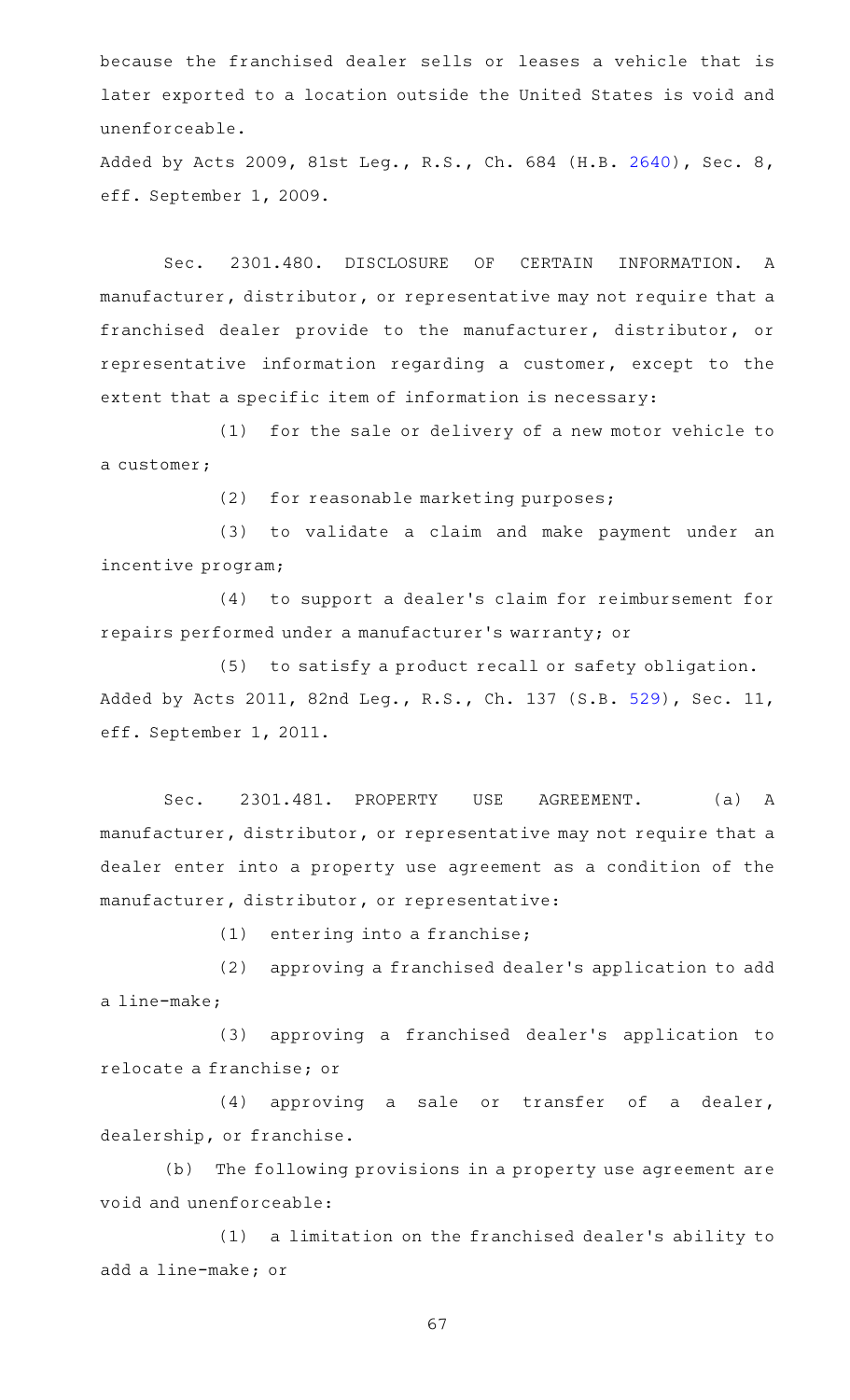(2) a provision that binds a franchised dealer's successor.

(c) A property use agreement expires on the earlier of:

(1) the date provided by the property use agreement; or

 $(2)$  the termination of the franchise between the parties to the property use agreement.

(d) This section applies to a subsidiary of, or a person controlled by, a manufacturer, distributor, or representative. Added by Acts 2011, 82nd Leg., R.S., Ch. 137 (S.B. [529\)](http://www.legis.state.tx.us/tlodocs/82R/billtext/html/SB00529F.HTM), Sec. 11, eff. September 1, 2011.

Sec. 2301.482. CERTAIN PROPERTY USE AGREEMENTS. (a) Notwithstanding Section  $2301.481(b)(1)$  $2301.481(b)(1)$ , and subject to this section, a dealer may enter into a property use agreement for cash consideration that grants the manufacturer or distributor the exclusive rights to direct the use of the dealership.

(b) In the event the dealer breaches the terms of the property use agreement described by Subsection (a) by altering the use of the property during the term of the agreement in violation of the agreement, the property use agreement is terminated and the dealer must reimburse the manufacturer or distributor in an amount determined by dividing the amount of the manufacturer 's or distributor 's cash consideration provided under Subsection (a) by the market value of the property identified in the original property use agreement at the time any necessary real estate has been purchased and any necessary construction has been completed, and multiplying the resulting quotient by the market value of the property at the time of the breach.

(c) For purposes of this section, the market value of property is to be determined by three appraisers chosen as follows:

(1) one selected by the affected manufacturer or distributor;

(2) one selected by the affected dealer; and

(3) one selected by mutual agreement of the manufacturer or distributor and the dealer.

Added by Acts 2011, 82nd Leg., R.S., Ch. 137 (S.B. [529\)](http://www.legis.state.tx.us/tlodocs/82R/billtext/html/SB00529F.HTM), Sec. 11,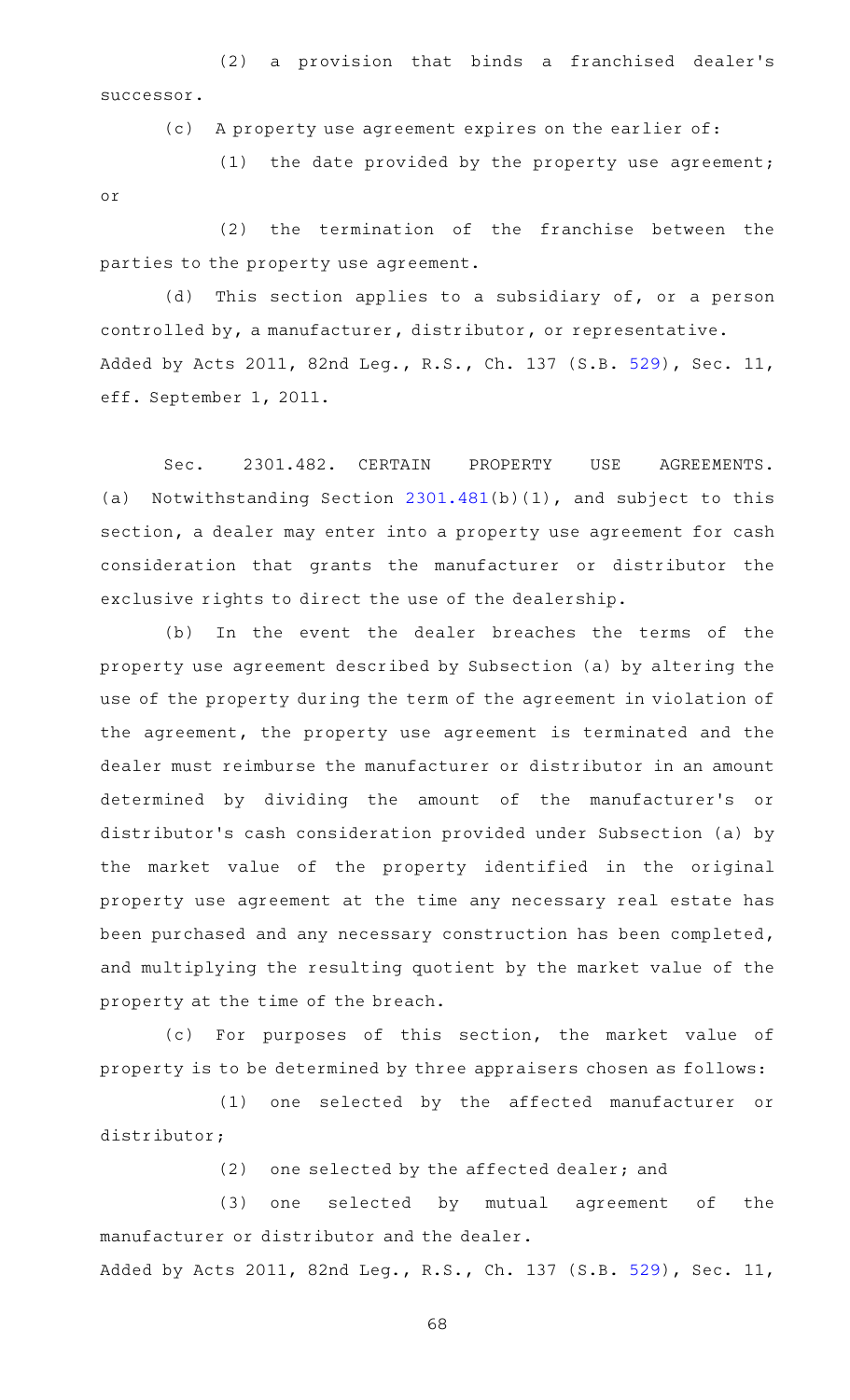Sec. 2301.483. SPECIFIC USE AGREEMENTS. (a) In this section:

(1) "Necessary real estate" means real estate that is necessary for the proper operation of a dealership in the dealership's location as determined by the manufacturer's, distributor 's, or representative 's facility requirements or to comply with any applicable law or zoning requirement.

(2) "Owner" means a manufacturer, distributor, or representative, including an entity owned or controlled by a manufacturer, distributor, or representative.

(3) "Specific use agreement" means a property use agreement that is executed in conjunction with a sale or as part of the terms of a lease by an owner of real property to a transferee for use by the transferee as a dealership under the terms of a franchise executed or to be executed between the owner and the transferee.

(4) "Transferee" means a person who is a purchaser or lessee of real property subject to a specific use agreement.

(b) To the extent of any conflict between this section and another section of this chapter regarding a specific use agreement, this section controls. Notwithstanding any other section of this chapter and except as provided by this section, a specific use agreement may include provisions that allow an owner to:

(1) limit the transferee's ability to add a line-make after the transferee has opened a franchised dealership on the property to which the specific use agreement applies;

(2) prohibit the sale or sublease of the dealership property by the transferee to a person for a purpose other than the operation of a dealership under a franchise with the owner of the property; or

(3) make the limitations described by Subdivisions (1) and (2) applicable to any successor or sublessee of the transferee.

(c) An owner may not coerce or attempt to coerce an existing franchised dealer of the owner to relocate an existing dealership of the same line-make to property that is subject to a specific use agreement. If it is proven in a civil suit that a person entered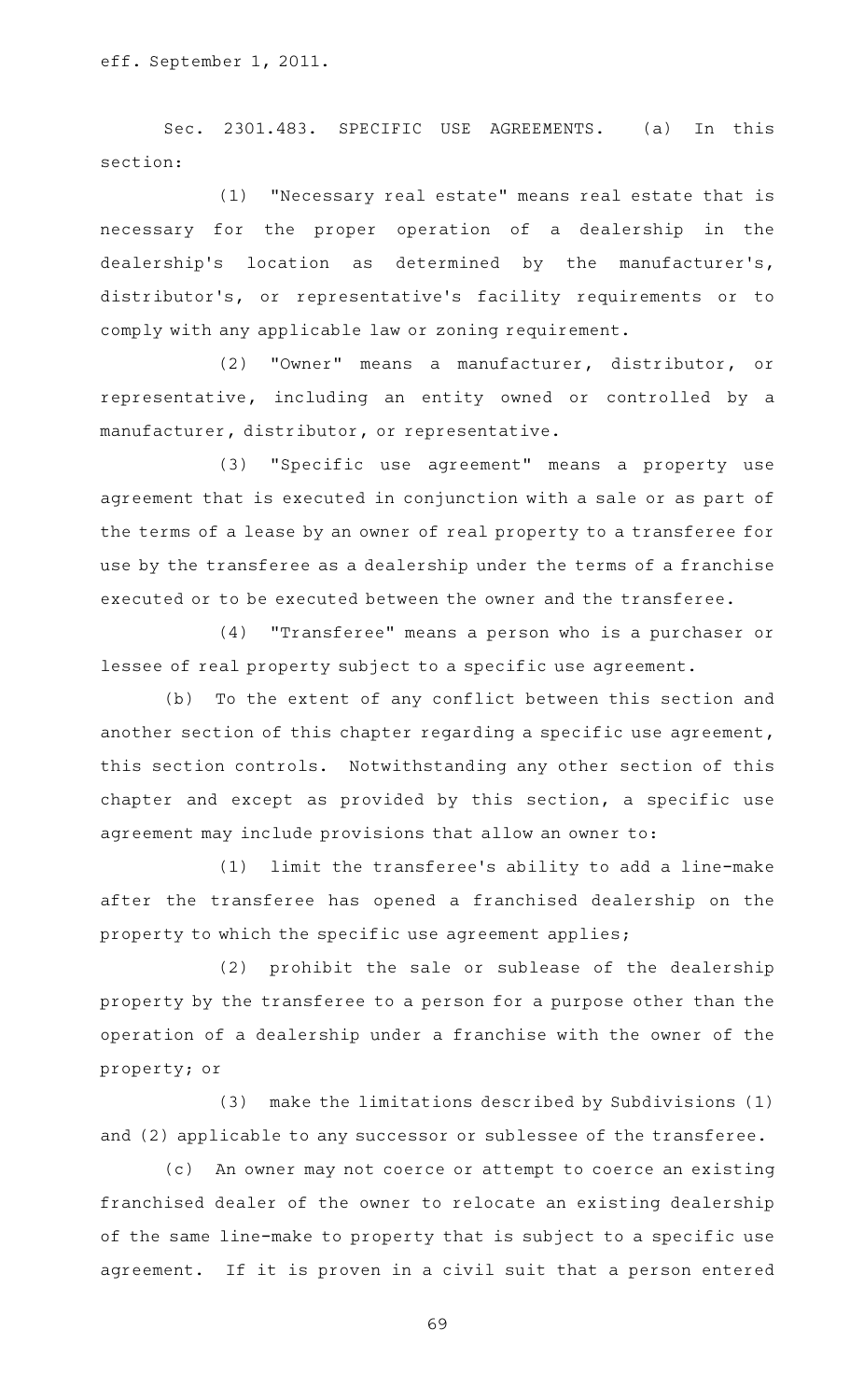into a specific use agreement containing a provision described by Subsection (b) as a result of coercion, the specific use agreement is void.

(d) A specific use agreement executed in conjunction with the sale of real property may apply only to the necessary real estate.

(e) A specific use agreement executed in conjunction with the sale of real property to an existing franchised dealer for the purpose of relocating an existing dealership of the same line-make to property that is the subject of the specific use agreement or to a person for the purpose of establishing a new dealership expires on the earliest of:

 $(1)$  the date established by the specific use agreement;

 $(2)$  the termination or discontinuance of the franchise between the parties to the specific use agreement as a result of the owner:

(A) discontinuing all line-makes applicable to the necessary real estate that are under the control of a manufacturer or distributor holding property use rights for the necessary real estate under the specific use agreement;

 $(B)$  ceasing to do business in this state; or

(C) changing the distributor or method of distribution of the owner 's products in this state;

(3) the 10th anniversary of the date the dealership opens for business; or

(4) any time after the expiration of nine years from the date the dealership opens for business if the transferee has performed all the transferee 's financial duties as provided by the contract and title to the property has passed to the transferee.

(f) Unless a specific use agreement associated with the sale of property expressly provides otherwise, there is no penalty for the full performance by the transferee and transfer of title to the transferee prior to the time set forth by the contract 's terms. Added by Acts 2013, 83rd Leg., R.S., Ch. 1338 (S.B. [854](http://www.legis.state.tx.us/tlodocs/83R/billtext/html/SB00854F.HTM)), Sec. 1, eff. June 14, 2013.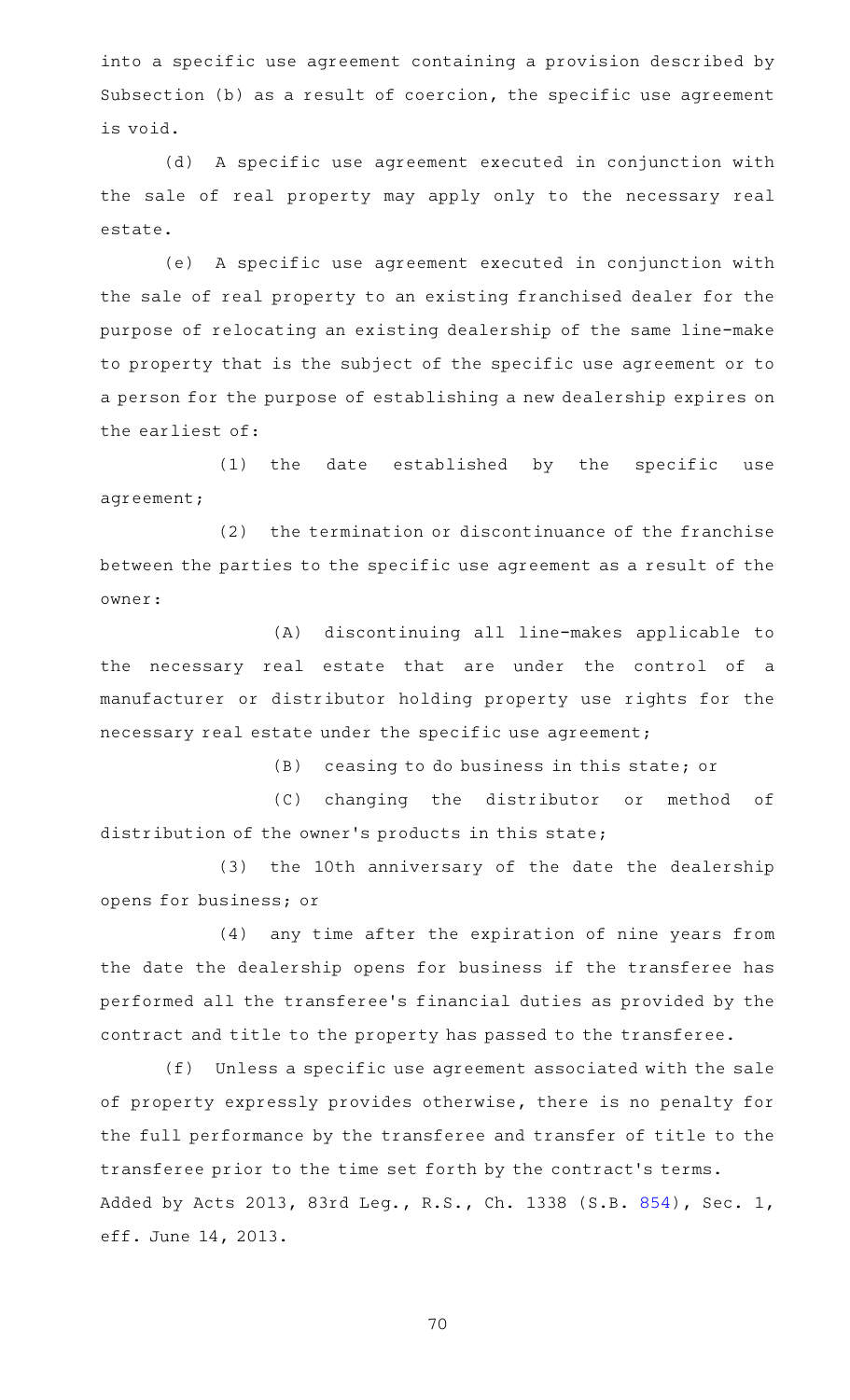#### SUBCHAPTER K. MEDIATION BETWEEN DEALER AND MANUFACTURER OR

#### DISTRIBUTOR

Sec. 2301.521. DEFINITION. In this subchapter, "mediation" means a nonbinding forum in which an impartial mediator facilitates communication between parties to promote reconciliation, settlement, or understanding between the parties. Added by Acts 2001, 77th Leg., ch. 1421, Sec. 5, eff. June 1, 2003.

Sec. 2301.522. MEDIATION APPLICABLE. (a) In an action brought against a manufacturer or distributor under Subchapter J by a franchised dealer whose franchise provides for arbitration in compliance with this chapter, the board shall order the parties to submit the dispute to mediation in the manner provided by this subchapter.

(b) Subsection (a) applies only if the dealer's franchise does not contain an arbitration provision in conflict with this chapter. In a dispute concerning whether Subsection (a) applies, the board shall enter an order either that the franchise contains a provision in conflict with this chapter or that it does not. If the board determines that the franchise does not contain an arbitration provision that conflicts with this chapter, the board shall order the parties to proceed to mediation as provided by this subchapter.

(c) An order issued under Subsection (b) is not appealable.

(d) This subchapter does not apply to an action brought by the board to enforce this chapter.

Added by Acts 2001, 77th Leg., ch. 1421, Sec. 5, eff. June 1, 2003. Amended by:

Acts 2011, 82nd Leg., R.S., Ch. 137 (S.B. [529\)](http://www.legis.state.tx.us/tlodocs/82R/billtext/html/SB00529F.HTM), Sec. 12, eff. September 1, 2011.

Sec. 2301.523. MEDIATOR. (a) By agreement, the parties shall select and compensate a mediator who is qualified to serve under Section [154.052](http://www.statutes.legis.state.tx.us/GetStatute.aspx?Code=CP&Value=154.052)(a), Civil Practice and Remedies Code.

(b) Sections  $154.053$  and  $154.055$ , Civil Practice and Remedies Code, apply to a mediator under this subchapter.

(c)AAA mediator may not impose the mediator 's own judgment on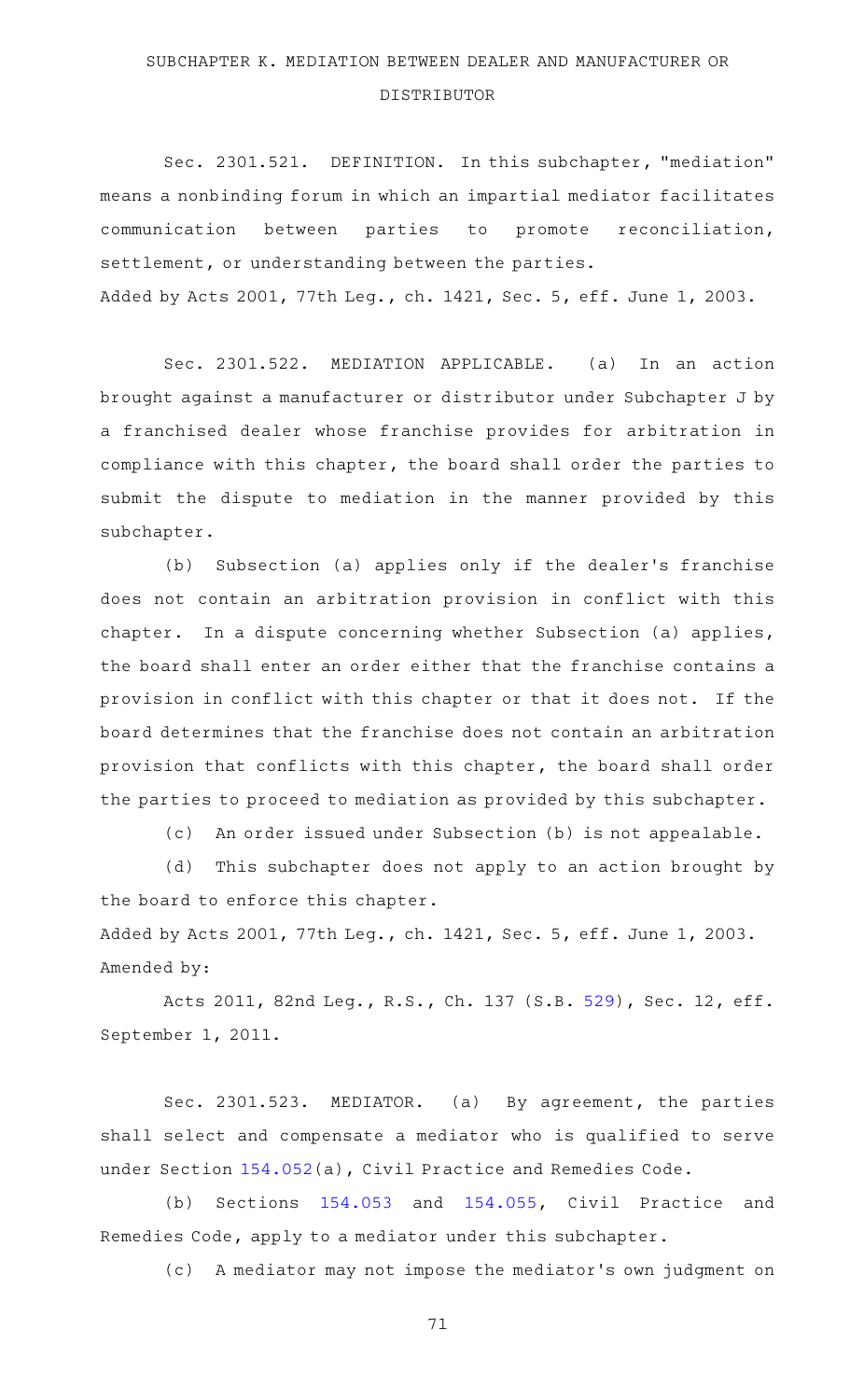the issues for that of the parties.

Added by Acts 2001, 77th Leg., ch. 1421, Sec. 5, eff. June 1, 2003.

Sec. 2301.524. LOCATION AND SCHEDULE OF MEDIATION. (a) The parties by agreement shall select a venue and schedule for mediation under this subchapter. If the parties are unable to agree on a venue and schedule, the mediator shall select a venue and schedule.

(b) Except by written agreement of all parties, mediation must be held in this state.

(c) Mediation must be completed not later than the 60th day after the date the board orders the parties to mediate. The deadline may be extended by the board at the request of all parties. Added by Acts 2001, 77th Leg., ch. 1421, Sec. 5, eff. June 1, 2003.

Sec. 2301.525. LAW APPLICABLE; CONFLICT OF LAWS. (a) Except as provided by Subsection (b) of this section, Section [154.073,](http://www.statutes.legis.state.tx.us/GetStatute.aspx?Code=CP&Value=154.073) Civil Practice and Remedies Code, applies to mediation under this subchapter.

(b) If Section [154.073,](http://www.statutes.legis.state.tx.us/GetStatute.aspx?Code=CP&Value=154.073) Civil Practice and Remedies Code, conflicts with another legal requirement for disclosure of communications or materials, the issue of confidentiality may be presented to the board to determine, in camera, whether the facts, circumstances, and context of the communications or materials sought to be disclosed warrant a protective order of the board or whether the communications or materials are subject to disclosure.

(c) This subchapter controls over any other law relating to or requiring mediation between or among license holders. Added by Acts 2001, 77th Leg., ch. 1421, Sec. 5, eff. June 1, 2003.

Sec. 2301.526. COSTS OF MEDIATION. (a) The board is not liable for the compensation paid or to be paid to a mediator employed under this subchapter.

(b) Without regard to the outcome of mediation or subsequent regulatory or judicial proceedings, costs incurred by a party in mediation required by this subchapter may not be imposed on the opposing party.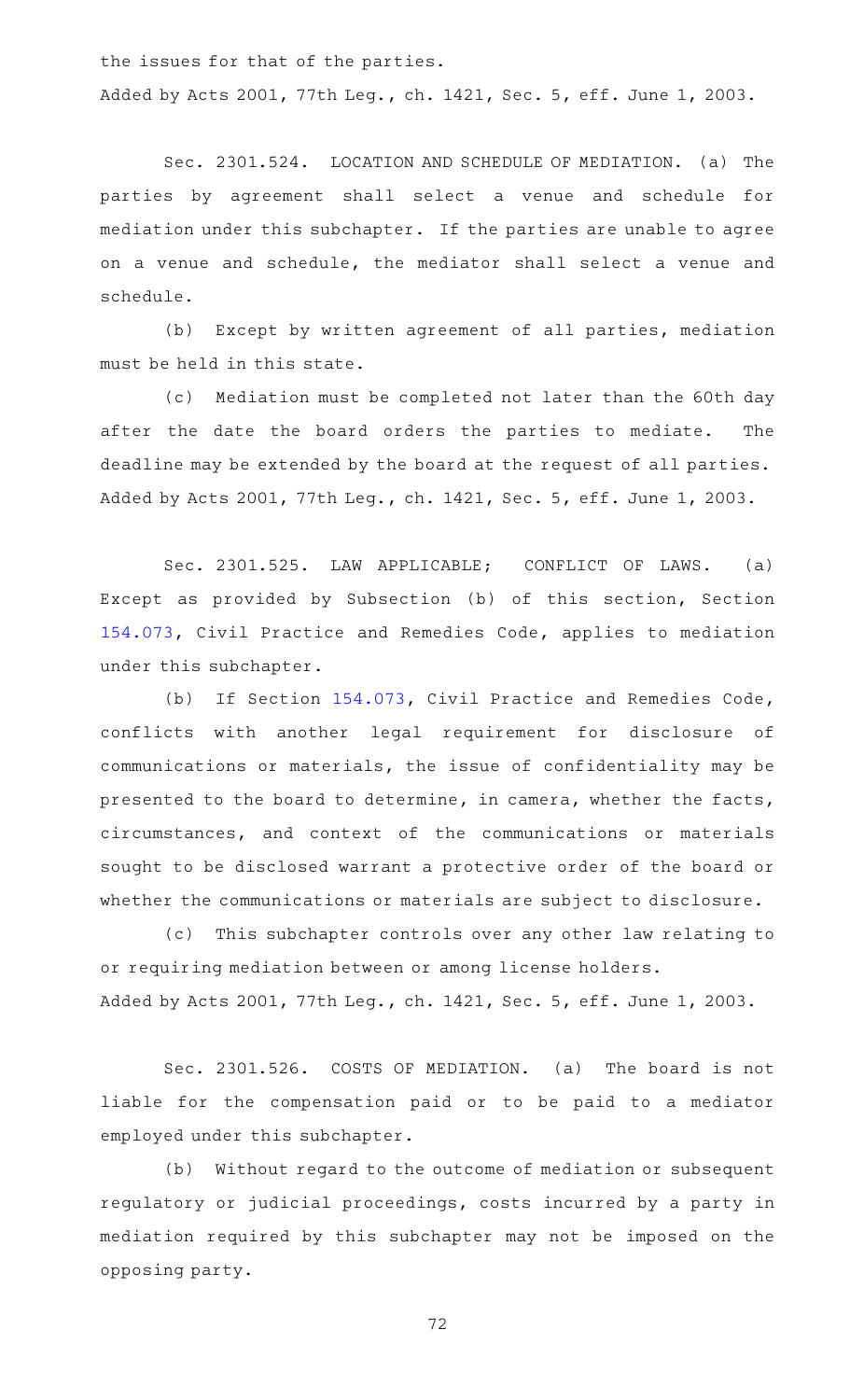Added by Acts 2001, 77th Leg., ch. 1421, Sec. 5, eff. June 1, 2003.

Sec. 2301.527. JURISDICTION OF BOARD. The board retains jurisdiction of the subject matter of and parties to a dispute during mediation and may, on the motion of a party or on its own motion, enter appropriate orders.

Added by Acts 2001, 77th Leg., ch. 1421, Sec. 5, eff. June 1, 2003.

Sec. 2301.528. EFFECT OF MEDIATION ON CHAPTER. (a) Except as provided by this subchapter, mediation under this subchapter does not affect a procedural right or duty conferred by this chapter or by board rule.

(b) Procedural time limits imposed by this chapter or under the authority of this chapter are tolled during mediation.

(c) Mediation does not affect any right of a person who is not a party to the mediation.

(d) The board shall stay proceedings involving the parties in mediation until the board receives the mediator 's certification that mediation has concluded.

Added by Acts 2001, 77th Leg., ch. 1421, Sec. 5, eff. June 1, 2003.

Sec. 2301.529. OUTCOME OF MEDIATION. (a) If mediation resolves the dispute, the board shall enter an order incorporating the terms of the agreement reached in mediation.

(b) If mediation does not resolve the dispute, the board shall proceed to a contested case hearing or other appropriate exercise of its jurisdiction.

Added by Acts 2001, 77th Leg., ch. 1421, Sec. 5, eff. June 1, 2003.

## SUBCHAPTER L. VEHICLE LESSORS AND VEHICLE LEASE FACILITATORS

Sec. 2301.551. ACCEPTANCE AND PAYMENT OF FEES BY VEHICLE LESSOR. (a) A vehicle lessor may not directly or indirectly accept a fee from a dealer. For purposes of this subsection, "fee" does not include an adjustment in the purchase price paid for the lease or leased vehicle. This subsection does not authorize a fee for referring vehicle leases or prospective lessees.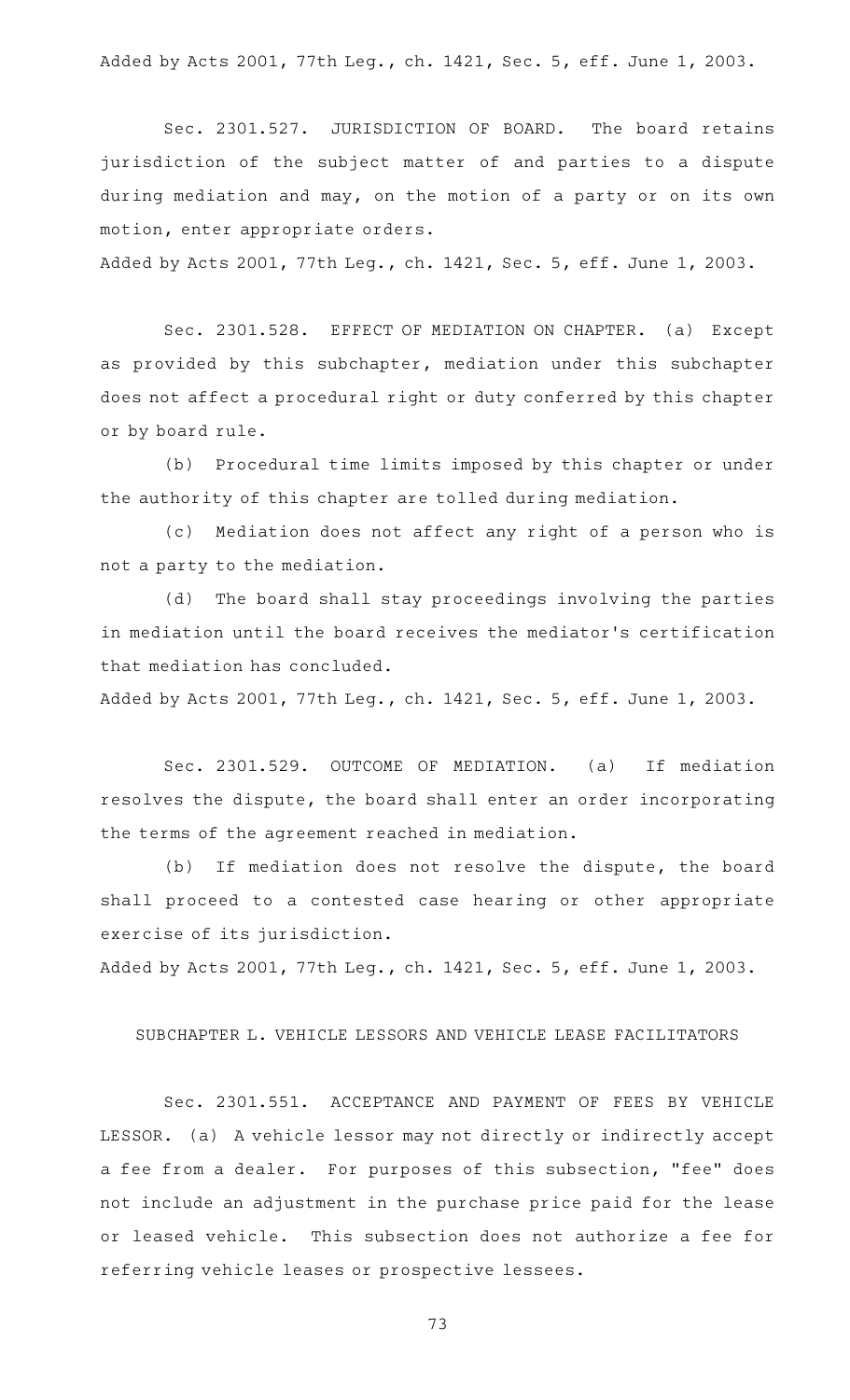(b) A vehicle lessor may not pay a fee to any person in return for the solicitation, procurement, or production by the person of a prospective lessee of a motor vehicle unless the person:

(1) holds a vehicle lease facilitator license issued under this chapter; and

 $(2)$  has an appointment from the lessor as provided by Section [2301.552](http://www.statutes.legis.state.tx.us/GetStatute.aspx?Code=OC&Value=2301.552).

(c) The fees prohibited by this section do not include money paid to:

 $(1)$  a franchised dealer as a part of the consideration for the sale or assignment of a lease or leased vehicle; or

(2) a franchised dealer who transfers title of the vehicle or assigns the lease contract to the lessor of the motor vehicle.

Added by Acts 2001, 77th Leg., ch. 1421, Sec. 5, eff. June 1, 2003.

Sec. 2301.552. APPOINTMENT OF VEHICLE LEASE FACILITATOR. (a) A vehicle lessor may appoint one or more vehicle lease facilitators licensed under this chapter to represent the lessor in obtaining prospective vehicle lessees.

(b) An appointment must:

- $(1)$  be in writing;
- (2) disclose its terms; and

(3) comply with board rules.

Added by Acts 2001, 77th Leg., ch. 1421, Sec. 5, eff. June 1, 2003.

Sec. 2301.553. DISCLOSURE OF FEE REQUIRED. (a) In a vehicle lease solicited, procured, or produced by a vehicle lease facilitator, the vehicle lessor shall disclose to the lessee that a fee was paid or will be paid to the vehicle lease facilitator for the solicitation, procurement, or production of the lessee or the lease.

(b) The vehicle lessor shall include the disclosure in a prominent position either:

(1) on the face of the written memorandum of the vehicle lease; or

(2) on a separate instrument signed by the lessee at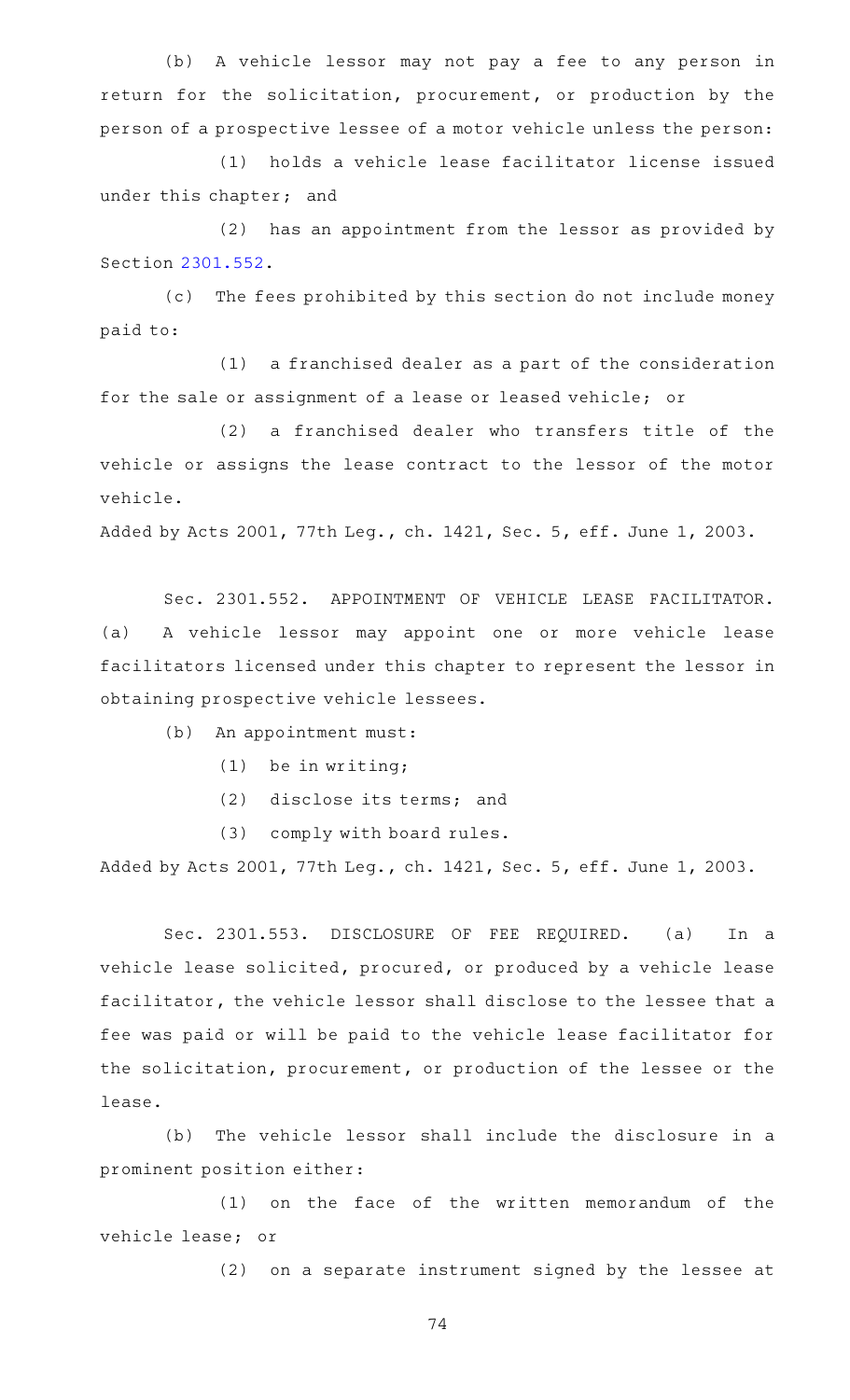the same time as the signing of the vehicle lease. Added by Acts 2001, 77th Leg., ch. 1421, Sec. 5, eff. June 1, 2003.

Sec. 2301.554. TERMS OF LEASE: FOREIGN COUNTRIES. (a) Except as provided by Subsection (b) or by federal law, including a federal agency rule, a vehicle lessor may not, and the vehicle lease may not, prohibit the lessee from taking the vehicle that is the subject of the lease into a specific foreign country unless the lease prohibits the lessee from taking the vehicle into any foreign country.

(b) In the interests of justice and giving deference to standard national business practices, the board may adopt a rule by which a lease may prohibit the lessee from taking the vehicle into a specific foreign country regardless of whether the lease prohibits the lessee from taking the vehicle into another foreign country. In adopting a rule under this subsection the board shall give consideration to the proximity of international borders to prospective Texas lessees.

Added by Acts 2001, 77th Leg., ch. 1421, Sec. 5, eff. June 1, 2003.

Sec. 2301.555. LIMITATIONS ON VEHICLE LEASE FACILITATOR. (a) A vehicle lease facilitator may not:

 $(1)$  sell or offer to sell a new motor vehicle;

(2) accept a fee from a dealer;

(3) sign a motor vehicle manufacturer's statement of origin to a vehicle, accept an assignment of a manufacturer 's statement of origin to a vehicle, or otherwise assume any element of title to a new motor vehicle;

(4) procure or solicit a prospective vehicle lessee for or on behalf of any person other than a vehicle lessor; or

(5) act in the capacity of or engage in the business of a vehicle lease facilitator without having an appointment from a vehicle lessor as provided by Section [2301.552](http://www.statutes.legis.state.tx.us/GetStatute.aspx?Code=OC&Value=2301.552).

(b) Except as provided by Subsection (a)(2), a vehicle lease facilitator may accept a fee for procuring a vehicle lessee or prospective vehicle lessee for or on behalf of a lessor.

 $(c)$  This section does not: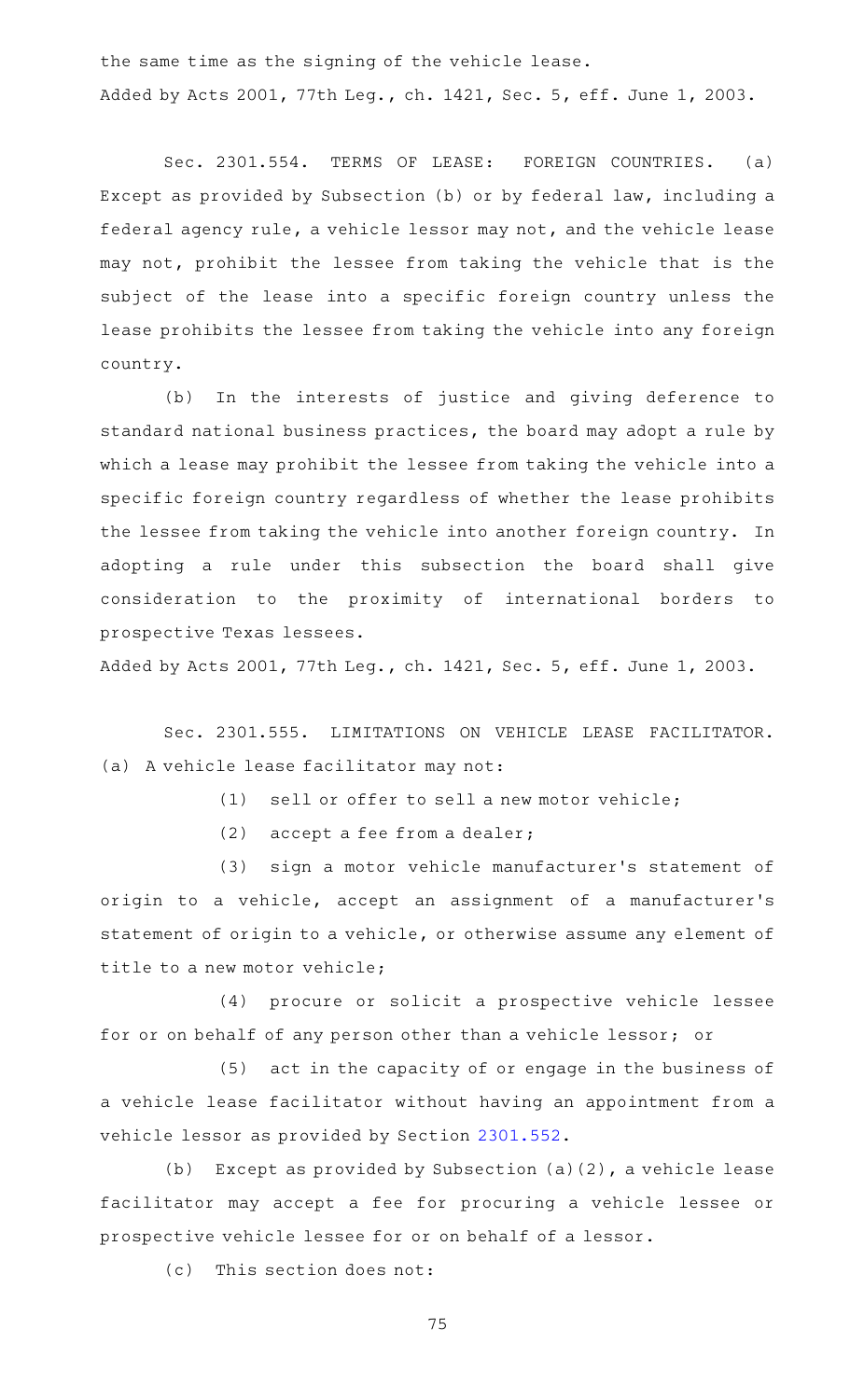(1) limit the ability of a vehicle lease facilitator to accept an appointment from more than one vehicle lessor; or

(2) prohibit a vehicle lease facilitator from representing a vehicle lessor or lessee in acquiring a motor vehicle to lease the vehicle to another person.

Added by Acts 2001, 77th Leg., ch. 1421, Sec. 5, eff. June 1, 2003.

Sec. 2301.5555. AUTHORITY TO SIGN VEHICLE LEASE AS LESSOR. Notwithstanding Section [2301.251,](http://www.statutes.legis.state.tx.us/GetStatute.aspx?Code=OC&Value=2301.251) a licensed vehicle lease facilitator may sign a vehicle lease agreement as a vehicle lessor before the vehicle lease is assigned, transferred, or conveyed to an ultimate lessor.

Added by Acts 2017, 85th Leg., R.S., Ch. 183 (S.B. [1052](http://www.legis.state.tx.us/tlodocs/85R/billtext/html/SB01052F.HTM)), Sec. 9, eff. September 1, 2017.

Sec. 2301.556. USE OF CERTAIN TERMS. With respect to the regulation of motor vehicle distribution under this chapter, a person may not use the word "lease" or "leasing," or any variation of those words, in the person's name or in the name of an entity owned by the person unless the person is:

(1) licensed under this chapter as a vehicle lessor or vehicle lease facilitator; or

(2) exempt under Section [2301.254](http://www.statutes.legis.state.tx.us/GetStatute.aspx?Code=OC&Value=2301.254) from the requirement to obtain a license.

Added by Acts 2001, 77th Leg., ch. 1421, Sec. 5, eff. June 1, 2003.

SUBCHAPTER M. WARRANTIES: RIGHTS OF VEHICLE OWNERS

Sec. 2301.601. DEFINITIONS. In this subchapter:

(1) "Impairment of market value" means a substantial loss in market value caused by a defect specific to a motor vehicle.

(2) "Owner" means a person who is entitled to enforce a manufacturer 's warranty with respect to a motor vehicle, and who:

(A) purchased the motor vehicle at retail from a license holder;

(B) is a lessor or lessee, other than a sublessee, who purchased or leased the vehicle from a license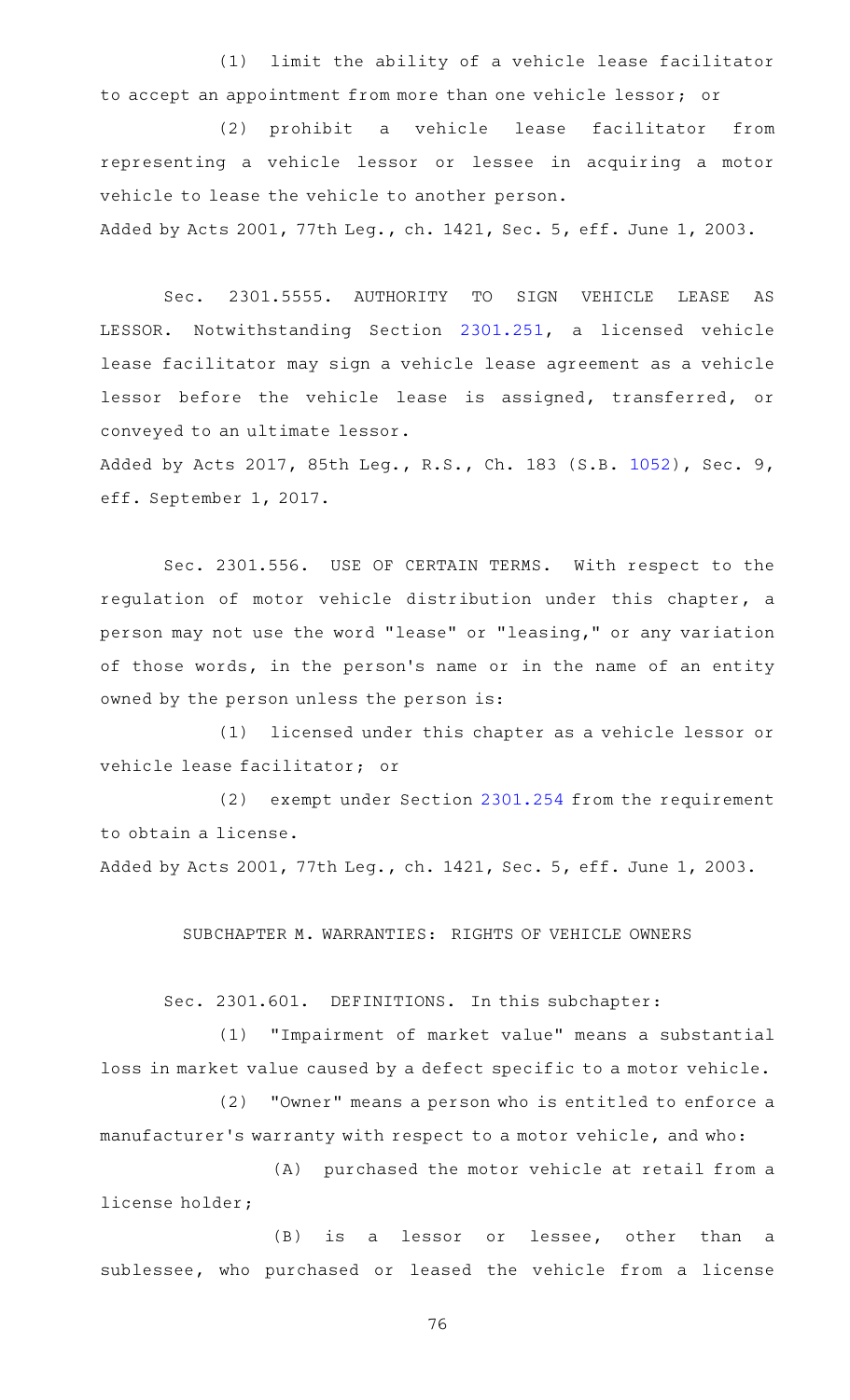holder;

(C) is a resident of this state and has registered the vehicle in this state;

(D) purchased or leased the vehicle at retail and is an active duty member of the United States armed forces stationed in this state at the time a proceeding is commenced under this subchapter; or

 $(E)$  is:

(i) the transferee or assignee of a person described by Paragraphs  $(A) - (D)$ ;

(ii) a resident of this state; and

(iii) the person who registered the vehicle in this state.

(3) "Reasonable allowance for use" means the amount directly attributable to use of a motor vehicle when the vehicle is not out of service for repair.

(4) "Serious safety hazard" means a life-threatening malfunction or nonconformity that:

(A) substantially impedes a person's ability to control or operate a motor vehicle for ordinary use or intended purposes; or

(B) creates a substantial risk of fire or explosion. Added by Acts 2001, 77th Leg., ch. 1421, Sec. 5, eff. June 1, 2003.

Amended by:

Acts 2011, 82nd Leg., R.S., Ch. 1290 (H.B. [2017](http://www.legis.state.tx.us/tlodocs/82R/billtext/html/HB02017F.HTM)), Sec. 17, eff. September 1, 2011.

Sec. 2301.602. DUTY OF BOARD. (a) The board shall cause a manufacturer, converter, or distributor to perform an obligation imposed by this subchapter.

(b) The board shall adopt rules for the enforcement and implementation of this subchapter. Added by Acts 2001, 77th Leg., ch. 1421, Sec. 5, eff. June 1, 2003.

Sec. 2301.603. CONFORMANCE WITH WARRANTY REQUIRED. (a) A manufacturer, converter, or distributor shall make repairs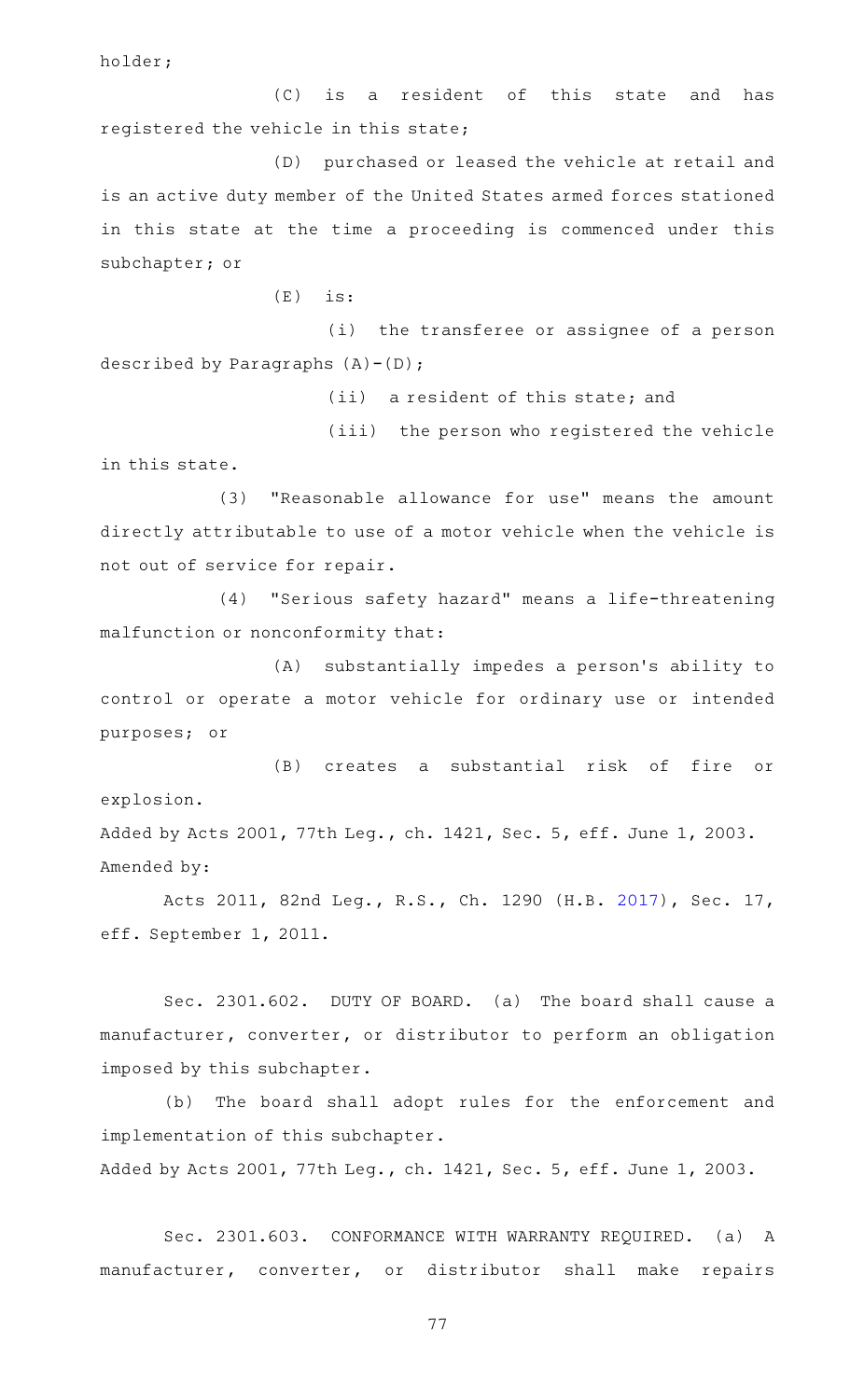necessary to conform a new motor vehicle to an applicable manufacturer 's, converter 's, or distributor 's express warranty.

(b) Subsection (a) applies after the expiration date of a warranty if:

 $(1)$  during the term of the warranty, the owner or the owner's agent reported the nonconformity to the manufacturer, converter, or distributor, or to a designated agent or franchised dealer of the manufacturer, converter, or distributor; or

 $(2)$  a rebuttable presumption relating to the vehicle is created under Section [2301.605](http://www.statutes.legis.state.tx.us/GetStatute.aspx?Code=OC&Value=2301.605).

(c) This subchapter does not limit a remedy available to an owner under a new motor vehicle warranty that extends beyond the provisions of this subchapter.

Added by Acts 2001, 77th Leg., ch. 1421, Sec. 5, eff. June 1, 2003.

Sec. 2301.604. REPLACEMENT OF OR REFUND FOR VEHICLE. (a) A manufacturer, converter, or distributor that is unable to conform a motor vehicle to an applicable express warranty by repairing or correcting a defect or condition that creates a serious safety hazard or substantially impairs the use or market value of the motor vehicle after a reasonable number of attempts shall reimburse the owner for reasonable incidental costs resulting from loss of use of the motor vehicle because of the nonconformity or defect and:

(1) replace the motor vehicle with a comparable motor vehicle; or

(2) accept return of the vehicle from the owner and refund to the owner the full purchase price, less a reasonable allowance for the owner 's use of the vehicle, and any other allowances or refunds payable to the owner.

(b) A refund made for a vehicle for which there is a lienholder shall be made to the owner and lienholder in proportion to each person 's interest in the vehicle.

(c) As necessary to promote the public interest, the board by rule:

(1) shall define the incidental costs that are eligible for reimbursement;

(2) shall specify other requirements necessary to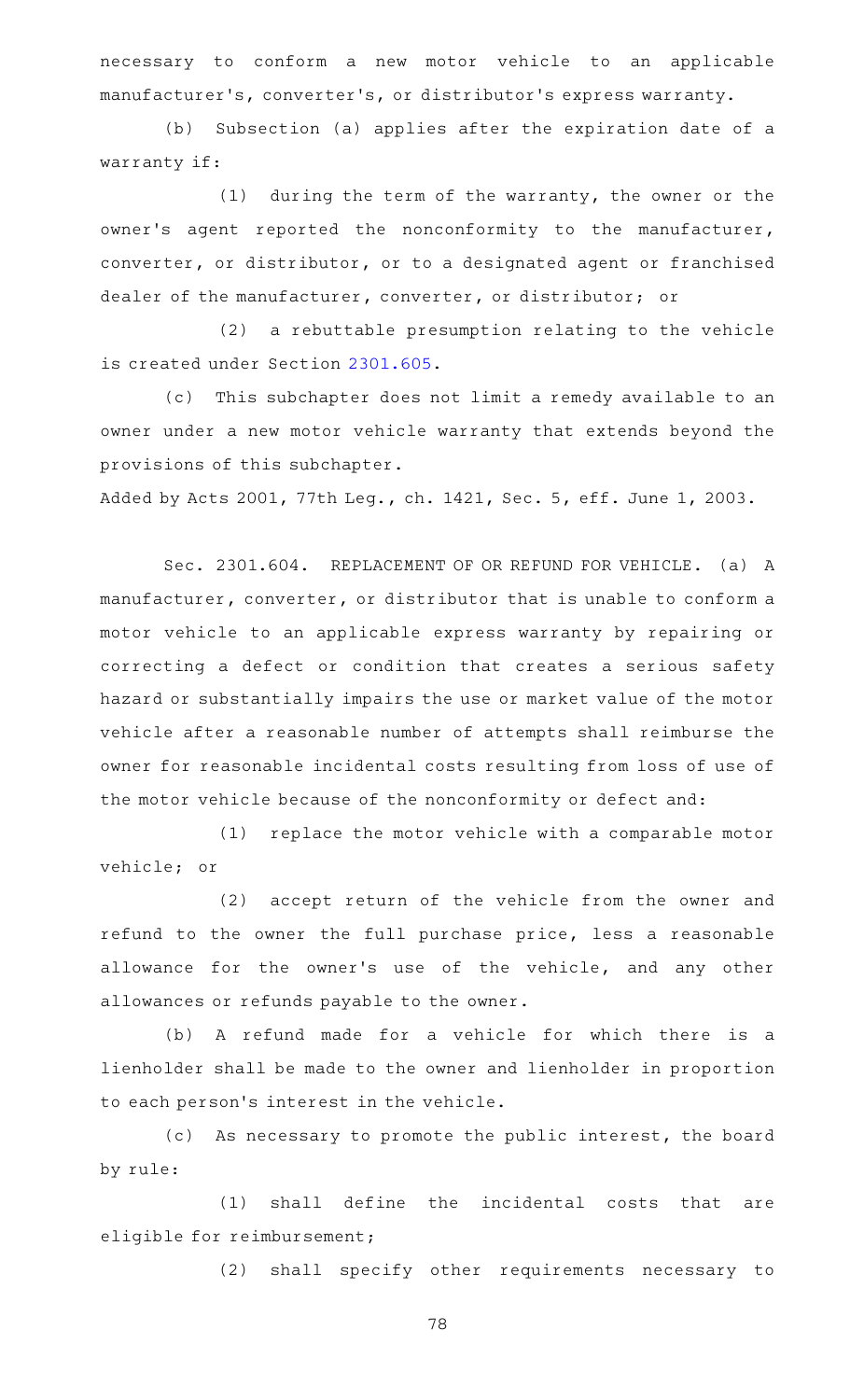determine an eligible cost; and

(3) may set a maximum amount that is eligible for reimbursement, either by type of eligible cost or by a total for all costs.

Added by Acts 2001, 77th Leg., ch. 1421, Sec. 5, eff. June 1, 2003.

Sec. 2301.605. REBUTTABLE PRESUMPTION--REASONABLE NUMBER OF ATTEMPTS. (a) A rebuttable presumption that a reasonable number of attempts have been undertaken to conform a motor vehicle to an applicable express warranty is established if:

(1) the same nonconformity continues to exist after being subject to repair four or more times by the manufacturer, converter, or distributor or an authorized agent or franchised dealer of a manufacturer, converter, or distributor and the attempts were made before the earlier of:

(A) the date the express warranty expires; or

(B) 24 months or 24,000 miles, whichever occurs first, following the date of original delivery of the motor vehicle to the owner;

(2) the same nonconformity creates a serious safety hazard and continues to exist after causing the vehicle to have been subject to repair two or more times by the manufacturer, converter, or distributor or an authorized agent or franchised dealer of a manufacturer, converter, or distributor and the attempts were made before the earlier of:

(A) the date the express warranty expires; or

(B) 24 months or 24,000 miles, whichever occurs first, following the date of original delivery of the motor vehicle to the owner; or

(3) a nonconformity still exists that substantially impairs the vehicle's use or market value, the vehicle is out of service for repair for a cumulative total of 30 or more days, and the attempts were made before the earlier of:

(A) the date the express warranty expires; or

(B) 24 months or 24,000 miles, whichever occurs first, following the date of original delivery of the motor vehicle to the owner.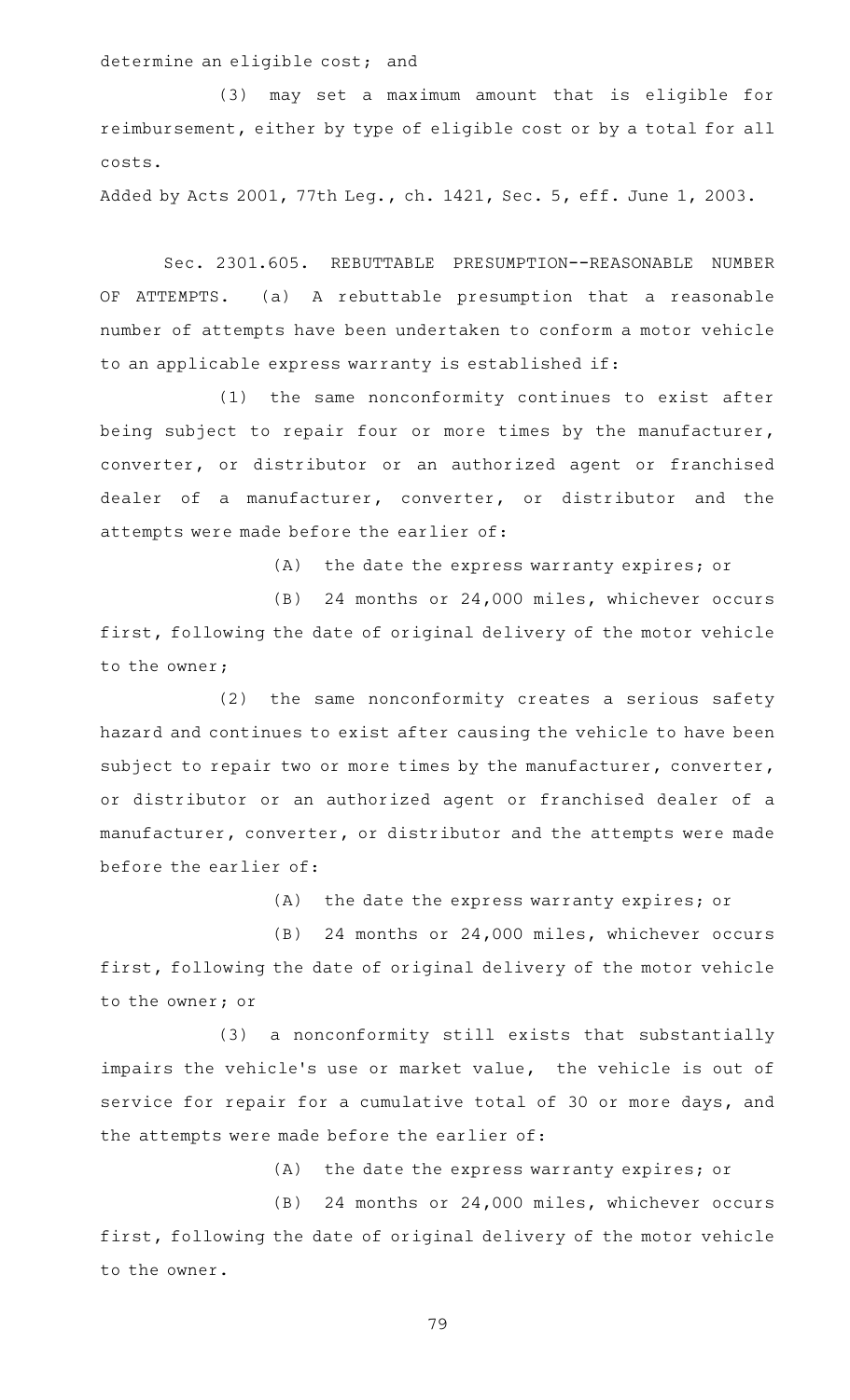(b) A period or a number of days or miles described by Subsection (a) is extended for any period that repair services are not available to the owner because of:

(1) a war, invasion, or strike; or

(2) a fire, flood, or other natural disaster.

(c) The 30 days described by Subsection (a)(3) do not include any period during which the manufacturer or distributor lends the owner a comparable motor vehicle while the owner 's vehicle is being repaired by a franchised dealer.

Added by Acts 2001, 77th Leg., ch. 1421, Sec. 5, eff. June 1, 2003. Amended by:

Acts 2017, 85th Leg., R.S., Ch. 354 (H.B. [2070](http://www.legis.state.tx.us/tlodocs/85R/billtext/html/HB02070F.HTM)), Sec. 1, eff. September 1, 2017.

Sec. 2301.606. CONDUCT OF PROCEEDINGS. (a) Repealed by Acts 2013, 83rd Leg., R.S., Ch. 1135 (H.B. 2741), Sec. 140(1), eff. September 1, 2013, and Ch. 1379 (H.B. 1692), Sec. 12, eff. January 1, 2014.

(b) In a hearing under this subchapter, a manufacturer, converter, or distributor may plead and prove as an affirmative defense to a remedy under this subchapter that a nonconformity:

 $(1)$  is the result of abuse, neglect, or unauthorized modification or alteration of the motor vehicle; or

(2) does not substantially impair the use or market value of the motor vehicle.

(c) An order issued under this subchapter may not require a manufacturer, converter, or distributor to make a refund or to replace a motor vehicle unless:

 $(1)$  the owner, a person on behalf of the owner, or the department has provided written notice of the alleged defect or nonconformity to the manufacturer, converter, or distributor; and

(2) the manufacturer, converter, or distributor has been given an opportunity to cure the alleged defect or nonconformity.

(d) A proceeding under this subchapter must be commenced not later than six months after the earliest of:

(1) the expiration date of the express warranty term;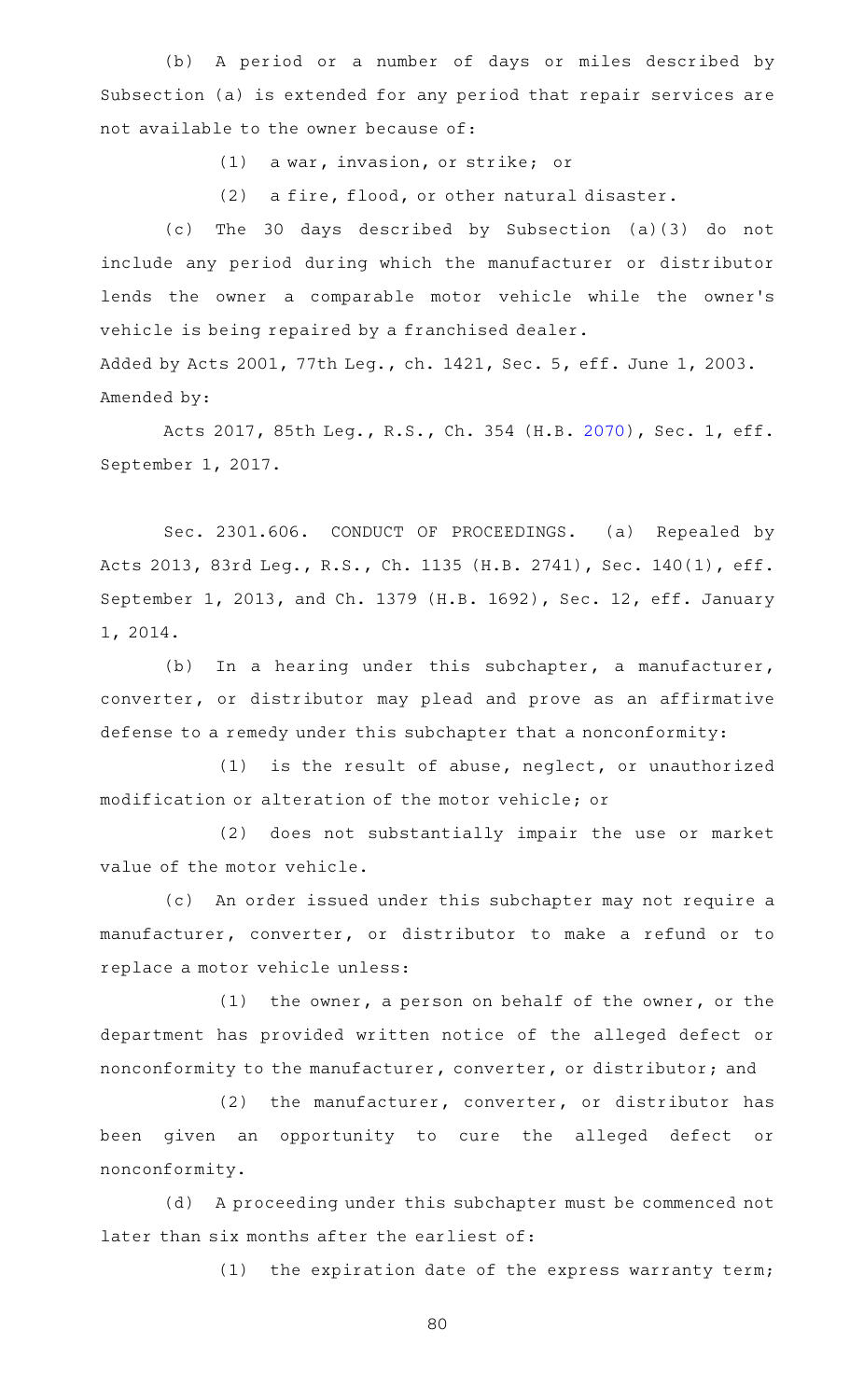(2) the dates on which 24 months or  $24,000$  miles have passed since the date of original delivery of the motor vehicle to an owner.

or

Added by Acts 2001, 77th Leg., ch. 1421, Sec. 5, eff. June 1, 2003. Amended by:

Acts 2013, 83rd Leg., R.S., Ch. 1135 (H.B. [2741](http://www.legis.state.tx.us/tlodocs/83R/billtext/html/HB02741F.HTM)), Sec. 19, eff. September 1, 2013.

Acts 2013, 83rd Leg., R.S., Ch. 1135 (H.B. [2741\)](http://www.legis.state.tx.us/tlodocs/83R/billtext/html/HB02741F.HTM), Sec. 140(1), eff. September 1, 2013.

Acts 2013, 83rd Leg., R.S., Ch. 1379 (H.B. [1692](http://www.legis.state.tx.us/tlodocs/83R/billtext/html/HB01692F.HTM)), Sec. 3, eff. January 1, 2014.

Acts 2013, 83rd Leg., R.S., Ch. 1379 (H.B. [1692](http://www.legis.state.tx.us/tlodocs/83R/billtext/html/HB01692F.HTM)), Sec. 12, eff. January 1, 2014.

Acts 2017, 85th Leg., R.S., Ch. 354 (H.B. [2070](http://www.legis.state.tx.us/tlodocs/85R/billtext/html/HB02070F.HTM)), Sec. 2, eff. September 1, 2017.

Sec. 2301.607. EXHAUSTION OF ADMINISTRATIVE REMEDIES; RIGHT TO SUE. (a) A refund or replacement under this subchapter because a motor vehicle is alleged to not conform to an express warranty is not available to the owner of the vehicle unless the owner has exhausted the administrative remedies provided by this subchapter.

(b) A refund or replacement under this subchapter is not available to a party in an action against a seller under Chapter [2](http://www.statutes.legis.state.tx.us/GetStatute.aspx?Code=BC&Value=2) or [17](http://www.statutes.legis.state.tx.us/GetStatute.aspx?Code=BC&Value=17), Business & Commerce Code, but is available in an action against a manufacturer, converter, or distributor brought under Chapter [17,](http://www.statutes.legis.state.tx.us/GetStatute.aspx?Code=BC&Value=17) Business & Commerce Code, after the owner has exhausted the administrative remedies provided by this subchapter.

(c) If a final order is not issued before the 151st day after the date a complaint is filed under this subchapter, the department shall provide written notice by certified mail to the complainant and to the manufacturer, converter, or distributor of the expiration of the 150-day period and of the complainant 's right to file a civil action. The department shall extend the 150-day period if a delay is requested or caused by the person who filed the complaint.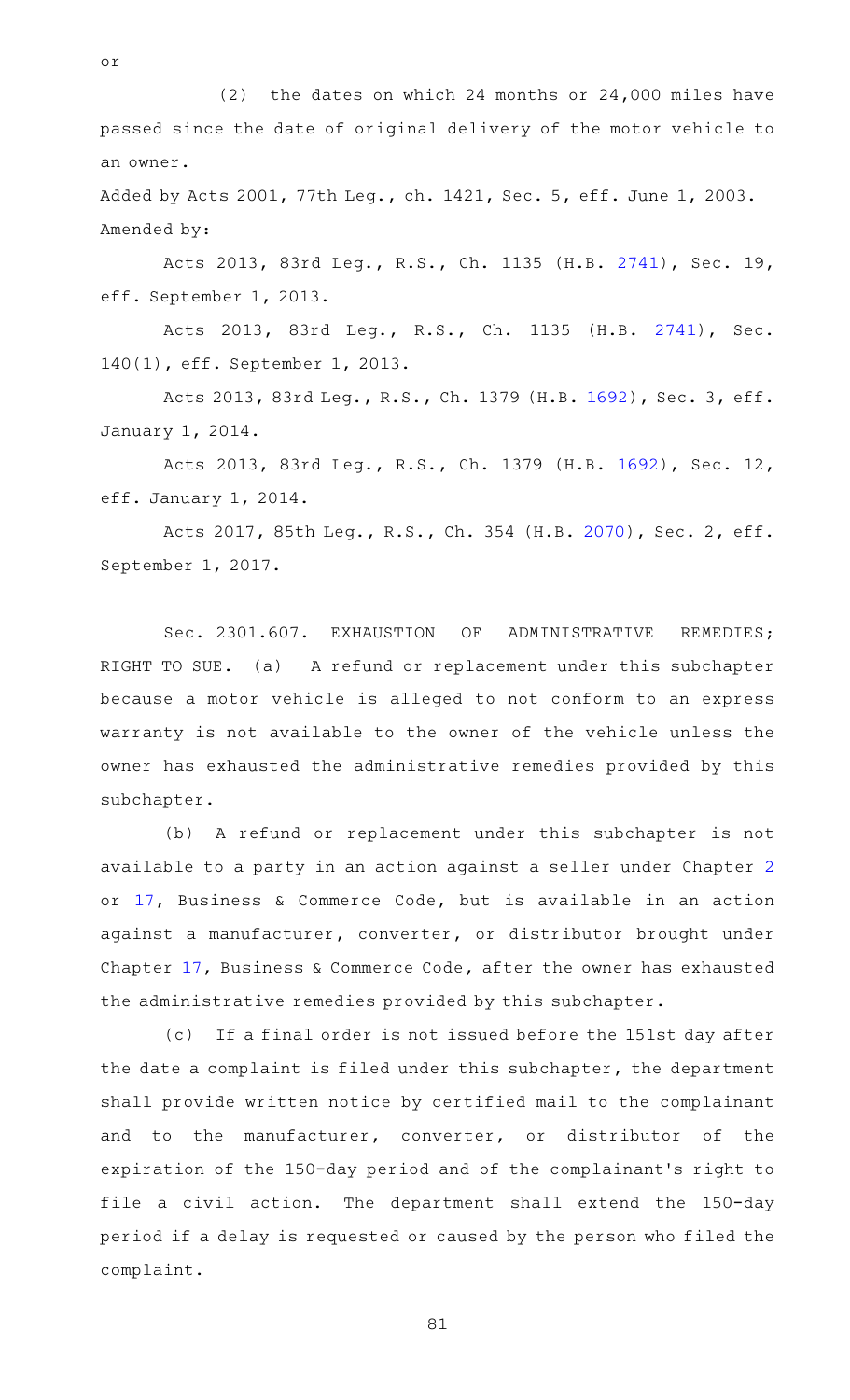(d) Notwithstanding a requirement of this section that administrative remedies be exhausted, a person who receives notice under Subsection (c) may file a civil action against any person named in the complaint.

(e) The failure to issue notice under Subsection (c) does not affect a person 's right to bring an action under this chapter.

(f) This subchapter does not limit a right or remedy otherwise available to an owner under another law.

(g) A contractual provision that excludes or modifies a remedy provided by this subchapter is prohibited and is void as against public policy unless the exclusion or modification is made under a settlement agreement between the owner and the manufacturer, converter, or distributor.

Added by Acts 2001, 77th Leg., ch. 1421, Sec. 5, eff. June 1, 2003. Amended by:

Acts 2007, 80th Leg., R.S., Ch. 1403 (H.B. [3601](http://www.legis.state.tx.us/tlodocs/80R/billtext/html/HB03601F.HTM)), Sec. 1, eff. September 1, 2007.

Acts 2013, 83rd Leg., R.S., Ch. 1135 (H.B. [2741](http://www.legis.state.tx.us/tlodocs/83R/billtext/html/HB02741F.HTM)), Sec. 20, eff. September 1, 2013.

Acts 2013, 83rd Leg., R.S., Ch. 1379 (H.B. [1692](http://www.legis.state.tx.us/tlodocs/83R/billtext/html/HB01692F.HTM)), Sec. 4, eff. January 1, 2014.

Acts 2017, 85th Leg., R.S., Ch. 354 (H.B. [2070](http://www.legis.state.tx.us/tlodocs/85R/billtext/html/HB02070F.HTM)), Sec. 3, eff. September 1, 2017.

Sec. 2301.608. ASSESSMENT OF COSTS FOR REPLACEMENT OR REFUND. (a) An order issued under this subchapter must name the person responsible for paying the cost of any refund or replacement. A manufacturer, converter, or distributor may not cause a franchised dealer to directly or indirectly pay any money not specifically required by the order.

(b) If the final order requires a manufacturer, converter, or distributor to make a refund or replace a motor vehicle under this subchapter, the final order may require the franchised dealer to reimburse the owner, lienholder, manufacturer, converter, or distributor only for an item or option added to the vehicle by the dealer to the extent that the item or option contributed to the defect that served as the basis for the order.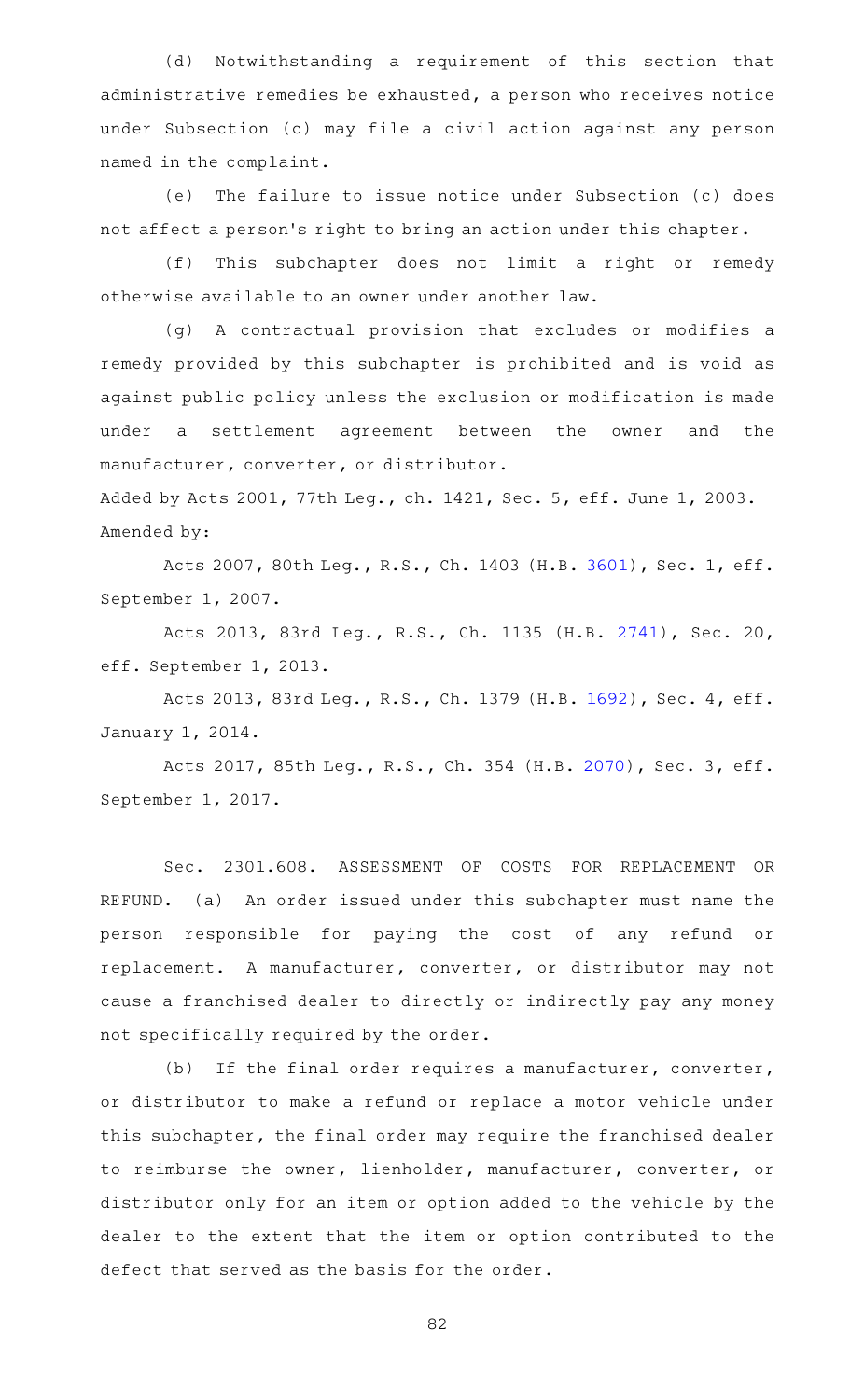(c) In a case involving a leased vehicle, the final order may terminate the lease and apportion allowances or refunds, including the reasonable allowance for use, between the lessee and lessor of the vehicle.

Added by Acts 2001, 77th Leg., ch. 1421, Sec. 5, eff. June 1, 2003. Amended by:

Acts 2013, 83rd Leg., R.S., Ch. 1135 (H.B. [2741](http://www.legis.state.tx.us/tlodocs/83R/billtext/html/HB02741F.HTM)), Sec. 21, eff. September 1, 2013.

Acts 2013, 83rd Leg., R.S., Ch. 1379 (H.B. [1692](http://www.legis.state.tx.us/tlodocs/83R/billtext/html/HB01692F.HTM)), Sec. 5, eff. January 1, 2014.

Reenacted and amended by Acts 2017, 85th Leg., R.S., Ch. 354 (H.B. [2070](http://www.legis.state.tx.us/tlodocs/85R/billtext/html/HB02070F.HTM)), Sec. 4, eff. September 1, 2017.

Sec. 2301.609. JUDICIAL REVIEW. (a) A party to a proceeding under this subchapter that is affected by a final order related to the proceeding is entitled to judicial review of the order under the substantial evidence rule in a district court of Travis County.

(b) Judicial review is subject to Chapter [2001](http://www.statutes.legis.state.tx.us/GetStatute.aspx?Code=GV&Value=2001), Government Code, to the extent that chapter is not inconsistent with this chapter.

Added by Acts 2001, 77th Leg., ch. 1421, Sec. 5, eff. June 1, 2003. Amended by:

Acts 2013, 83rd Leg., R.S., Ch. 1135 (H.B. [2741](http://www.legis.state.tx.us/tlodocs/83R/billtext/html/HB02741F.HTM)), Sec. 22, eff. September 1, 2013.

Acts 2013, 83rd Leg., R.S., Ch. 1379 (H.B. [1692](http://www.legis.state.tx.us/tlodocs/83R/billtext/html/HB01692F.HTM)), Sec. 6, eff. January 1, 2014.

Sec. 2301.610. DISCLOSURE STATEMENT. (a) A manufacturer, distributor, or converter that has been ordered to repurchase or replace a vehicle shall, through its franchised dealer, issue a disclosure statement stating that the vehicle was repurchased or replaced by the manufacturer, distributor, or converter under this subchapter. The statement must accompany the vehicle through the first retail purchase following the issuance of the statement and must include the toll-free telephone number described by Subsection (d) that will enable the purchaser to obtain information about the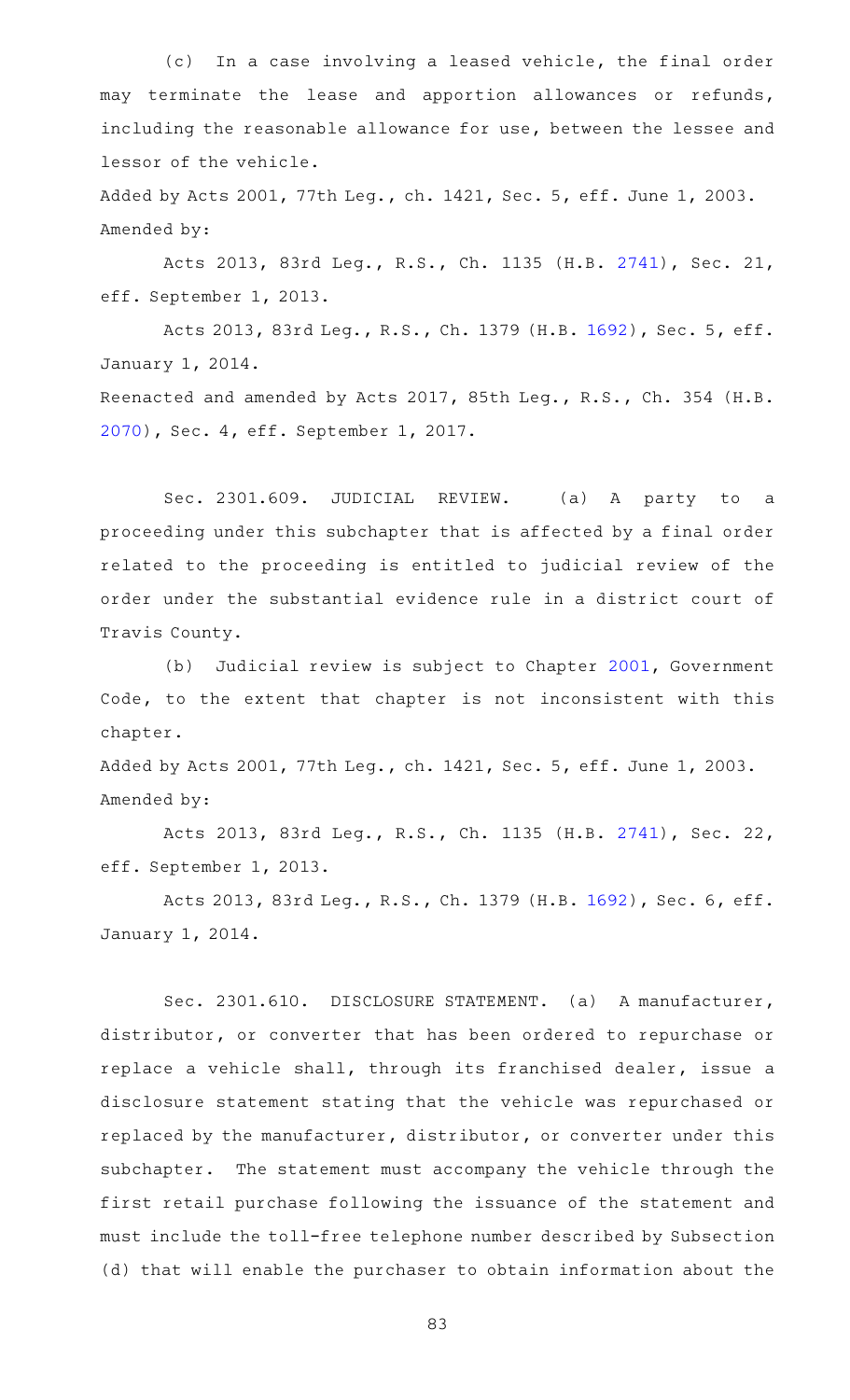condition or defect that was the basis of the order for repurchase or replacement.

(b) The manufacturer, distributor, or converter must restore the cause of the repurchase or replacement to factory specifications and issue a new 12-month, 12,000-mile warranty on the vehicle.

(c) The board shall adopt rules for the enforcement of this section.

(d) The department shall maintain a toll-free telephone number to provide information to a person who requests information about a condition or defect that was the basis for repurchase or replacement by an order issued under this subchapter. The department shall maintain an effective method of providing information to a person who makes a request.

Added by Acts 2001, 77th Leg., ch. 1421, Sec. 5, eff. June 1, 2003. Amended by:

Acts 2013, 83rd Leg., R.S., Ch. 1135 (H.B. [2741](http://www.legis.state.tx.us/tlodocs/83R/billtext/html/HB02741F.HTM)), Sec. 23, eff. September 1, 2013.

Acts 2013, 83rd Leg., R.S., Ch. 1379 (H.B. [1692](http://www.legis.state.tx.us/tlodocs/83R/billtext/html/HB01692F.HTM)), Sec. 7, eff. January 1, 2014.

Acts 2015, 84th Leg., R.S., Ch. 1236 (S.B. [1296\)](http://www.legis.state.tx.us/tlodocs/84R/billtext/html/SB01296F.HTM), Sec. 14.002, eff. September 1, 2015.

Acts 2017, 85th Leg., R.S., Ch. 354 (H.B. [2070](http://www.legis.state.tx.us/tlodocs/85R/billtext/html/HB02070F.HTM)), Sec. 5, eff. September 1, 2017.

Sec. 2301.611. ANNUAL REPORT ON REPURCHASED OR REPLACED VEHICLES. (a) The department shall publish an annual report on the motor vehicles ordered repurchased or replaced under this subchapter.

(b) The report must list the number of vehicles by brand name and model and include a brief description of the conditions or defects that caused the repurchase or replacement.

(c) The department shall make the report available to the public and may charge a reasonable fee to cover the cost of the report.

Added by Acts 2001, 77th Leg., ch. 1421, Sec. 5, eff. June 1, 2003. Amended by: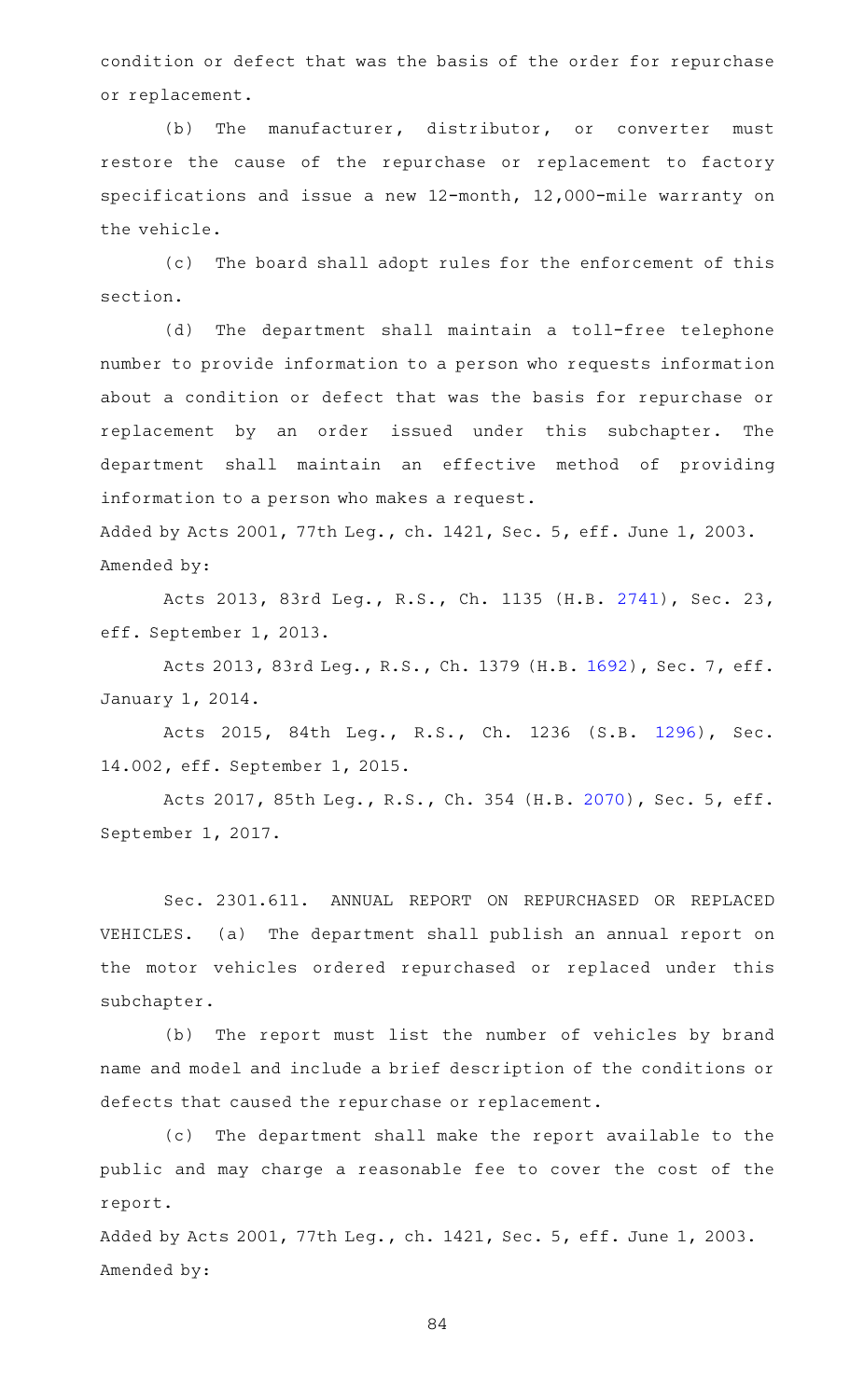Acts 2011, 82nd Leg., R.S., Ch. 1290 (H.B. [2017](http://www.legis.state.tx.us/tlodocs/82R/billtext/html/HB02017F.HTM)), Sec. 18, eff. September 1, 2011.

Sec. 2301.612. OPEN RECORDS EXCEPTION. Information filed with the department under this subchapter is not a public record and is not subject to disclosure under Chapter [552](http://www.statutes.legis.state.tx.us/GetStatute.aspx?Code=GV&Value=552), Government Code, until the complaint is resolved by a final order of the department. Added by Acts 2021, 87th Leg., R.S., Ch. 276 (H.B. [3514](http://www.legis.state.tx.us/tlodocs/87R/billtext/html/HB03514F.HTM)), Sec. 5, eff. September 1, 2021.

Sec. 2301.613. NOTICE TO BUYER. (a) The department shall prepare, publish, and distribute information concerning an owner 's rights under this subchapter. The retail seller of a new motor vehicle shall conspicuously post a copy of the information in the area where its customers usually pay for repairs.

(b) The failure to provide notice as required by this section is a violation of this chapter.

Added by Acts 2001, 77th Leg., ch. 1421, Sec. 5, eff. June 1, 2003. Amended by:

Acts 2011, 82nd Leg., R.S., Ch. 1290 (H.B. [2017](http://www.legis.state.tx.us/tlodocs/82R/billtext/html/HB02017F.HTM)), Sec. 19, eff. September 1, 2011.

SUBCHAPTER N. DENIAL, REVOCATION, OR SUSPENSION OF LICENSE

Sec. 2301.651. DENIAL, REVOCATION, OR SUSPENSION GENERALLY. (a) The board may deny an application for a license, revoke or suspend a license, place on probation a person whose license has been suspended, or reprimand a license holder if the applicant or license holder:

(1) is unfit under standards described in this chapter or board rules;

(2) makes a material misrepresentation in any application or other information filed under this chapter or board rules;

(3) violates this chapter or a board rule or order;

 $(4)$  violates any law relating to the sale, distribution, financing, or insuring of motor vehicles;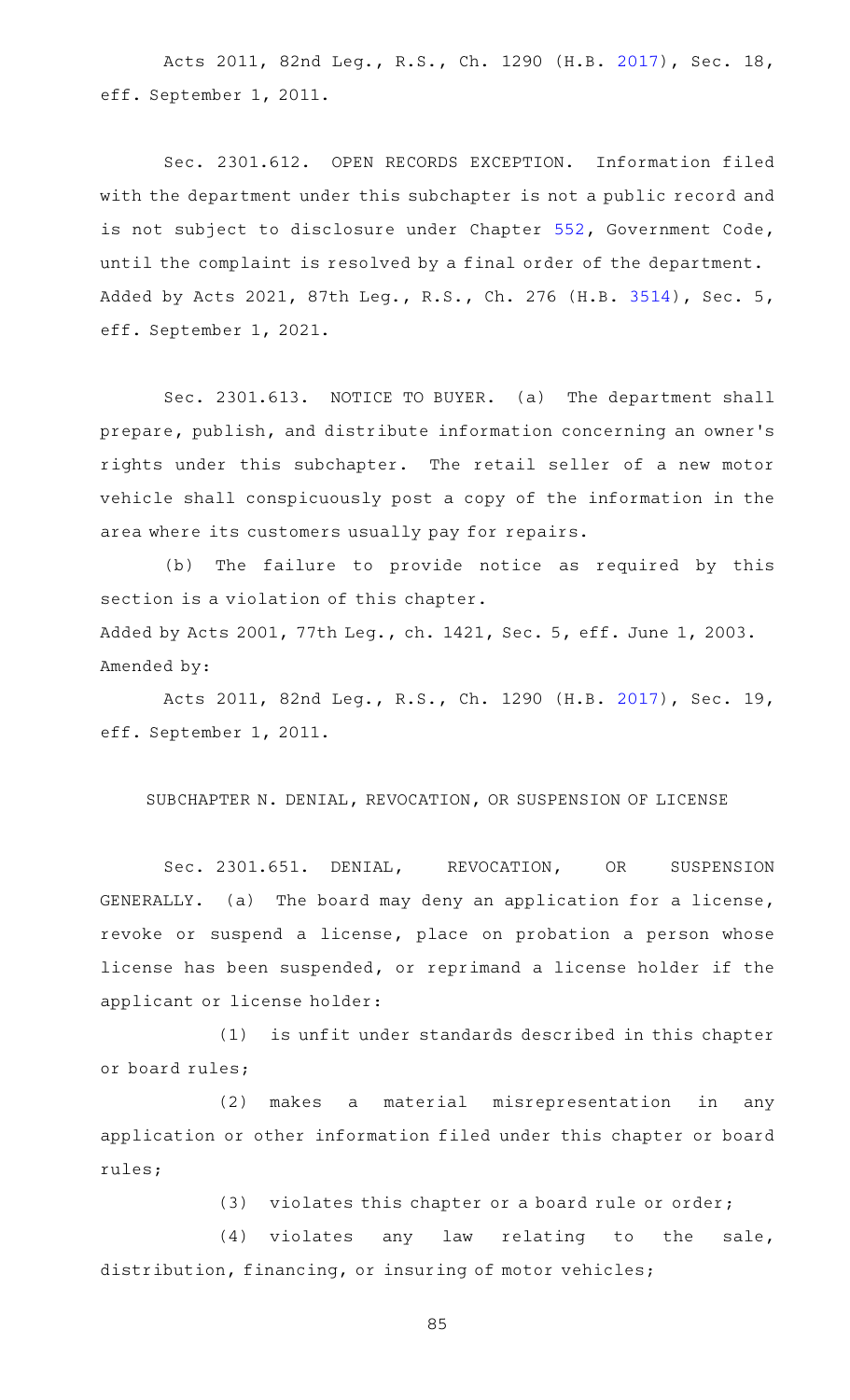(5) fails to maintain the qualifications for a license;

(6) wilfully defrauds a purchaser;

(7) fails to fulfill a written agreement with a retail purchaser of a motor vehicle; or

(8) violates the requirements of Section [503.0631](http://www.statutes.legis.state.tx.us/GetStatute.aspx?Code=TN&Value=503.0631), Transportation Code.

(b) The board may take action under Subsection (a) against an applicant or license holder for an act or omission by an officer, director, partner, trustee, or other person acting in a representative capacity for the applicant or license holder that would be cause for denying, revoking, or suspending a license under this chapter.

(c) The revocation of a license previously held under this chapter may be grounds for denying a subsequent application for a license.

(d) A license may not be denied, revoked, or suspended, and disciplinary action may not be taken under this subchapter, unless the respondent is given an opportunity for a hearing. The board may deny, revoke, or suspend a license or take disciplinary action by order only after the department grants the respondent an opportunity for a hearing.

Added by Acts 2001, 77th Leg., ch. 1421, Sec. 5, eff. June 1, 2003. Amended by Acts 2003, 78th Leg., ch. 1276, Sec. 14A.622(a), 14A.623, eff. Sept. 1, 2003.

Amended by:

Acts 2007, 80th Leg., R.S., Ch. 258 (S.B. [11\)](http://www.legis.state.tx.us/tlodocs/80R/billtext/html/SB00011F.HTM), Sec. 8.10, eff. September 1, 2007.

Acts 2007, 80th Leg., R.S., Ch. 1336 (S.B. [1786](http://www.legis.state.tx.us/tlodocs/80R/billtext/html/SB01786F.HTM)), Sec. 10, eff. September 1, 2007.

Acts 2013, 83rd Leg., R.S., Ch. 1135 (H.B. [2741](http://www.legis.state.tx.us/tlodocs/83R/billtext/html/HB02741F.HTM)), Sec. 24, eff. September 1, 2013.

Sec. 2301.652. DENIAL OF LICENSE APPLICATION: DEALERSHIP. (a) The board may deny an application for a license to establish a dealership if, following a protest, the applicant fails to establish good cause for establishing the dealership. In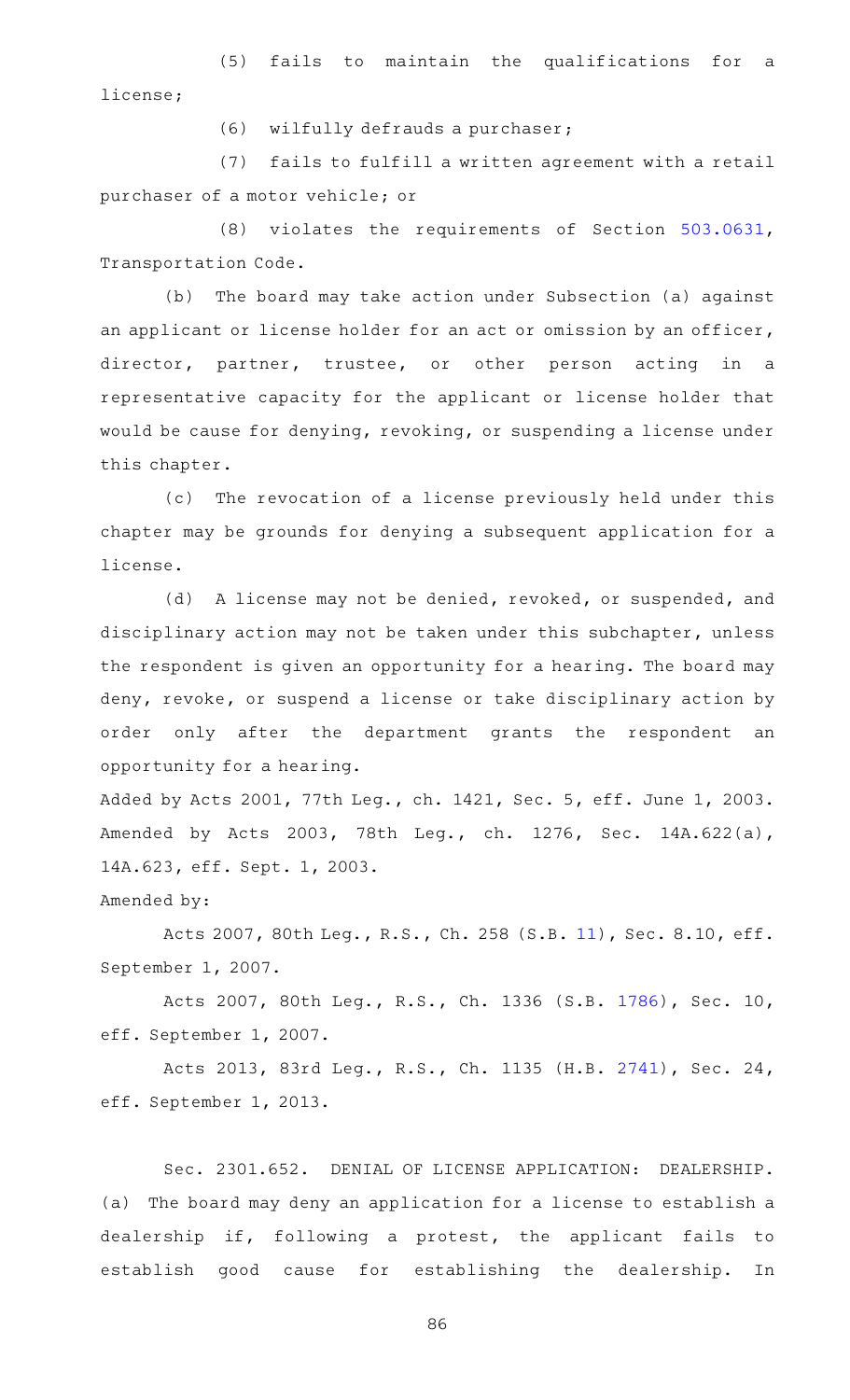determining good cause, the board shall consider:

(1) whether the manufacturer or distributor of the same line-make of new motor vehicle is being adequately represented as to sales and service;

(2) whether the protesting franchised dealer representing the same line-make of new motor vehicle is in substantial compliance with the dealer 's franchise, to the extent that the franchise is not in conflict with this chapter;

- (3) the desirability of a competitive marketplace;
- $(4)$  any harm to the protesting franchised dealer;
- $(5)$  the public interest;
- (6) any harm to the applicant; and

(7) current and reasonably foreseeable projections of economic conditions, financial expectations, and the market for new motor vehicles in the relevant market area.

(b) Except as provided by Subsection (c) and Sections [2301.6521](http://www.statutes.legis.state.tx.us/GetStatute.aspx?Code=OC&Value=2301.6521) and [2301.6522,](http://www.statutes.legis.state.tx.us/GetStatute.aspx?Code=OC&Value=2301.6522) a person has standing under this section to protest an application to establish or relocate a dealership if the person filing the protest is a franchised dealer of the same line-make whose dealership is located:

(1) in the county in which the proposed dealership is to be located; or

(2) within a 15-mile radius of the proposed dealership.

(c) A franchised dealer may not protest an application to relocate a dealership under this section if the proposed relocation site is not:

(1) more than two miles from the site where the dealership is currently located; or

(2) closer to the franchised dealer than the site from which the dealership is being relocated.

Added by Acts 2001, 77th Leg., ch. 1421, Sec. 5, eff. June 1, 2003. Amended by:

Acts 2009, 81st Leg., R.S., Ch. 684 (H.B. [2640](http://www.legis.state.tx.us/tlodocs/81R/billtext/html/HB02640F.HTM)), Sec. 9, eff. September 1, 2009.

Acts 2011, 82nd Leg., R.S., Ch. 137 (S.B. [529\)](http://www.legis.state.tx.us/tlodocs/82R/billtext/html/SB00529F.HTM), Sec. 13, eff. September 1, 2011.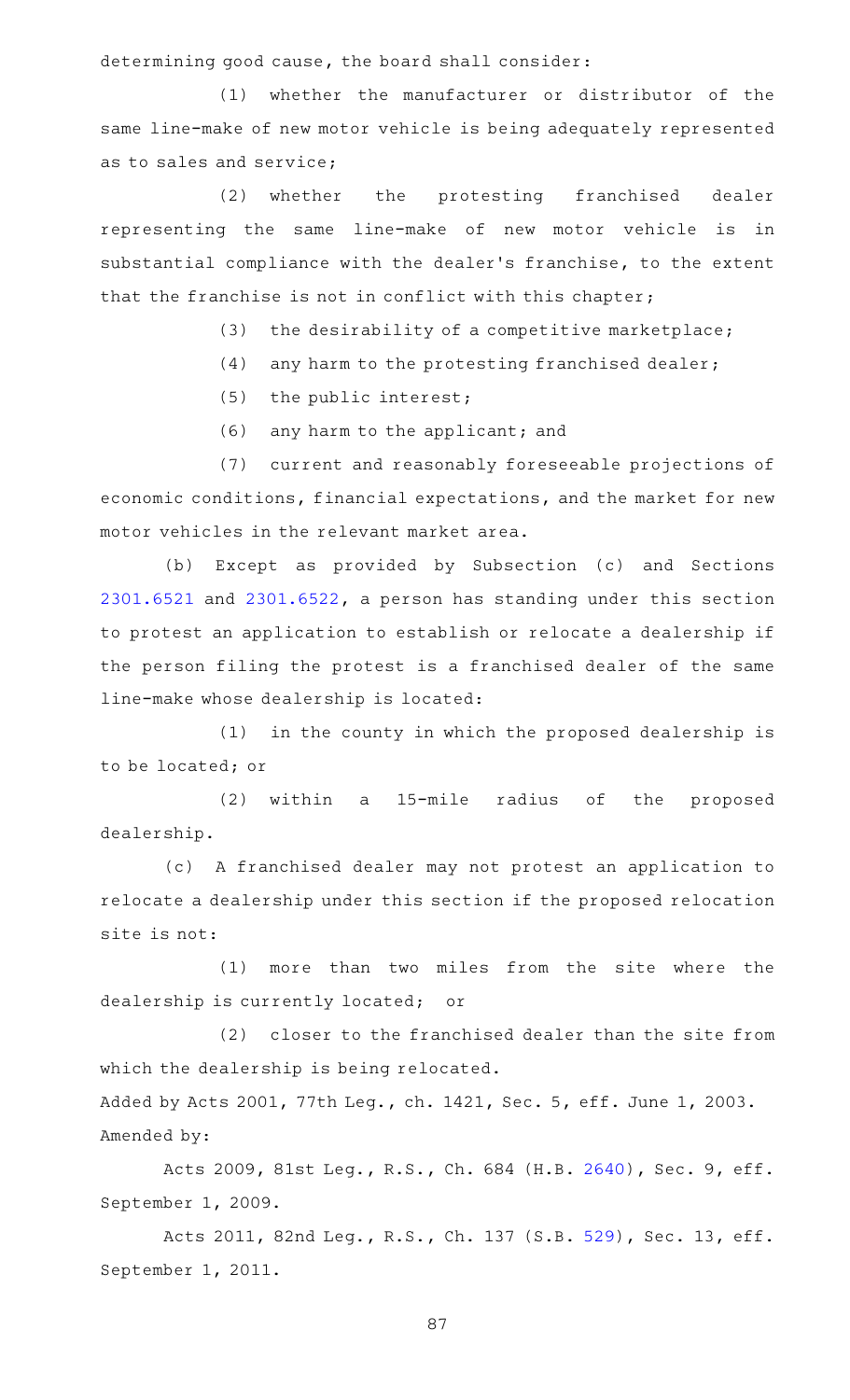Sec. 2301.6521. RIGHT TO PROTEST: CERTAIN RELOCATIONS. (a) In this section, "affected county" means:

 $(1)$  a county with a population of one million or more; or

 $(2)$  a county with a population of 500,000 or more but less than one million that is adjacent to a county with a population of one million or more.

(b) Notwithstanding any other provision of this chapter and except as provided by Subsection (d), a franchised dealer may protest an application to relocate a dealership from a location in an affected county to a location within the same affected county or an adjacent affected county only if the dealer is:

 $(1)$  a dealer of the same line-make as the relocating dealership and is in the affected county where the proposed dealership is being relocated and is nearest to the proposed relocation site, if no dealership of the same line-make as the relocating dealership is located within 15 miles of the proposed relocation site; or

 $(2)$  a dealer of the same line-make as the relocating dealership whose dealership location is within 15 miles of the proposed relocation site.

(c) If more than one dealership location is an equal distance from the proposed relocation site and each dealer and dealership location satisfies the requirements of Subsection (b)(1), each dealer may protest the relocation under Subsection (b)(1).

(d) A franchised dealer may not protest an application to relocate a dealership under this section if the proposed relocation site is not:

 $(1)$  more than two miles from the site where the dealership is currently located; or

(2) closer to the franchised dealer than the site from which the dealership is being relocated. Added by Acts 2011, 82nd Leg., R.S., Ch. 137 (S.B. [529\)](http://www.legis.state.tx.us/tlodocs/82R/billtext/html/SB00529F.HTM), Sec. 14, eff. September 1, 2011. Amended by: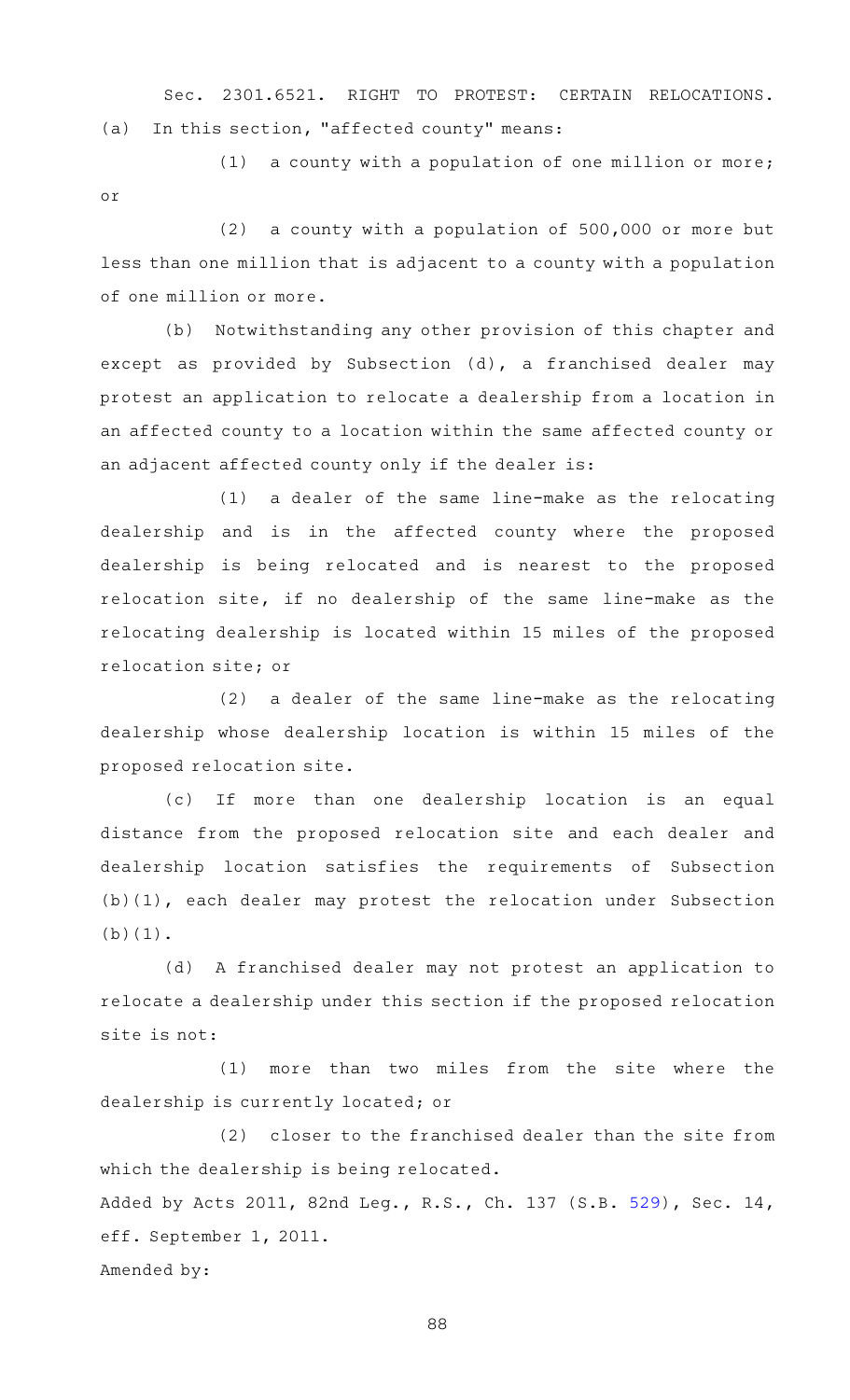Acts 2013, 83rd Leg., R.S., Ch. 1338 (S.B. [854](http://www.legis.state.tx.us/tlodocs/83R/billtext/html/SB00854F.HTM)), Sec. 2, eff. June 14, 2013.

Sec. 2301.6522. RIGHT TO PROTEST: ECONOMICALLY IMPAIRED DEALER. (a) In this section, "economically impaired dealer" means a franchised dealer whose profitability has been, or is reasonably expected to be, substantially reduced at the dealer 's current location, with no reasonable expectation of substantial improvement at that location, due to:

 $(1)$  a natural disaster;

(2) the exercise of eminent domain authority with respect to the dealership; or

(3) the sale of all or part of the dealership to a governmental entity under threat of the exercise of eminent domain authority.

(b) Notwithstanding any other provision of this chapter and except as provided by Subsections (c) and (d), a dealer may not protest the relocation of an economically impaired dealer if:

(1) the relocation is reasonably expected to be completed before the first anniversary of the date of the event described by Subsection (a); and

(2) the proposed relocation site is two miles or less from the economically impaired dealer 's current location.

(c)AAA dealer of the same line-make as an economically impaired dealer whose dealership is nearest to the proposed relocation site of the economically impaired dealer may protest the relocation if the proposed relocation site is more than two miles closer to the protesting dealer 's dealership than the site of the economically impaired dealer 's current location.

(d) If more than one dealership location is an equal distance from the proposed relocation site and each dealer and dealership location satisfies the requirements of Subsection (c), each dealer may protest the relocation under Subsection (c). Added by Acts 2011, 82nd Leg., R.S., Ch. 137 (S.B. [529\)](http://www.legis.state.tx.us/tlodocs/82R/billtext/html/SB00529F.HTM), Sec. 14, eff. September 1, 2011.

Sec. 2301.653. REVOCATION OR SUSPENSION OF MANUFACTURER'S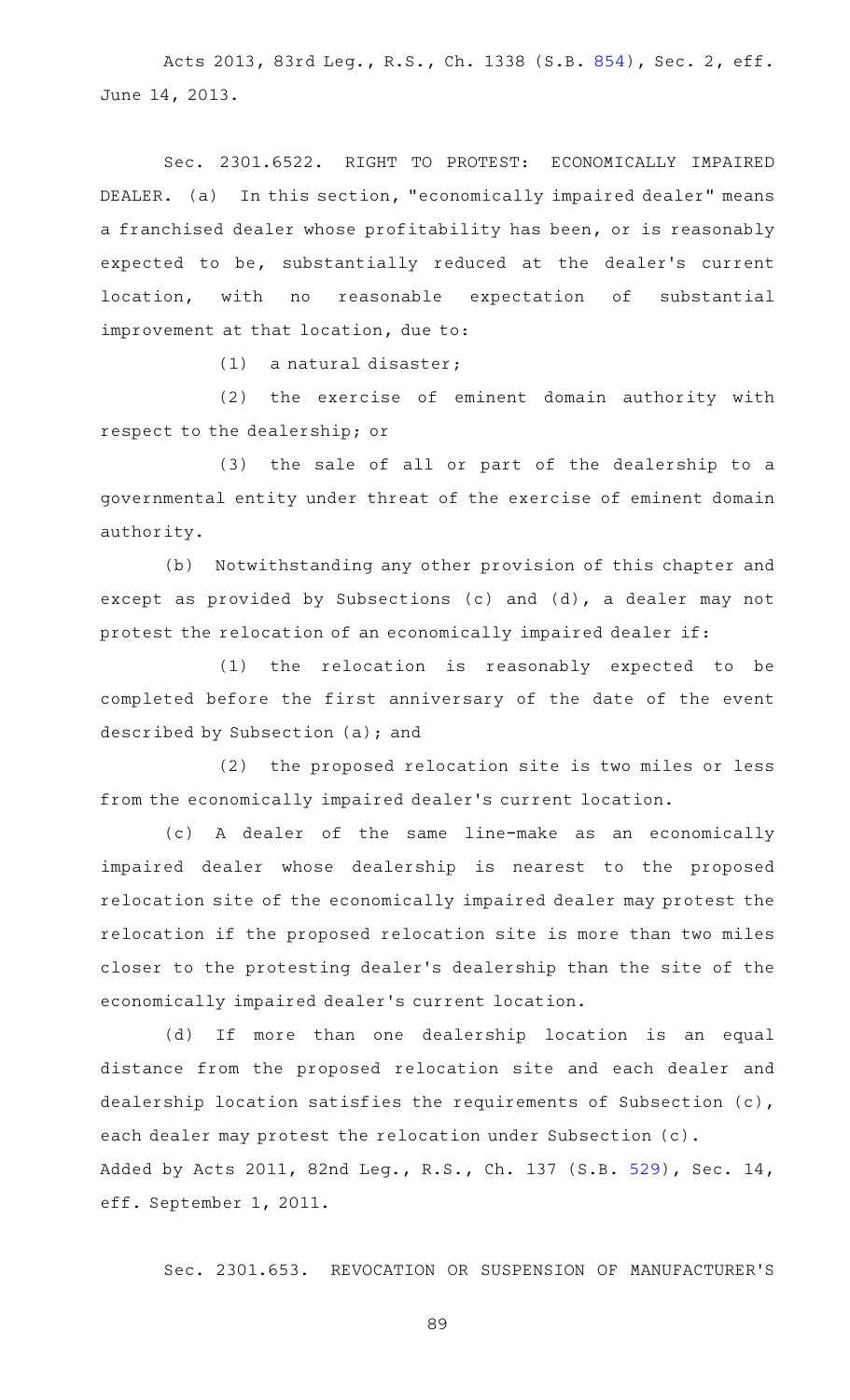OR DISTRIBUTOR'S LICENSE. The revocation or suspension of a manufacturer 's or distributor 's license may be:

(1) limited to one or more municipalities or counties or any other defined area; or

 $(2)$  limited in a defined area only as to:

(A) certain aspects of the manufacturer's or distributor 's business; or

(B) specified franchised dealers.

Added by Acts 2001, 77th Leg., ch. 1421, Sec. 5, eff. June 1, 2003.

Sec. 2301.654. PROBATION. If a suspension of a license is probated, the board may:

(1) require the license holder to report regularly to the board on matters that are the basis of the probation; or

(2) limit activities to those prescribed by the board. Added by Acts 2001, 77th Leg., ch. 1421, Sec. 5, eff. June 1, 2003.

## SUBCHAPTER O. HEARINGS PROCEDURES

Sec. 2301.701. DEFINITION. In this subchapter, "contested case" has the meaning assigned by Section [2001.003](http://www.statutes.legis.state.tx.us/GetStatute.aspx?Code=GV&Value=2001.003), Government Code.

Added by Acts 2001, 77th Leg., ch. 1421, Sec. 5, eff. June 1, 2003.

Sec. 2301.702. CONFLICT WITH OTHER LAW. To the extent of a conflict between this chapter and Chapter [2001](http://www.statutes.legis.state.tx.us/GetStatute.aspx?Code=GV&Value=2001), Government Code, this chapter controls.

Added by Acts 2001, 77th Leg., ch. 1421, Sec. 5, eff. June 1, 2003.

Sec. 2301.7025. LIMITATIONS PERIOD FOR CERTAIN CAUSES OF ACTION BY LICENSE HOLDERS. (a) This section does not apply to:

(1) an action with respect to which this chapter or rules of the board establish specific procedural time limits; or

(2) an action brought under Section [2301.204.](http://www.statutes.legis.state.tx.us/GetStatute.aspx?Code=OC&Value=2301.204)

(b) Except as provided by this section, a license holder may not file an action with the board after the fourth anniversary of the date the action accrues.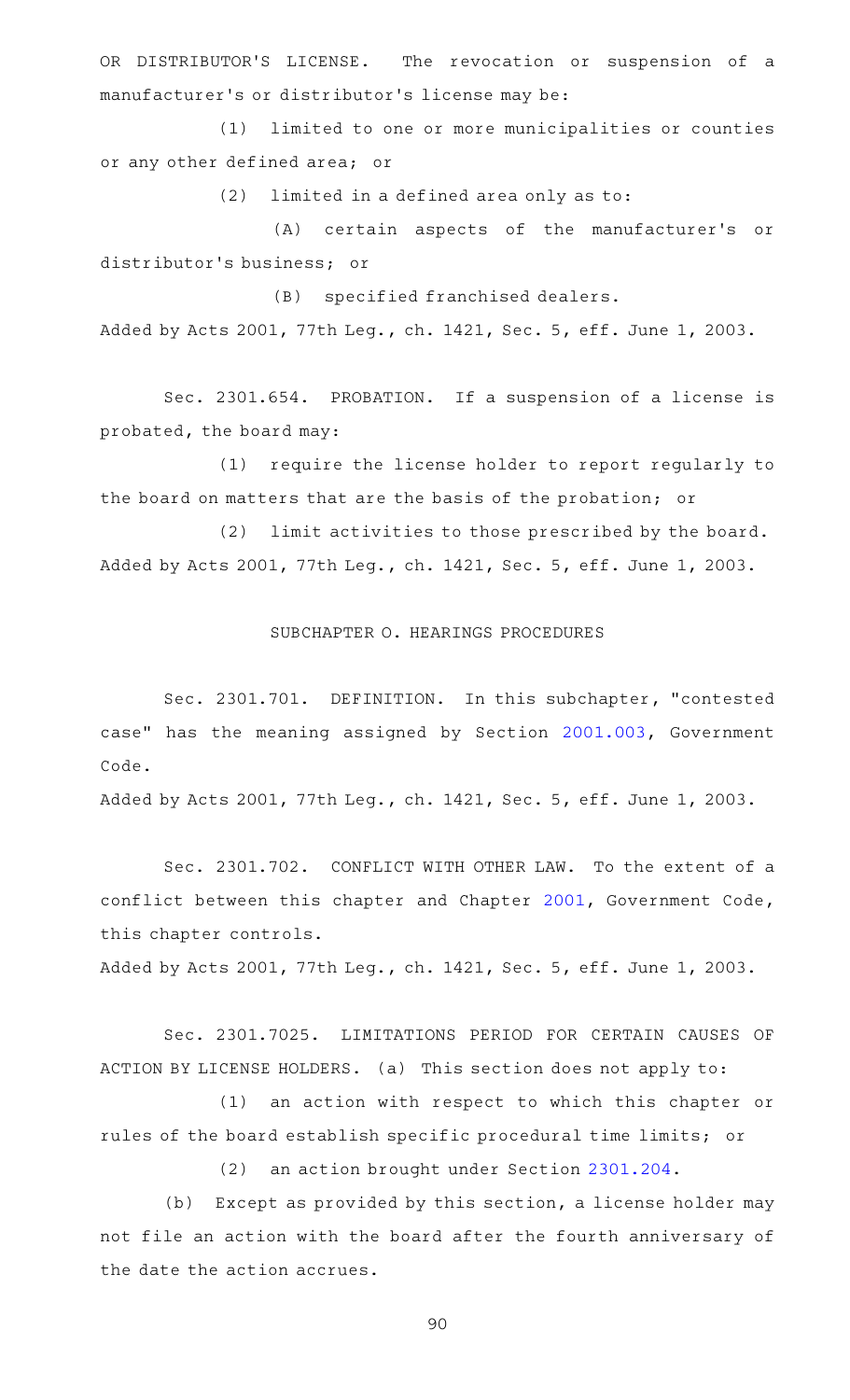(c) The limitations period provided by Subsection (b) may be extended for not more than 180 days on a showing that the failure to commence an action in a timely manner was caused by reliance on a fraudulent statement or inducement made by a party to induce a party to refrain from bringing an action.

Added by Acts 2003, 78th Leg., ch. 1276, Sec. 14A.624(a), eff. Sept. 1, 2003.

Sec. 2301.703. HEARING REQUIRED IN CONTESTED CASE. (a) A hearing arising under this chapter or a board rule adopted under this chapter must be conducted in accordance with this chapter, any order, decision, or rule of the board, and Chapter [2001](http://www.statutes.legis.state.tx.us/GetStatute.aspx?Code=GV&Value=2001), Government Code.

(b) A hearing may be informally disposed of in accordance with Chapter [2001](http://www.statutes.legis.state.tx.us/GetStatute.aspx?Code=GV&Value=2001), Government Code.

(c) The parties to a contested case under this chapter or Chapter [503](http://www.statutes.legis.state.tx.us/GetStatute.aspx?Code=TN&Value=503), Transportation Code, other than a contested case in an action brought by the department to enforce this chapter or Chapter [503,](http://www.statutes.legis.state.tx.us/GetStatute.aspx?Code=TN&Value=503) Transportation Code, must participate in mediation as provided by board rule before the parties may have a hearing in the case. Added by Acts 2001, 77th Leg., ch. 1421, Sec. 5, eff. June 1, 2003. Amended by:

Acts 2013, 83rd Leg., R.S., Ch. 1135 (H.B. [2741](http://www.legis.state.tx.us/tlodocs/83R/billtext/html/HB02741F.HTM)), Sec. 25, eff. September 1, 2013.

Acts 2013, 83rd Leg., R.S., Ch. 1379 (H.B. [1692](http://www.legis.state.tx.us/tlodocs/83R/billtext/html/HB01692F.HTM)), Sec. 8, eff. January 1, 2014.

Sec. 2301.704. HEARINGS EXAMINER; ADMINISTRATIVE LAW JUDGE. (a) Except as otherwise provided by this section, a hearing under this chapter must be held by an administrative law judge of the State Office of Administrative Hearings.

(a-1) A hearing under Section [2301.204](http://www.statutes.legis.state.tx.us/GetStatute.aspx?Code=OC&Value=2301.204) or Subchapter M must be held by a hearings examiner.

(b) An administrative law judge and a hearings examiner have all of the board's power and authority as provided by this chapter to conduct hearings, including the power to:

 $(1)$  hold a hearing;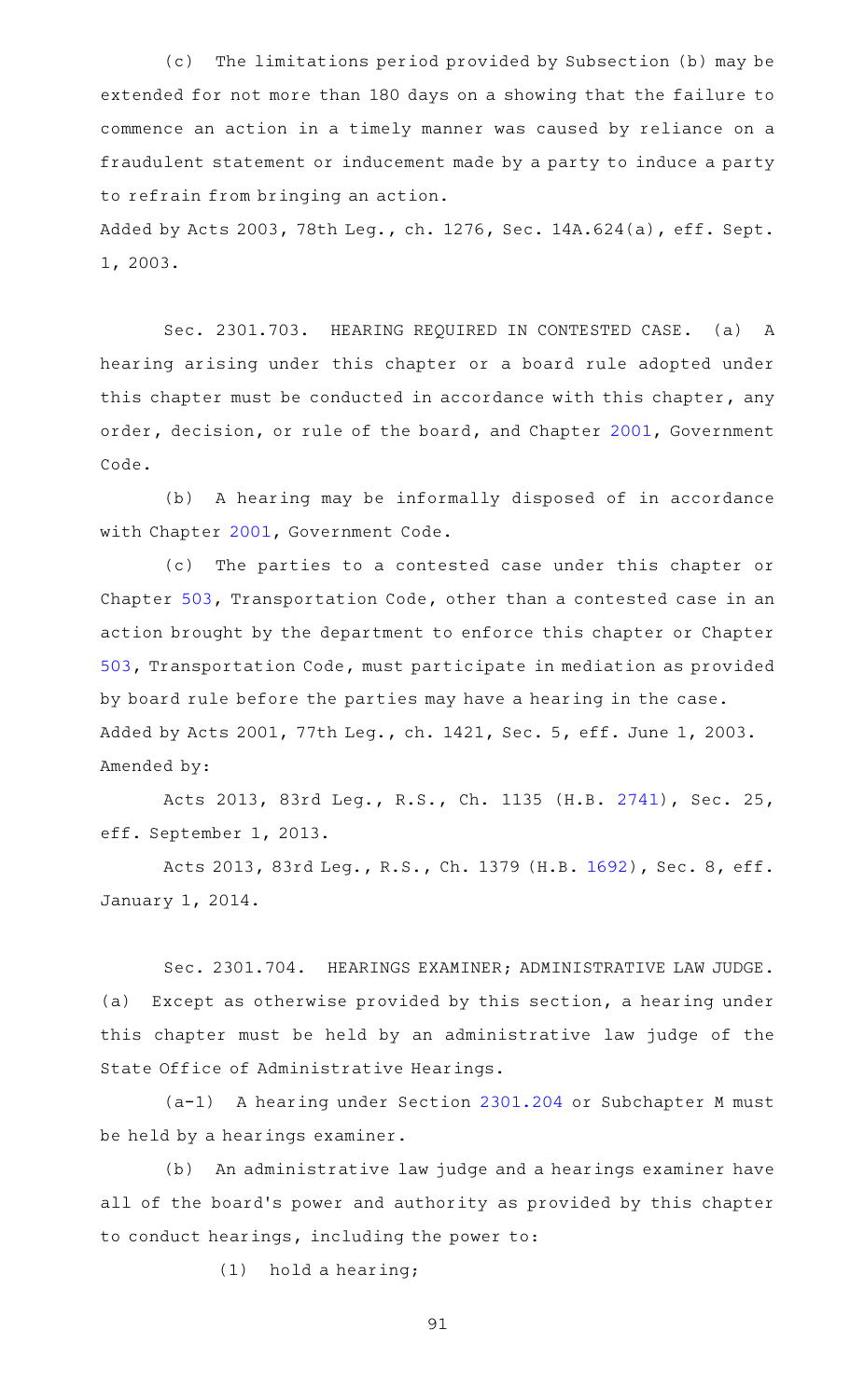- $(2)$  administer an oath;
- $(3)$  receive pleadings and evidence;
- (4) issue a subpoena to compel the attendance of a witness;

 $(5)$  compel the production of papers and documents;

(6) issue an interlocutory order, including a cease and desist order in the nature of a temporary restraining order or a temporary injunction;

(7) make findings of fact and conclusions of law; and

(8) issue a proposal for decision and recommend a final order.

(c) In a contested case hearing under Section [2301.204](http://www.statutes.legis.state.tx.us/GetStatute.aspx?Code=OC&Value=2301.204) or Subchapter M, a hearings examiner shall issue a final order. Added by Acts 2001, 77th Leg., ch. 1421, Sec. 5, eff. June 1, 2003. Amended by:

Acts 2007, 80th Leg., R.S., Ch. 1403 (H.B. [3601](http://www.legis.state.tx.us/tlodocs/80R/billtext/html/HB03601F.HTM)), Sec. 2, eff. September 1, 2007.

Acts 2013, 83rd Leg., R.S., Ch. 1379 (H.B. [1692](http://www.legis.state.tx.us/tlodocs/83R/billtext/html/HB01692F.HTM)), Sec. 9, eff. January 1, 2014.

Sec. 2301.705. NOTICE OF CONTESTED CASE HEARING. (a) Notice of a contested case hearing involving a license holder must be given in accordance with this chapter and board rules.

(b) Notice must be given by certified mail, return receipt requested.

(c) Notice may be given to a person's officer, agent, employee, attorney, or other legal representative.

(d) Notice is considered to have been received by a person known to have legal rights, duties, or privileges that may be determined at the hearing if the notice is mailed to the last known address of the person not later than the 10th day before the date of the hearing.

(e) A person may waive notice of a hearing. Added by Acts 2001, 77th Leg., ch. 1421, Sec. 5, eff. June 1, 2003.

Sec. 2301.706. NOTICE OF RULEMAKING HEARING. Notice of a rulemaking hearing must be given in accordance with Chapter [2001](http://www.statutes.legis.state.tx.us/GetStatute.aspx?Code=GV&Value=2001),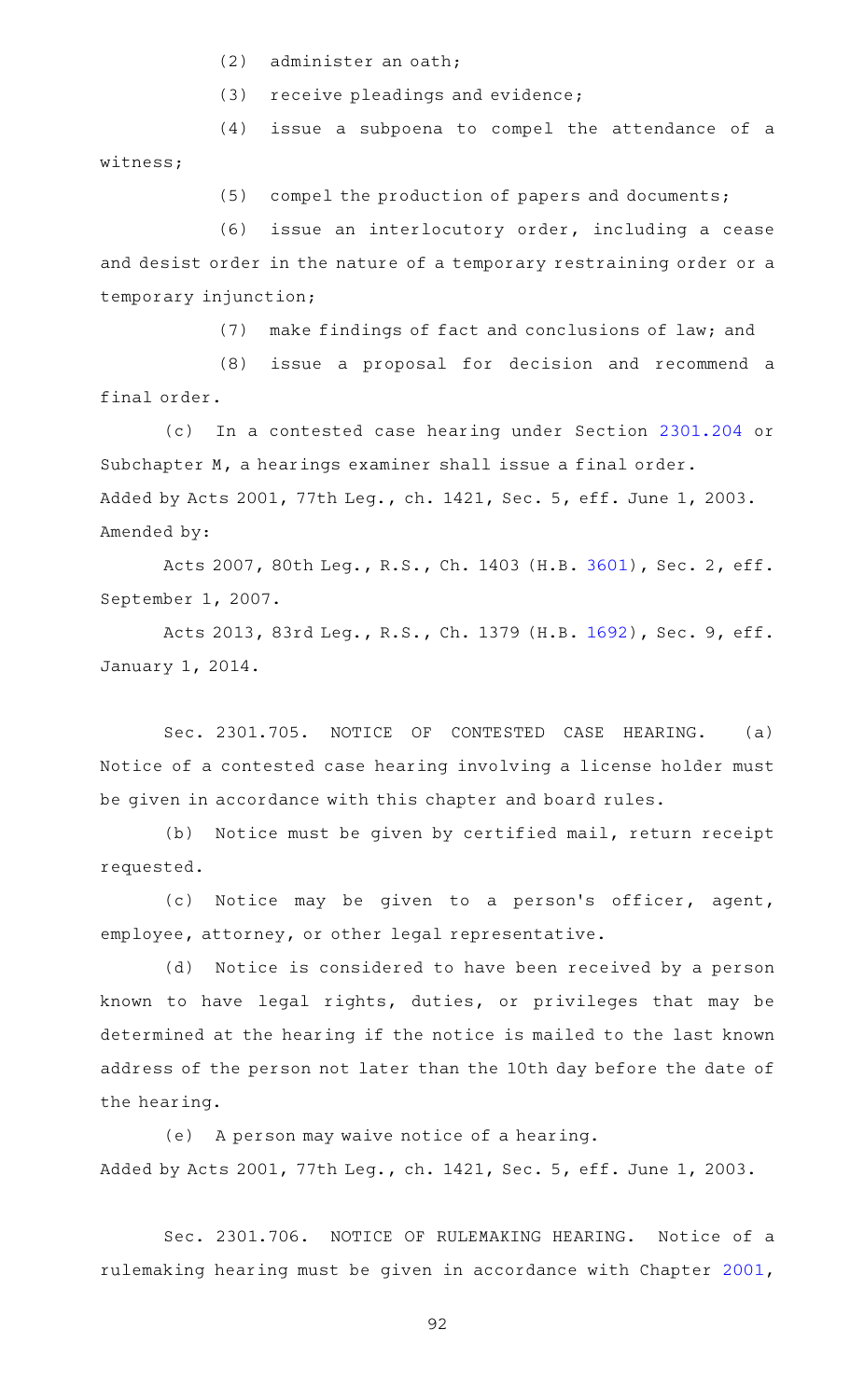Government Code, and board rules before the 30th day preceding the date of the hearing.

Added by Acts 2001, 77th Leg., ch. 1421, Sec. 5, eff. June 1, 2003.

Sec. 2301.707. CONTENTS OF HEARING NOTICE. Notice of a hearing shall describe in summary form the purpose of the hearing and the date, time, and place of the hearing. Added by Acts 2001, 77th Leg., ch. 1421, Sec. 5, eff. June 1, 2003.

Sec. 2301.708. CONDUCT OF HEARING. (a) A hearing must be convened at the time and place stated in the notice.

(b) A hearing may be recessed until a time and place certain:

(1) by giving advance notice as required by Section [2001.057](http://www.statutes.legis.state.tx.us/GetStatute.aspx?Code=GV&Value=2001.057), Government Code; or

(2) without advance notice if the time and place is announced openly before the recess.

(c) Except as otherwise provided by this chapter, a person whose legal rights, duties, or privileges are to be determined at a hearing is entitled to:

 $(1)$  appear personally or by counsel;

(2) cross-examine adverse witnesses; and

(3) produce evidence and witnesses in the person's own behalf.

Added by Acts 2001, 77th Leg., ch. 1421, Sec. 5, eff. June 1, 2003.

Sec. 2301.709. REVIEW BY BOARD. (a) In reviewing a case under this subchapter, the board or a person delegated power from the board under Section [2301.154](http://www.statutes.legis.state.tx.us/GetStatute.aspx?Code=OC&Value=2301.154) may consider only materials that are submitted timely.

(b) The board or a person delegated power from the board under Section [2301.154](http://www.statutes.legis.state.tx.us/GetStatute.aspx?Code=OC&Value=2301.154) may hear such oral argument from any party as the board may allow.

(c) The board or a person delegated power from the board under Section [2301.154](http://www.statutes.legis.state.tx.us/GetStatute.aspx?Code=OC&Value=2301.154) shall take any further action conducive to the issuance of a final order and shall issue a written final decision or order. A majority vote of a quorum of the board is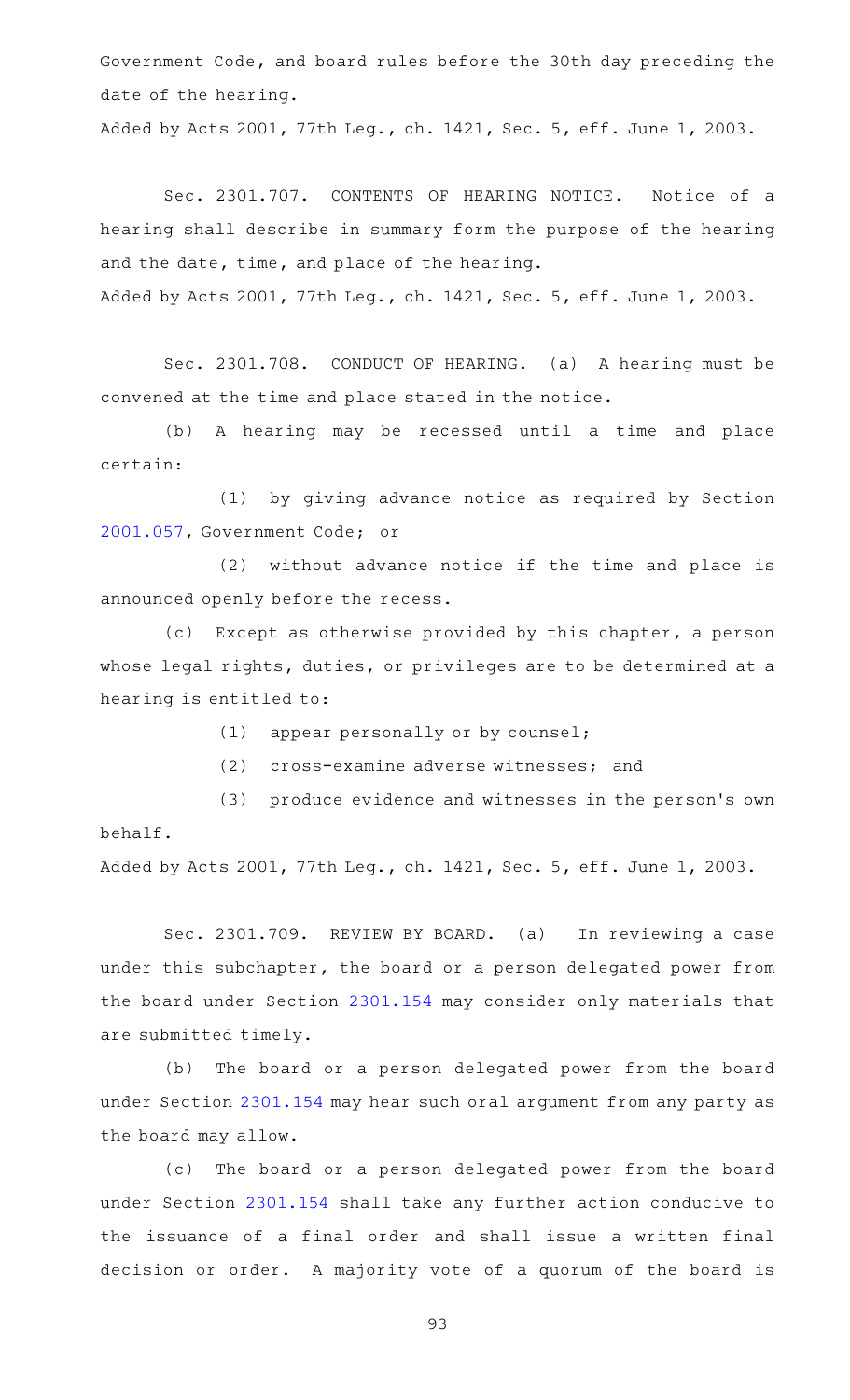required to adopt a final decision or order of the board.

(d) The board shall adopt rules and policies that establish standards for reviewing a case under this subchapter. The rules and policies must:

 $(1)$  specify the role of division personnel in managing contested cases before the board or a person delegated power from the board under Section [2301.154](http://www.statutes.legis.state.tx.us/GetStatute.aspx?Code=OC&Value=2301.154), including advising on procedural matters;

(2) specify appropriate conduct and discussion by the board or a person delegated power from the board under Section [2301.154](http://www.statutes.legis.state.tx.us/GetStatute.aspx?Code=OC&Value=2301.154) regarding proposals for decision issued by administrative law judges;

(3) specify clear expectations limiting arguments and discussion under Subsection (b) to evidence in the record of the contested case hearing held by the administrative law judge;

(4) address ex parte communications; and

(5) distinguish between using industry expertise and representing or advocating for an industry when reviewing a case under this subchapter.

Added by Acts 2001, 77th Leg., ch. 1421, Sec. 5, eff. June 1, 2003. Amended by:

Acts 2007, 80th Leg., R.S., Ch. 1403 (H.B. [3601](http://www.legis.state.tx.us/tlodocs/80R/billtext/html/HB03601F.HTM)), Sec. 3, eff. September 1, 2007.

Acts 2013, 83rd Leg., R.S., Ch. 1135 (H.B. [2741](http://www.legis.state.tx.us/tlodocs/83R/billtext/html/HB02741F.HTM)), Sec. 26, eff. September 1, 2013.

Acts 2019, 86th Leg., R.S., Ch. 594 (S.B. [604](http://www.legis.state.tx.us/tlodocs/86R/billtext/html/SB00604F.HTM)), Sec. 2.06, eff. September 1, 2019.

Sec. 2301.710. DISMISSAL OF COMPLAINT. On the motion of any party, the board or other person delegated final order authority under Section [2301.154,](http://www.statutes.legis.state.tx.us/GetStatute.aspx?Code=OC&Value=2301.154) without holding a contested case hearing, may issue a final order dismissing a complaint, protest, or response in accordance with the terms and procedures set forth in the Texas Rules of Civil Procedure.

Added by Acts 2001, 77th Leg., ch. 1421, Sec. 5, eff. June 1, 2003. Amended by:

Acts 2013, 83rd Leg., R.S., Ch. 1135 (H.B. [2741](http://www.legis.state.tx.us/tlodocs/83R/billtext/html/HB02741F.HTM)), Sec. 27,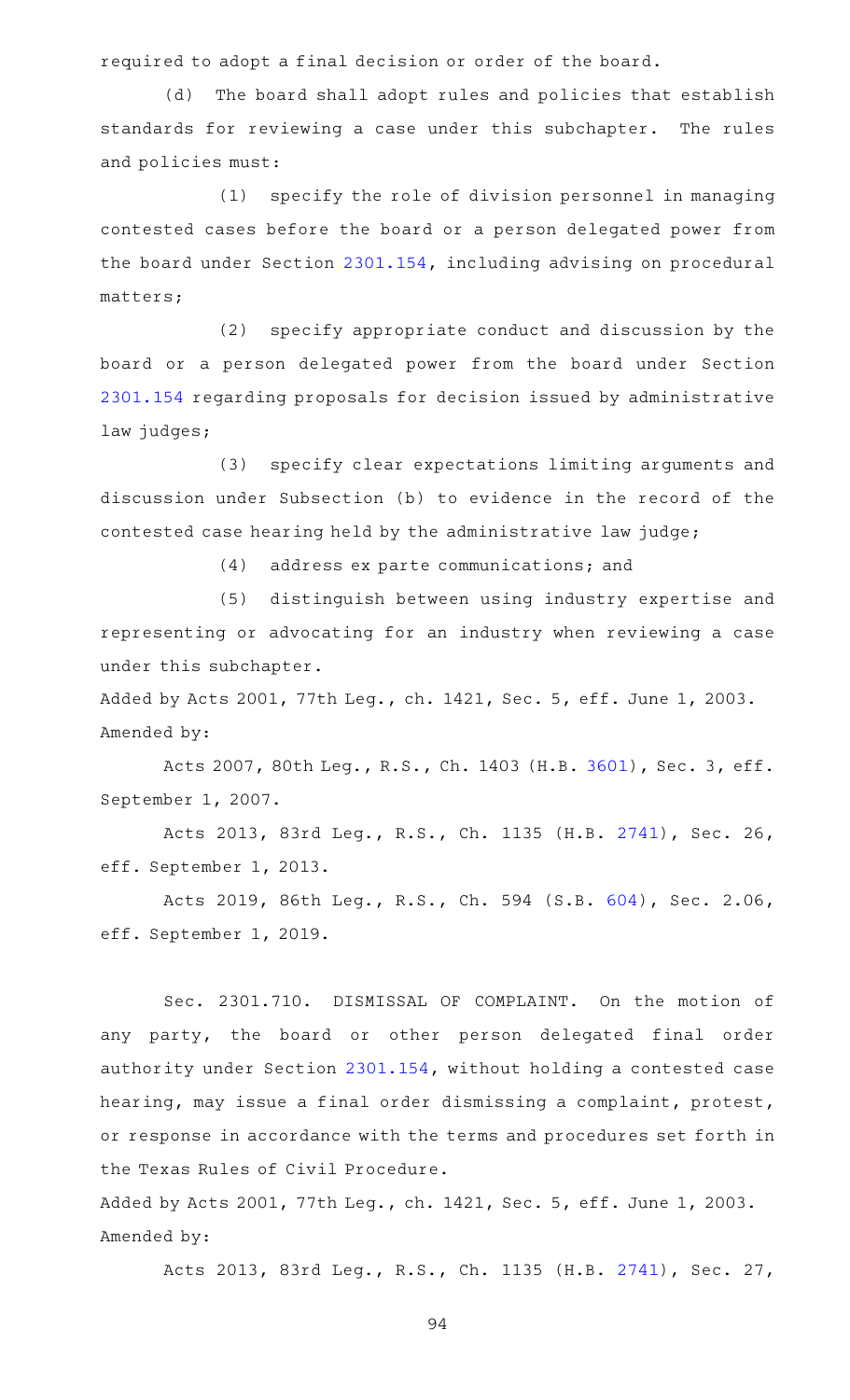eff. September 1, 2013.

Sec. 2301.711. ORDERS AND DECISIONS. (a) Except as otherwise provided by this chapter, the board or a person delegated final order authority under Section [2301.154](http://www.statutes.legis.state.tx.us/GetStatute.aspx?Code=OC&Value=2301.154) shall issue final orders for the implementation and enforcement of this chapter and Chapter [503,](http://www.statutes.legis.state.tx.us/GetStatute.aspx?Code=TN&Value=503) Transportation Code.

(b) An order or decision under this chapter must:

 $(1)$  include a separate finding of fact with respect to each specific issue required by law to be considered in reaching a decision;

(2) set forth additional findings of fact and conclusions of law on which the order or decision is based;

(3) give the reasons for the particular actions taken; and

(4) be signed by the presiding officer or assistant presiding officer for the board, a person delegated final order authority under Section [2301.154](http://www.statutes.legis.state.tx.us/GetStatute.aspx?Code=OC&Value=2301.154), or a hearings examiner in a contested case hearing under Section [2301.204](http://www.statutes.legis.state.tx.us/GetStatute.aspx?Code=OC&Value=2301.204) or Subchapter M. Added by Acts 2001, 77th Leg., ch. 1421, Sec. 5, eff. June 1, 2003. Amended by:

Acts 2011, 82nd Leg., R.S., Ch. 1290 (H.B. [2017](http://www.legis.state.tx.us/tlodocs/82R/billtext/html/HB02017F.HTM)), Sec. 20, eff. September 1, 2011.

Acts 2013, 83rd Leg., R.S., Ch. 1135 (H.B. [2741](http://www.legis.state.tx.us/tlodocs/83R/billtext/html/HB02741F.HTM)), Sec. 28, eff. September 1, 2013.

Acts 2021, 87th Leg., R.S., Ch. 276 (H.B. [3514](http://www.legis.state.tx.us/tlodocs/87R/billtext/html/HB03514F.HTM)), Sec. 6, eff. September 1, 2021.

Sec. 2301.712. FILING FEE. (a) The filing fee for a contested case or a protest that involves a hearing is:

(1)  $$35$  for a complaint filed under Subchapter M; and

(2) \$200 for any other complaint or protest.

(b) If a person who brings a complaint under Subchapter M prevails in the case, the nonprevailing party in the case shall reimburse the amount of the filing fee for the case. Added by Acts 2001, 77th Leg., ch. 1421, Sec. 5, eff. June 1, 2003.

Amended by: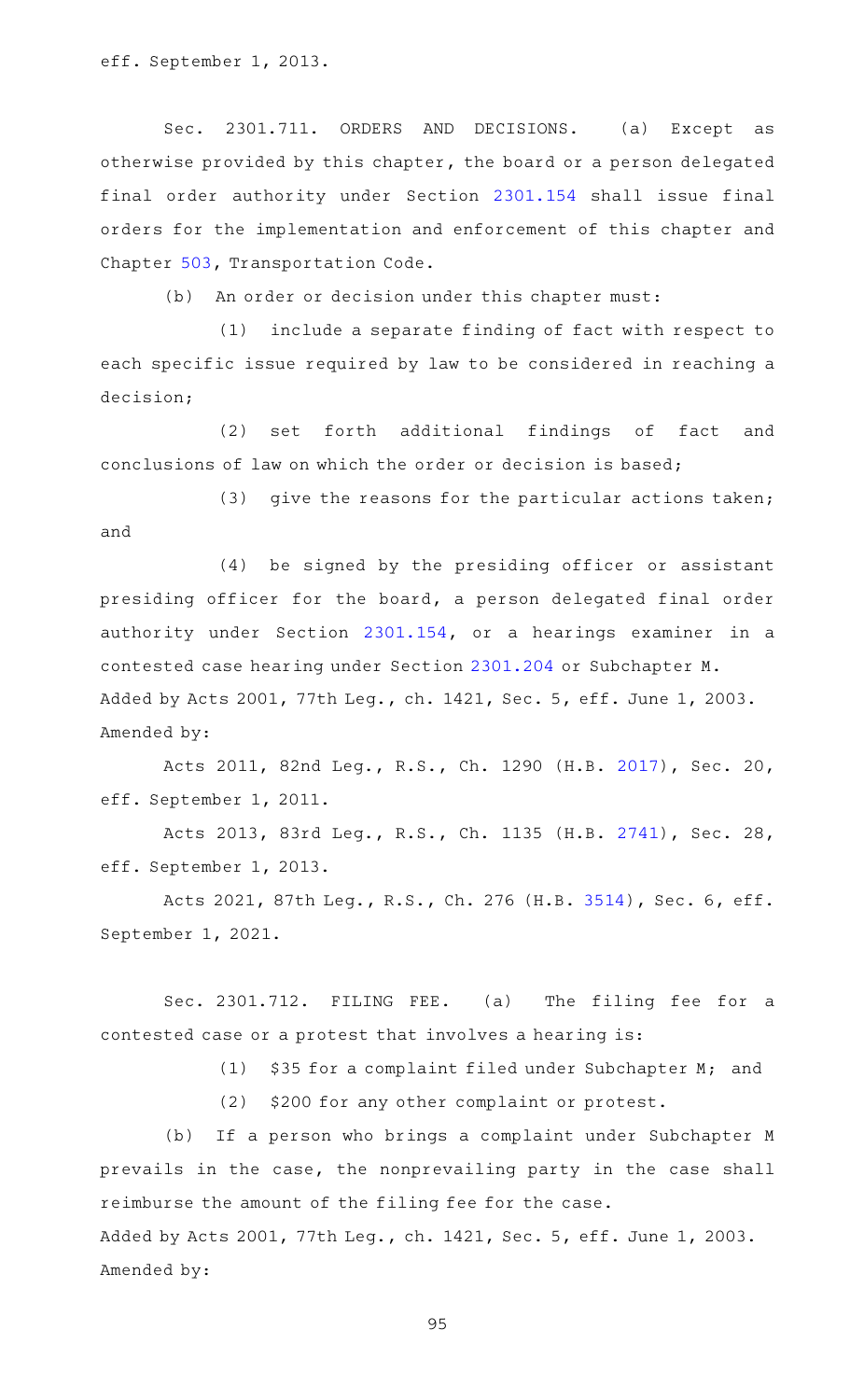Acts 2013, 83rd Leg., R.S., Ch. 1135 (H.B. [2741](http://www.legis.state.tx.us/tlodocs/83R/billtext/html/HB02741F.HTM)), Sec. 29, eff. September 1, 2013.

Acts 2021, 87th Leg., R.S., Ch. 276 (H.B. [3514](http://www.legis.state.tx.us/tlodocs/87R/billtext/html/HB03514F.HTM)), Sec. 7, eff. September 1, 2021.

Sec. 2301.713. REHEARING. (a) Except as otherwise provided by this section, a party who seeks a rehearing of an order shall seek the rehearing in accordance with Chapter [2001](http://www.statutes.legis.state.tx.us/GetStatute.aspx?Code=GV&Value=2001), Government Code.

(b) The board by rule may establish procedures to allow a party to a contested case to file a motion for rehearing.

(c) A motion for rehearing in a contested case under Section [2301.204](http://www.statutes.legis.state.tx.us/GetStatute.aspx?Code=OC&Value=2301.204) or Subchapter M must be filed with the chief hearings examiner. The chief hearings examiner may designate a person to decide the motion.

Added by Acts 2001, 77th Leg., ch. 1421, Sec. 5, eff. June 1, 2003. Amended by:

Acts 2013, 83rd Leg., R.S., Ch. 1135 (H.B. [2741](http://www.legis.state.tx.us/tlodocs/83R/billtext/html/HB02741F.HTM)), Sec. 30, eff. September 1, 2013.

Acts 2013, 83rd Leg., R.S., Ch. 1379 (H.B. [1692](http://www.legis.state.tx.us/tlodocs/83R/billtext/html/HB01692F.HTM)), Sec. 10, eff. January 1, 2014.

Reenacted and amended by Acts 2017, 85th Leg., R.S., Ch. 354 (H.B. [2070](http://www.legis.state.tx.us/tlodocs/85R/billtext/html/HB02070F.HTM)), Sec. 6, eff. September 1, 2017.

Amended by:

Acts 2021, 87th Leg., R.S., Ch. 276 (H.B. [3514](http://www.legis.state.tx.us/tlodocs/87R/billtext/html/HB03514F.HTM)), Sec. 8, eff. September 1, 2021.

## SUBCHAPTER P. JUDICIAL REVIEW

Sec. 2301.751. JUDICIAL REVIEW GENERALLY. (a) A party to a proceeding affected by a final order, rule, or decision or other final action of the board with respect to a matter arising under this chapter or Chapter [503](http://www.statutes.legis.state.tx.us/GetStatute.aspx?Code=TN&Value=503), Transportation Code, may seek judicial review of the action under the substantial evidence rule in:

(1) a district court in Travis County; or

(2) the court of appeals for the Third Court of Appeals District.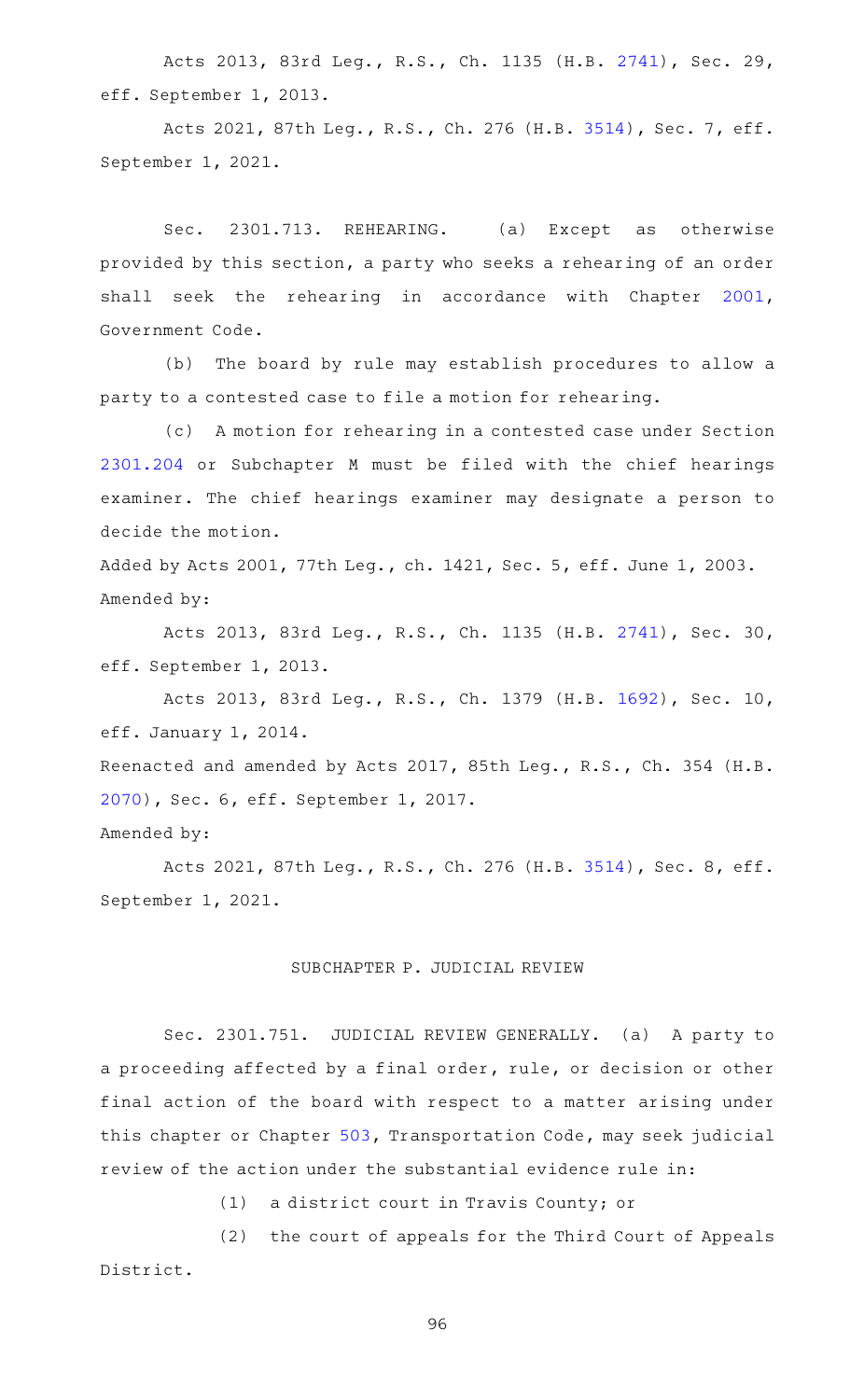$(b)$  Except as otherwise provided by this chapter, an appeal brought in a district court may be removed to the court of appeals by any party before trial in the district court on the filing of notice of removal with the district court.

(c) Judicial review by a court, to the extent not in conflict with this chapter, is in the manner provided by Chapter [2001](http://www.statutes.legis.state.tx.us/GetStatute.aspx?Code=GV&Value=2001), Government Code. Judicial review in the court of appeals:

(1) is initiated under Chapter [2001](http://www.statutes.legis.state.tx.us/GetStatute.aspx?Code=GV&Value=2001), Government Code, in the manner review is initiated for a proceeding in a district court; and

(2) is governed by the applicable rules of appellate procedure.

Added by Acts 2001, 77th Leg., ch. 1421, Sec. 5, eff. June 1, 2003. Amended by:

Acts 2013, 83rd Leg., R.S., Ch. 1135 (H.B. [2741](http://www.legis.state.tx.us/tlodocs/83R/billtext/html/HB02741F.HTM)), Sec. 31, eff. September 1, 2013.

Sec. 2301.752. TIME FOR FILING; CITATION. (a) A petition for judicial review under this chapter must be filed not later than the 30th day after the date on which the action, ruling, order, or decision becomes final and appealable.

(b) Citation for an appeal must be served on the executive director or the executive director 's designee and each party of record in the matter. For an appeal initiated in the court of appeals, the court shall cause the citation to be issued. Added by Acts 2001, 77th Leg., ch. 1421, Sec. 5, eff. June 1, 2003. Amended by:

Acts 2013, 83rd Leg., R.S., Ch. 1135 (H.B. [2741](http://www.legis.state.tx.us/tlodocs/83R/billtext/html/HB02741F.HTM)), Sec. 32, eff. September 1, 2013.

Sec. 2301.753. ADDITIONAL EVIDENCE. An appeal in which evidence outside the record of the board is to be taken under Chapter [2001](http://www.statutes.legis.state.tx.us/GetStatute.aspx?Code=GV&Value=2001), Government Code, or otherwise, shall be brought in a district court in Travis County or in the court of appeals. An appeal brought in the court of appeals is subject to remand to a district court in Travis County for proceedings under instructions from the court of appeals.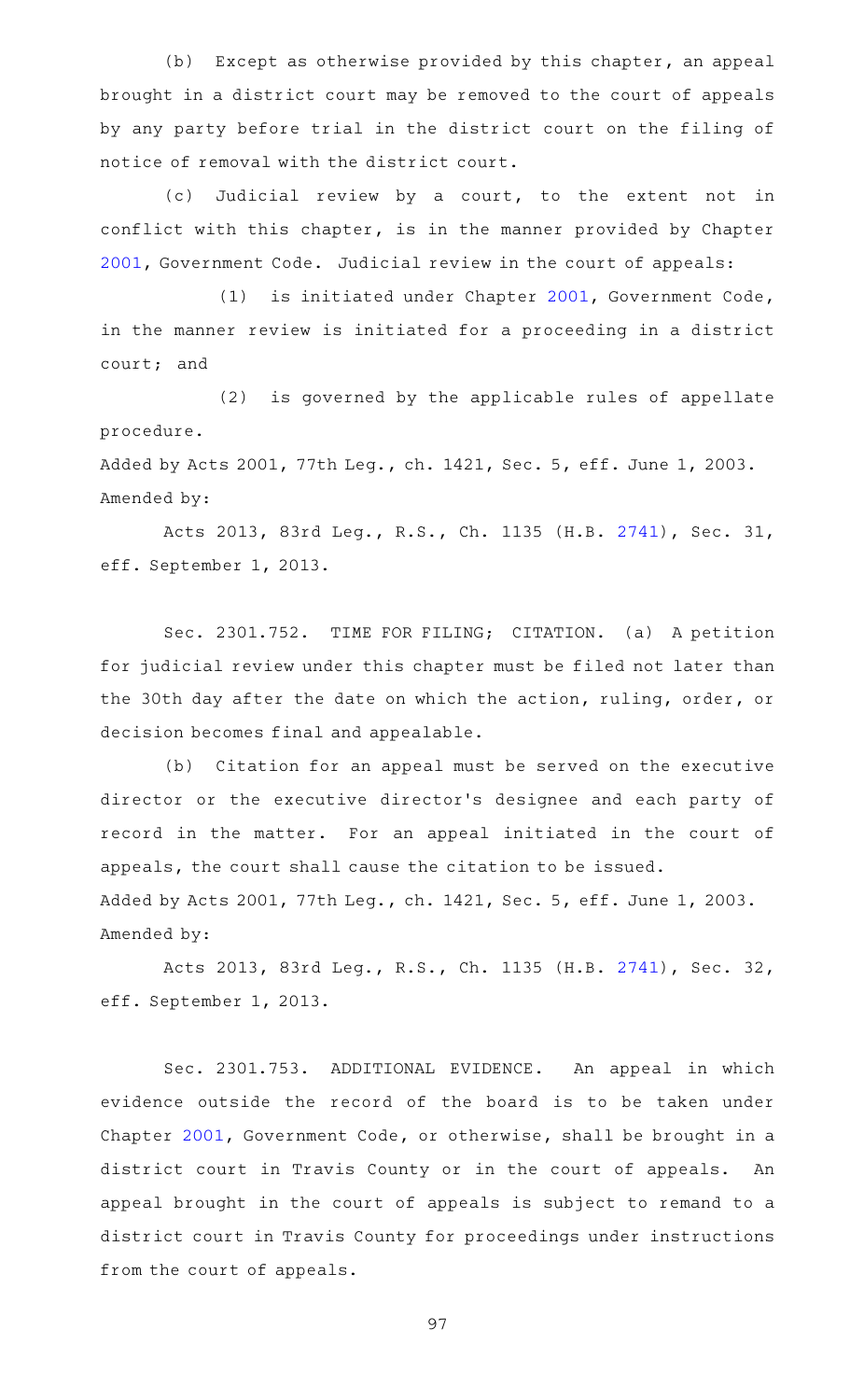Added by Acts 2001, 77th Leg., ch. 1421, Sec. 5, eff. June 1, 2003.

Sec. 2301.754. DISMISSAL FOR FAILURE TO PROSECUTE. (a) A person filing an appeal under this subchapter shall pursue the appeal with reasonable diligence.

(b) If the person fails to prosecute the appeal within six months after the date the appeal is filed, the court shall presume that the appeal has been abandoned. On the motion of the attorney general or a party in the case, the court shall dismiss the appeal after notifying the person who filed the appeal, unless the person shows good cause for the delay.

Added by Acts 2001, 77th Leg., ch. 1421, Sec. 5, eff. June 1, 2003.

Sec. 2301.755. EFFECT OF APPEAL ON ORDER. An appeal under this subchapter does not affect the enforcement of a final board order unless:

(1) the enforcement of the order is enjoinable under Chapter [65](http://www.statutes.legis.state.tx.us/GetStatute.aspx?Code=CP&Value=65), Civil Practice and Remedies Code, and under principles of primary jurisdiction; or

 $(2)$  the board, in the interest of justice, suspends the enforcement of the order pending final determination of the appeal.

Added by Acts 2001, 77th Leg., ch. 1421, Sec. 5, eff. June 1, 2003.

Sec. 2301.756. REVIEW OF INTERLOCUTORY ORDER. (a) A writ of error is allowed from the supreme court for an appeal of an interlocutory order described by Section [51.014](http://www.statutes.legis.state.tx.us/GetStatute.aspx?Code=CP&Value=51.014)(a)(3) or (6), Civil Practice and Remedies Code, in a civil action involving a license holder.

(b) The supreme court shall give precedence to a writ of error under this section over other writs of error.

(c) The right to appeal by writ of error is without prejudice to the right of any party to seek relief by an application for leave to file a petition for writ of mandamus with respect to the order.

Added by Acts 2001, 77th Leg., ch. 1421, Sec. 5, eff. June 1, 2003.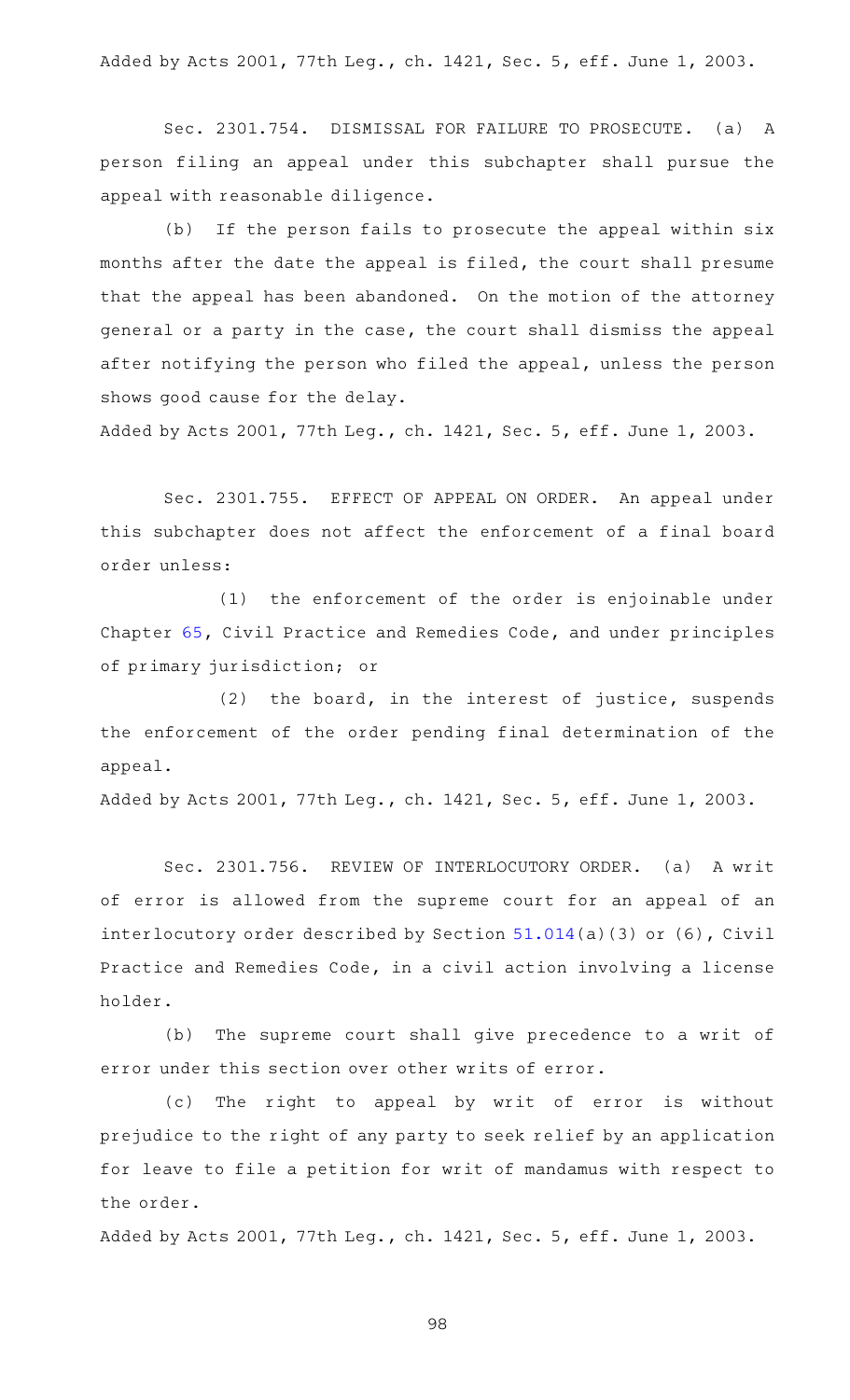### SUBCHAPTER Q. PENALTIES AND OTHER ENFORCEMENT PROVISIONS

Sec. 2301.801. CIVIL PENALTY. (a) If, after a proceeding under this chapter and board rules, the board determines that a person is violating or has violated this chapter, a rule adopted or order issued under this chapter, or Section [503.038\(](http://www.statutes.legis.state.tx.us/GetStatute.aspx?Code=TN&Value=503.038)a), Transportation Code, the board may impose a civil penalty. The amount of the penalty may not exceed \$10,000 for each violation. Each act of violation and each day a violation continues is a separate violation.

(b) In determining the amount of the penalty, the board shall consider:

 $(1)$  the seriousness of the violation, including the nature, circumstances, extent, and gravity of any prohibited act, and the harm or potential harm to the safety of the public;

(2) the economic damage to the public caused by the violation;

- $(3)$  the history of previous violations;
- $(4)$  the amount necessary to deter a future violation;
- $(5)$  efforts to correct the violation; and
- (6) any other matter that justice may require.

(c) Notwithstanding any other law to the contrary, a civil penalty recovered under this chapter shall be deposited in the state treasury to the credit of the Texas Department of Motor Vehicles fund.

Added by Acts 2001, 77th Leg., ch. 1421, Sec. 5, eff. June 1, 2003. Amended by:

Acts 2013, 83rd Leg., R.S., Ch. 1287 (H.B. [2202](http://www.legis.state.tx.us/tlodocs/83R/billtext/html/HB02202F.HTM)), Sec. 5, eff. September 1, 2013.

Sec. 2301.802. CEASE AND DESIST ORDER. (a) If it appears to the board that a person is violating this chapter or a board rule or order, the board after notice may require the person engaged in the conduct to appear and show cause why a cease and desist order should not be issued prohibiting the conduct described in the notice.

(b) An interlocutory cease and desist order may be granted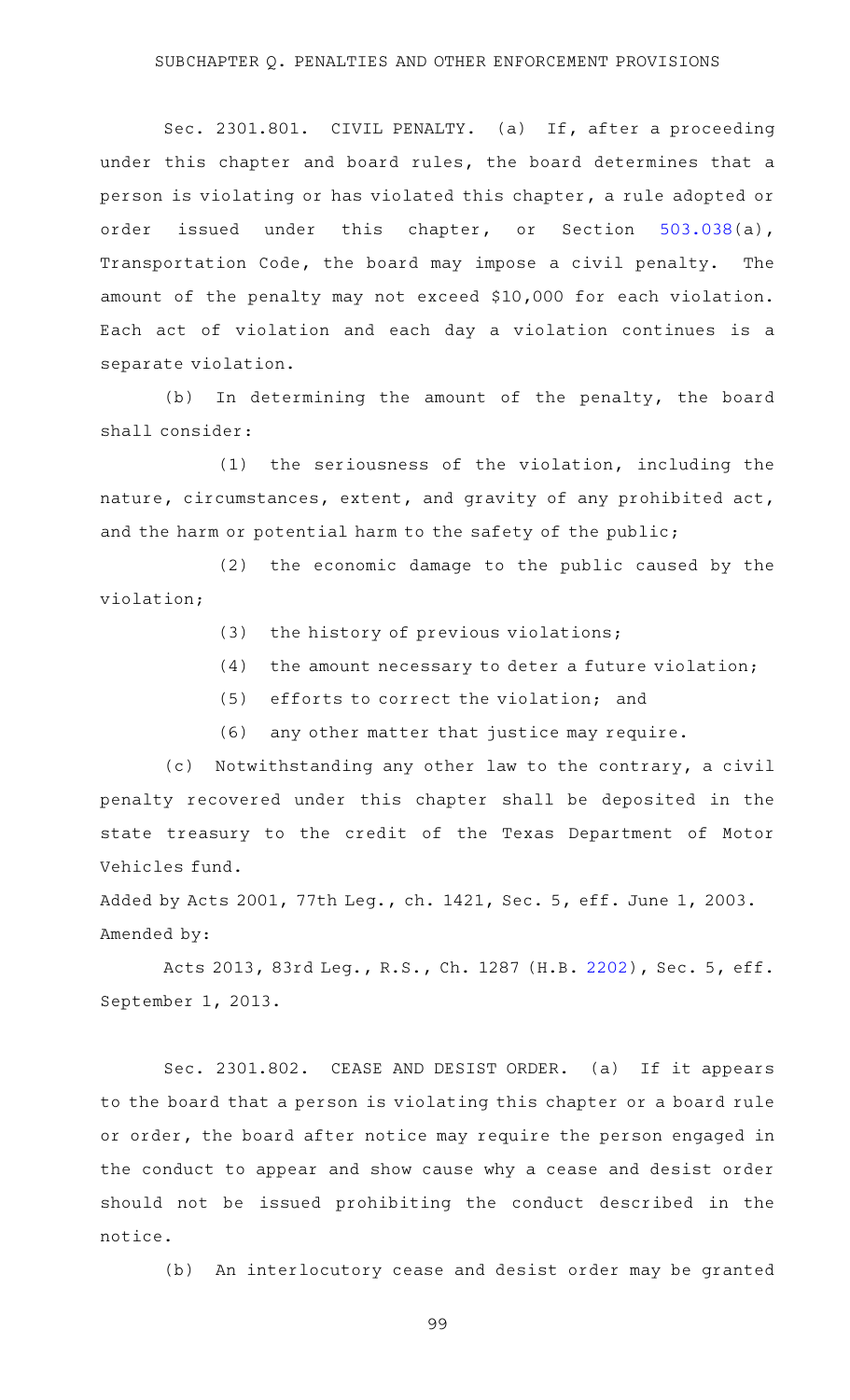with or without bond or other undertaking if:

(1) the order is necessary to the performance of the duties delegated to the board by this chapter;

(2) the order is necessary or convenient to maintaining the status quo between two or more adverse parties before the board;

(3) a party before the board is entitled to relief demanded of the board and all or part of the relief requires the restraint of some act prejudicial to the party;

(4) a person is performing, about to perform, or procuring or allowing the performance of an act:

(A) relating to the subject of a contested case pending before the board, in violation of the rights of a party before the board; and

(B) that would tend to render the board's order in the case ineffectual; or

(5) substantial injury to the rights of a person subject to the board's jurisdiction is threatened regardless of any remedy available at law.

(c) A proceeding under this section is governed by:

(1) this chapter and the board's rules; and

(2) Chapter [2001](http://www.statutes.legis.state.tx.us/GetStatute.aspx?Code=GV&Value=2001), Government Code, relating to a contested case, to the extent that chapter is not in conflict with Subdivision (1).

(d) An interlocutory cease and desist order remains in effect until vacated or incorporated in a final order. An appeal of an interlocutory cease and desist order must be made to the board before seeking judicial review as provided by this chapter.

(e)AAA permanent cease and desist order may be issued regardless of the requirements of Subsection (b) but only under the procedures for a final order under this chapter. An appeal of a permanent cease and desist order is made in the same manner as an appeal of a final order under this chapter.

Added by Acts 2001, 77th Leg., ch. 1421, Sec. 5, eff. June 1, 2003. Amended by:

Acts 2013, 83rd Leg., R.S., Ch. 1135 (H.B. [2741](http://www.legis.state.tx.us/tlodocs/83R/billtext/html/HB02741F.HTM)), Sec. 33, eff. September 1, 2013.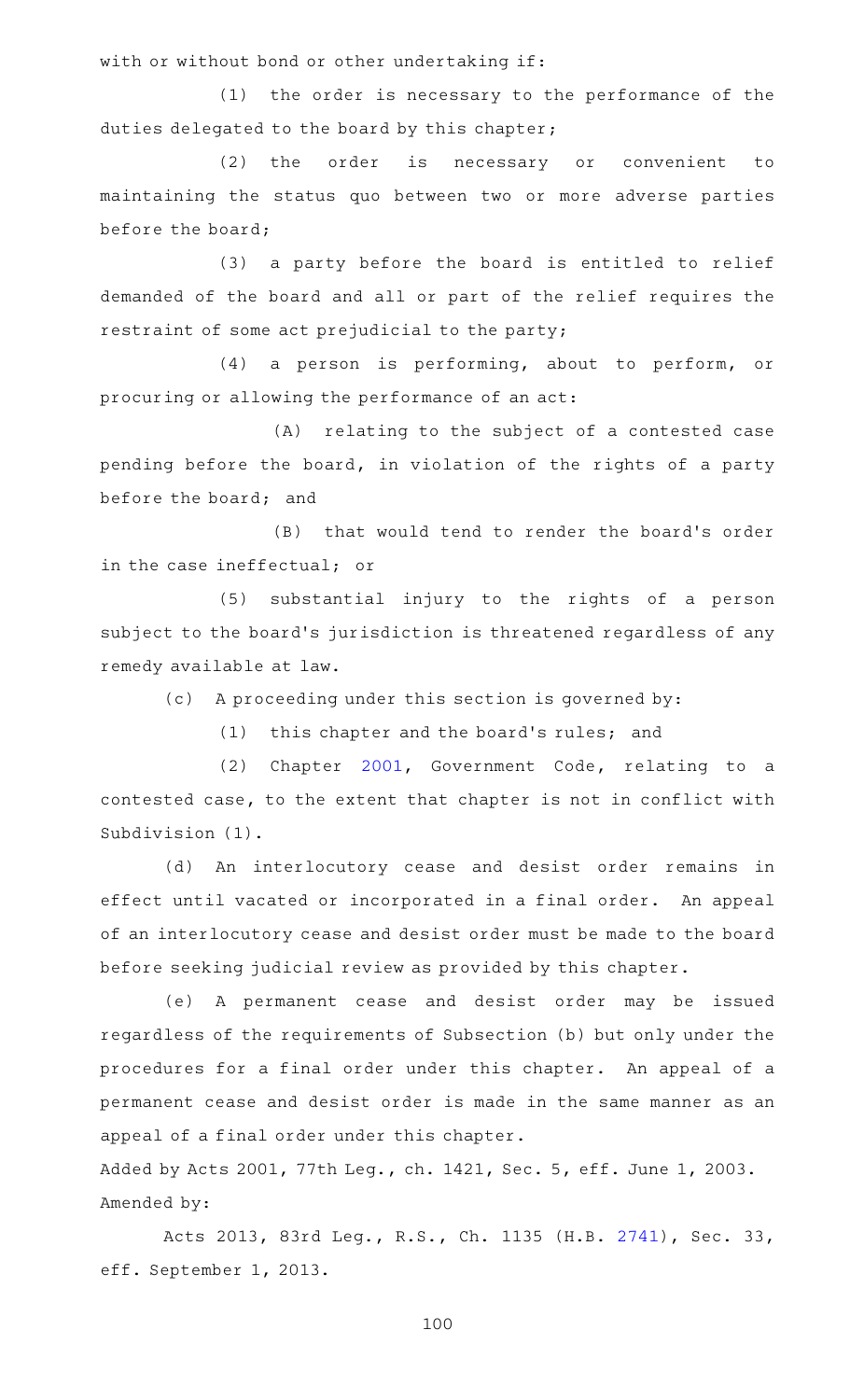Sec. 2301.803. STATUTORY STAY. (a) On the initiation of a proceeding under this chapter or Chapter [503,](http://www.statutes.legis.state.tx.us/GetStatute.aspx?Code=TN&Value=503) Transportation Code, whether by complaint, protest, or otherwise, a person who receives notice from the board of a statutory stay imposed by this chapter may not allow or commit any act or omission that would:

 $(1)$  violate this chapter, Chapter [503](http://www.statutes.legis.state.tx.us/GetStatute.aspx?Code=TN&Value=503), Transportation Code, any rule, order, or decision of the board, or an order or decision of a person delegated power from the board under Section 2301.154;

(2) affect a legal right, duty, or privilege of any party to a proceeding under this chapter or Chapter [503](http://www.statutes.legis.state.tx.us/GetStatute.aspx?Code=TN&Value=503), Transportation Code; or

(3) tend to render ineffectual an order in a pending proceeding.

(b) A statutory stay imposed by this chapter remains in effect until vacated or until the proceeding is concluded by a final order or decision.

(c) A person affected by a statutory stay imposed by this chapter may request a hearing to modify, vacate, or clarify the extent and application of the statutory stay.

Added by Acts 2001, 77th Leg., ch. 1421, Sec. 5, eff. June 1, 2003. Amended by:

Acts 2011, 82nd Leg., R.S., Ch. 1290 (H.B. [2017](http://www.legis.state.tx.us/tlodocs/82R/billtext/html/HB02017F.HTM)), Sec. 21, eff. September 1, 2011.

Acts 2013, 83rd Leg., R.S., Ch. 1135 (H.B. [2741](http://www.legis.state.tx.us/tlodocs/83R/billtext/html/HB02741F.HTM)), Sec. 34, eff. September 1, 2013.

Sec. 2301.804. SUIT FOR INJUNCTIVE RELIEF OR CIVIL PENALTY. (a) If it appears that a person has violated, is violating, or is threatening to violate this chapter, Chapter [503,](http://www.statutes.legis.state.tx.us/GetStatute.aspx?Code=TN&Value=503) Transportation Code, a board rule adopted under this chapter or Chapter [503](http://www.statutes.legis.state.tx.us/GetStatute.aspx?Code=TN&Value=503), Transportation Code, or an order issued under this chapter or Chapter [503](http://www.statutes.legis.state.tx.us/GetStatute.aspx?Code=TN&Value=503), Transportation Code, the board or the executive director, if authorized by the presiding officer of the board, may cause a suit to be instituted in a court for:

(1) injunctive relief to restrain the person from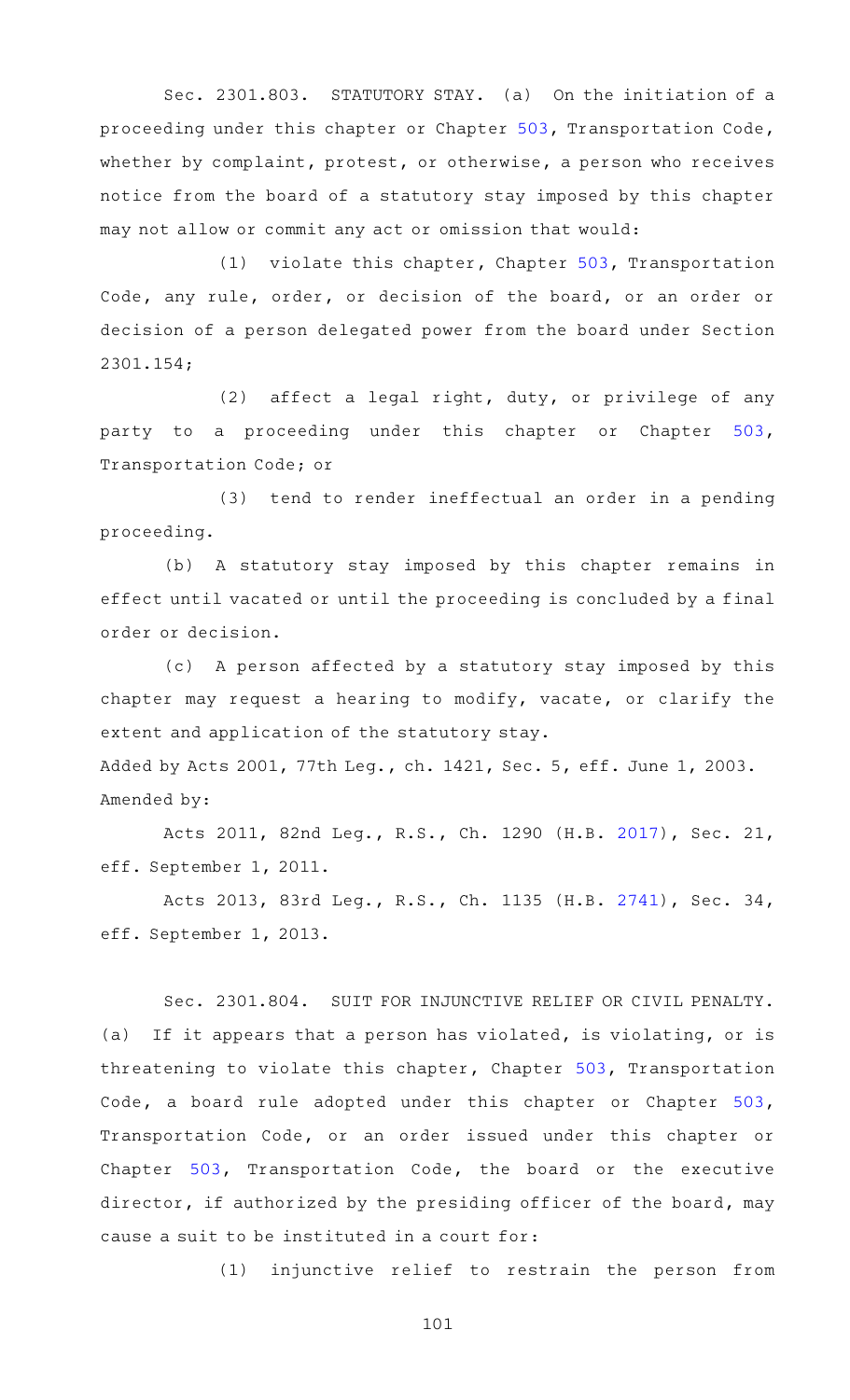committing the violation or threat of violation;

 $(2)$  imposition of a civil penalty; or

(3) both injunctive relief and a civil penalty.

(b) At the request of the board or the executive director, if authorized by the presiding officer of the board, the attorney general shall bring in the name of the state a suit for an injunction or a civil penalty as described by Subsection (a).

(c) In a suit for injunctive relief under this chapter, the court shall grant, without bond or other undertaking, any prohibitory or mandatory injunction the facts warrant, including a temporary restraining order, temporary injunction, or permanent injunction.

Added by Acts 2001, 77th Leg., ch. 1421, Sec. 5, eff. June 1, 2003. Amended by:

Acts 2013, 83rd Leg., R.S., Ch. 1135 (H.B. [2741](http://www.legis.state.tx.us/tlodocs/83R/billtext/html/HB02741F.HTM)), Sec. 35, eff. September 1, 2013.

Sec. 2301.805. RELIEF UNDER OTHER LAW. (a) Notwithstanding any other law, including Subchapter  $E$ , Chapter [17](http://www.statutes.legis.state.tx.us/GetStatute.aspx?Code=BC&Value=17), Business & Commerce Code, in addition to the other remedies provided by this subchapter, a person may institute an action under Subchapter [E,](http://www.statutes.legis.state.tx.us/GetStatute.aspx?Code=BC&Value=17.41) Chapter [17](http://www.statutes.legis.state.tx.us/GetStatute.aspx?Code=BC&Value=17), Business & Commerce Code, or any successor statute to that subchapter, and is entitled to any procedure or remedy under that subchapter, if the person:

(1) has sustained damages as a result of a violation of Sections 2301.351-2301.354 or Section 2301.357; or

(2) is a franchised dealer who has sustained damages as a result of a violation of:

(A) Subchapter J of this chapter; or

(B) Subchapter [E](http://www.statutes.legis.state.tx.us/GetStatute.aspx?Code=BC&Value=17.41), Chapter  $17$ , Business & Commerce Code.

(b) In an action brought under this section, and in the interest of judicial economy and efficiency, a judgment entered in the action must give deference to the findings of fact and conclusions of law of the board contained in any final order that is the basis of the action.

(c) In an action brought against a license holder under this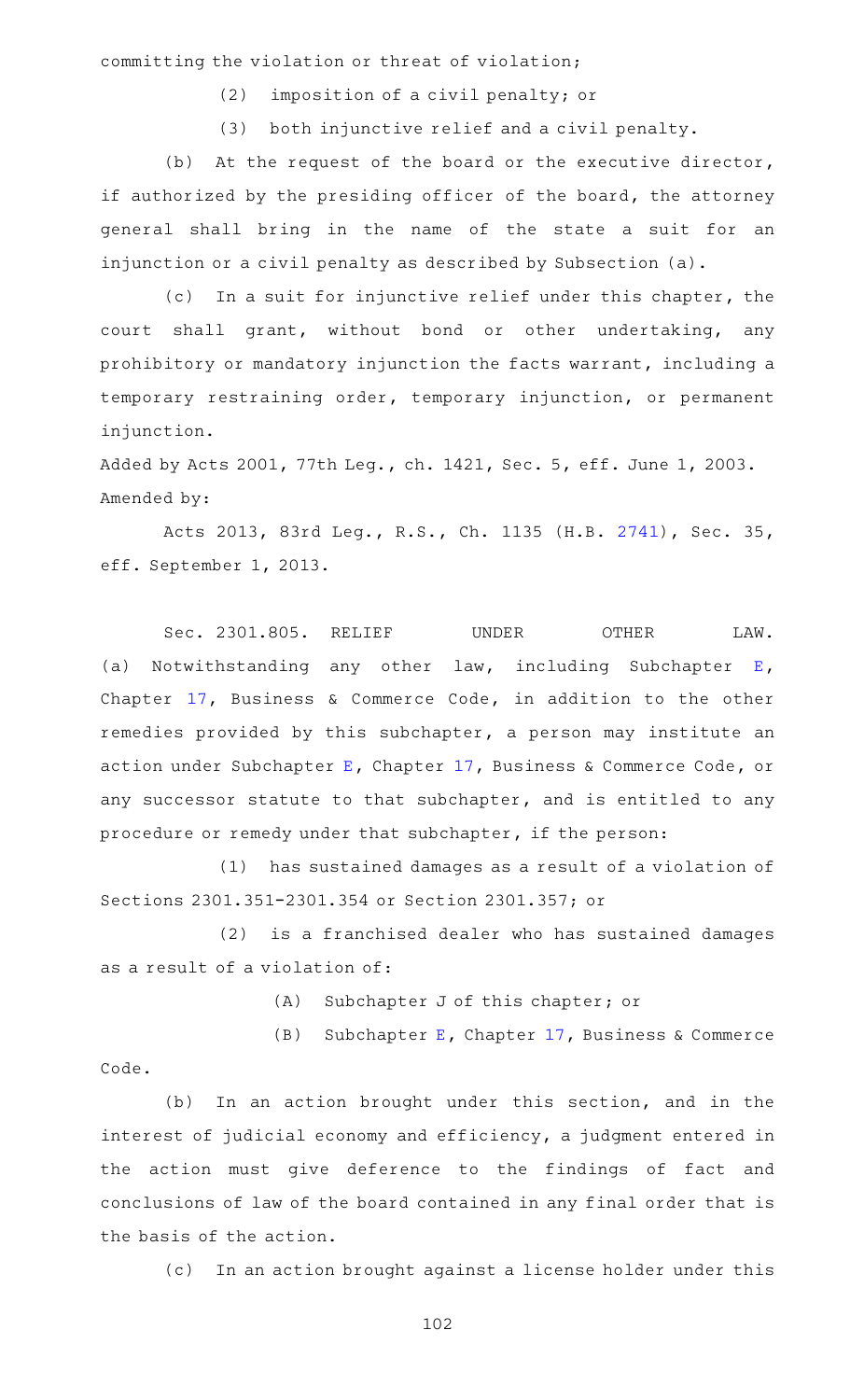section, or for any other type of conduct for which an action may be brought under Subchapter [E,](http://www.statutes.legis.state.tx.us/GetStatute.aspx?Code=BC&Value=17.41) Chapter [17](http://www.statutes.legis.state.tx.us/GetStatute.aspx?Code=BC&Value=17), Business & Commerce Code, the \$1,000 limitation contained in Section [17.50](http://www.statutes.legis.state.tx.us/GetStatute.aspx?Code=BC&Value=17.50)(b)(1), Business & Commerce Code, as that provision existed on September 1, 1979, shall be adjusted to reflect a change in the consumer price index after that date. The limitation shall be increased or decreased, as applicable, by an amount equal to 1,000 multiplied by the percentage of increase or decrease in the consumer price index between September 1, 1979, and the time the damages are awarded by final judgment or settlement. In this subsection, "consumer price index" means the National Consumer Price Index For All Urban Consumers, or a substantially similar successor. A court may take judicial notice of that index.

Added by Acts 2001, 77th Leg., ch. 1421, Sec. 5, eff. June 1, 2003. Amended by:

Acts 2011, 82nd Leg., R.S., Ch. 137 (S.B. [529\)](http://www.legis.state.tx.us/tlodocs/82R/billtext/html/SB00529F.HTM), Sec. 15, eff. September 1, 2011.

Sec. 2301.806. BOARD EXEMPT FROM FILING FEE. Notwithstanding the other provisions of this chapter, the board is not required to pay a filing fee when filing a complaint or other enforcement action.

Added by Acts 2003, 78th Leg., ch. 1276, Sec. 14A.625(a), eff. Sept. 1, 2003.

Sec. 2301.807. REFUND. If, after a proceeding under this chapter and board rules, the board determines that a person is violating or has violated this chapter or a rule adopted or order issued under this chapter, the board may order the person to pay a refund to the buyer or lessee of the motor vehicle that is the subject of the proceeding.

Added by Acts 2019, 86th Leg., R.S., Ch. 594 (S.B. [604](http://www.legis.state.tx.us/tlodocs/86R/billtext/html/SB00604F.HTM)), Sec. 2.07, eff. September 1, 2019.

# SUBCHAPTER R. REGULATION OF CERTAIN COMMERCIAL USES OF MOTOR VEHICLES